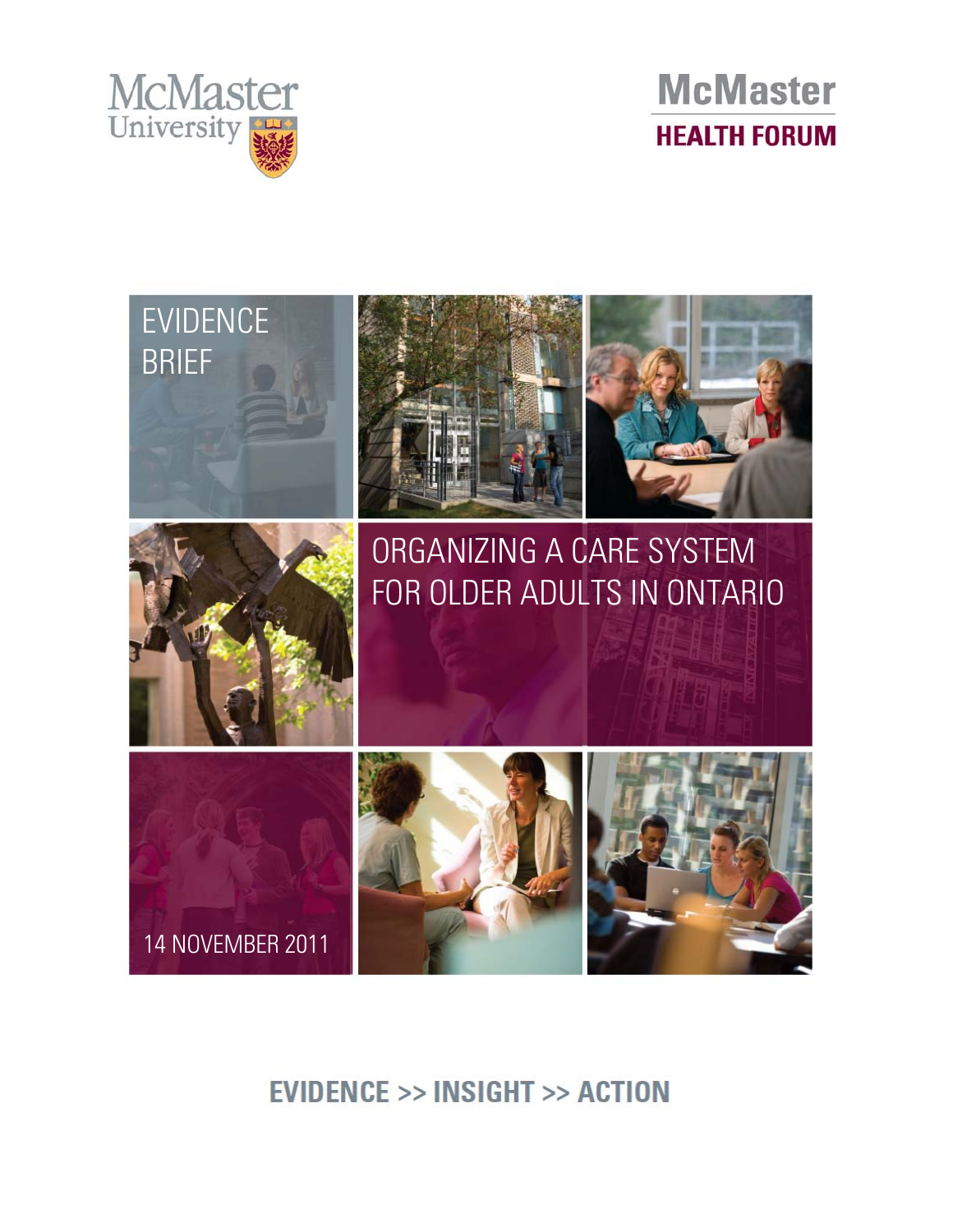**Evidence Brief: Organizing a Care System for Older Adults in Ontario**

14 November 2011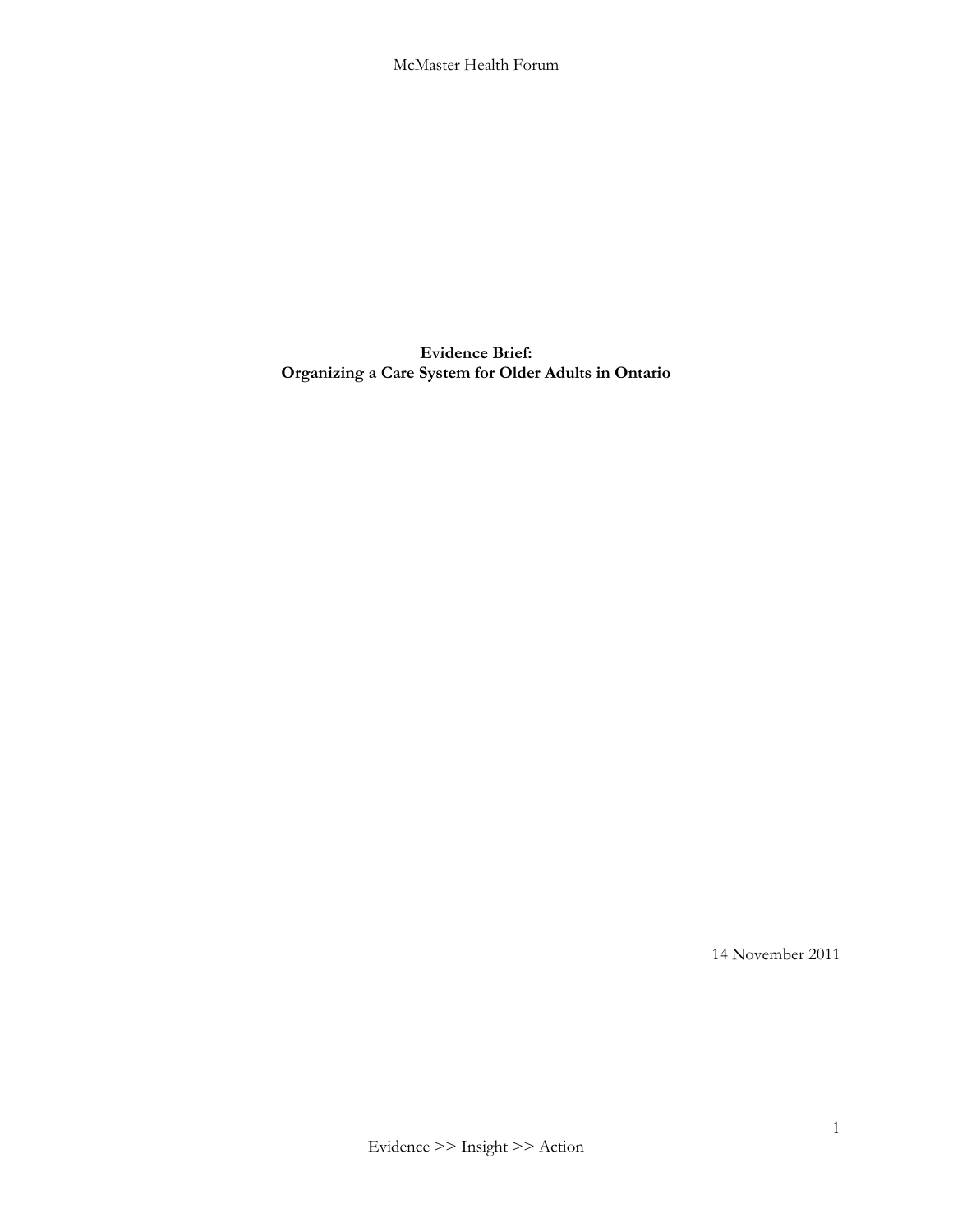#### *Organizing a Care System for Older Adults in Ontario*

#### McMaster Health Forum

For concerned citizens and influential thinkers and doers, the McMaster Health Forum strives to be a leading hub for improving health outcomes through collective problem solving. Operating at the regional/provincial level and at national levels, the Forum harnesses information, convenes stakeholders, and prepares action-oriented leaders to meet pressing health issues creatively. The Forum acts as an agent of change by empowering stakeholders to set agendas, take well-considered actions, and communicate the rationale for actions effectively.

#### Authors

Michael G. Wilson, PhD, Assistant Director, McMaster Health Forum, and Assistant Professor (parttime), McMaster University

John N. Lavis, MD PhD, Director, McMaster Health Forum, and Professor, McMaster University

#### Funding

The evidence brief and the stakeholder dialogue it was prepared to inform were funded by the Labarge Charitable Foundation. The McMaster Health Forum receives both financial and in-kind support from McMaster University. The views expressed in the evidence brief are the views of the authors and should not be taken to represent the views of the Labarge Charitable Foundation or the McMaster Health Forum.

#### Conflict of interest

The authors declare that they have no professional or commercial interests relevant to the evidence brief. The funder played no role in the identification, selection, assessment, synthesis or presentation of the research evidence profiled in the evidence brief.

#### Merit review

The evidence brief was reviewed by a small number of policymakers, stakeholders and researchers in order to ensure its scientific rigour and system relevance.

#### Acknowledgements

The authors wish to thank Jessica Kapralik, Piyumi Galappatti, Stephanie Montesanti and Cassie Cetlin for their work on the appendices presented in this evidence brief. We are grateful to Steering Committee members and to Nathalie Valdes, Margaret MacAdam and Michel Grignon for providing feedback on previous drafts of the brief. The views expressed in the evidence brief should not be taken to represent the views of these individuals.

#### **Citation**

Wilson MG, Lavis JN. Evidence Brief: Organizing a Care System for Older Adults in Ontario. Hamilton, Canada: McMaster Health Forum, 14 November 2011.

#### Product registration numbers

ISSN 1925-2242 (print) ISSN 1925-2250 (online)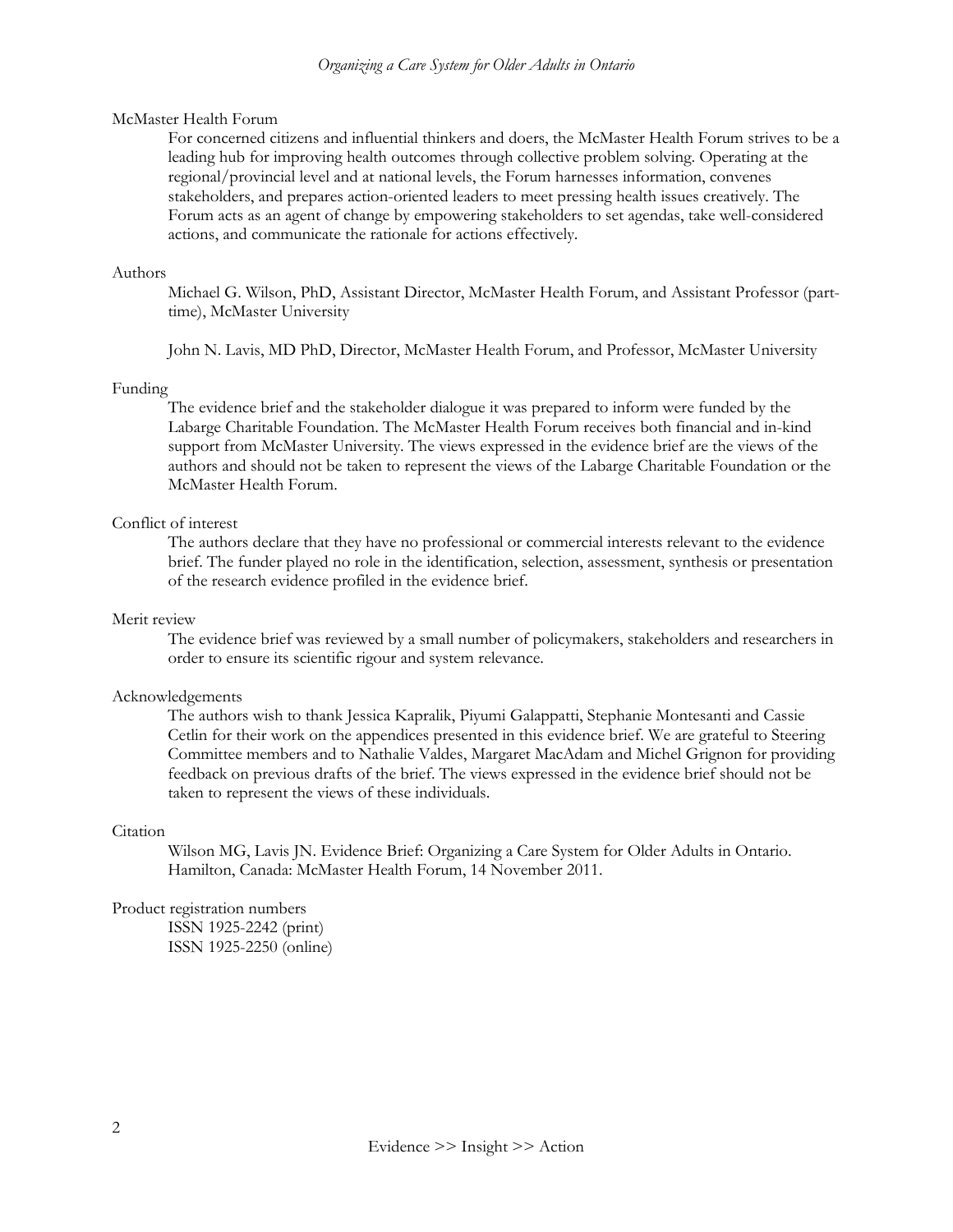| <b>Table of Contents</b>                                                                     |  |
|----------------------------------------------------------------------------------------------|--|
|                                                                                              |  |
|                                                                                              |  |
|                                                                                              |  |
| Number of older adults and their need for healthcare and social supports are increasing 10   |  |
|                                                                                              |  |
| Current health system arrangements don't support the full continuum of care and supports  12 |  |
|                                                                                              |  |
|                                                                                              |  |
|                                                                                              |  |
| THREE ELEMENTS OF AN APPROACH FOR ADDRESSING THE PROBLEM  16                                 |  |
| Element 1 – Support older adults and their families in ways that support healthy aging 18    |  |
| Element 2 – Coordinate integrated healthcare services that are built around the needs        |  |
| Element 3 – Coordinate integrated community resources that are built around the needs        |  |
|                                                                                              |  |
|                                                                                              |  |
|                                                                                              |  |
|                                                                                              |  |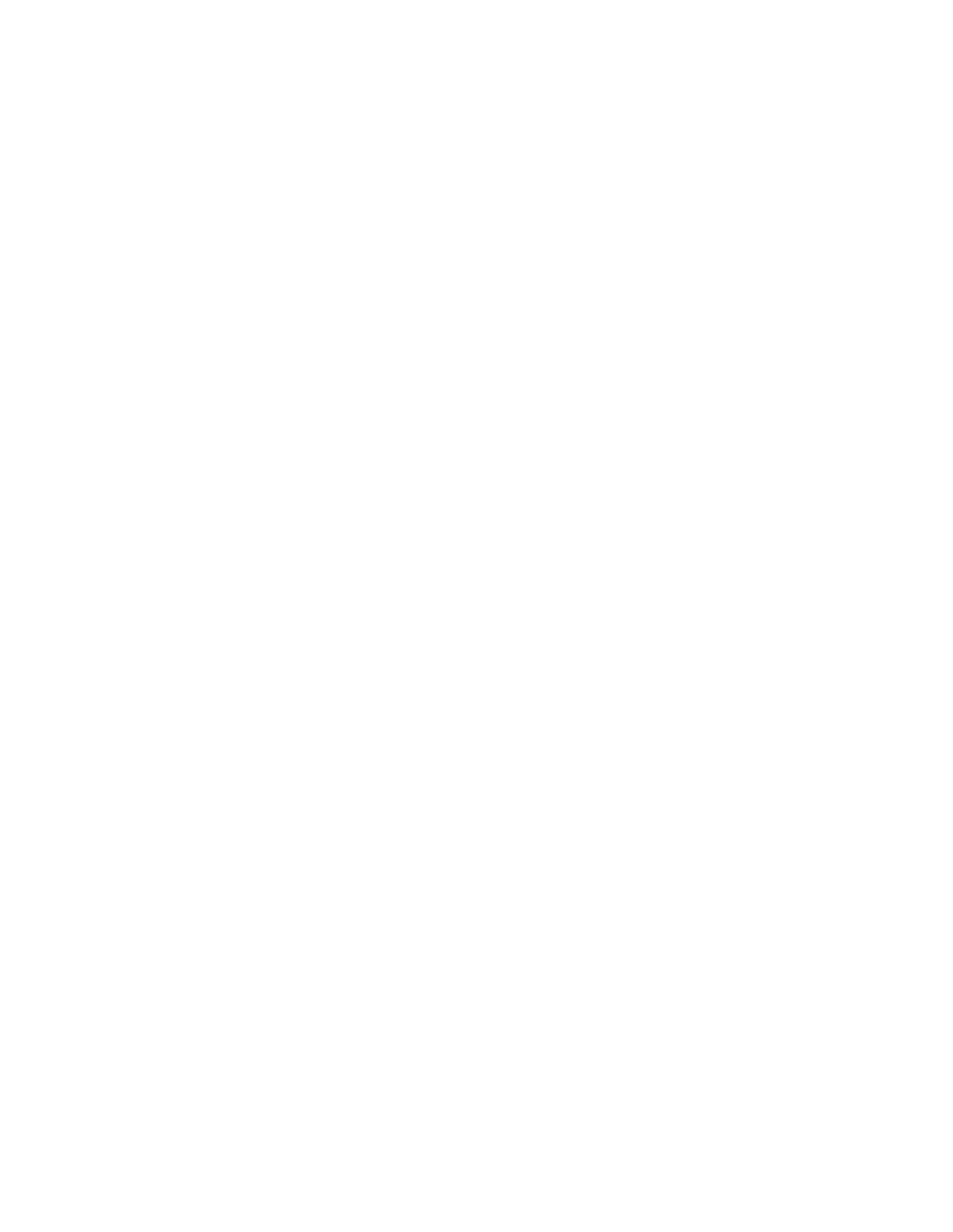## <span id="page-5-0"></span>**KEY MESSAGES**

## **What's the problem?**

- There is a need to plan now for how to organize a care system for older adults in Ontario as the population continues to age and we strive to support the health and social care needs of older adults.
	- o The number of people over the age of 65 in Ontario is projected to double from 1.8 million (13.9% of the population) in 2010 to 4.1 million (23.4% of the population) by 2036, which will result in more people living with chronic conditions and requiring both healthcare and community supports.
	- o The current care system for older adults in Ontario makes available only select programs and services to support older adults to lead healthy and independent lives in their own homes, and those programs and services that do exist can lack important programmatic supports, be limited in scope and be difficult to access.
	- o A variety of gaps exist in the health system arrangements within which care for older adults is provided. The gaps exist in delivery arrangements (e.g., lack of supports for self-management), financial arrangements (e.g., out-of-pocket payment that can deter the use of additional home care or community supports) and governance arrangements (e.g., lack of mechanisms to support the engagement of older adults and their families in the planning and delivery of services).
	- o A comprehensive care system for older adults also needs to address myriad gaps in broader system arrangements, including support for informal caregivers, providing financial supports and flexible employment options, and ensuring the availability of stable housing.
	- o The implementation of previous strategies has not addressed all gaps, including gaps in supports for self-management.

## **What do we know (from reviews) about three elements of an approach to address the problem?**

• Option 1 – Support older adults and their families in ways that support healthy aging

- Several high-quality systematic reviews found benefits for: providing self-management supports; providing information to patients and their families at lower reading levels; providing pre-session booklets or visits to increase questioning and a more active role in care; using telehealth to reduce unnecessary hospital visits and service use; providing specialist outreach to improve access to services and outcomes; and supporting flexible employment for caregivers. No reviews were found that addressed transportation programs, income supplements or accessible communities.
- Option 2 Coordinate integrated healthcare services that are built around the needs of older adults and support healthy aging
	- o Several high-quality reviews found benefits for: using home visits to reduce admissions to healthcare institutions; providing end-of-life care in the home; using comprehensive discharge planning to reduce hospital readmissions; providing flexible and responsive respite care for caregivers (albeit limited impacts); using comprehensive geriatric assessment to improve health outcomes; using a primary care staffing model in long-term care settings; using financial incentives for improving process of care and referrals; providing customized rehabilitation and disease management to prevent admissions to long-term care facilities and readmissions to hospital; and using specialized geriatric units to prevent functional decline at discharge. No reviews were found for creating consumer complaints processes, designing accessible healthcare institutions or providing financial protections.
- Option 3 Coordinate integrated community resources that are built around the needs of older adults and support healthy aging
	- o High-quality reviews found benefits for using case management models to support integrated homecare and community programs and discharge to the community, and medium-quality reviews found benefits for using electronic medical records and encouraging physical activity. No reviews were found that assessed the benefits of designing evidence-based toolkits, customized community supports, consumer complaints processes, social capital enhancements or accessible communities.

## **What implementation considerations need to be kept in mind?**

The implementation of these three elements requires coordination and consensus building between multiple sectors and levels of government, as well as having providers and organizations modify existing roles and/or expand their typical scope of practice and activities.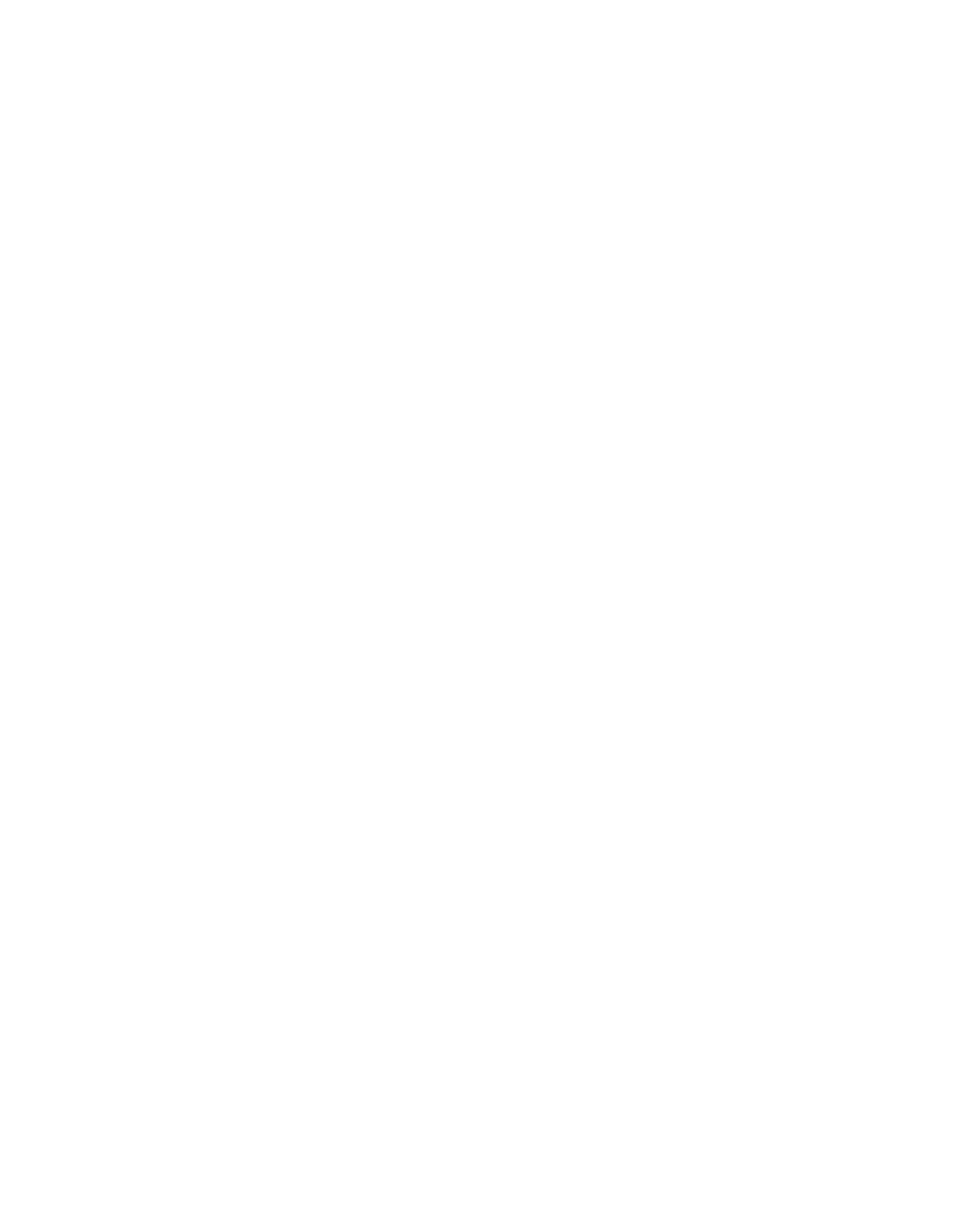# <span id="page-7-0"></span>**REPORT**

The health of the aging population has been identified as a high priority for the province of Ontario and has become one of the province's most pressing health and social policy issues.(1) In addition, healthcare expenditures in Ontario now exceed 46% of the provincial government's annual budget.(2) In comparison to other countries, Canada has the fifth highest total per capita spending on health in the world and is among the six countries with the highest ratio of total health expenditure to GDP.(3) As the baby-boom generation approaches and enters into retirement, the challenges that Ontario faces in supporting the health and social care needs of an aging population will intensify significantly. Those over the age of 65 consumed approximately 44% of provincial and territorial government health spending in 2008, but comprised only 13.7% of the population.(4) These challenges are further intensified by the current resource constraints facing the province after a significant recession, with the resulting government deficit and debt levels meaning that Ontario has to do more with less.

To strengthen the continuum of care for older adults, Ontario implemented a four-year, \$1.1 billion Aging at Home Strategy in 2007,(5;6) which was expanded in August 2010 by \$143.4 million (increasing the total annual amount in 2010 to \$330.6 million).(7;8) The funding was allocated to the 14 Local Health Integration Networks (LHINs) who were responsible for identifying and providing funding for enhanced home care and community support services, as well as for innovative projects specific to their LHIN. In general, the strategy was designed to enable people to continue leading healthy and independent lives in their own homes, and the goals were to help patients transition to the community more quickly (from hospitals or other care facilities), take pressure off hospitals, and help to lower wait times.(5;8)

With the Aging at Home Strategy coming to an end, there is a need to adopt a long-term perspective in planning for how to organize a care system for older adults in Ontario. This evidence brief and the stakeholder dialogue it was prepared to inform were designed to inform the actions of those involved in planning and making decisions about organizing a care system for older adults. The evidence brief reviews the research evidence about: 1) key features of the problem of a lack of a comprehensive and integrated care system

#### **Box 1: Background to the evidence brief**

This evidence brief mobilizes both global and local research evidence about a problem, three options for addressing the problem, and key implementation considerations. Whenever possible, the evidence brief summarizes research evidence drawn from systematic reviews of the research literature and occasionally from single research studies. A systematic review is a summary of studies addressing a clearly formulated question that uses systematic and explicit methods to identify, select and appraise research studies, and to synthesize data from the included studies. The evidence brief does not contain recommendations.

The preparation of the evidence brief involved five steps:

- 1) convening a Steering Committee comprised of representatives from the partner organizations (and/or key stakeholder groups) and the McMaster Health Forum;
- 2) developing and refining the terms of reference for an evidence brief, particularly the framing of the problem and three viable options for addressing it, in consultation with the Steering Committee and a number of key informants, and with the aid of several conceptual frameworks that organize thinking about ways to approach the issue;
- 3) identifying, selecting, appraising and synthesizing relevant research evidence about the problem, options and implementation considerations;
- 4) drafting the evidence brief in such a way as to present concisely and in accessible language the global and local research evidence; and
- 5) finalizing the evidence brief based on the input of several merit reviewers.

The three options for addressing the problem were designed to be elements of a comprehensive approach. They could be pursued simultaneously or in a sequenced way, and each option could be given greater or lesser attention relative to the others.

The evidence brief was prepared to inform a stakeholder dialogue at which research evidence is one of many considerations. Participants' views and experiences and the tacit knowledge they bring to the issues at hand are also important inputs to the dialogue. One goal of the stakeholder dialogue is to spark insights – insights that can only come about when all of those who will be involved in or affected by future decisions about the issue can work through it together. A second goal of the stakeholder dialogue is to generate action by those who participate in the dialogue and by those who review the dialogue summary and the video interviews with dialogue participants.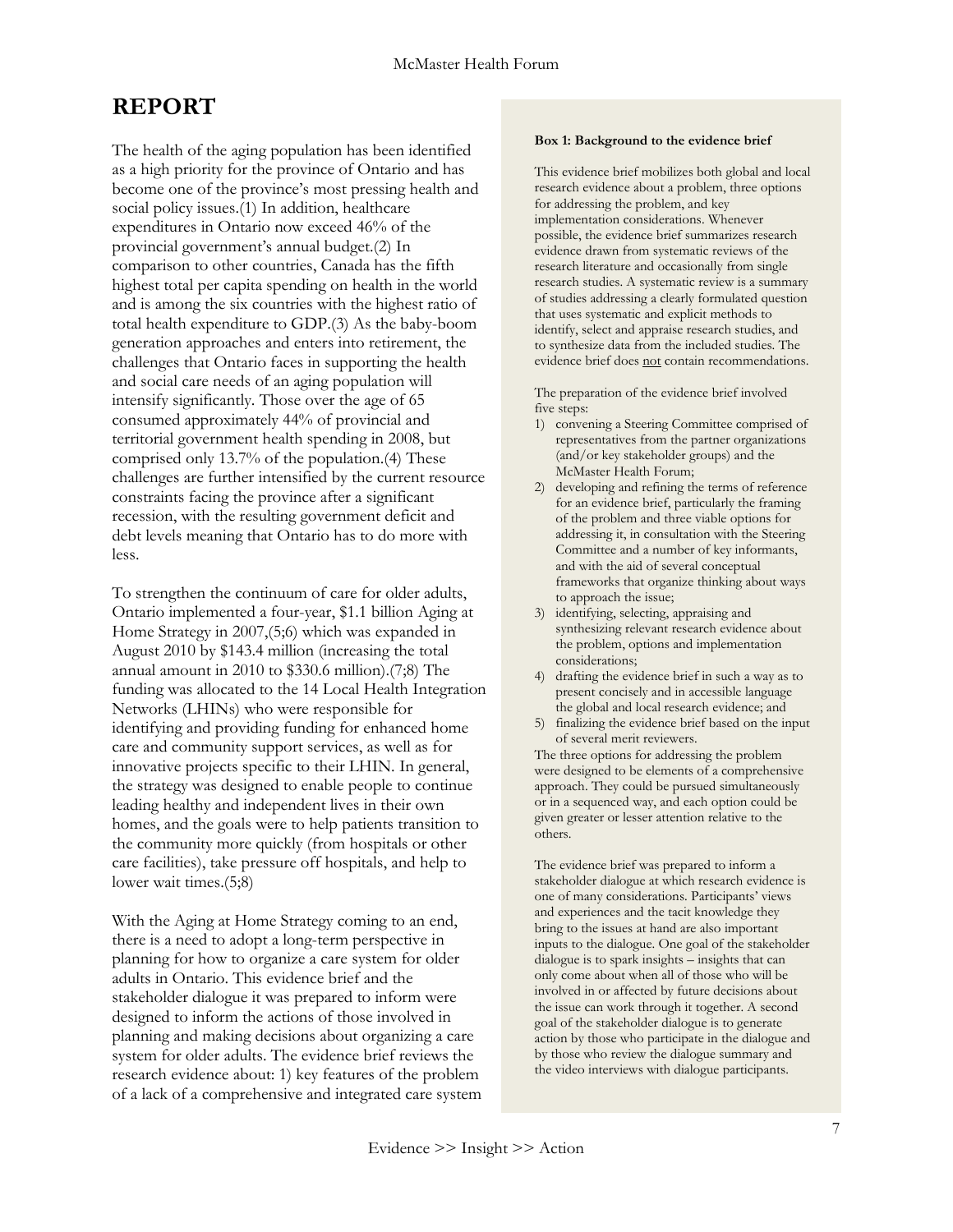for older adults; 2) three elements of an approach for organizing a care system for older adults; and 3) key implementation considerations for moving forward.

In this evidence brief, the term older adults is used to describe someone who is 65 years of age and older. However, this definition is far from ideal as grouping everyone over the age of 65 provides a very broad and heterogeneous population, with clear differences between life at age 65 and those who are aged 75, or 85 or more years.(9) In addition, the aging process is experienced differently by each person, and a number of terms have been developed to describe aging in relation to health. The most common terms include:

- Healthy aging: "…a lifelong process optimizing opportunities for improving and preserving health and physical, social, and mental wellness; independence; quality of life; and enhancing successful life-course transitions."(10;11)
- Active aging: The WHO suggests that "if ageing is to be a positive experience, longer life must be accompanied by continuing opportunities for health, participation and security", and it has adopted the term 'active ageing' for achieving this vision. The WHO defines active aging as "the process of optimizing opportunities for health, participation and security in order to enhance quality of life as people age."(12)
- Successful aging: Several definitions of successful aging have been developed and include:
	- o "successful aging is multidimensional, encompassing the avoidance of disease and disability, the maintenance of high physical and cognitive function, and sustained engagement in social and productive activities."(13)
	- o "minimal interruption of usual function, with minimal signs and symptoms of chronic disease;"(14;15) and
	- o "doing the best with what one has."(16)

When asked directly about the essential components of aging or their views about the definition of successful aging, older adults more frequently endorsed social

#### **Box 2: Equity considerations**

A problem may disproportionately affect some groups in society. The benefits, harms and costs of options to address the problem may vary across groups. Implementation considerations may also vary across groups.

One way to identify groups warranting particular attention is to use "PROGRESS," which is an acronym formed by the first letters of the following eight ways that can be used to describe groups†:

- place of residence (e.g., rural and remote populations);
- race/ethnicity/culture (e.g., First Nations and Inuit populations, immigrant populations, and linguistic minority populations);
- occupation or labour-market experiences more generally (e.g., those in "precarious work" arrangements);
- gender;
- religion;
- educational level (e.g., health literacy);
- socio-economic status (e.g., economically disadvantaged populations); and
- social capital/social exclusion.

The evidence brief strives to address all Canadians, but (where possible) it also gives particular attention to two groups:

- older adults of low socioeconomic status; and
- the frail elderly.

Many other groups warrant serious consideration as well, and a similar approach could be adopted for any of them.

† The PROGRESS framework was developed by Tim Evans and Hilary Brown (Evans T, Brown H. Road traffic crashes: operationalizing equity in the context of health sector reform. *Injury Control and Safety Promotion* 2003;10(1-2): 11–12). It is being tested by the Cochrane Collaboration Health Equity Field as a means of evaluating the impact of interventions on health equity.

engagement and positive outlook towards life as important factors as compared to physical health status.(17- 20) We therefore place more emphasis on the components included in the healthy aging and active aging definitions as they include a focus on social engagement and positive outlook. The term frailty is also used frequently in this evidence brief, which "represents a state of reduced homeostasis and resistance to stress that leads to increased vulnerability and risk for adverse outcomes such as the progression of disease, falls, disability, and premature death."(21). Five characteristics typically define the frailty phenotype: "weakness, poor endurance, reduced physical activity, slow gait speed, and unintentional weight loss over the past year. Individuals with three or more of these characteristics are classified as 'frail' while those with one or two are labeled as 'prefrail'."(22)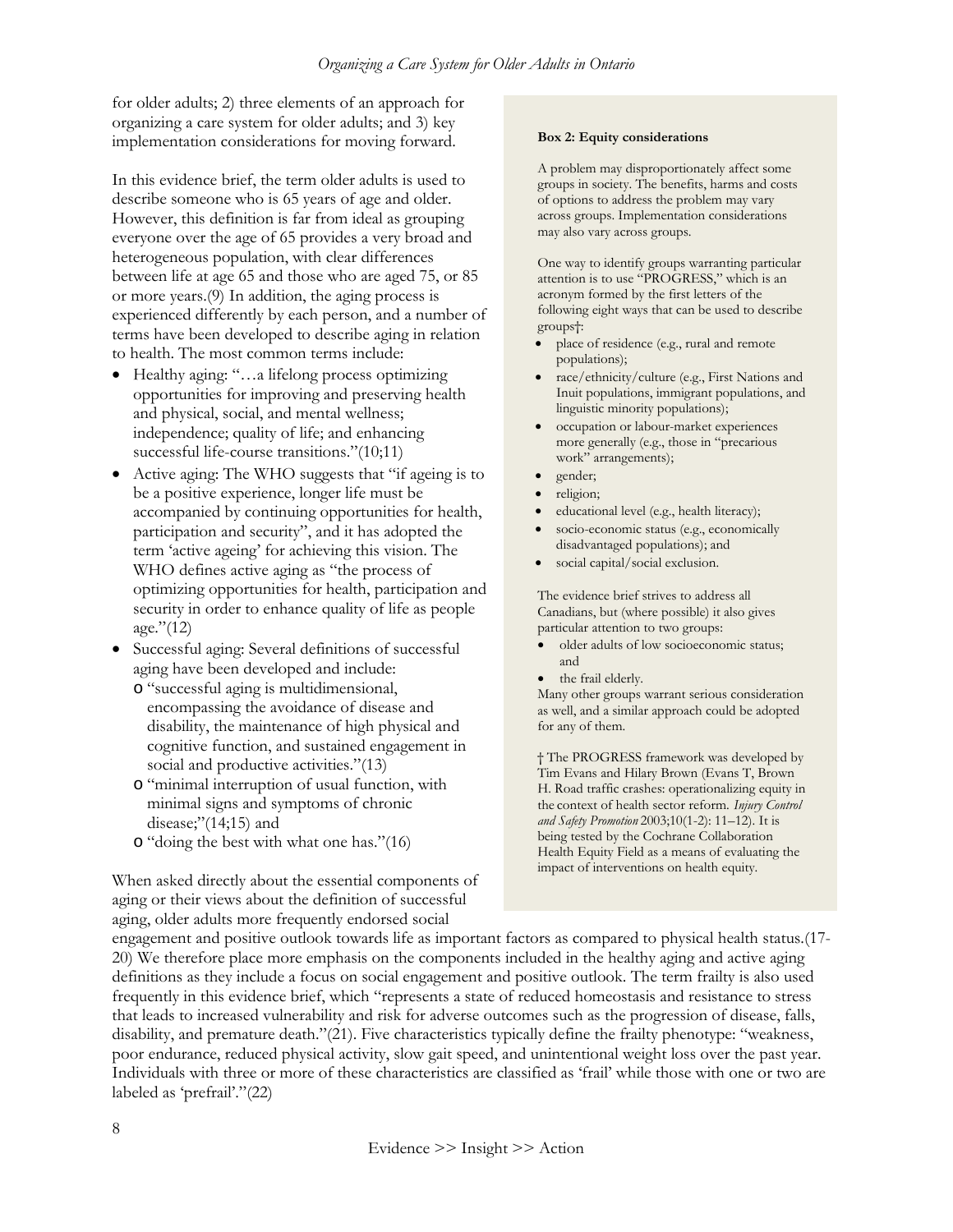In the evidence brief we also use the terms home or living in the community to refer to either an older adult's or their family's residence or a community residential setting, such as a retirement home, residential hospice, assisted living facility, and supportive housing program (where supportive services are typically provided). The terms home or living in the community do not include long-term care homes or other institutions or care facilities.

Lastly, we will use the definition of home care that is provided by the Canadian Home Care Association, which states that home care is "an array of services for people of all ages, provided in the home and community setting, that encompasses health promotion and teaching, curative intervention, end-of-life care, rehabilitation, support and maintenance, social adaptation and integration and support for the informal (family) caregiver."(23)

The scope of this evidence brief is focused on elements that contribute to organizing a care system for older adults and includes working across the components required for building a continuum of care. For instance, older adults may require episodic care and/or short-stays in care facilities, which are followed by long periods of living in the community, with or without family, community or homecare supports, or long-term stays in institutions that provide ongoing care and support. In addition, the scope of the evidence brief includes the broader determinants of health for older adults such as the need for stable housing, social engagement and flexible employment for caregivers and older adults.(24)

The following key features of the health policy and system context in Ontario were also taken into account in preparation of this evidence brief:

- Ontario's publicly funded healthcare system is distinguished by a long-standing private delivery/public payment agreement between government on the one hand and physicians and hospitals on the other;
- the agreement with physicians has historically meant that most healthcare is delivered by physicians working in private practice with first-dollar (i.e., no deductibles or cost sharing), public (typically fee-forservice) payment;
- the private practice element of the agreement has typically meant that physicians have been wary of potential infringements on their professional and commercial autonomy (e.g., directives about the nature of the care they deliver or the way in which they organize and deliver that care);(6)
- other healthcare providers such as nurses, physiotherapists, occupational therapists and dietitians, as well as teams led by these providers, are typically not eligible for public fee-for-service payment (or at least not on terms that make independent healthcare practices viable on a large scale);
- other healthcare and community services such as prescription drug coverage, home care and long-term care homes receive partial public coverage in Ontario, but not with the same type of first-dollar coverage provided for hospital-based and physician-provided care (e.g., co-payment is required for prescription drugs for those 65 years of age and older, home care may only cover some of the homecare services that are needed, and long-term care homes are provided but with co-payments);
- decisions relating to the planning, funding and integration of healthcare are the responsibility of the 14 Local Health Integration Networks (LHINs); and
- the 14 Community Care Access Centres (CCACs) one for each LHIN have responsibility for the assessment, care planning, care coordination and quality monitoring of publicly funded home health services, as well as support for information, referral and navigation of available community services.(25)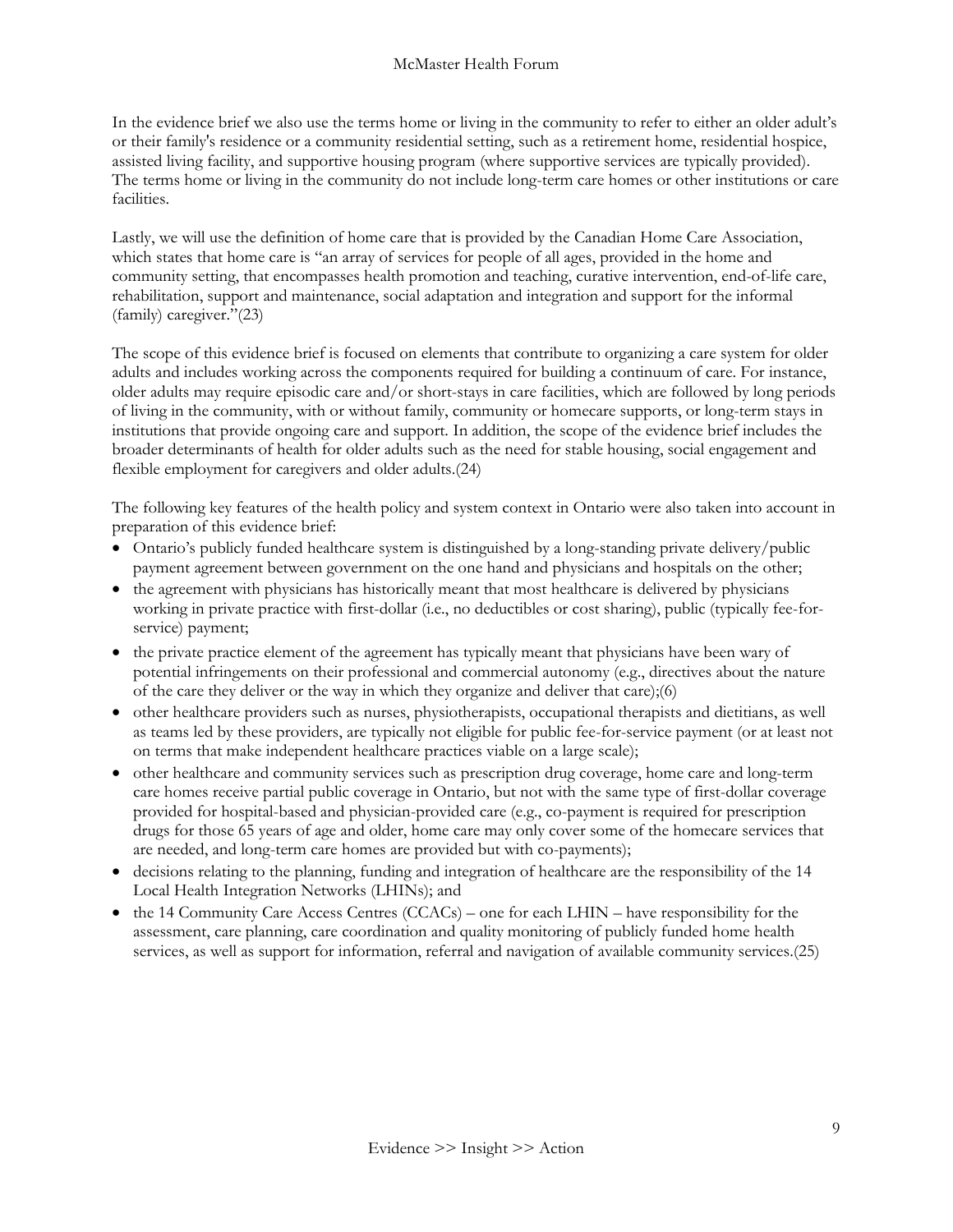## <span id="page-10-0"></span>**THE PROBLEM**

The challenge of organizing a care system for older adults in Ontario can be understood by considering five sets of inter-related issues: 1) numbers of older adults and their need for healthcare and social supports are increasing; 2) current programs and supports for older adults have some limitations; 3) current health system arrangements don't support the full continuum of care and supports; 4) broader system arrangements also don't fully meet the needs of older adults; and 5) implementation of previous strategies has not addressed all gaps.

#### <span id="page-10-1"></span>**Number of older adults and their need for healthcare and social supports are increasing**

The most recent population projections for Ontario indicate that the number people over 65 years of age is predicted to more than double from 1.8 million (13.9% of the population in 2010) to 4.1 million (23.4% of the population) by 2036.(26) The most significant period of growth in those aged 65 and over is expected to occur with the annual growth rate of 3.5% expected between 2011 and 2031 (the period during which the baby boomers will turn age 65) after which the growth is expected to slow to 1.8%.(26) Despite the slowing annual growth rate of those aged 65 and over after 2031, this rate is still expected to be much faster than the 0-14 and 15-64 age groups.(26) In addition, OECD population predictions indicate that the proportion of those over the

#### **Box 3: Mobilizing research evidence about the problem**

The available research evidence about the problem was sought from a range of published and "grey" research literature sources. Published literature that provided a comparative dimension to an understanding of the problem was sought using three health services research "hedges" in MedLine, namely those for appropriateness, processes and outcomes of care (which increase the chances of us identifying administrative database studies and community surveys). Published literature that provided insights into alternative ways of framing the problem was sought using a fourth hedge in MedLine, namely the one for qualitative research. Grey literature was sought by reviewing the websites of a number of Canadian and international organizations, such as the Institute for Clinical Evaluative Sciences, Health Quality Ontario, Canadian Institute for Health Information, Health Council of Canada, European Observatory on Health Systems and Policies, Health Evidence Network, Health Policy Monitor, and Organisation for Economic Co-operation and Development.

Priority was given to research evidence that was published more recently, that was locally applicable (in the sense of having been conducted in Ontario or Canada), and that took equity considerations into account.

age of 65 in Canada will represent more than 30% of the population in 2050.(27) Lastly, it is expected that the fastest growth will be in the oldest age groups. The population projections from Ontario indicate that the number of people 75 years of age and older is to grow from 865,000 in 2010 to approximately 2.2 million by 2036, and the 90+ age group is expected to more than triple in size from 79,000 to 291,000.(26) The OECD similarly predicts that the number of people over the age of 80 is expected to increase from 3.5% in 2010 to nearly 10% in Canada in 2050.(27)

10 This shift in the population can be expected to contribute to more people requiring healthcare as well as social and community supports. Specifically, the prevalence of dependence for activities of daily living (e.g., bathing or dressing), instrumental activities of daily living (e.g., running errands and doing everyday housework) and chronic conditions has been found to increase with age.(28) In Canada, approximately 75% of older adults report having at least one chronic condition and approximately 24% report having three or more chronic conditions (as compared to only 12% percent of younger adults).(28;29) In addition, older adults are at increased risk of experiencing conditions such as depression, loneliness and fatigue.(30) Furthermore, older adults identified as frail are at significantly higher risk for falls, mobility limitations and functional decline, hospitalization, and death within three years.(22) However, the impact of an aging population on the use of healthcare services may be at least partially tempered due to the significant decline in the prevalence of chronic disability.(31;32) That said, changes in societal structures (e.g., reductions in family size and/or limited family ties due to more family members living and working at significant distances from other members) and increased demand for better quality, more responsive and technology-based systems of care (as a result of wealthier societies in general) will likely increase the need for paid care and increase costs.(27) To at least partially address the current pressures facing the system as well as the anticipated pressures, there is a need to provide appropriate supports that help older adults delay and manage chronic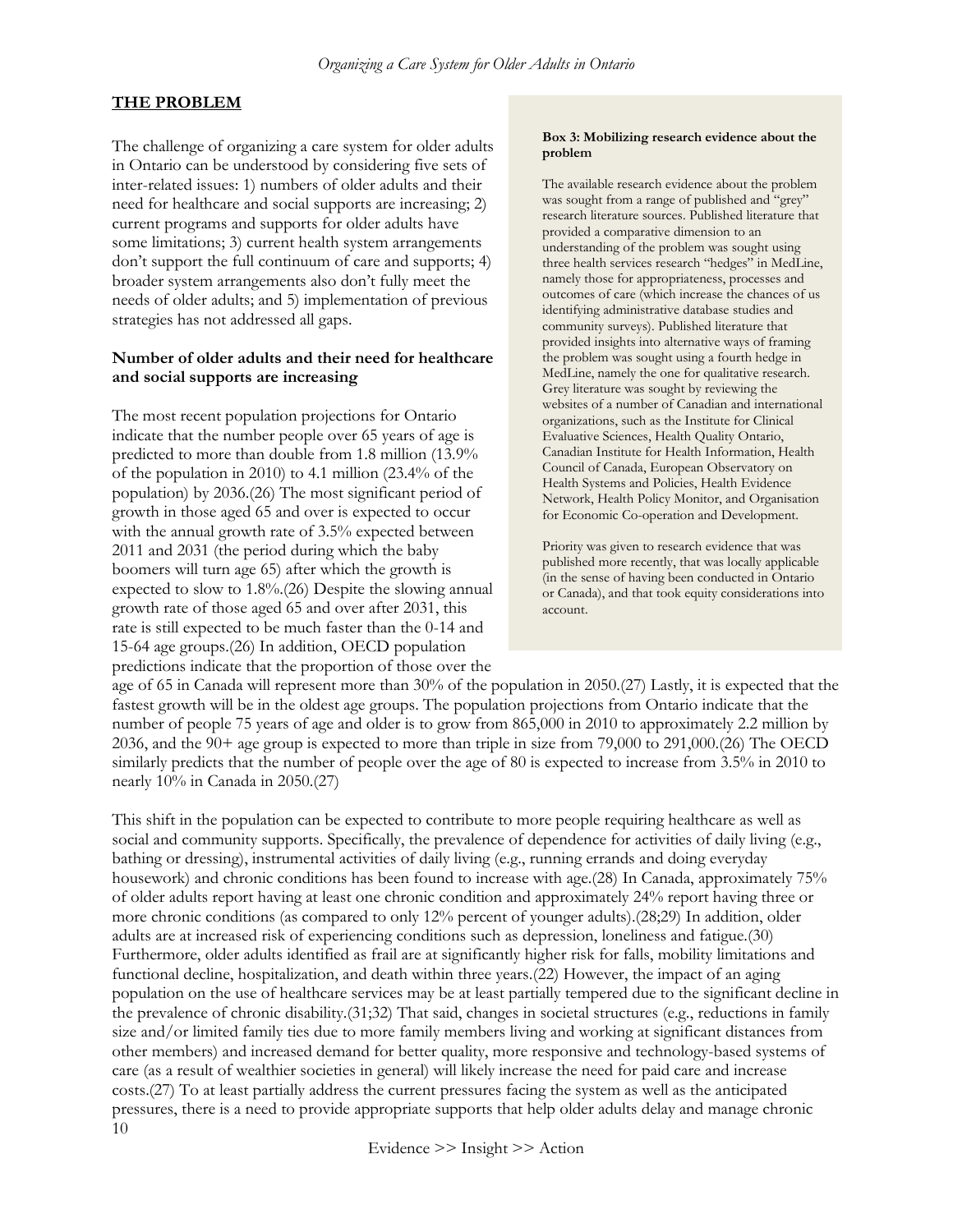diseases and pain (e.g., physical activity), which may reduce the dependency associated with chronic conditions and increase their ability to live well at home and in the community for as long as possible.(9)

The utilization of healthcare services has been found to increase with age (especially among those with one or more chronic conditions).(29) Moreover, the Canadian Institute for Health Information found that the 24% of older adults who reported living with three or more chronic conditions were responsible for 40% of healthcare use among Canadian older adults.(29) As well, older adults with three or more chronic conditions used three times as many healthcare services, made six times as many health care visits (in general), had twice as many visits to a family doctor, and made three times as many visits to emergency departments as compared to older adults with no reported chronic conditions.(29) As a result, Ontario will need to adapt its care system in order to provide better quality health and social care that meets the needs of older adults with multiple chronic conditions.

#### <span id="page-11-0"></span>**Current programs and supports for older adults have some limitations**

It has been found that more than 90% of older Canadian adults live independently in the community and want to remain there.(9) However, given anticipated increases in the prevalence of chronic conditions, there is a clear need for a mix of healthcare services as well as social supports to allow older adults to live independently at home or in the community. The current care system for older adults in Ontario makes available only select programs and services to support them in leading healthy and independent lives in their own home, and those that do exist often lack important programmatic supports, are limited in scope and/or are difficult to access.

For instance, prescription medication is provided (with a co-payment) to those 65 years of age and older through the Ontario Drug Benefit Program. However, there is a lack of self-management programs to support older adults and their families in managing their medication despite many requiring multiple concurrent prescription medications (especially those with one or more chronic conditions). For instance, the Canadian Institute for Health Information reports that 62% of older adults accessing public drug programs are using five or more drug classes, and that the number of drug classes being used increases with age (29% of those over the age of 85 had claims for 10 or more drug classes).(33)

There is also a lack of homecare programs to effectively support older adults to live well and safely in their homes for as long as possible. Government-funded homecare services are provided through the 14 Community Care Access Centres (CCACs) in Ontario. However, older adults can typically only receive part of their needed home care services through these programs, requiring many to privately purchase additional services, which creates inequitable access as those of low socioeconomic status likely cannot purchase some or all of the additional supports they need. The Ontario Home Care Association notes that in 2009/10 approximately 603,535 individuals received 29,419,559 visits/hours of care at home that were funded by the CCACs, of which 59% were for older adults.(34) However, the Ontario Home Care Association also estimates (using internal membership surveys and cross-checks for reasonableness against data presented in a report from CIHI (35)) that approximately 150,000 Ontarians purchase 20 million visits/hours of homecare services annually in order to remain at home (34;36), meaning that approximately 40% of homecare visits are financed privately in Ontario. Furthermore, it is likely that there is additional unmet need for home care among those who do not have private insurance or who are unable to pay out-of-pocket for the additional costs. Of the public visits delivered in 2009/10 in Ontario, approximately 69% were for personal support/homemaking, 26% were for nursing services and 5% were delivered by therapy providers (e.g., physiotherapists and occupational therapists).

These data suggest that there is a gap between the amount of homecare services demanded and those supplied through government-funded programs in Ontario, with potentially negative health consequences for those unable to afford these services. However, it is less clear whether the mix of homecare services is appropriate. The level of personal support/homemaking could appear high when considered in the context that these types of activities have traditionally been provided through family and community supports. In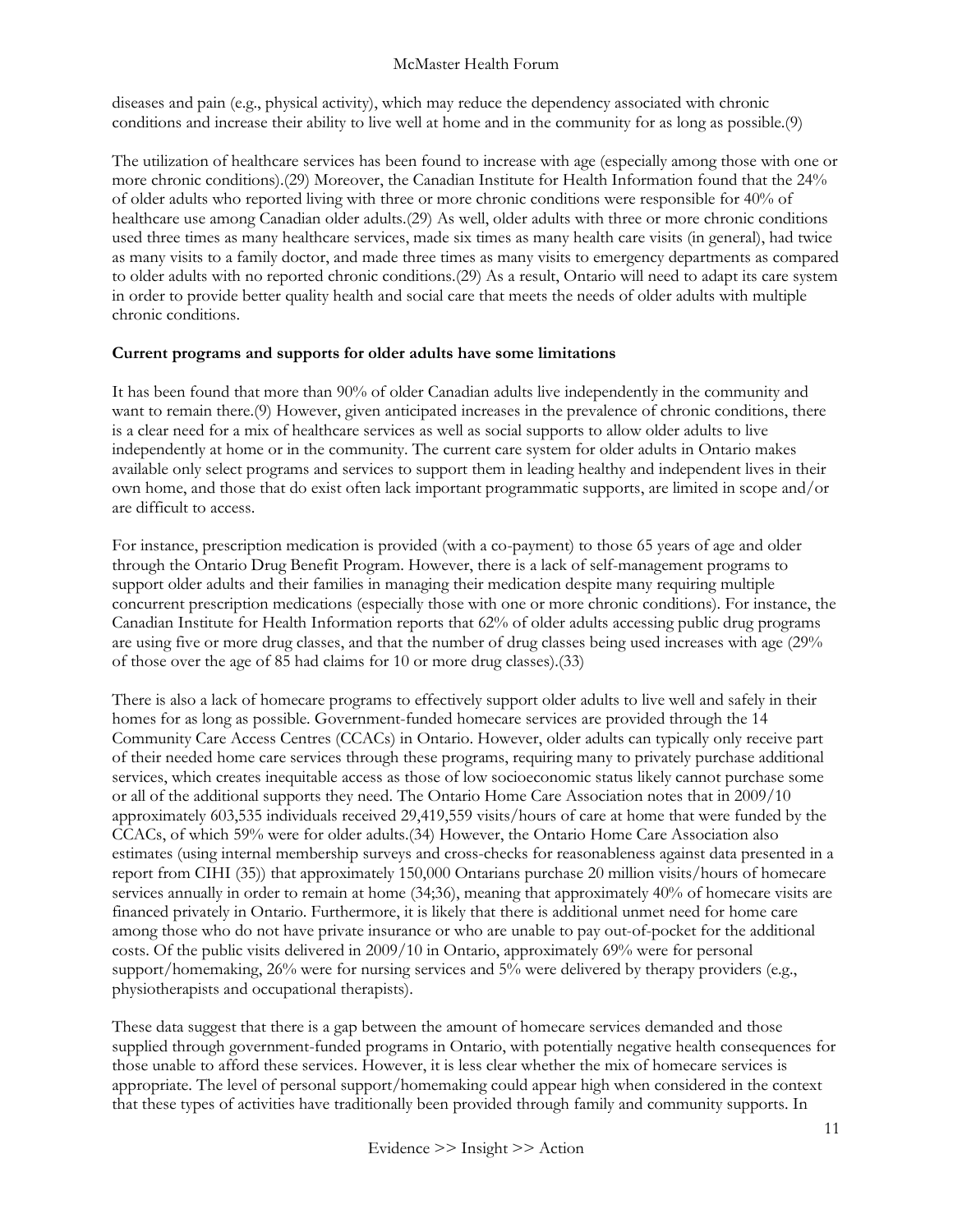## *Organizing a Care System for Older Adults in Ontario*

contrast, the amount of services delivered by therapy providers may appear lower than expected when compared against the range and types of services highlighted as being part of home care in the definition provided by the Ontario Home Care Association. Findings using data from the 1994 to 2003 period indicate that the number of homecare clients receiving nursing and personal care increased substantially during this time period – from 39% to 52% – but at the same time those receiving assistance with housework decreased from 51% to 33%.(37) In addition, the estimated number of people requiring help with personal activities increased from 254,000 to 434,000 during the study period, but the proportion actually receiving the supports they need decreased to 35% from nearly half at baseline.(37) Overall, the trends from the data indicate that homecare services are increasingly focused on delivering complex care for fewer clients and less focused on those requiring help with more general activities.

As the population continues to age, there will be increased pressure placed on long-term care homes. As highlighted in a recent report about alternate levels of care (ALC) in Ontario, the current system of care has a "culture that emphasizes 'permanent' placement of seniors in long-term care homes without appropriate consideration of the patient's potential to improve or recover and be cared for at home with support."(38) The report further highlights that permanent placement in long-term care homes is often an outcome that could be avoided for many older adults.(38)

The pressure placed on long-term care homes in Ontario can be seen from the increased wait times experienced by older adults in recent years. For instance, the number of ALC patients (those waiting to be transferred to an alternate level of care) waiting for placement in long-term care facilities in Ontario almost doubled between 2005/2006 and 2008/09.(39) In addition, older adults (not just those classified as ALC) are waiting longer for placement in long-term care homes, with time to placement increasing from 45 days to 103 days (a 129% increase) from 2005/06 to 2008/09.(39) Similarly, the 90<sup>th</sup> percentile wait time (when nine out of 10 individuals on the wait list have been placed in long-term care) increased from 452 days in 2005/06 to 618 days in 2008/09 (a 37% increase).(39) If all older adults who are currently on wait lists were to be placed in long-term care facilities, estimates indicate that more than 130,000 beds would be required by 2021 (an approximate 75% increase in bed capacity), which would also need to be accompanied by further investments in community services.(38) Effectively managing this pressure on long-term care homes will require a mix of healthcare services (e.g., home care), social supports (e.g., providing transportation and programs to limit social isolation) and programs supporting self-management that will help older adults and their families to live well at home and for as long as possible. Part of the solution could involve long-term care homes shifting some of their resources to cyclical, restorative, transitional and respite care programs to help older adults return to living in the community when permanent placement is not necessary.(38)

## <span id="page-12-0"></span>**Current health system arrangements don't support the full continuum of care and supports**

## *Delivery arrangements*

Many older adults and their families are not provided with the necessary healthcare in their own homes, supports for self-management and supports in their communities that facilitate the optimal delivery of care. In the absence of these types of supports, older adults may seek care in sub-optimal settings such as emergency rooms, and thus contribute to longer waiting times for others. Data in Ontario indicate that there is an increasing trend in the number of emergency department visits for potentially preventable conditions among older adults, and a clear association between age and the rate of emergency department visits.(39)

12 When older adults are admitted to hospital, there is a need to begin planning for effective transitions to different settings and services, as well as appropriate home and community supports and supports for selfmanagement, as this will allow them to be discharged from hospital as quickly as possible after their condition has been stabilized. However, data from Ontario indicates that "Ontario has the highest ALC rates in Canada, and data indicate that this has remained relatively unchanged between 2008 and the third quarter of 2010/2011."(38) As well, the percentage of ALC days increased substantially from 2004/05 to 2008/09 for all age groups, which was coupled with a decrease in the ratio of acute care beds per 100,000 Ontario older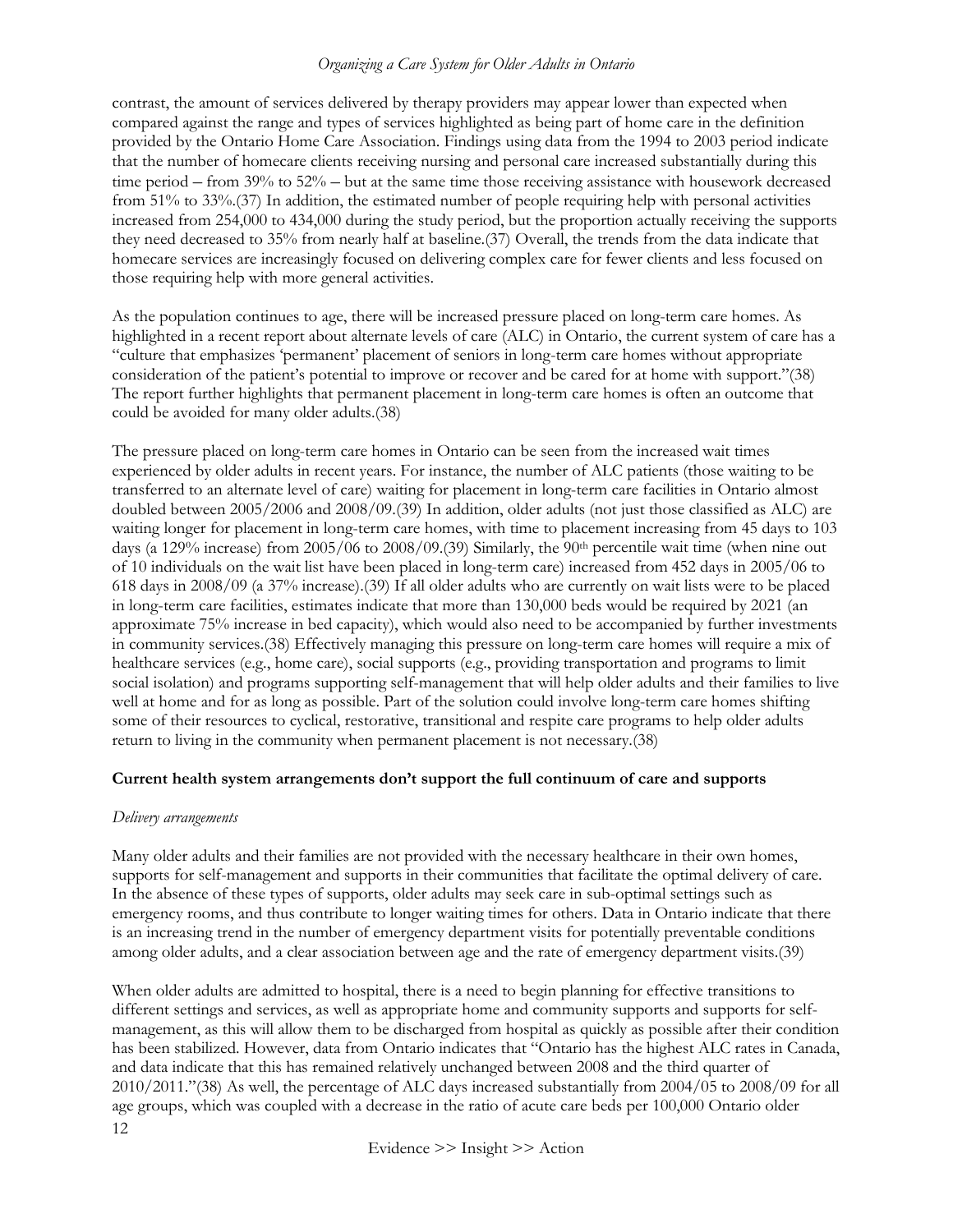adults.(39) These findings point to gaps in current delivery arrangements, such as the need to ensure that each older adult receives a mix of services and supports based on their specific needs in a timely manner. However, once discharged, the system for community supports is also fragmented across many different not-for-profit agencies in Ontario, which further complicates the ability of older adults to access services efficiently and in a timely manner. Some of these agencies provide services that are coordinated through the CCACs, but many are quite independent of them, resulting in a system that is difficult for older adults and their families to navigate.

Addressing these issues requires coordinated and multidisciplinary assessment (e.g., to determine the specific mix of health and community supports needed), as well as efficient transitions, including discharge planning, that link to community supports. In addition, electronic health records are increasingly recognized as an important tool for supporting coordinated and integrated systems, but Ontario currently lacks a comprehensive approach to share data both within and between the health and community support systems.

Achieving an appropriate supply of healthcare providers and spaces in appropriate settings (e.g., acute geriatric wards in hospitals, long-term care institutions, etc.) is also a challenge given the anticipated increase in the number of older adults and associated utilization of healthcare services. Approximately 2% of longterm care users in Canada receive care in institutions, and the demand for long-term care is driven by age with approximately half of users (both institutional and home-based care) across the OECD being aged 80 years or older.(27) As a result, expected demographic shifts in Ontario will likely have a significant impact on the need for care provided by nursing homes and long-term care facilities, in turn requiring increases in and more efficient use of human resources and space in care facilities.

#### *Financial arrangements*

Patients often have to pay for additional home and community supports that are needed, such as additional rehabilitation therapy, nursing care, other types of home care and transportation to medical appointments. In addition, the coverage of these services can vary by LHIN depending on how each has invested their funds. As a result, it is difficult for providers and organizations (e.g., CCACs) to develop comprehensive and customized packages of care and services for older adults based on their specific needs (and irrespective of their ability to pay for these packages).

The current remuneration structure for physicians in Ontario provides few incentives for achieving specific targets (and those targets that exist are typically only for physicians who have moved from fee-for-service remuneration to a blended remuneration mechanism), and very few that come close to rewarding the provision of the types of complex chronic care typically required by older adults (particularly those with one or more chronic conditions).

## *Governance arrangements*

Several gaps in the health system in Ontario exist that make it difficult for older adults and their families, friends and other caregivers to engage with the system and/or be responsive to their needs. First, there is a lack of structures and processes to support obtaining input from older adults, their families, friends and caregivers, as well as the use of research evidence, in decision-making about programs and services. Such processes could better ensure that decisions about the system take into account the views and perspectives of those that it is designed to support (i.e., older adults and families/caregivers). These processes are critical for providing a voice for older adults in their care, and allow for timely identification of areas where the system is not meeting their needs. Second, as highlighted above, the system for community supports is fragmented across many different not-for-profit agencies in Ontario. These agencies are often funded by the Ontario Ministry of Health and Long-Term Care/LHINs, but others are independent. Given that many provide services that are separate from those coordinated by CCACs, there is a lack of coordination of the scope and content of support services, which could further contribute to a system that is difficult for older adults and their families to navigate. Lastly, there is a lack of general training requirements for healthcare providers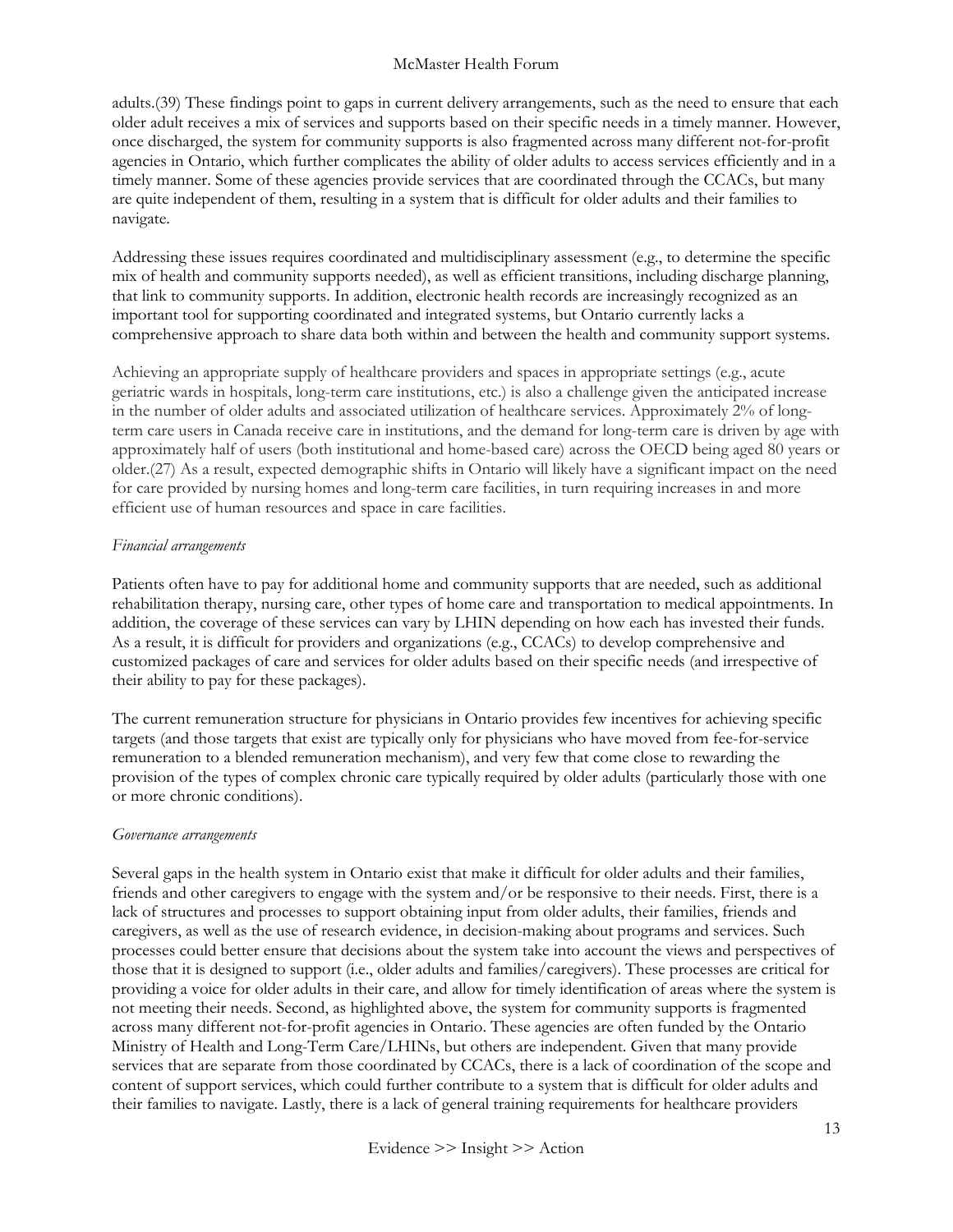related to the unique aspects of providing care to older adults. Such training for providers would help ensure care and supports are delivered in ways that are appropriate and sensitive to the specific needs of older adults and their families.

#### <span id="page-14-0"></span>**Broader system arrangements also don't fully meet the needs of older adults**

Supporting older adults as they age (and their families and caregivers) extends beyond the health system and includes broader system supports that span several sectors (e.g., housing, employment, transportation and infrastructure). In addition to health services, key determinants of health include broad considerations such as income and social status, social support networks, education and literacy, employment, social and physical environments, coping skills, gender and culture.(24) Furthermore, the social and economic factors that act as determinants of health have consistently been shown to be the most significant drivers of population health.(40)

A large number of older adults are living in poverty or have difficulty with making ends meet. While the incidence of low-income older adults has steadily declined in Canada over the last two decades, data from Statistics Canada indicates that 11.8% of older adults are classified as low-income.(41) The National Seniors Council notes that low-income older adults spend close to 60% of their income on housing and food, which results in many experiencing difficulty in paying for transportation and healthcare costs.(42) Considering the additional costs associated with the health and community supports that older adults can require, many face difficult choices between paying rent, bills or buying healthy food, and, as a result, some need financial and/or housing supports.(43)

Additionally, the social and supportive housing system in Ontario is limited in the availability of units. For instance, there are currently 152,077 households on waiting lists for social housing in Ontario, and these lists have grown by 17.7% (22,824 households) since 2009.(44;45) In addition, decision-making about supportive housing is fragmented across levels of government (provincial and municipal) as well as agencies within government, and is delivered through 170 providers throughout the province, making for a complicated system for older adults to access.(46) The Canadian Mortgage and Housing Corporation (CMHC) measures "core housing need," which refers to a household that "does not meet one or more standards of adequacy, suitability and affordability, and it would have to spend 30% or more of its before-tax income to pay the median rent of alternative local market housing that meets all three standards."(45) Based on this definition, the CMHC found tenant households that are most likely to be in need of core housing included seniors living alone (among others, such as female lone parents, recent immigrants, households receiving government transfers as their major source of income, and Aboriginal households).(45)

Another example of a key gap in broader system arrangements is the need to support informal caregivers as they are a fundamental part of providing care for older adults.(23;47;48) For instance, it is estimated that there are more than two million informal (i.e., unpaid) caregivers in Canada.(47;49) In addition, Statistics Canada indicates that approximately one in five (20%) Canadians over the age of 45 is a caregiver (50), which amounts to approximately 70% of care provided to older adults in the community.(51) The estimated economic value of these contributions is in the range of \$25 billion in Canada.(52) Similarly, across the OECD, more than 10% of adults over the age of 50 provide (typically unpaid) assistance with personal care to those with functional limitations.(27) However, despite their extensive contributions, support for caregivers is often limited, even though *not* providing supports is associated with reduced labour supply, an elevated risk for poverty and a higher prevalence of mental health problems such as anxiety and depression among family members providing care.(27;47;53-56) Furthermore, a systematic review found that those identified as either intensive caregivers and/or primary caregivers (as opposed to caregivers in general) were significantly less likely to be in the labour force as compared to non-caregivers.(53) Given the preference of the majority of older adults to remain in their homes, but with many requiring some form of assistance from informal caregivers to do so,(47;57), policies and programs that support caregivers can be an important component of a care system for older adults. These policies and programs can include providing flexible employment or income supports (e.g., tax measures that have been implemented at the federal level in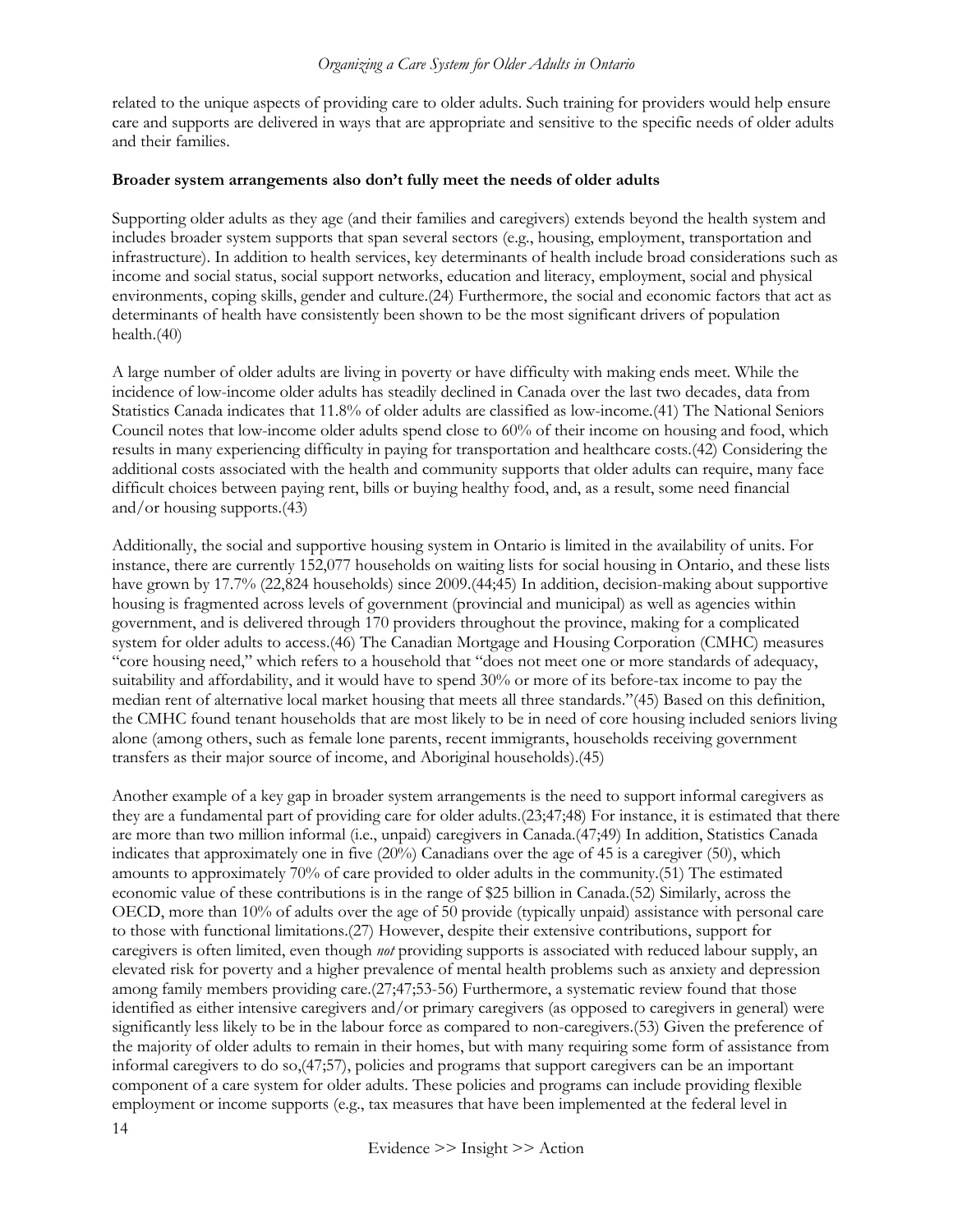Canada that address some of the costs associated with caregiving)(58) and helping with adapting home environments to support effective home care (e.g., the home retrofitting program from the Canadian Housing and Mortgage Corporation)(59) and services (e.g., respite care).

## <span id="page-15-0"></span>**Implementation of previous strategies has not addressed all gaps**

The implementation of the Aging at Home Strategy and other initiatives, such as efforts to address overcrowding in emergency departments, have had success in some areas, they have not been able to solve all of the challenges facing the system. As a result, it has recently been highlighted that a more fundamental shift is required for how the care and support system functions in Ontario.(38)

In addition, our own analysis of the programs funded by the Aging at Home Strategy found that only nine out of the 14 LHINs provided publicly accessible documentation of the programs funded through the strategy. Based on the documentation available from the nine LHINs, we reviewed 404 programs and classified each based on whether it was focused on supporting self-management, healthcare services or community supports (with some being classified under more than one category). We found that the majority of programs were focused on healthcare services (n=122) and social/community supports (n=259) and that, in general, there was minimal investment in programs designed to support self-management  $(n=42)$ . Any perceived imbalance between the types of funded programs could be the result of a shift in focus of the Aging at Home Strategy (from the Ontario Ministry of Health and Long-Term Care, which sets the policy focus), data limitations from incomplete reporting, and/or because other parts of the LHIN budgets were used to invest in self-management. Regardless, one of the key issues is still that there is currently no accurate data about the impacts achieved by the money from the Aging at Home Strategy.

## <span id="page-15-1"></span>**Additional equity-related observations about the problem**

An important element of the problem that requires further discussion is the impact of socioeconomic status on older adults' health, and access to health and other support services. According to data from the Canadian Community Health Survey, the percentage of older adults with two or more chronic conditions is higher among low-income individuals (71% for women and 61% for men) compared to those classified as high-income (57% for women and 51% for men).(60) While low-income status among older adults is not limited to any specific group, the unattached (single), those who have worked less than 10 years, recent immigrants, and Aboriginal peoples are most at risk,(42) which suggests that these groups may face (on average) higher rates of chronic disease. In addition, a systematic review found that low-income individuals pay the highest out-of-pocket payments for healthcare related costs in relation to their earning.(61) Furthermore, the review found that those with lower levels of education are more likely to have higher outof-pocket payments for prescription drugs, and to have insufficient insurance protection, and that women often face higher out-of-pocket payments as a result of their lower income and lower labour participation rate. $(61)$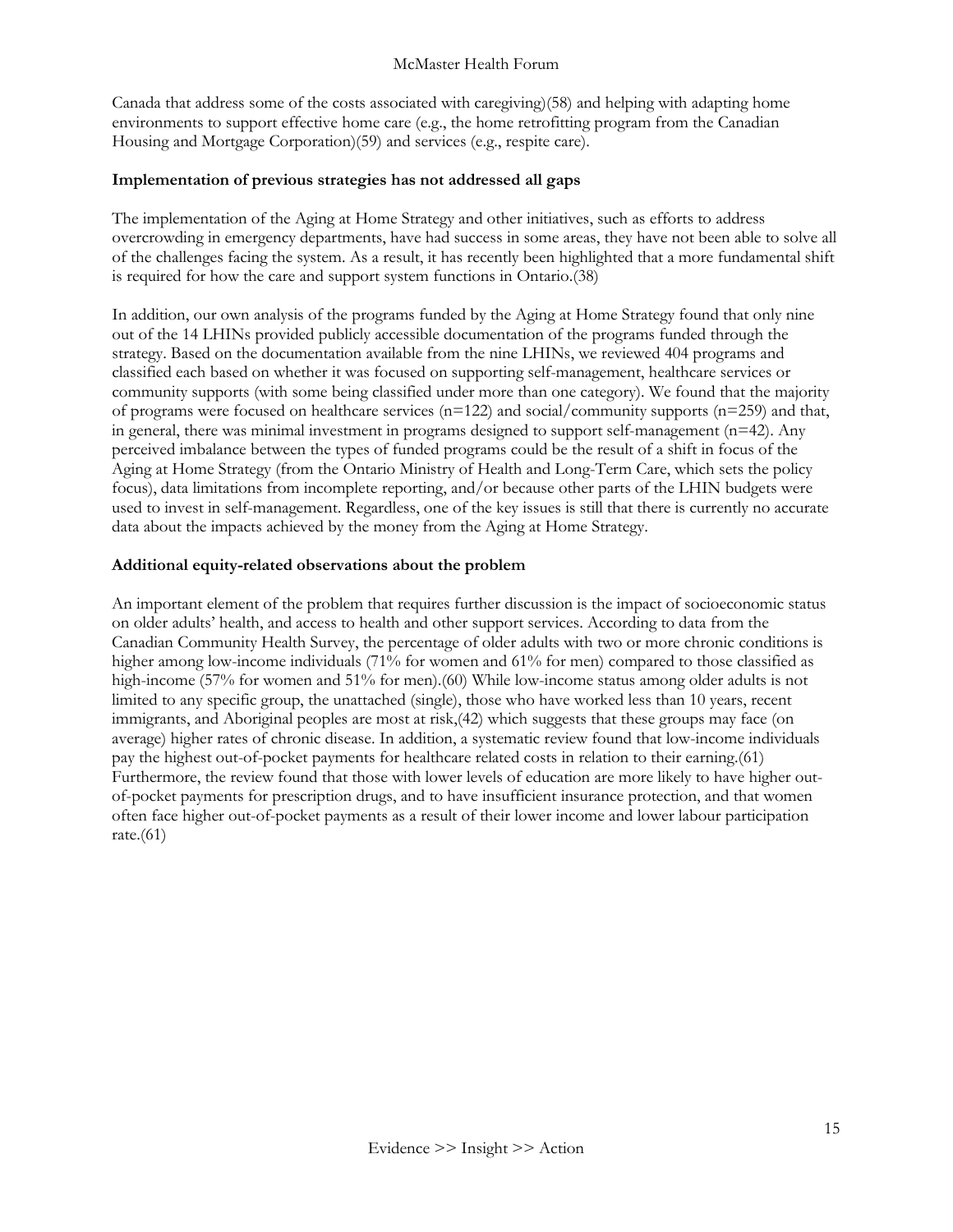#### <span id="page-16-0"></span>**THREE ELEMENTS OF AN APPROACH FOR ADDRESSING THE PROBLEM**

*"An opportunity, and in fact, a duty, exists to transform our health care system to meet the needs of this increasingly aged population who will live longer, in states of both health and illness."(38)*

Many elements could be selected as a starting point for deliberations about an approach for organizing a care system for older adults in Ontario. We grouped the potential components of an approach into three elements:

- 1) support older adults and their families in ways that support healthy aging;
- 2) coordinate integrated healthcare services that are built around the needs of older adults and support healthy aging; and
- 3) coordinate integrated community resources that are built around the needs of older adults and support healthy aging.

The elements contribute to a comprehensive approach to supporting healthy aging for older adults, are designed to address three core areas of a care system (selfmanagement, healthcare services and community supports) and collectively focus on addressing the determinants of health to support healthy aging. While these elements are complementary to each other, they are presented separately to foster deliberations about their respective components, the relative importance or priority accorded to each, and whether some elements (or their components) can be sequenced in a way that achieves near-term wins in a difficult economic climate while paving the way for longer-term wins as economic conditions improve.

The focus in this section is on what is known about these elements. In the next section the focus turns to the barriers to adopting and implementing these elements and to possible implementation strategies to address the barriers.

In Table 1, we list the determinants of health as identified by the Public Health Agency of Canada (24) and outline the components of each element according to the determinants that they address.

#### **Box 4: Mobilizing research evidence about elements of an approach for addressing the problem**

The available research evidence about elements of an approach for addressing the problem was sought primarily from Health Systems Evidence [\(www.healthsystemsevidence.org\)](http://www.healthsystemsevidence.org/), which is a continuously updated database containing more than 1,700 systematic reviews of delivery, financial and governance arrangements within health systems, and of implementation strategies within health systems. The reviews were identified by first searching the database for reviews containing the terms aged, aging, senior, elder\*, older person or older adult in the title and/or abstract. Additional reviews were identified by searching the database for reviews addressing features of the elements that were not identified using these as keywords. We also searched Health-evidence.ca (www.healthevidence.ca) using the same set of terms as well as categories related to the features of the options.

The authors' conclusions were extracted from the reviews whenever possible. Some reviews contained no studies despite an exhaustive search (i.e., they were "empty" reviews), while others concluded that there was substantial uncertainty about the option based on the identified studies. Where relevant, caveats were introduced about these authors' conclusions based on assessments of the reviews' quality, the local applicability of the reviews' findings, equity considerations, and relevance to the issue. (See the appendices for a complete description of these assessments.)

Being aware of what is not known can be as important as being aware of what is known. When faced with an empty review, substantial uncertainty, or concerns about quality and local applicability or lack of attention to equity considerations, primary research could be commissioned, or an element could be pursued and a monitoring and evaluation plan designed as part of its implementation. When faced with a review that was published many years ago, an updating of the review could be commissioned if time allows.

No additional research evidence was sought beyond what was included in the systematic review. Those interested in pursuing a particular element may want to search for a more detailed description of the element or for additional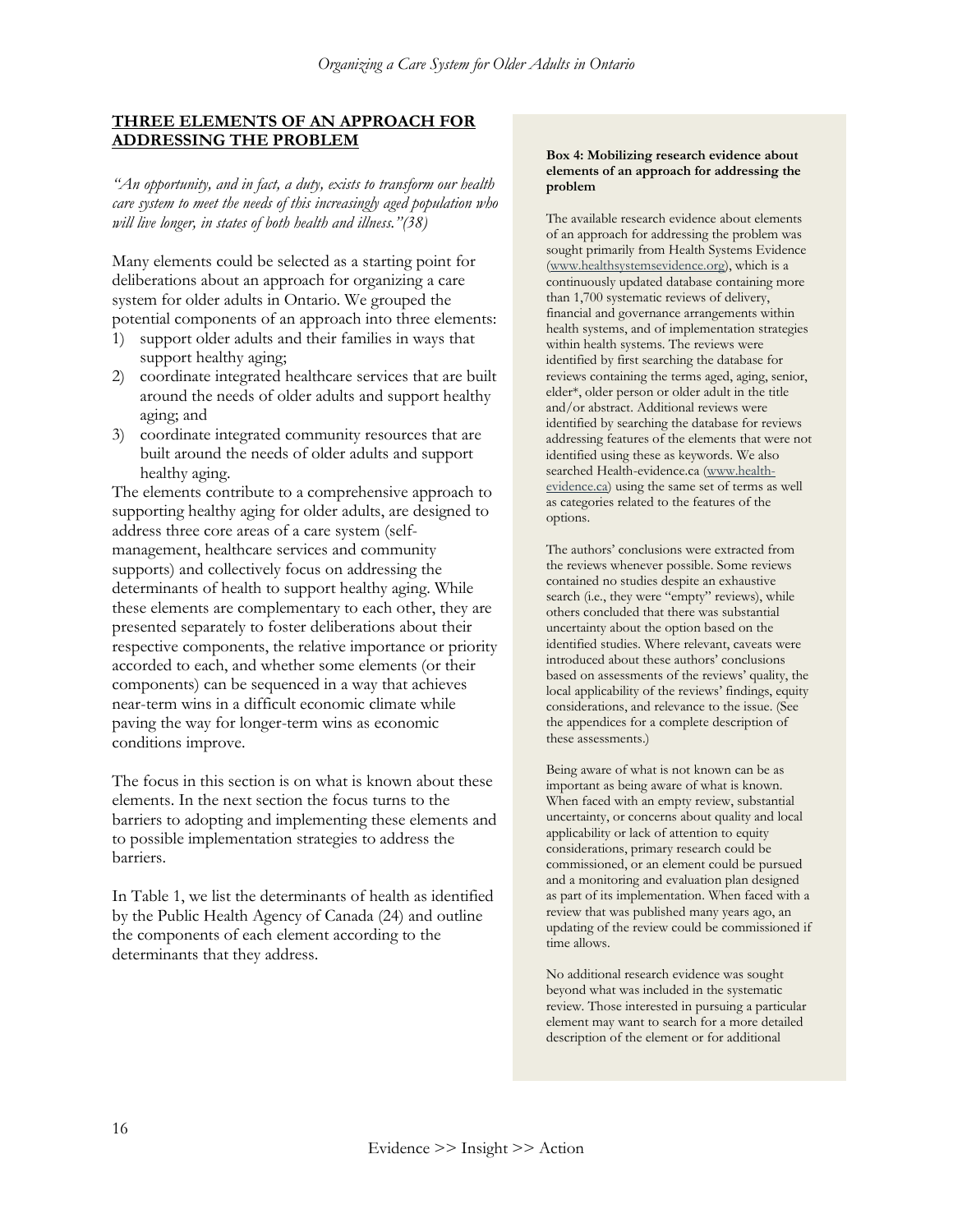| Determinants of health*                                    | Element 1 - Support older adults and their<br>families in ways that support healthy aging                                                                                                 | Element 2 - Coordinate integrated healthcare<br>services that are built around the needs of<br>older adults and support healthy aging                                                                                                                                                                                                                           | Element 3 - Coordinate integrated community<br>resources that are built around the needs of<br>older adults and support healthy aging                                                                                                                                          |
|------------------------------------------------------------|-------------------------------------------------------------------------------------------------------------------------------------------------------------------------------------------|-----------------------------------------------------------------------------------------------------------------------------------------------------------------------------------------------------------------------------------------------------------------------------------------------------------------------------------------------------------------|--------------------------------------------------------------------------------------------------------------------------------------------------------------------------------------------------------------------------------------------------------------------------------|
| • Personal health practices and coping                     | • supporting self-management                                                                                                                                                              |                                                                                                                                                                                                                                                                                                                                                                 |                                                                                                                                                                                                                                                                                |
| • Health services                                          |                                                                                                                                                                                           |                                                                                                                                                                                                                                                                                                                                                                 |                                                                                                                                                                                                                                                                                |
| o Governance arrangements<br>(e.g., regulatory mechanisms) |                                                                                                                                                                                           | • providing a consumer complaints process<br>related to healthcare services                                                                                                                                                                                                                                                                                     | • providing a process to assess consumer<br>satisfaction related to community supports                                                                                                                                                                                         |
| o Financial arrangements<br>(financing and funding)        |                                                                                                                                                                                           | providing risk-adjusted payment based on best<br>practice outcomes and episode of care<br>• funding customized integrated healthcare<br>service packages                                                                                                                                                                                                        | • funding customized community support<br>packages                                                                                                                                                                                                                             |
| o Delivery arrangements                                    |                                                                                                                                                                                           |                                                                                                                                                                                                                                                                                                                                                                 |                                                                                                                                                                                                                                                                                |
| - Service organization and<br>delivery                     | providing general supports<br>$\bullet$<br>providing specialist outreach services<br>$\bullet$<br>providing transportation programs that help<br>older adults attend medical appointments | • providing case management as a way of<br>coordinating access to healthcare services and<br>to needed care and supports in other sectors<br>• providing flexible home care supports<br>• providing episodic and respite care<br>· planning for discharge from hospitals<br>· developing an evidence-based toolkit for<br>coordinated assessment of needed care | • having Community Care Access Centres or<br>another organization coordinate access to and<br>delivery of community supports for older adults<br>· developing an evidence-based toolkit that would<br>provide a mechanism for coordinated<br>assessment for community supports |
| - Health human resources                                   |                                                                                                                                                                                           | • using multi-disciplinary teams/units that can<br>assess and coordinate the delivery of care<br>• having primary care providers deliver primary<br>care in long-term care institutions                                                                                                                                                                         |                                                                                                                                                                                                                                                                                |
| - Technology (for buildings, see<br>physical environments) | providing telehealth and e-health<br>• providing electronic health records that are<br>accessible by older adults and/or their families                                                   | • providing electronic health records that allow<br>for the efficient coordination of access to and<br>delivery of healthcare services                                                                                                                                                                                                                          | • providing electronic health records that allow<br>for the efficient coordination of access to and<br>delivery of community supports                                                                                                                                          |
| • Income and social status                                 | providing income supplements                                                                                                                                                              | providing financial protections to pay for costs<br>associated with long-term care                                                                                                                                                                                                                                                                              |                                                                                                                                                                                                                                                                                |
| • Social support networks                                  |                                                                                                                                                                                           |                                                                                                                                                                                                                                                                                                                                                                 | · developing mechanisms to provide additional<br>supports through community resources                                                                                                                                                                                          |
| • Education and literacy                                   | developing an evidence-based toolkit as a guide<br>about needed care/services<br>developing decision-aids                                                                                 |                                                                                                                                                                                                                                                                                                                                                                 |                                                                                                                                                                                                                                                                                |
| • Employment/working conditions                            | providing flexible employment opportunities<br>$\bullet$                                                                                                                                  |                                                                                                                                                                                                                                                                                                                                                                 |                                                                                                                                                                                                                                                                                |
| • Social environments                                      |                                                                                                                                                                                           |                                                                                                                                                                                                                                                                                                                                                                 | • supporting social engagement<br>· building social capital                                                                                                                                                                                                                    |
| • Physical environments (housing and<br>accessibility)     | providing stable housing<br>$\bullet$<br>• designing accessible communities                                                                                                               | · designing accessible healthcare institutions and<br>transportation systems                                                                                                                                                                                                                                                                                    | providing supportive housing<br>$\bullet$<br>• designing liveable and accessible communities                                                                                                                                                                                   |

**Table 1: Overview of how the elements address the determinants of health**

\* The list was obtained from the Public Health Agency of Canada [\(http://www.phac-aspc.gc.ca/ph-sp/determinants/index-eng.php#determinants\)](http://www.phac-aspc.gc.ca/ph-sp/determinants/index-eng.php#determinants). Determinants not included in this list include: 1) biology and genetic endowment; 2) healthy child development; 3) gender; and 4) culture.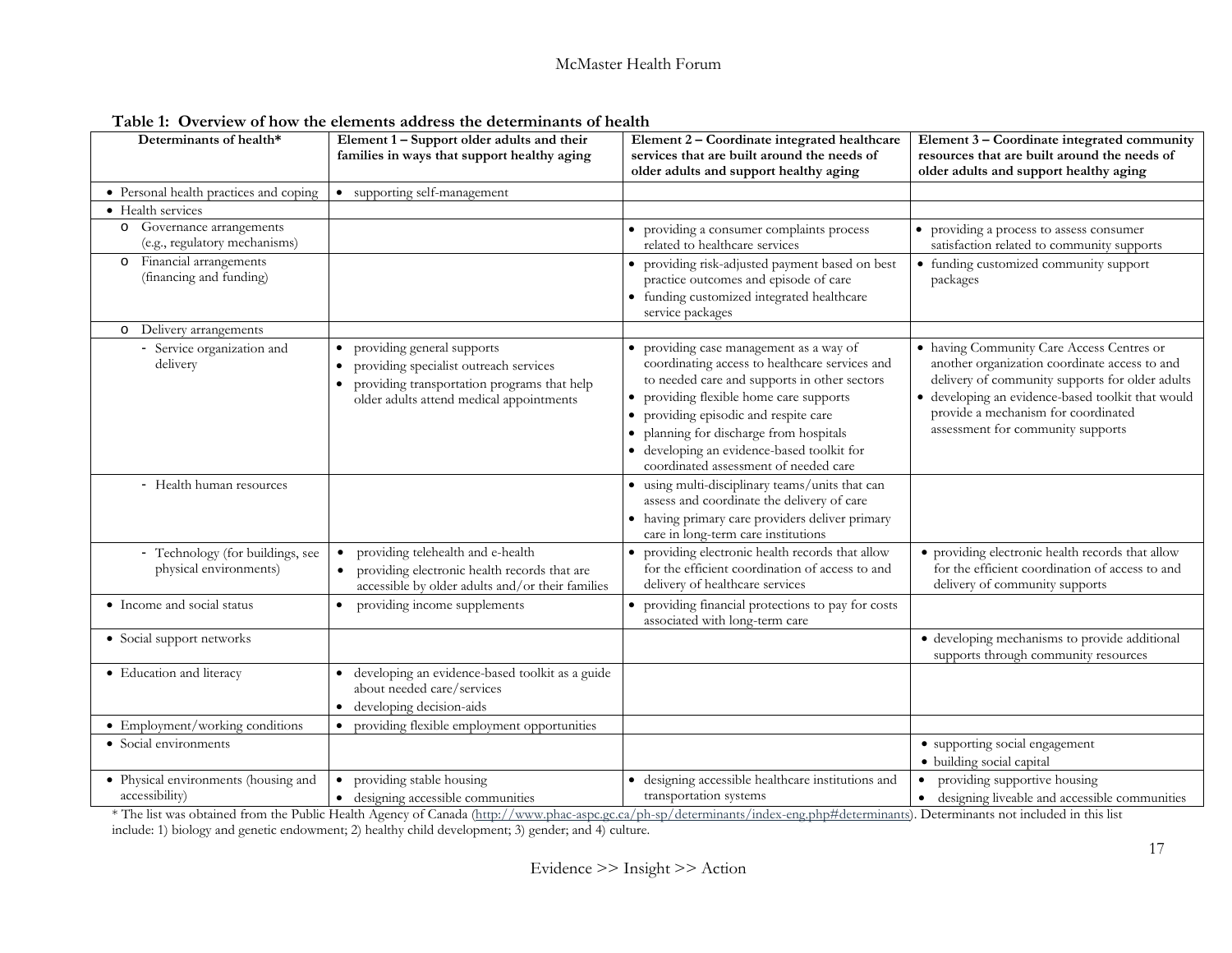## <span id="page-18-0"></span>**Element 1 – Support older adults and their families in ways that support healthy aging**

This element is focused on helping older adults and their families make informed decisions, providing supports for self-management, and providing the broader supports that are needed for healthy aging.

Components of this element might include:

- supports for self-management such as:
	- o providing self-management supports for older adults to manage specific aspects of their healthcare;
	- o building the capacity of older adults and their families and friends to access and understand information to keep healthy;
	- o developing an evidence-based toolkit that would provide a guide to older adults and their families about the care and services they need and how to access them;
	- o developing decision-aids that support older adults and their families in making informed decisions about the care and supports they need;
	- o providing telehealth and e-health more generally;
	- o providing electronic health records that are accessible by older adults and/or their families and friends to easily access and manage their health information (e.g., prescription tracking);
	- o providing specialist outreach services;
	- o providing transportation programs that help older adults attend medical appointments;
- broader supports for older adults and their families, such as:
	- o providing income supplements to buy sufficient good food and safe housing (income security);
	- o providing flexible employment opportunities for caregivers and older adults;
	- o providing stable housing to those who have none; and
	- o adapting or designing accessible communities (including public buildings) and transportation systems.

Several high-quality systematic reviews found benefits for: 1) providing self-management supports for older adults to manage specific aspects of their healthcare; 2) providing information to patients and their families at lower reading levels; 3) providing pre-session booklets or visits to increase questioning and a more active role in care; 4) using telehealth to reduce unnecessary hospital visits and service use; 5) providing specialist outreach to improve access to services and outcomes; and 6) supporting flexible employment for caregivers. No reviews were found that addressed transportation programs, income supplements or accessible communities.

A summary of the key findings from the synthesized research evidence is provided in Table 2. Appendix 1 provides a fuller description of the systematic reviews contained in Table 2.

| Table 2: Summary of key findings from systematic reviews relevant to Element 1 - Support older adults and |
|-----------------------------------------------------------------------------------------------------------|
| their families in ways that support healthy agingt                                                        |

| Category of finding | Summary of key findings                                                                                                                                                                                                                                                                                                                                                                                                                                                                                                                                                                                                                                                                                                                                                                          |
|---------------------|--------------------------------------------------------------------------------------------------------------------------------------------------------------------------------------------------------------------------------------------------------------------------------------------------------------------------------------------------------------------------------------------------------------------------------------------------------------------------------------------------------------------------------------------------------------------------------------------------------------------------------------------------------------------------------------------------------------------------------------------------------------------------------------------------|
| Benefits            | Providing self-management supports for older adults to manage specific aspects of their<br>healthcare: One recent and high-quality review found self-management programs for older adults with<br>age-related macular degeneration to be effective. Interventions included education programs to<br>improve emotional status, daily living and self-efficacy.(62) One older high-quality review (63) and two<br>older and medium-quality reviews (64;65) assessed interventions for improving the<br>compliance/adherence to medications in older adults, and all found efforts for supporting self-<br>management to be consistently effective. One review found that multifaceted and tailored<br>interventions resulted in the most significant increases in medication compliance rates.(65) |
|                     | Building the capacity of older adults and their families and friends to access and understand<br>information to keep healthy: A recent and high-quality review found beneficial effects for internet<br>health information classes on technical skills, ability to search for, appraise and use information, and<br>for self-efficacy for internet use, but the review was not focused on older adults (although the results<br>could lend support to these interventions being used by those who support older adults). (66) One                                                                                                                                                                                                                                                                |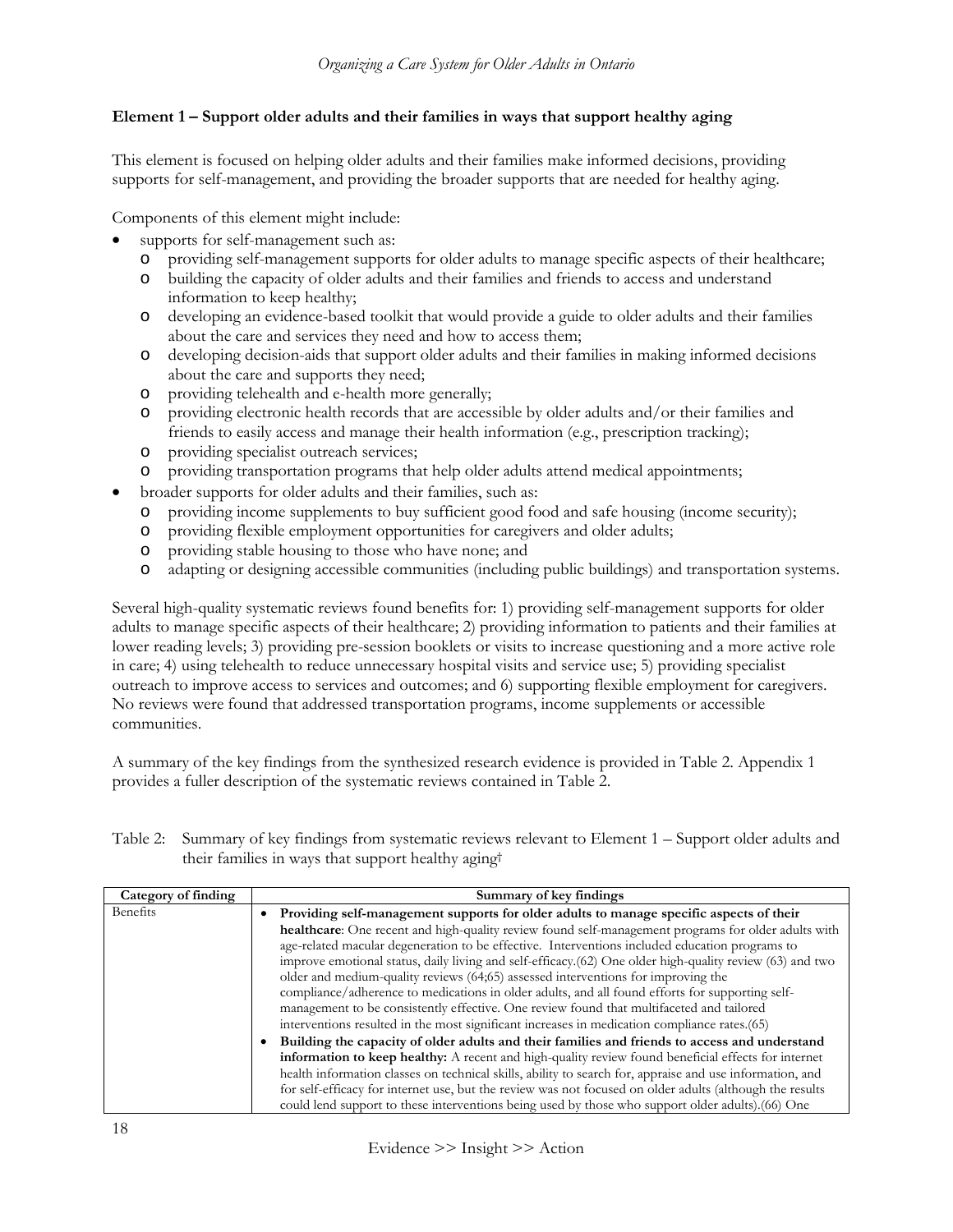|                                                                                                                                                | medium-quality (67) and one low-quality (68) review (both recent) found evidence supporting the need<br>for materials to be written at a lower reading level, and that differences in health literacy levels were<br>consistently associated with increased hospitalizations, greater emergency care use, poorer overall<br>health status and higher mortality.<br>Developing decision-aids that support older adults and their families in making informed<br>decisions about the care and supports they need: One high-quality review found that stimulating<br>the involvement of older adults in their primary care may enhance their health, and a pre-visit booklet<br>and pre-visit session resulted in more questioning behaviour and more self-reported active<br>behaviour.(69)<br>Providing telehealth and e-health more generally: Two recent high-quality systematic reviews<br>assessing telephone consultation and telehealth programs found them to reduce immediate visits to<br>general practitioners, unnecessary referrals and home visits, and provide better access to services in<br>locations lacking health professionals, as well as that approximately 50% of calls were able to be<br>handled through telephone advice alone. (70,71) Several other high-quality and medium-quality reviews<br>found similar positive effects of telephone consultation on service use, social supports and clinical<br>outcomes. (72-76) Another recent but low-quality review found that telephone support for family<br>caregivers of people with dementia can also reduce caregiver burden and other symptoms of stress.(77)<br>Reviews specifically focused on telehealth for older adults (two were medium-quality and the other was<br>a qualitative synthesis for which there is no quality appraisal available) found reductions in<br>hospitalization, reduced service use, improvements in self-management and increased decision-making<br>confidence.(78-80)<br>• Providing electronic health records that are accessible by older adults and/or their families<br>and friends to easily access and manage their health information: One medium-quality but old<br>review found consistent evidence across all but one of the 16 studies that electronic medical records<br>and hybrid electronic medical records improved provider and patient compliance with health<br>maintenance interventions.(81)<br><b>Providing specialist outreach services</b> : One high-quality but older review found that specialist<br>outreach can improve access, outcomes and service use (especially when delivered as part of a<br>multifaceted intervention). (82) Two reviews assessed outreach models for mental health, with one<br>medium-quality but old review finding strong beneficial effects for active-recruitment outreach<br>programs for depressed older adults (83), and another more recent but low-quality review finding that<br>using non-traditional community referral sources (i.e., a 'gate keeper' model) is successful at providing<br>access to hard-to-reach individuals, and that home or community-based outreach improved mental<br>health status.(84)<br>• Providing flexible employment opportunities for caregivers and older adults: One medium-<br>quality systematic review of the labour-market choices of unpaid caregivers found that caregivers are<br>likely to work fewer hours in the labour market as compared to non-caregivers (especially if their<br>caregiving commitment is heavy), and withdrawal from the labour market is more likely among those<br>heavily involved with caregiving (53) One recent overview of systematic reviews (albeit one with no<br>quality appraisals of included reviews) found that organizational changes (e.g., changes to shift work<br>and to health and safety legislation) and psychosocial changes (e.g., increasing employee control) to the<br>work environment generally have beneficial effects on health and health inequalities.(85) Another<br>recent overview of systematic reviews found consistent positive health effects when employees have |
|------------------------------------------------------------------------------------------------------------------------------------------------|----------------------------------------------------------------------------------------------------------------------------------------------------------------------------------------------------------------------------------------------------------------------------------------------------------------------------------------------------------------------------------------------------------------------------------------------------------------------------------------------------------------------------------------------------------------------------------------------------------------------------------------------------------------------------------------------------------------------------------------------------------------------------------------------------------------------------------------------------------------------------------------------------------------------------------------------------------------------------------------------------------------------------------------------------------------------------------------------------------------------------------------------------------------------------------------------------------------------------------------------------------------------------------------------------------------------------------------------------------------------------------------------------------------------------------------------------------------------------------------------------------------------------------------------------------------------------------------------------------------------------------------------------------------------------------------------------------------------------------------------------------------------------------------------------------------------------------------------------------------------------------------------------------------------------------------------------------------------------------------------------------------------------------------------------------------------------------------------------------------------------------------------------------------------------------------------------------------------------------------------------------------------------------------------------------------------------------------------------------------------------------------------------------------------------------------------------------------------------------------------------------------------------------------------------------------------------------------------------------------------------------------------------------------------------------------------------------------------------------------------------------------------------------------------------------------------------------------------------------------------------------------------------------------------------------------------------------------------------------------------------------------------------------------------------------------------------------------------------------------------------------------------------------------------------------------------------------------------------------------------------------------------------------------------------------------------------------------------------------------------------------------------------------------------------------------------------------------------------------------------------------------------------------------------------------------------------------------------------------------------------------------------------------------------------------------------------------------------------------------------------------------------------------------------------------------------------------------------------------------------------------------------------------------------------------------------------------------------------------------------------------------------------------------------------------------------------------------------------------------------------------------------------------------|
| Potential harms                                                                                                                                | ereater control.(86)<br>Building the capacity of older adults and their families to access and understand information<br>to keep healthy: One medium-quality review and one low-quality review (both are recent) found<br>evidence supporting the need for materials to be written at a lower reading level, and that differences in<br>health literacy levels were consistently associated with increased hospitalizations, greater emergency<br>care use, poorer overall health status, and higher mortality.(67;68)                                                                                                                                                                                                                                                                                                                                                                                                                                                                                                                                                                                                                                                                                                                                                                                                                                                                                                                                                                                                                                                                                                                                                                                                                                                                                                                                                                                                                                                                                                                                                                                                                                                                                                                                                                                                                                                                                                                                                                                                                                                                                                                                                                                                                                                                                                                                                                                                                                                                                                                                                                                                                                                                                                                                                                                                                                                                                                                                                                                                                                                                                                                                                                                                                                                                                                                                                                                                                                                                                                                                                                                                                                         |
| Costs and/or cost-<br>effectiveness in relation<br>to the status quo                                                                           | Providing telehealth and e-health more generally: One high-quality review of telehealth reported<br>$\bullet$<br>that most studies providing cost data about telehealth found that it is cost saving from a health system<br>perspective, and that the findings were consistent across different types of chronic diseases and<br>mechanisms of delivery.(76)                                                                                                                                                                                                                                                                                                                                                                                                                                                                                                                                                                                                                                                                                                                                                                                                                                                                                                                                                                                                                                                                                                                                                                                                                                                                                                                                                                                                                                                                                                                                                                                                                                                                                                                                                                                                                                                                                                                                                                                                                                                                                                                                                                                                                                                                                                                                                                                                                                                                                                                                                                                                                                                                                                                                                                                                                                                                                                                                                                                                                                                                                                                                                                                                                                                                                                                                                                                                                                                                                                                                                                                                                                                                                                                                                                                                  |
| Uncertainty regarding<br>benefits and potential<br>harms (so monitoring<br>and evaluation could be<br>warranted if the option<br>were pursued) | Uncertainty because no systematic reviews were identified<br>$\bullet$<br>Providing transportation programs that help older adults attend medical appointments<br>$\circ$<br>Providing income supplements to buy sufficient food and safe housing<br>O<br>Designing accessible communities and transportation systems:<br>O<br>Uncertainty because no studies were identified despite an exhaustive search as part of a review<br>$\bullet$<br>Developing an evidence-based toolkit that would provide a guide to older adults and their<br>O<br>families about the care and services they need and how to access them: One medium-quality<br>and older review of decision-support interventions delivered by health or social care providers on<br>the outcomes of older adults facing the possibility of entering long-term residential care found no<br>relevant studies.(87)                                                                                                                                                                                                                                                                                                                                                                                                                                                                                                                                                                                                                                                                                                                                                                                                                                                                                                                                                                                                                                                                                                                                                                                                                                                                                                                                                                                                                                                                                                                                                                                                                                                                                                                                                                                                                                                                                                                                                                                                                                                                                                                                                                                                                                                                                                                                                                                                                                                                                                                                                                                                                                                                                                                                                                                                                                                                                                                                                                                                                                                                                                                                                                                                                                                                               |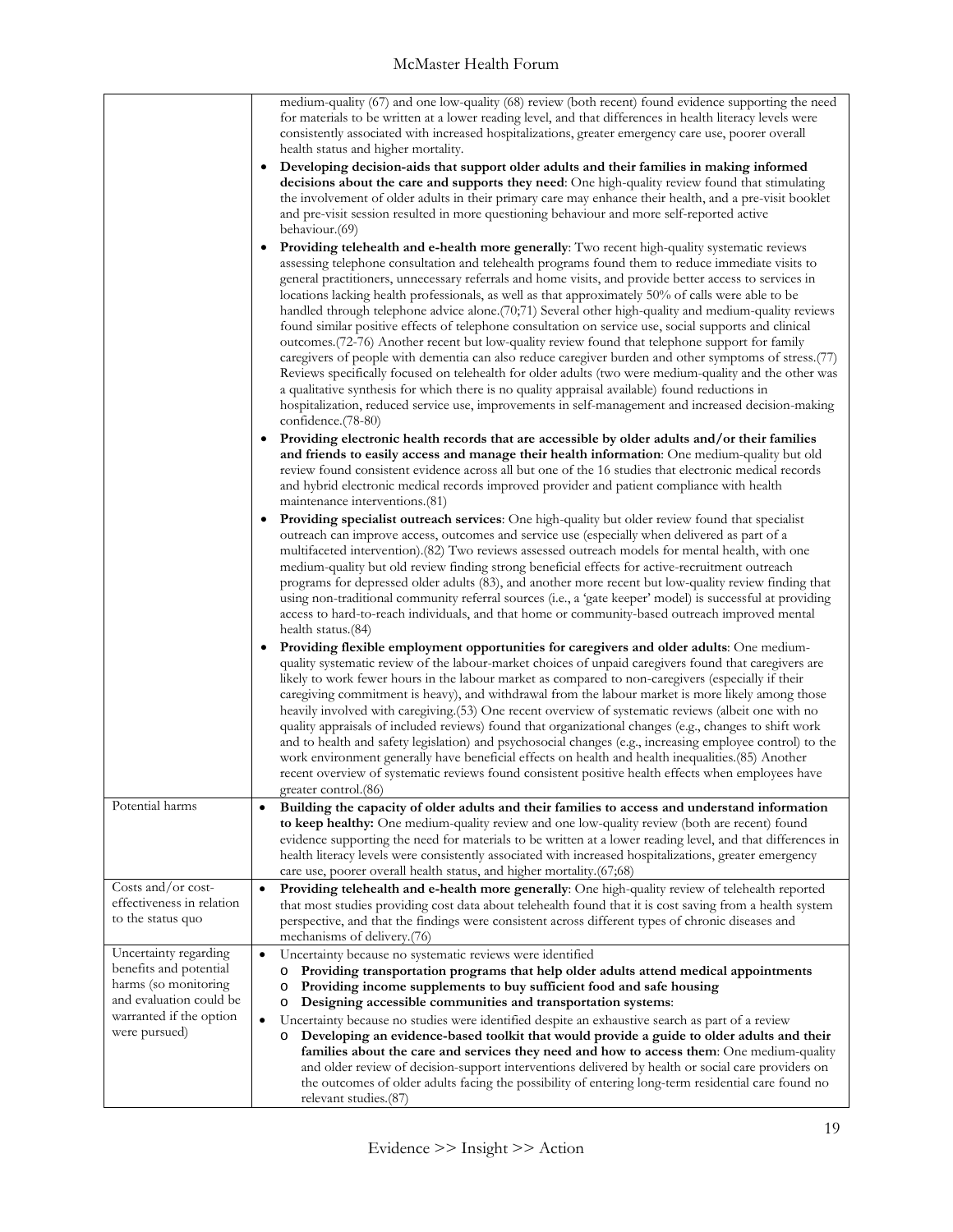| Key elements of the                   | No clear message from studies included in a systematic review<br>$\bullet$<br>Providing self-management supports for older adults to manage specific aspects of their<br>healthcare: An older and medium-quality review assessing medication adherence in older adults<br>with multiple co-existing chronic conditions found weak evidence and no clear messages about<br>effectiveness. Interventions for supporting self-management included education, behavioural<br>supports, and pharmacist counselling and follow-up.(88)<br>Providing stable housing to those who have none: A recent overview of systematic reviews<br>found some evidence to suggest that rental assistance interventions that promote mixed housing<br>improve health and health behaviours, but the effects were small and there was limited<br>evidence. (86) An older low-quality systematic review found inconclusive evidence for the<br>effectiveness of family housing subsidies on reducing psychological and physical morbidity.(89)<br>Supports for self-management - General: One older and medium-quality systematic review found |
|---------------------------------------|--------------------------------------------------------------------------------------------------------------------------------------------------------------------------------------------------------------------------------------------------------------------------------------------------------------------------------------------------------------------------------------------------------------------------------------------------------------------------------------------------------------------------------------------------------------------------------------------------------------------------------------------------------------------------------------------------------------------------------------------------------------------------------------------------------------------------------------------------------------------------------------------------------------------------------------------------------------------------------------------------------------------------------------------------------------------------------------------------------------------------|
| policy option if it was               | two studies evaluating self-medication programs, with both studies finding such programs to be                                                                                                                                                                                                                                                                                                                                                                                                                                                                                                                                                                                                                                                                                                                                                                                                                                                                                                                                                                                                                           |
| tried elsewhere                       | effective. Both programs involved a clinical pharmacist and nurse intervention with the patient before<br>being discharged from hospital, and both used a three-stage approach involving increased levels of<br>independence and with each stage monitored by the clinical pharmacist and nursing staff in order to<br>build complete independence prior to discharge.(64)                                                                                                                                                                                                                                                                                                                                                                                                                                                                                                                                                                                                                                                                                                                                               |
| Stakeholders' views and<br>experience | Supports for self-management - General: One older and medium-quality systematic review<br>$\bullet$<br>synthesized qualitative evidence about the perceptions of staff-family relationships in the care of older<br>adults, and found six essential factors for the development of constructive staff-family relationships:<br>upholding the patient's uniqueness; assessing and addressing unique family needs; using effective<br>communication skills; implementing a collaborative care process; understanding and addressing<br>interpersonal power issues; and providing organizational support. (90)                                                                                                                                                                                                                                                                                                                                                                                                                                                                                                              |
|                                       | Providing telehealth and e-health more generally: Two recent and high-quality reviews found that<br>both patients and providers expressed satisfaction with telephone consultations and telehealth<br>programs.(70;71) Other high-quality and medium-quality reviews similarly found that such<br>consultations and programs are viewed as acceptable, convenient and as a way to increase accessibility<br>of health services.(73;91) Reviews specifically focused on older adults found that telehealth/<br>telehomecare to be associated with improvements in patient satisfaction, empowerment and                                                                                                                                                                                                                                                                                                                                                                                                                                                                                                                   |
|                                       | preparedness for home nursing visits (79;80)                                                                                                                                                                                                                                                                                                                                                                                                                                                                                                                                                                                                                                                                                                                                                                                                                                                                                                                                                                                                                                                                             |

† We consider a review "recent" if the year of last search is within the past five years, and "older" if the year of last search is more than five years ago. We consider the quality rating of each review as: 0 to 3 (low-quality); 4 to 7 (medium quality); and 8 to 11 (high quality).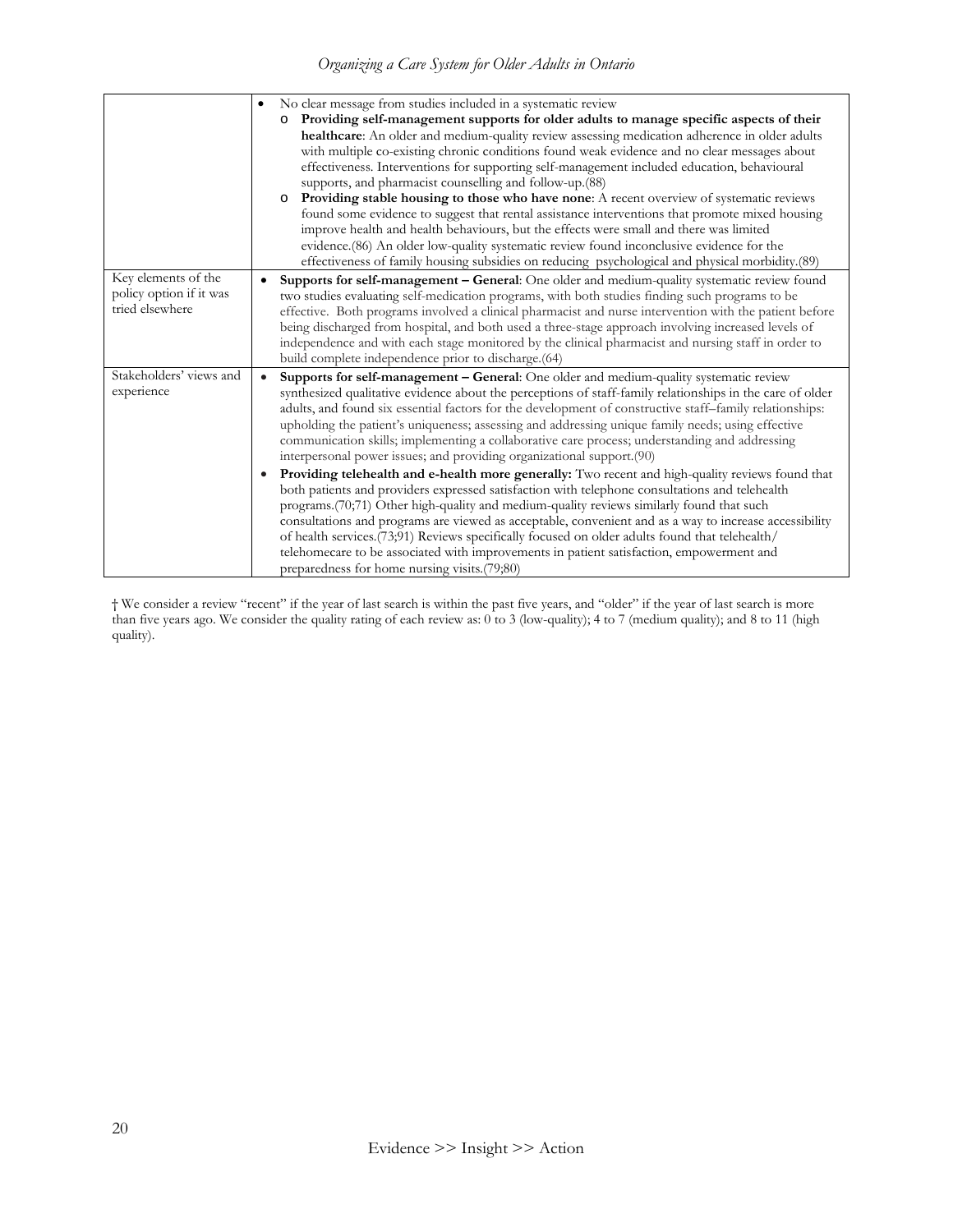## <span id="page-21-0"></span>**Element 2 – Coordinate integrated healthcare services that are built around the needs of older adults and support healthy aging**

This element includes: 1) greater coordination and integration of existing healthcare programs to increase the efficiency with which existing healthcare services are used; and 2) creating a single contact and common assessment for access to multiple healthcare services and settings that is based on client need.

Components of this element might include:

- providing case management as a way of coordinating access to healthcare services and to needed care and supports in other sectors (e.g., community programs);
- providing flexible homecare supports that help older adults avoid care in healthcare institutions;
- providing episodic and respite care for older adults to bridge the gap between hospital/institutional and home-based care;
- planning for discharge from hospitals and institutions to home and community settings;
- developing an evidence-based toolkit that would provide a mechanism for coordinated assessment by case managers and healthcare providers (or multidisciplinary teams of providers) to use to develop appropriate packages of care/care pathways for older adults based on their specific needs;
- providing customized integrated healthcare service packages with the mix and number of services determined based on each older adult's specific needs (determined through a coordinated assessment mechanism);
- using multidisciplinary teams or units that can assess and coordinate the delivery of appropriate mixes of healthcare services that meet specific needs of older adults;
- having primary care providers (not just physicians) deliver primary care in long-term care institutions to ensure continuity of services;
- providing electronic health records that allow case managers or CCACs to efficiently coordinate access to healthcare services and to needed care and supports in other sectors (e.g., community programs);
- providing risk adjusted payment based on best practice outcomes and episode of care;
- providing a process to assess consumer satisfaction to allow older adults and their families/friends to bring forward complaints and suggestions related to their healthcare services;
- designing of healthcare institutions and transportation systems that allow for easy access to healthcare services; and
- providing financial protections (e.g., interest-free loans, excluding the values of homes from asset tests or reverse mortgages) for older adults and their families to raise money to pay for costs associated with long-term care.

Several high-quality reviews found benefits for: 1) using home visits to reduce admissions to healthcare institutions; 2) providing end-of-life care in the home; 3) using comprehensive discharge planning to reduce hospital readmissions; 4) providing flexible and responsive respite care for caregivers (albeit limited impacts); 5) using comprehensive geriatric assessment to improve health outcomes; 6) using a primary care staffing model in long-term care settings; 7) using financial incentives for improving process of care and referrals; 8) providing customized rehabilitation and disease management to prevent admissions to long-term care facilities and readmissions to hospital; and 9) using specialized geriatric units to prevent functional decline at discharge. No reviews were found for creating consumer complaints processes, designing accessible healthcare institutions or providing financial protections.

A summary of the key findings from the synthesized research evidence is provided in Table 3. For those who want to know more about the systematic reviews contained in Table 3 (or obtain citations for the reviews), a fuller description of the systematic reviews is provided in Appendix 2.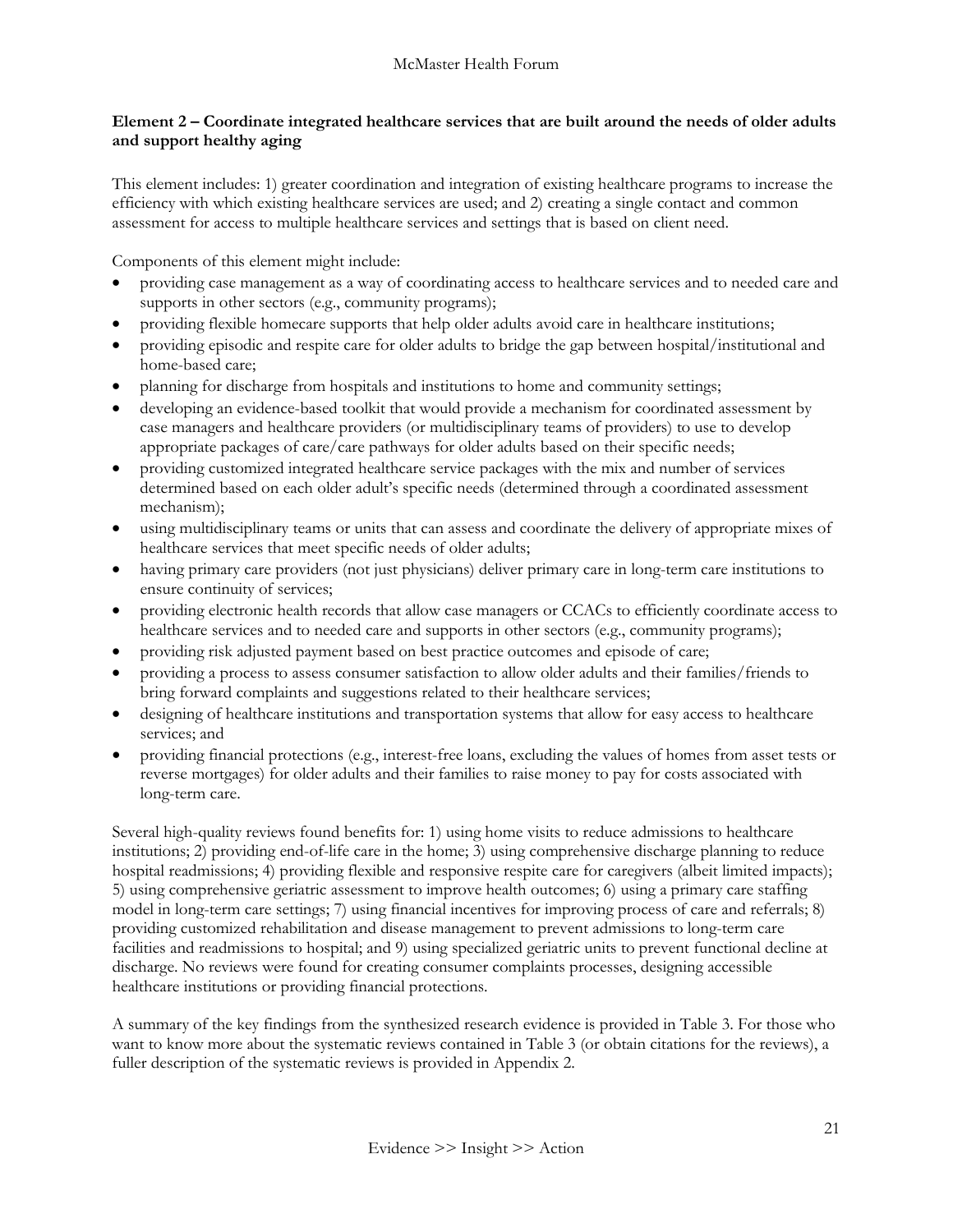Table 3: Summary of key findings from systematic reviews relevant to Element 2 – Coordinate integrated healthcare services that are built around the needs of older adults and support healthy aging in the community†

| Category of finding | Summary of key findings                                                                                                                                                                              |
|---------------------|------------------------------------------------------------------------------------------------------------------------------------------------------------------------------------------------------|
| Benefits            | Providing case management as a way of coordinating access to healthcare services and to                                                                                                              |
|                     | needed care and supports in other sectors (e.g., community programs): Two medium-quality                                                                                                             |
|                     | reviews provide findings to suggest that case management may reduce emergency department visits                                                                                                      |
|                     | (92), and that service use in general either remained the same or decreased.(93) One low-quality                                                                                                     |
|                     | review of nurse-assisted case management for helping older adults transition to other settings found a                                                                                               |
|                     | reduction in the readmission rates to hospital as well as use of emergency departments. (94)                                                                                                         |
|                     | Providing flexible homecare supports that help older adults avoid care in healthcare                                                                                                                 |
|                     | institutions: A high-quality but old review found that home visits were associated with a significant                                                                                                |
|                     | reduction in admissions to long-term institutional care and a reduction in mortality, but not a                                                                                                      |
|                     | reduction in hospital admissions. (95) Two high-quality reviews (one was older) assessed hospital-at-                                                                                                |
|                     | home interventions and there was no evidence to support it as an intervention as compared to                                                                                                         |
|                     | inpatient hospital care for older adults who have had medical procedures, elective surgery or those                                                                                                  |
|                     | with terminal illness.(96;97) Another recent high-quality review found that fewer older adults                                                                                                       |
|                     | receiving hospital care at home were in residential care at follow-up.(98) However, a high-quality                                                                                                   |
|                     | recent review found evidence to support the use of home-based end-of-life care for increasing the                                                                                                    |
|                     | number of people who die at home.(99)                                                                                                                                                                |
|                     | Planning for discharge from hospitals and institutions to home and community settings:                                                                                                               |
|                     | Several high-quality and recent reviews found that comprehensive discharge planning and ensuring                                                                                                     |
|                     | continuity of interventions across the hospital community interface were effective at reducing risk of                                                                                               |
|                     | readmission.(98;100;101) However, these reviews also found no significant effects on reducing<br>mortality.(98;100;101) A recent medium-quality review also found that early comprehensive discharge |
|                     | planning resulted in patients reporting that they had adequate information, had less concerns about                                                                                                  |
|                     | managing their care, and had a good understanding of their medications and key risks to monitor that                                                                                                 |
|                     | would indicate a possible complication.(102)                                                                                                                                                         |
|                     | Providing episodic and respite care for older adults to bridge the gap between hospital/                                                                                                             |
|                     | institutional and home-based care: Three reviews assessing the effects of respite care all found a                                                                                                   |
|                     | small but positive effect on caregiver burden, but that the evidence was weak.(103-105) The most                                                                                                     |
|                     | recent and high-quality review suggested that providing a range of services and ensuring they are                                                                                                    |
|                     | flexible and responsive to carer and care recipient needs are likely to be most effective.(105) Several                                                                                              |
|                     | reviews assessed different models of episodic care with one high-quality older review finding that                                                                                                   |
|                     | complex community-based supports reduced the risk of older adults not living at home being                                                                                                           |
|                     | admitted to nursing homes and hospital, and falls, as well as increasing physical function. (106) The                                                                                                |
|                     | review also found that for populations with increased death rates, the community-based interventions                                                                                                 |
|                     | were associated with reduced nursing home admissions.(106) Another older medium-quality review                                                                                                       |
|                     | found some evidence for beneficial effects of aftercare for frail older adults with chronic conditions                                                                                               |
|                     | when discharged from hospital.(107)                                                                                                                                                                  |
|                     | Providing electronic health records that are accessible by older adults and/or their families to<br>٠                                                                                                |
|                     | easily access and manage their health information: One medium-quality but old review found                                                                                                           |
|                     | consistent evidence across all but one of the 16 studies that electronic medical records and hybrid                                                                                                  |
|                     | electronic medical records improved provider and patient compliance with health maintenance<br>interventions.(81)                                                                                    |
|                     |                                                                                                                                                                                                      |
|                     | Developing an evidence-based toolkit that would provide a mechanism for coordinated<br>assessment by case managers and healthcare providers (or multidisciplinary teams of                           |
|                     | providers) to use to develop appropriate packages of care/care pathways for older adults                                                                                                             |
|                     | based on their specific needs: A recent and high-quality review assessed the effectiveness of                                                                                                        |
|                     | comprehensive geriatric assessment (a simultaneous, multi-level, multidisciplinary assessment                                                                                                        |
|                     | approach to ensure problems are identified, quantified and managed appropriately) and found                                                                                                          |
|                     | significant improvement in health outcomes while remaining at home.(108) Similarly, a recent                                                                                                         |
|                     | medium-quality review found a gerontologically informed nursing assessment to reduce post-                                                                                                           |
|                     | intervention hospital admissions, emergency department visits, hospital days, nursing home                                                                                                           |
|                     | admissions, community agency referrals and a long-term reduction in the hospital admissions.(109)                                                                                                    |
|                     | Having primary care providers (not just physicians) deliver primary care in long-term care                                                                                                           |
|                     | institutions to ensure continuity of services: A recent high-quality review assessing the effects of a                                                                                               |
|                     | primary care staffing model found moderate improvements in resident well-being and behaviour                                                                                                         |
|                     | (based on standardized measures of resident's goals and agitation).(110)                                                                                                                             |
|                     | Providing risk-adjusted payment based on best practice outcomes and episode of care: A                                                                                                               |
|                     | recent overview of systematic reviews on financial incentives on healthcare professional behaviour                                                                                                   |
|                     | and patient outcomes, which included two high- and two medium-quality reviews, found that such                                                                                                       |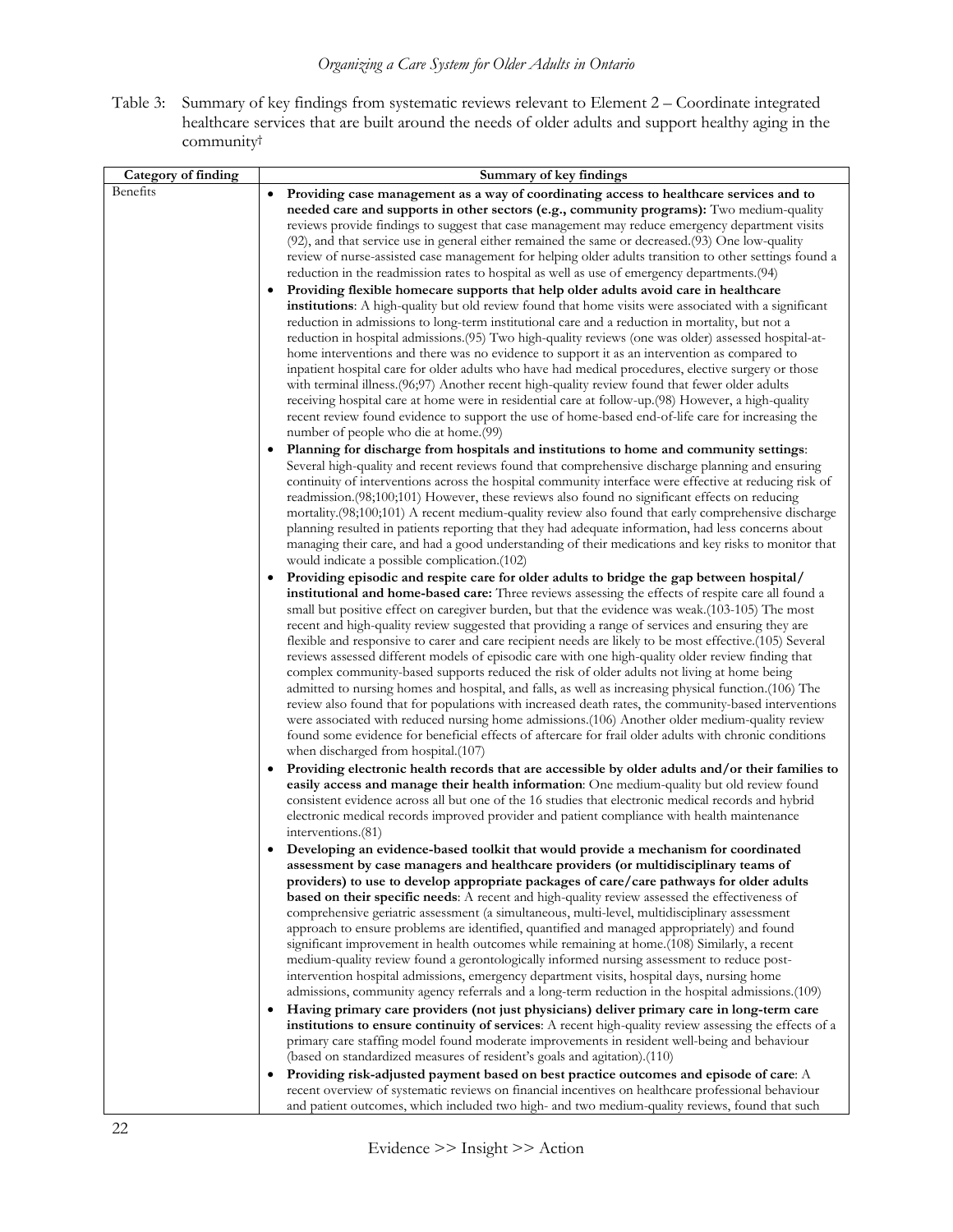|                                                 | payments were generally effective for improving process of care and improving referrals and                                                                                                                  |
|-------------------------------------------------|--------------------------------------------------------------------------------------------------------------------------------------------------------------------------------------------------------------|
|                                                 | admissions, but generally ineffective at improving adherence to guidelines.(111)                                                                                                                             |
|                                                 | Providing customized integrated healthcare service packages with the mix and number of                                                                                                                       |
|                                                 | services determined based on each older adult's specific needs (determined through a                                                                                                                         |
|                                                 | coordinated assessment mechanism): A recent high-quality review found that inpatient                                                                                                                         |
|                                                 | rehabilitation specifically designed for geriatric patients has beneficial effects (as compared to usual                                                                                                     |
|                                                 | care) for functional improvement, preventing admissions to nursing homes, and reducing                                                                                                                       |
|                                                 | mortality. (112) Similarly, another high-quality but older review found that disease management                                                                                                              |
|                                                 | programs are effective at reducing hospital re-admissions in older adults with heart failure.(113)                                                                                                           |
|                                                 | Another medium-quality review suggests that using comprehensive geriatric assessment to determine                                                                                                            |
|                                                 | the mix of programs that help to link the evaluation with supports needed for long-term management                                                                                                           |
|                                                 | are effective for improving older adults' survival and functioning (114)                                                                                                                                     |
|                                                 | Using multidisciplinary teams or units that can assess and coordinate the delivery of                                                                                                                        |
|                                                 | appropriates mixes of healthcare services that meet specific needs of older adults: A recent                                                                                                                 |
|                                                 | high-quality review on specialized acute geriatric units found a lower risk of functional decline at<br>discharge as compared to those admitted to conventional care units (115) Similarly, a recent medium- |
|                                                 | quality review found that multidisciplinary teams in specialized units found significant improvements                                                                                                        |
|                                                 | for inpatient geriatric care.(102) Another recent medium-quality review assessing the treatment of                                                                                                           |
|                                                 | depression in older adults found that collaborative care increased the likelihood of receiving treatment                                                                                                     |
|                                                 | during each follow-up period, and resulted in lower levels of depression symptoms and thoughts of                                                                                                            |
|                                                 | suicide in the long term. (116)                                                                                                                                                                              |
| Potential harms                                 | None identified<br>٠                                                                                                                                                                                         |
| Costs and/or cost-                              | Providing case management as a way of coordinating access to healthcare services and to<br>$\bullet$                                                                                                         |
| effectiveness in relation                       | needed care and supports in other sectors (e.g., community programs): A recent medium-                                                                                                                       |
| to the status quo                               | quality review found that patient advocacy case management led to cost savings, and a low-quality and                                                                                                        |
|                                                 | older review found three studies reporting on costs of case management that all found non-significant                                                                                                        |
|                                                 | cost-savings.(117)                                                                                                                                                                                           |
|                                                 | Providing flexible homecare supports that help older adults avoid care in healthcare<br>$\bullet$                                                                                                            |
|                                                 | institutions: A high-quality recent review found two full economic evaluations of hospital care at                                                                                                           |
|                                                 | home and found that it was less expensive than admission to an acute hospital ward when the costs of                                                                                                         |
|                                                 | informal care were excluded.(97)                                                                                                                                                                             |
|                                                 | Providing episodic and respite care for older adults to bridge the gap between                                                                                                                               |
|                                                 | hospital/institutional and home-based care: One high-quality older review stated that no                                                                                                                     |
|                                                 | conclusions regarding the cost-effectiveness of respite care could be made.(104) A medium-quality                                                                                                            |
|                                                 | review of medical day hospitals for older adults found it to be more expensive as compared to regular                                                                                                        |
|                                                 | hospital care.(118)                                                                                                                                                                                          |
|                                                 | Planning for discharge from hospitals and institutions to home and community settings: A                                                                                                                     |
|                                                 | recent high-quality review on discharge planning for patients moving from hospital to home and                                                                                                               |
|                                                 | community settings found little evidence on overall healthcare costs.(101)                                                                                                                                   |
|                                                 | Using multidisciplinary teams or units that can assess and coordinate the delivery of                                                                                                                        |
|                                                 | appropriate mixes of healthcare services that meet specific needs of older adults: $A$ low-quality                                                                                                           |
|                                                 | review evaluating the effectiveness of geriatric evaluation and management units for frail older adults                                                                                                      |
|                                                 | suggests that the overall cost was neutral as compared to that of usual care.(119) A medium-quality                                                                                                          |
|                                                 | review of interprofessional collaboration in Canadian primary healthcare found cost benefits in some                                                                                                         |
|                                                 | healthcare settings (e.g., through decreases in average provider and patient costs for blood pressure                                                                                                        |
|                                                 | control, and lower readmission rates and costs for team-managed, home-based primary care).(120)                                                                                                              |
|                                                 | Providing risk adjusted payment based on best practice outcomes and episode of care: An<br>$\bullet$                                                                                                         |
|                                                 | overview of systematic reviews found that financial incentives for healthcare professionals were                                                                                                             |
|                                                 | generally effective at improving prescribing cost outcomes. (111)                                                                                                                                            |
| Uncertainty regarding                           | Uncertainty because no systematic reviews were identified<br>$\bullet$                                                                                                                                       |
| benefits and potential                          | Providing a process to assess consumer satisfaction to allow older adults and their<br>$\circ$                                                                                                               |
| harms (so monitoring<br>and evaluation could be | families/friends to bring forward complaints and suggestions related to their healthcare                                                                                                                     |
| warranted if the option                         | services                                                                                                                                                                                                     |
| were pursued)                                   | Designing of healthcare institutions and transportation systems that allow for easy access<br>$\circ$<br>to healthcare services                                                                              |
|                                                 | Providing financial protections (e.g., interest-free loans, excluding the values of homes<br>$\circ$                                                                                                         |
|                                                 | from asset tests or reverse mortgages) for older adults and their families to raise money to                                                                                                                 |
|                                                 | pay for costs associated with long-term care                                                                                                                                                                 |
|                                                 | Uncertainty because no studies were identified despite an exhaustive search as part of a systematic                                                                                                          |
|                                                 | review                                                                                                                                                                                                       |
|                                                 | Providing customized integrated healthcare service packages with the mix and number of<br>$\circ$                                                                                                            |
|                                                 | services determined based on each older adult's specific needs (determined through a                                                                                                                         |
|                                                 | <b>coordinated assessment mechanism):</b> A recent medium-quality systematic review assessing the                                                                                                            |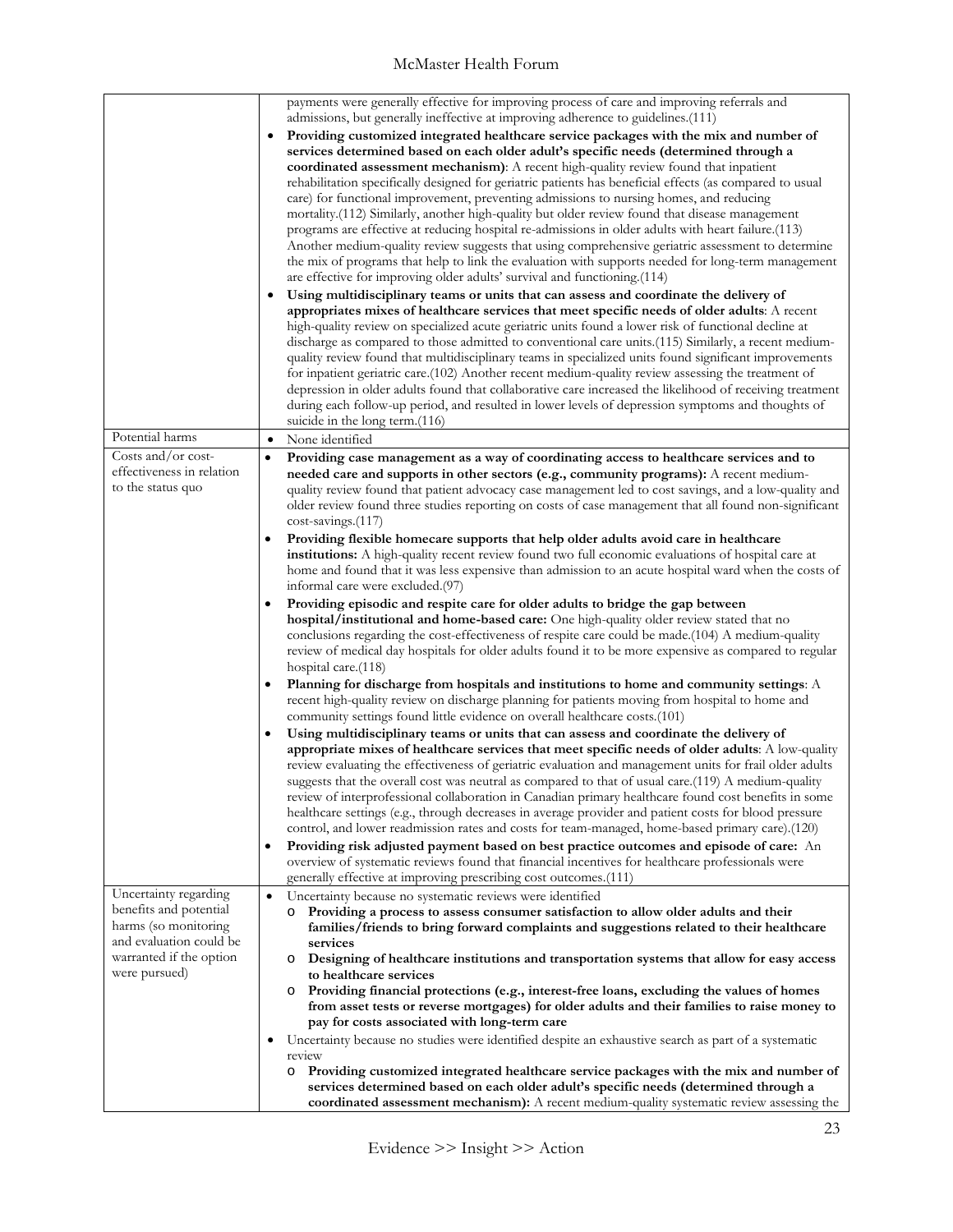|                         | effects of end-of-life care pathways compared with no care pathways found no studies meeting                                                                                                       |
|-------------------------|----------------------------------------------------------------------------------------------------------------------------------------------------------------------------------------------------|
|                         | the eligibility criteria.(121)                                                                                                                                                                     |
|                         | No clear message from studies included in a systematic review                                                                                                                                      |
|                         | Providing flexible home care supports that help older adults avoid care in healthcare<br>O                                                                                                         |
|                         | institutions: Several reviews assessed the effects of home visiting programs and the most recent                                                                                                   |
|                         | and highest quality review found that intensive home visiting programs for older adults had no                                                                                                     |
|                         | favourable effects on a range of outcomes, including mortality, health status, social functioning,                                                                                                 |
|                         | hospital admission and nursing home admission.(122) Similarly, another high-quality but older                                                                                                      |
|                         | review concluded that there is no clear evidence in favour of the effectiveness of preventive home                                                                                                 |
|                         | visits for older adults. (123) In addition, one medium-quality older review found that home                                                                                                        |
|                         | rehabilitation did not result in significant improvements in activities of daily living, depression and                                                                                            |
|                         | quality of life (124), and another medium-quality but recent review found insufficient evidence to                                                                                                 |
|                         | compare the effects of care homes to hospital environments or own-home environments for                                                                                                            |
|                         | rehabilitation outcomes.(125)                                                                                                                                                                      |
|                         | Providing customized integrated healthcare service packages with the mix and number of<br>O                                                                                                        |
|                         | services determined based on each older adult's specific needs (determined through a                                                                                                               |
|                         | coordinated assessment mechanism): A recent medium-quality review found limited evidence                                                                                                           |
|                         | to support the effectiveness of multi-factorial prevention programs in primary care, community or                                                                                                  |
|                         | emergency settings for reducing the number of falls or fall-related injuries.(126)                                                                                                                 |
| Key elements of the     | • Providing case management as a way of coordinating access to healthcare services and to                                                                                                          |
| policy option if it was | needed care and supports in other sectors (e.g., community programs): A low-quality and older                                                                                                      |
| tried elsewhere         | review found that the successful case management programs targeted specific disease conditions with                                                                                                |
|                         | care supervision from a medical subspecialist.(117)                                                                                                                                                |
|                         | • Providing flexible home care supports that help older adults avoid care in healthcare                                                                                                            |
|                         | institutions: A recent medium-quality review of nurse home visiting found that the components                                                                                                      |
|                         | associated with favourable disability outcomes in older adults include providing multiple home visits,                                                                                             |
|                         | geriatric training and experience of the provider, collaboration among health providers, and<br>multidimensional assessment. (127) Lack of process measures, physician collaboration, training and |
|                         | disability-specific components of home visits were associated with ineffective interventions.(127)                                                                                                 |
|                         | • Providing episodic and respite care for older adults to bridge the gap between                                                                                                                   |
|                         | hospital/institutional and home-based care: One high-quality older review found high levels of                                                                                                     |
|                         | satisfaction with respite programs.(104)                                                                                                                                                           |
|                         | • Planning for discharge from hospitals and institutions to home and community settings: $A$                                                                                                       |
|                         | high-quality review of hospital discharge processes found that the effects on risk of readmission were                                                                                             |
|                         | most beneficial when the interventions were provided by a single professional rather than a team, and                                                                                              |
|                         | when interventions continued to be provided in the patient's home.(100)                                                                                                                            |
|                         | • Developing an evidence-based toolkit that would provide a mechanism for coordinated                                                                                                              |
|                         | assessment by case managers and healthcare providers (or multidisciplinary teams of                                                                                                                |
|                         | providers) to use to develop appropriate packages of care/care pathways for older adults                                                                                                           |
|                         | based on their specific needs: A recent and high-quality review found that an important element of                                                                                                 |
|                         | success for comprehensive genatric assessment is specialization within the ward and a ward                                                                                                         |
|                         | environment that promotes patient independence.(108)                                                                                                                                               |
|                         | • Using multidisciplinary teams or units that can assess and coordinate the delivery of                                                                                                            |
|                         | appropriates mixes of healthcare services that meet specific needs of older adults: A recent                                                                                                       |
|                         | high-quality review of multidisciplinary rehabilitation for older adults with hip fracture found that                                                                                              |
|                         | programs using a home-based group had shorter hospital stays, but longer periods of rehabilitation,                                                                                                |
|                         | suggesting the need for additional caregiving as part of multidisciplinary rehabilitation.(115)                                                                                                    |
| Stakeholders' views and | • Providing flexible home care supports that help older adults avoid care in healthcare                                                                                                            |
| experience              | institutions: A high-quality but old review of hospital at home services found that patients who were                                                                                              |
|                         | discharged early to hospital at home had greater satisfaction with care as compared to those who                                                                                                   |
|                         | stayed in hospital, but carers expressed less satisfaction with hospital at home.(96)                                                                                                              |
|                         | • Planning for discharge from hospitals and institutions to home and community settings: One                                                                                                       |
|                         | recent and high-quality review assessing early discharge with hospital at home found increased patient                                                                                             |
|                         | satisfaction, (98) and another medium-quality review found discharge planning to significantly increase                                                                                            |
|                         | patient satisfaction.(128)                                                                                                                                                                         |
|                         | • Having primary care providers (not just physicians) deliver primary care in long-term care                                                                                                       |
|                         | institutions to ensure continuity of services: A recent high-quality review assessing the effects of a                                                                                             |
|                         | primary care staffing model found that nursing staff favoured the primary care model (as compared to                                                                                               |
|                         | usual care), but another study in the review found limited uptake of the model.(110)                                                                                                               |

† We consider a review "recent" if the year of last search is within the past five years, and "older" if the year of last search is more than five years ago. We consider the quality rating of each review as: 0 to 3 (low-quality); 4 to 7 (medium quality); and 8 to 11 (high quality).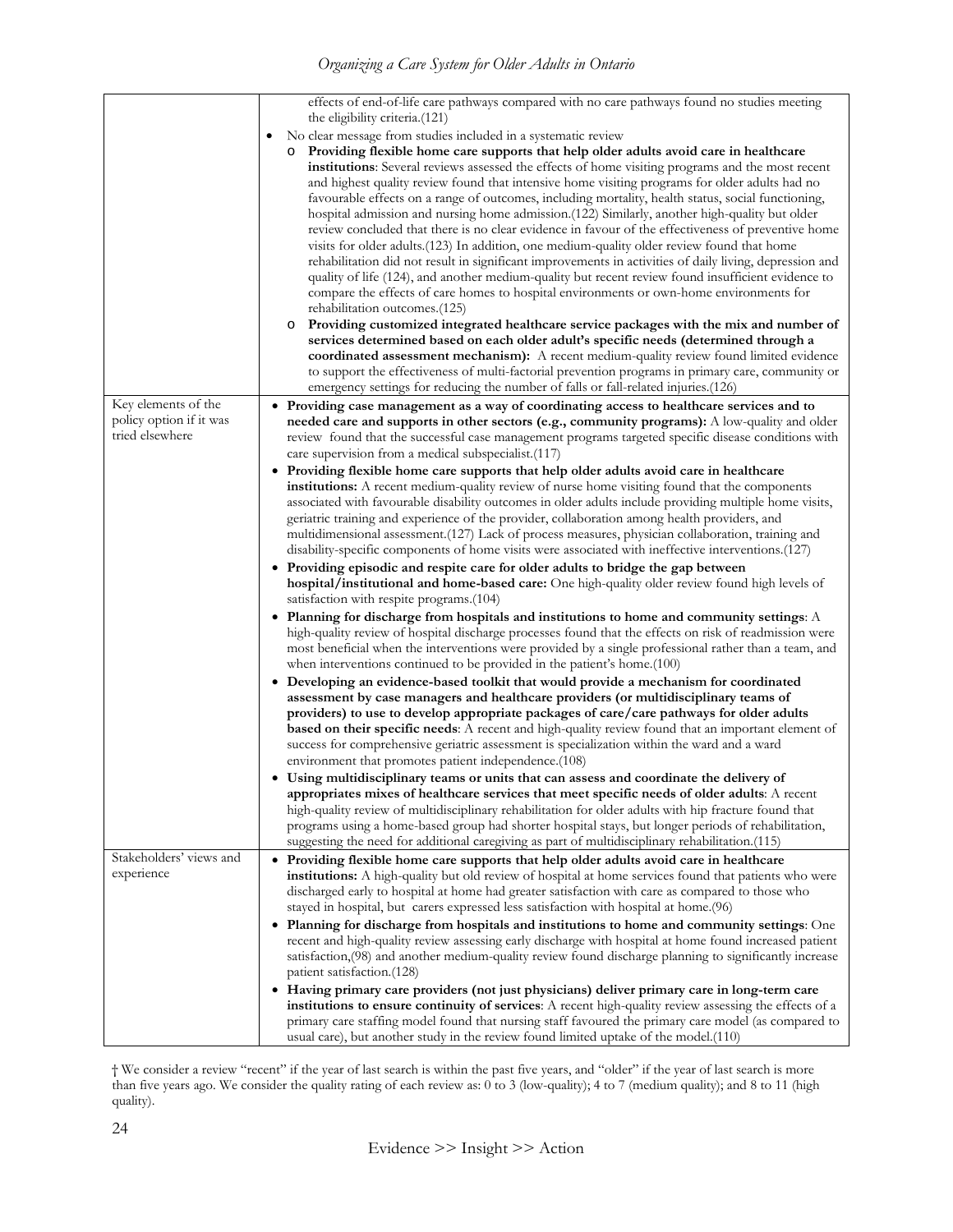## <span id="page-25-0"></span>**Element 3 – Coordinate integrated community resources that are built around the needs of older adults and support healthy aging**

This element includes: 1) greater coordination and integration of existing community support programs and to increase the efficiency with which existing community programs are used; and 2) creating a single contact and common assessment for entry into community programs that support aging in the community (as opposed to the current fragmented delivery system for community-based supports).

Components of this element might include:

- having CCACs or another organization (in collaboration with case managers) coordinate access to and delivery of community supports for older adults;
- providing electronic health records that allow CCACs (in collaboration with case managers) to efficiently coordinate access to and delivery of community supports for older adults;
- developing an evidence-based toolkit that would provide a mechanism for coordinated assessment for CCACs to use to develop appropriate packages of community support/pathways of support programs for older adults based on their specific needs (and that would supplement their work providing access to home care and institutional care);
- providing customized community support packages comprising a mix of services that are determined based on each older adult's specific needs (determined through a coordinated assessment mechanism);
- providing a process to assess consumer satisfaction to allow older adults and their families and friends to bring forward complaints and suggestions related to their community supports;
- providing additional supports through community resources (when friends and family are not available);
- supporting social engagement and civic participation (e.g., creating opportunities for and promoting volunteer engagement);
- building social capital (including recognition of diversity) within communities;
- designing liveable and accessible communities (including public buildings) and transportation systems; and
- providing supportive housing to those who need it.

High-quality reviews found benefits for using case management models to support integrated community and homecare programs and discharge to the community, and medium-quality reviews found benefits for using electronic medical records and encouraging physical activity. No reviews were found that assessed the benefits of designing evidence-based toolkits, customized community supports, consumer complaints processes, social capital enhancements and accessible communities.

A summary of the key findings from the synthesized research evidence is provided in Table 4. For those who want to know more about the systematic reviews contained in Table 4 (or obtain citations for the reviews), a fuller description of the systematic reviews is provided in Appendix 3.

Table 4: Summary of key findings from systematic reviews relevant to Element 3 – Coordinate integrated community resources that are built around the needs of older adults and support healthy aging†

| Category of finding | Summary of key findings                                                                                                                                                                                                                                                                                                                                                                                                                                                                                                                                                                                                                                                                                                                                                                                                                          |
|---------------------|--------------------------------------------------------------------------------------------------------------------------------------------------------------------------------------------------------------------------------------------------------------------------------------------------------------------------------------------------------------------------------------------------------------------------------------------------------------------------------------------------------------------------------------------------------------------------------------------------------------------------------------------------------------------------------------------------------------------------------------------------------------------------------------------------------------------------------------------------|
| Benefits            | Having CCACs or another organization (in collaboration with case managers) coordinate<br>access to and delivery of community supports for older adults: A high-quality but older review<br>found evidence that supports the effectiveness of various case management models (an integrated<br>community care program, case managers for patients discharged from hospital, case managers guiding<br>integrated homecare programs, post-acute care program, short-term case management delivered by an<br>advanced practice nurse).(129)<br>Providing electronic health records that are accessible by older adults and/or their families to<br>easily access and manage their health information: One medium-quality but old review found<br>consistent evidence across all but one of the 16 studies that electronic medical records and hybrid |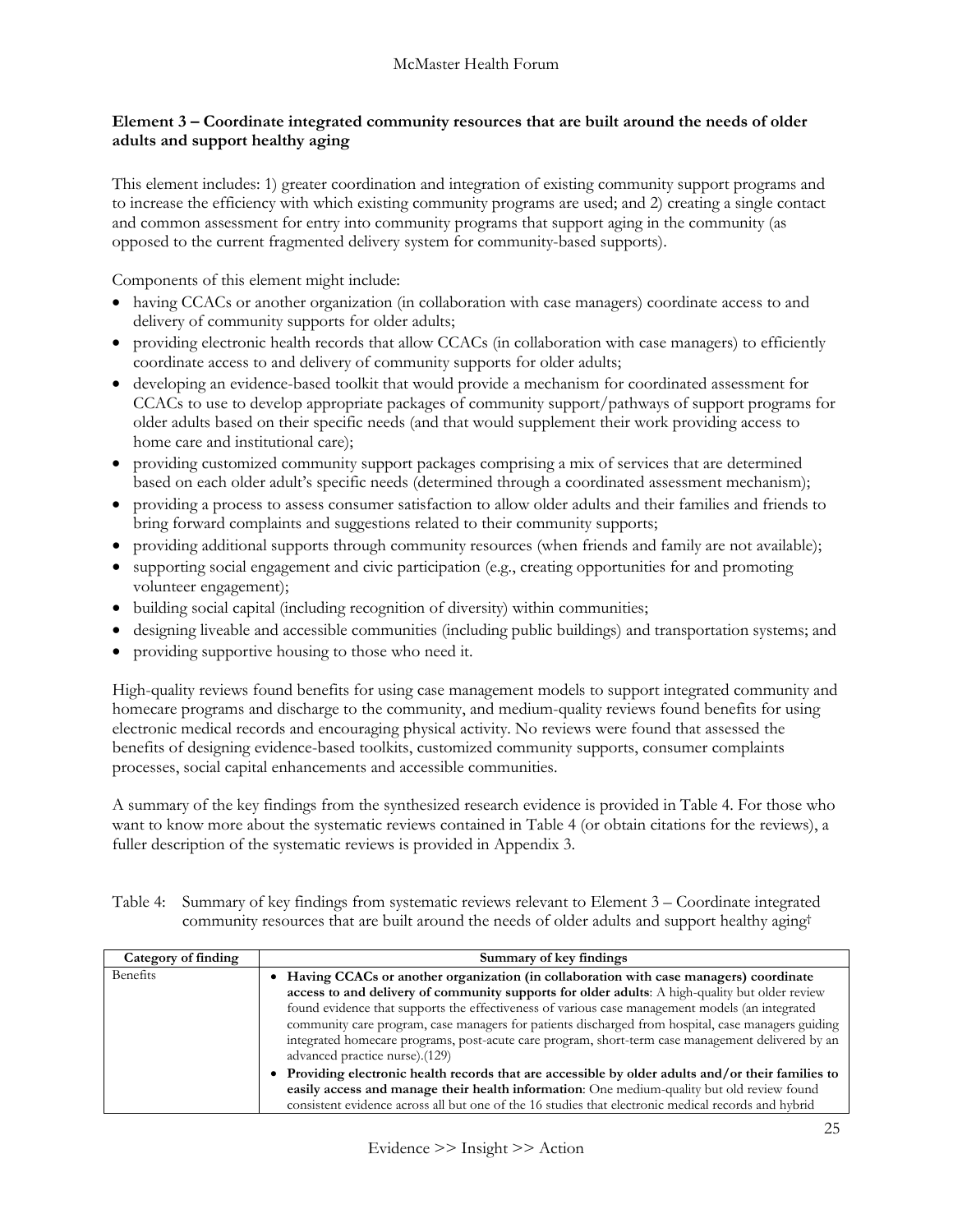*Organizing a Care System for Older Adults in Ontario*

|                                                                                                                                                | electronic medical records improved provider and patient compliance with health maintenance                                                                                                                                                                                                                                                                                                                                                                                                                                                                                                                                                                                                                                                                                                                                                                                                                                                                                                                                                                                                                                                                                                                                                                                                                                                                                                                                                                                                                                                                                                                                                                                                                                                                                                                                                                                                                                                                                                                                                                                                                                                                                                                                                                                                                                                                                                                                                                                                                                                                                                                                                                                                                                                                                                                                                                                                                                                                                                                                                                                                                                                                                                                                                                                                                                                                                                                                                                                                                                                                                                                           |
|------------------------------------------------------------------------------------------------------------------------------------------------|-----------------------------------------------------------------------------------------------------------------------------------------------------------------------------------------------------------------------------------------------------------------------------------------------------------------------------------------------------------------------------------------------------------------------------------------------------------------------------------------------------------------------------------------------------------------------------------------------------------------------------------------------------------------------------------------------------------------------------------------------------------------------------------------------------------------------------------------------------------------------------------------------------------------------------------------------------------------------------------------------------------------------------------------------------------------------------------------------------------------------------------------------------------------------------------------------------------------------------------------------------------------------------------------------------------------------------------------------------------------------------------------------------------------------------------------------------------------------------------------------------------------------------------------------------------------------------------------------------------------------------------------------------------------------------------------------------------------------------------------------------------------------------------------------------------------------------------------------------------------------------------------------------------------------------------------------------------------------------------------------------------------------------------------------------------------------------------------------------------------------------------------------------------------------------------------------------------------------------------------------------------------------------------------------------------------------------------------------------------------------------------------------------------------------------------------------------------------------------------------------------------------------------------------------------------------------------------------------------------------------------------------------------------------------------------------------------------------------------------------------------------------------------------------------------------------------------------------------------------------------------------------------------------------------------------------------------------------------------------------------------------------------------------------------------------------------------------------------------------------------------------------------------------------------------------------------------------------------------------------------------------------------------------------------------------------------------------------------------------------------------------------------------------------------------------------------------------------------------------------------------------------------------------------------------------------------------------------------------------------------|
|                                                                                                                                                | interventions.(81)<br>Providing additional supports through community resources (when friends and family are<br>not available): A recent medium-quality review assessed the impact of providing physical activity as a<br>community support and found that exercise programs have a positive effect on activities of daily                                                                                                                                                                                                                                                                                                                                                                                                                                                                                                                                                                                                                                                                                                                                                                                                                                                                                                                                                                                                                                                                                                                                                                                                                                                                                                                                                                                                                                                                                                                                                                                                                                                                                                                                                                                                                                                                                                                                                                                                                                                                                                                                                                                                                                                                                                                                                                                                                                                                                                                                                                                                                                                                                                                                                                                                                                                                                                                                                                                                                                                                                                                                                                                                                                                                                            |
| Potential harms                                                                                                                                | living and instrumental activities of daily living for frail older adults.(130)<br>None identified<br>$\bullet$                                                                                                                                                                                                                                                                                                                                                                                                                                                                                                                                                                                                                                                                                                                                                                                                                                                                                                                                                                                                                                                                                                                                                                                                                                                                                                                                                                                                                                                                                                                                                                                                                                                                                                                                                                                                                                                                                                                                                                                                                                                                                                                                                                                                                                                                                                                                                                                                                                                                                                                                                                                                                                                                                                                                                                                                                                                                                                                                                                                                                                                                                                                                                                                                                                                                                                                                                                                                                                                                                                       |
| Costs and/or cost-                                                                                                                             |                                                                                                                                                                                                                                                                                                                                                                                                                                                                                                                                                                                                                                                                                                                                                                                                                                                                                                                                                                                                                                                                                                                                                                                                                                                                                                                                                                                                                                                                                                                                                                                                                                                                                                                                                                                                                                                                                                                                                                                                                                                                                                                                                                                                                                                                                                                                                                                                                                                                                                                                                                                                                                                                                                                                                                                                                                                                                                                                                                                                                                                                                                                                                                                                                                                                                                                                                                                                                                                                                                                                                                                                                       |
| effectiveness in relation<br>to the status quo                                                                                                 | Mechanisms to provide additional supports through community resources (when friends and<br>$\bullet$<br>family are not available): A high-quality older review suggested that paid personal assistance likely<br>substitutes for informal unpaid care and may result in increased costs (but the total costs to recipients,<br>their families and society are unknown).(131)                                                                                                                                                                                                                                                                                                                                                                                                                                                                                                                                                                                                                                                                                                                                                                                                                                                                                                                                                                                                                                                                                                                                                                                                                                                                                                                                                                                                                                                                                                                                                                                                                                                                                                                                                                                                                                                                                                                                                                                                                                                                                                                                                                                                                                                                                                                                                                                                                                                                                                                                                                                                                                                                                                                                                                                                                                                                                                                                                                                                                                                                                                                                                                                                                                          |
| Uncertainty regarding<br>benefits and potential<br>harms (so monitoring<br>and evaluation could be<br>warranted if the option<br>were pursued) | Uncertainty because no systematic reviews were identified<br>$\bullet$<br>Developing an evidence-based toolkit that would provide a mechanism for coordinated<br>$\circ$<br>assessment for CCACs to use to develop appropriate packages of community<br>support/pathways of support programs for older adults based on their specific needs (and<br>that would supplement their work providing access to home care and institutional care)<br>Providing customized community support packages comprising a mix of services that are<br>O<br>determined based on each older adult's specific needs (determined through a coordinated<br>assessment mechanism): While not directly addressing this element, a recent medium-quality<br>review found that multifaceted programs that encompass a wide range of intervention found<br>significant reductions in the number of recurrent fallers, falls, the number fallers in general and<br>the number of injurious falls. (132)<br>Providing a process to assess consumer satisfaction to allow older adults and their<br>O<br>families/friends to bring forward complaints and suggestions related to their community<br>supports<br>Building social capital (including recognition of diversity) within communities<br>O<br>Designing liveable and accessible communities (including public buildings) and<br>O<br>transportation systems<br>Uncertainty because no studies were identified despite an exhaustive search as part of a systematic<br>review<br>Not applicable<br>O<br>No clear message from studies included in a systematic review<br>Supporting social engagement and civic participation: An older low-quality review assessed<br>O<br>the mechanisms by which social supports improve health outcomes and found some support for<br>the overall usefulness of social support interventions, which included group versus individual<br>interventions, professionally led versus peer-provided treatment, and interventions designed to<br>increase network size and perceived support. However, the review concluded that there is<br>insufficient evidence to identify which interventions work best for specific problems.(133)<br><b>Providing supportive housing to those who need it:</b> A recent overview of systematic reviews<br>$\circ$<br>found some evidence to suggest that rental assistance interventions that promote mixed housing<br>improve health and health behaviours, but the effects were small and there was limited<br>evidence. (86) An older low-quality systematic review found inconclusive evidence for the<br>effectiveness of family housing subsidies on reducing psychological and physical morbidity.(89)<br>Providing additional supports through community resources (when friends and family are<br>$\circ$<br>not available): Three high-quality reviews found benefits for home visiting programs. The most<br>recent review found evidence to suggest that multidimensional preventive home visits have the<br>potential to reduce disability burden among older adults with multiple co-existing risk<br>factors. (134) The older reviews found that preventive home visits were generally effective at<br>reducing admissions to long-term care and nursing homes and improving functional status<br>decline. (135;136) One high-quality but older review (122) found no significant favourable effects<br>of preventive home visits on outcomes ranging from mortality to nursing home admission, and<br>another high-quality but older review similarly found no clear evidence to support preventive |
| Key elements of the<br>policy option if it was<br>tried elsewhere                                                                              | home visits.(123)<br>Mechanisms to provide additional supports through community resources (when friends and<br>$\bullet$<br>family are not available): An older but high-quality review found that centre-based physical activity<br>programs were superior to home-based programs for patients with vascular disease, but home-based<br>programs were superior for those with chronic obstructive pulmonary disease as they achieved higher<br>rates of long-term adherence.(130)                                                                                                                                                                                                                                                                                                                                                                                                                                                                                                                                                                                                                                                                                                                                                                                                                                                                                                                                                                                                                                                                                                                                                                                                                                                                                                                                                                                                                                                                                                                                                                                                                                                                                                                                                                                                                                                                                                                                                                                                                                                                                                                                                                                                                                                                                                                                                                                                                                                                                                                                                                                                                                                                                                                                                                                                                                                                                                                                                                                                                                                                                                                                   |
| Stakeholders' views and<br>experience                                                                                                          | Mechanisms to provide additional supports through community resources (when friends and<br>$\bullet$<br>family are not available): A high-quality older review found that personal assistance was generally<br>preferred over usual care by older adults with impairments, in nursing homes and receiving 'cluster<br>care' (providing services to people living in close proximity).(131)<br>Building social capital (including recognition of diversity) within communities: A review of<br>٠                                                                                                                                                                                                                                                                                                                                                                                                                                                                                                                                                                                                                                                                                                                                                                                                                                                                                                                                                                                                                                                                                                                                                                                                                                                                                                                                                                                                                                                                                                                                                                                                                                                                                                                                                                                                                                                                                                                                                                                                                                                                                                                                                                                                                                                                                                                                                                                                                                                                                                                                                                                                                                                                                                                                                                                                                                                                                                                                                                                                                                                                                                                       |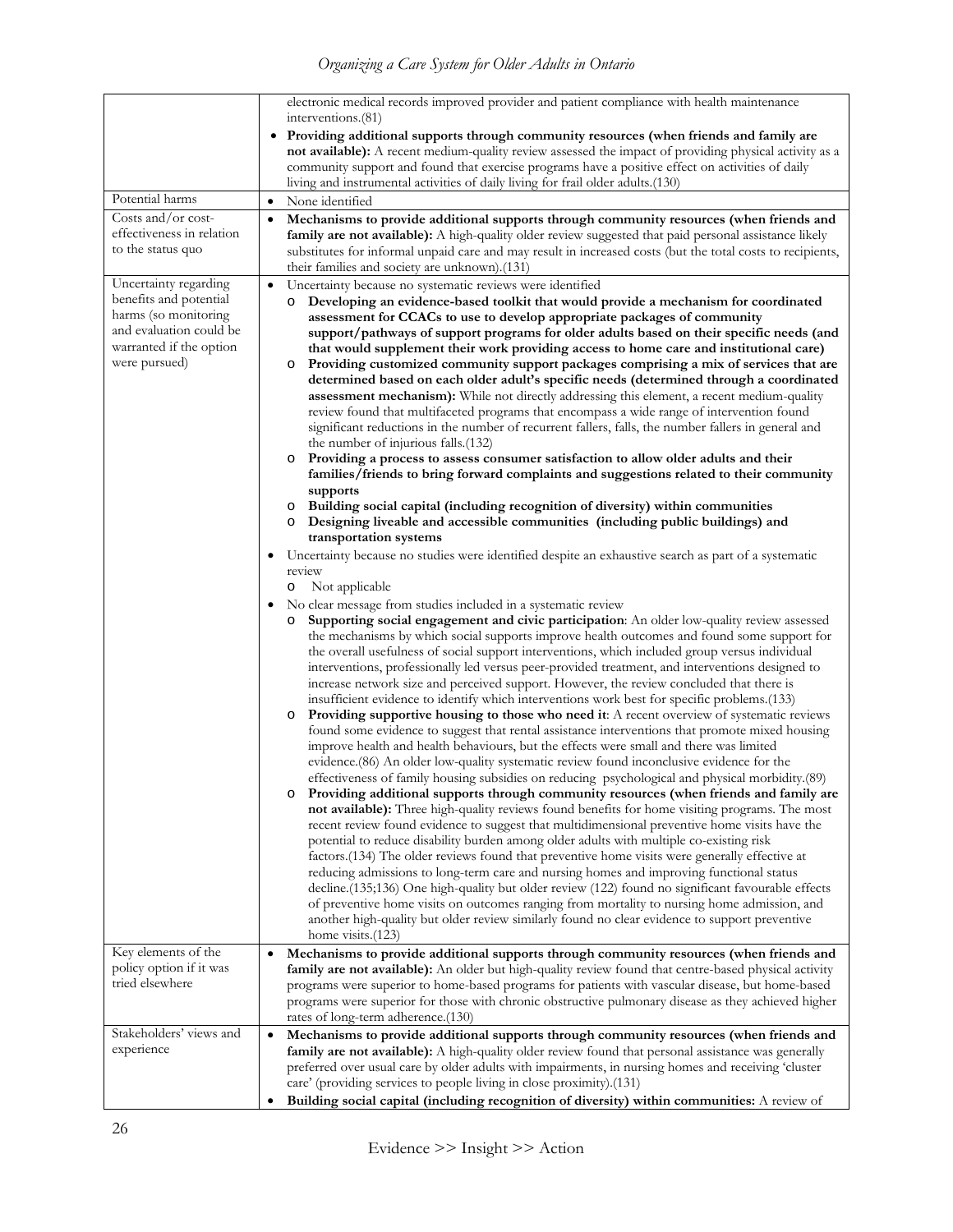| qualitative studies about what people value when providing unpaid care for an older adult found six        |
|------------------------------------------------------------------------------------------------------------|
| attributes of the caring process: care-recipient relationship (e.g., feelings such as love, friendship and |
| reciprocity), institutional support (e.g., respite care and time off work), informal support (e.g.,        |
| emotional support the carer receives from family, friends and neighbours), activities outside caring       |
| (i.e., engagement outside of the caring role), control (e.g., ability to manage caring duties), and duty   |
| (e.g., perception of whether they are fulfilling a duty by providing care). (137)                          |

† We consider a review "recent" if the year of last search is within the past five years, and "older" if the year of last search is more than five years ago. We consider the quality rating of each review as: 0 to 3 (low-quality); 4 to 7 (medium quality); and 8 to 11 (high quality).

#### <span id="page-27-0"></span>**Additional equity-related observations about the three elements**

Many of the systematic reviews either focused on or provided findings specifically related to the frail elderly, but minimal evidence was provided about older adults of low socioeconomic status. Key observations include that the frail elderly typically require a wide range and complex set of healthcare and community supports as they often have multiple chronic conditions, dementia and/or Alzheimers. This has implications for many of the components of each element. For instance, as part of the first element, supporting self-management likely requires more intensive support from caregivers and greater use of supports such as transportation programs (given the frail elderly's increased use of healthcare services and social supports). Similarly, as part of the second element, the frail elderly would likely require more support through case managers to coordinate access to needed healthcare services, home care, episodic and respite care (especially given the more intensive role for caregivers) and may be more likely to access financial supports to help pay for the additional services they require. Lastly, as part of the third element, the frail elderly will similarly require more support from CCACs for coordinating the additional community supports they need, and will likely need to make use of more community supports (as compared to the non-frail elderly) to be able to stay in the community for as long as possible.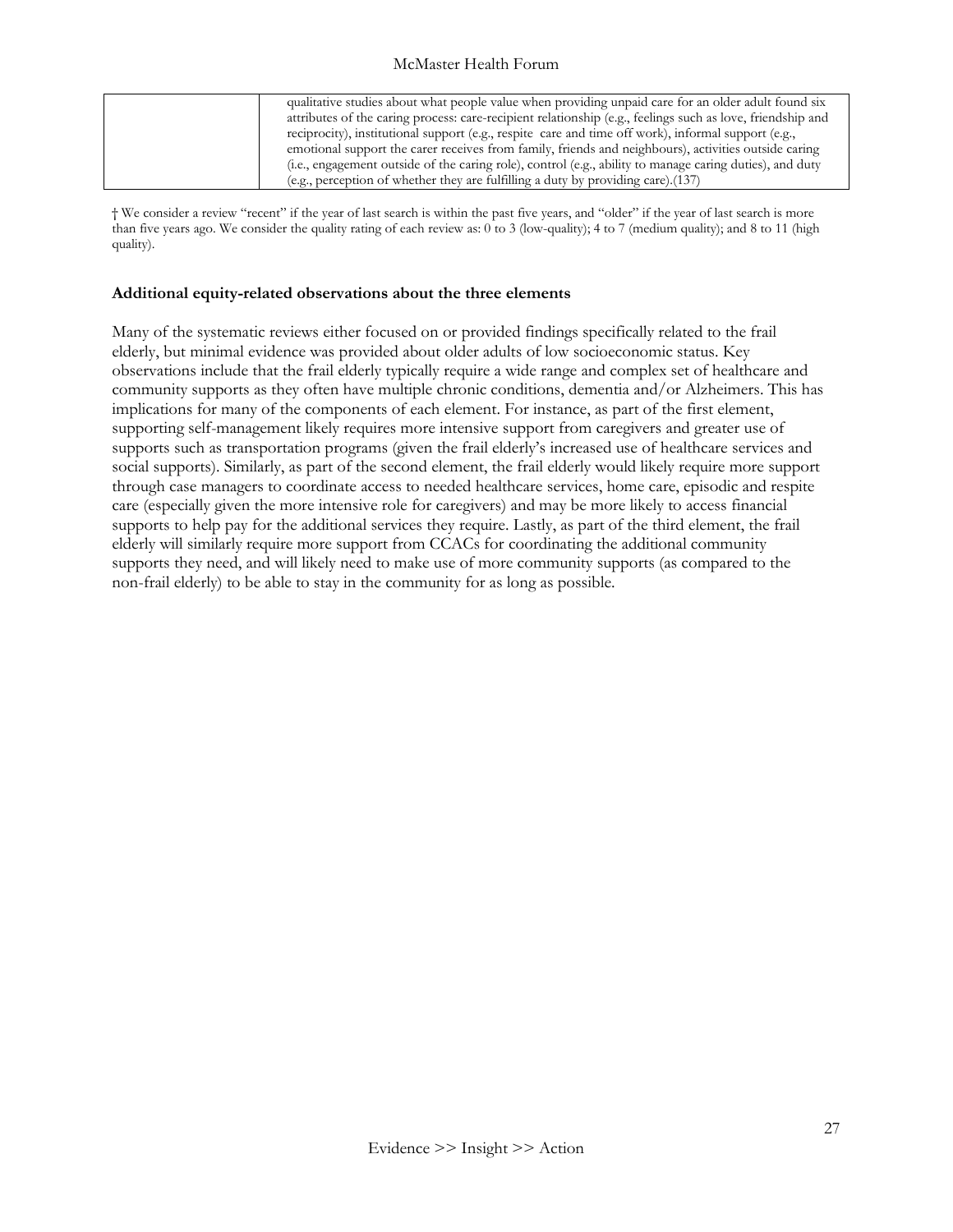## <span id="page-28-0"></span>**IMPLEMENTATION CONSIDERATIONS**

In considering what challenges may be faced in trying to pursue one or more of the elements of an approach to organizing a care system for older adults in Ontario – or which may surface later – it is helpful to consider these difficulties in relation to four levels: patient/citizen, service providers, organizations and systems. A list of potential barriers to implementing the options is provided in Table 5. We found few empirical studies that helped to identify or establish the importance of these barriers so we have listed those that were identified in a range of sources (not just empirical studies) and we have not rank ordered them in any way.

| Levels           | Element 1 – Support older<br>adults and their families in<br>ways that support healthy aging                                                                                                                                                                                                                                                         | Element 2 – Coordinate<br>integrated healthcare services<br>that are built around the needs<br>of older adults and support<br>healthy aging                                                                                                                                                                                                                                                                                                                                                     | Element 3 - Coordinate<br>integrated community<br>resources that are built around<br>the needs of older adults and<br>support healthy aging                                                                                                                                                                                                                                          |
|------------------|------------------------------------------------------------------------------------------------------------------------------------------------------------------------------------------------------------------------------------------------------------------------------------------------------------------------------------------------------|-------------------------------------------------------------------------------------------------------------------------------------------------------------------------------------------------------------------------------------------------------------------------------------------------------------------------------------------------------------------------------------------------------------------------------------------------------------------------------------------------|--------------------------------------------------------------------------------------------------------------------------------------------------------------------------------------------------------------------------------------------------------------------------------------------------------------------------------------------------------------------------------------|
| Patient/citizen  | Older adults and their families<br>may be not be willing to or<br>interested in taking an active self-<br>management role in their care                                                                                                                                                                                                              | Older adults and their families and<br>friends may be hesitant to use a<br>consumer comment/input process<br>if they feel it may limit their ability<br>to receive care in the future                                                                                                                                                                                                                                                                                                           | Older adults and their families and<br>friends may be hesitant to use a<br>consumer complaints process if<br>they feel it may limit their ability<br>to receive care in the future                                                                                                                                                                                                   |
| Service provider | Providers may be hesitant to<br>provide patients and their families<br>with full access to their electronic<br>medical records<br>Providers may be unwilling or<br>hesitant to fully support a model<br>of self-management or shared<br>decision-making<br>Specialist physicians may be<br>unwilling or unable to provide<br>outreach services       | Providers may not accept the<br>implementation of a new system<br>of remuneration<br>Primary care providers may resist<br>a requirement for providing care<br>in different settings (e.g., long-<br>term care homes)<br>Providers may not consistently use<br>an evidence-based toolkit<br>Providers may resist a consumer<br>comment/input process due to<br>concerns about the additional<br>resources required (especially for<br>solo practitioners) and about how<br>to deal with comments | Providing a wide range of<br>community supports requires<br>coordination between many types<br>of providers, which may be<br>difficult to implement                                                                                                                                                                                                                                  |
| Organization     | Organizations may be hesitant to<br>provide patients with full access to<br>their electronic health records<br>Hospitals may be unwilling to<br>allow specialists to take time away<br>for outreach to underserved areas                                                                                                                             | Organizations may resist a<br>consumer comment/input process<br>due to concerns about the<br>additional resources required to<br>implement a system, and about<br>how to deal with comments when<br>they arise                                                                                                                                                                                                                                                                                  | Organizations may not use an<br>evidence-based toolkit                                                                                                                                                                                                                                                                                                                               |
| System           | Full implementation requires<br>coordination and consensus<br>between multiple sectors (e.g.,<br>healthcare and housing) and levels<br>of government (e.g., provincial<br>and municipal decision-makers)<br>Broader supports may require<br>additional investment, which may<br>not be popular during a period of<br>recession and fiscal constraint | Full implementation requires<br>coordination and consensus<br>between multiple sectors (e.g.,<br>healthcare and housing) and levels<br>of government (e.g., provincial<br>and municipal decision-makers)<br>The adoption and implementation<br>of electronic health records may<br>be inconsistent across the relevant<br>stakeholders involved in a care<br>system for older adults                                                                                                            | Full implementation requires<br>coordination and consensus<br>between multiple sectors (e.g.,<br>healthcare and housing) and levels<br>of government (e.g., provincial<br>and municipal decision-makers)<br>The adoption and implementation<br>of electronic health records may<br>be inconsistent across the relevant<br>stakeholders involved in a care<br>system for older adults |

## Table 5: Potential barriers to implementing the elements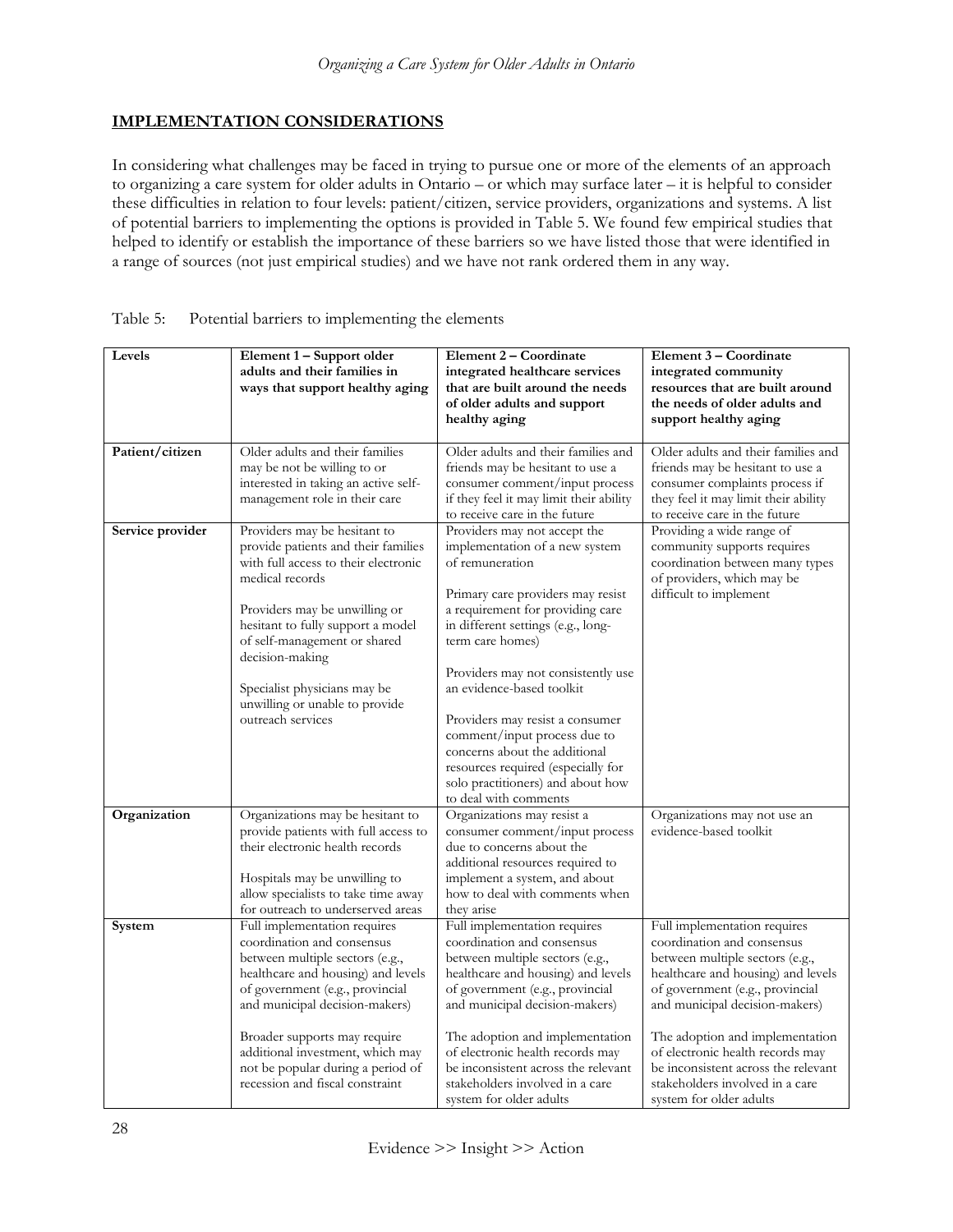|  | Larger projects such as the design | Larger projects such as designing  |
|--|------------------------------------|------------------------------------|
|  | of healthcare institutions and     | liveable and accessible            |
|  | transportation systems as well as  | communities and providing          |
|  | providing financial protections    | supportive housing may require     |
|  | may require additional investment, | additional investment, which may   |
|  | which may not be achievable        | not be achievable during a period  |
|  | during a period of recession and   | of recession and fiscal constraint |
|  | fiscal constraint                  |                                    |

The implementation of a care system for older adults, particularly one that provides a comprehensive and integrated continuum of care, requires a number of these barriers to be addressed. As outlined in the table above, all three of the elements require emphasis on coordination and consensus building between multiple sectors and levels of government, as well as having providers and organizations modify existing roles and/or expanding their typical scope of activities. However, there are some existing initiatives that can be used as 'models' for overcoming many of the barriers identified. For instance, the Program of Research to Integrate Services for the Maintenance of Autonomy (PRISMA) is a model of coordination-based integrated care for frail people in Quebec, Canada.(138;139) The PRISMA model is unique in that it draws on the public and an array of private and voluntary health and social service organizations involved in caring for older people in a given area. Each organization keeps its own structure, but is included within an 'umbrella system', which requires that it adapt its operations and resources to fit the agreed upon requirements and processes within the system. As Hébert et al. note, the "…system is not just nested in the health care and social services system (like the full integration models): it is embedded within it."

The PRISMA system is similar to many features of the elements presented in this brief as it includes: "a) coordination between decision makers and managers at the regional and local levels, b) single entry point, c) single assessment instrument coupled with case-mix management system, d) case management, e) individualized service plans, and f) computerized clinical chart."(139) During a four-year quasi-experimental study, the PRISMA system reached 70% implementation in the three study regions in Quebec, Canada, and several positive results were found, including a reduction in the prevalence and incidence rates of functional decline, a reduction in the proportion of people with unmet needs, improvements in patient satisfaction and empowerment, and stabilization of emergency room use.(139) In addition, a randomized controlled trial evaluating a similar integrated care system for older adults in Quebec, Canada, also found promising results (increased accessibility for health and social home care, 50% reduction in alternate level inpatient stays, increased satisfaction among caregivers and no increase in out-of-pocket costs) and no difference in total overall costs per person.(140) These promising innovations for providing integrated care systems for older adults in Quebec offer important learning opportunities for stakeholders in Ontario to determine how to move forward with implementing a similar type of care system.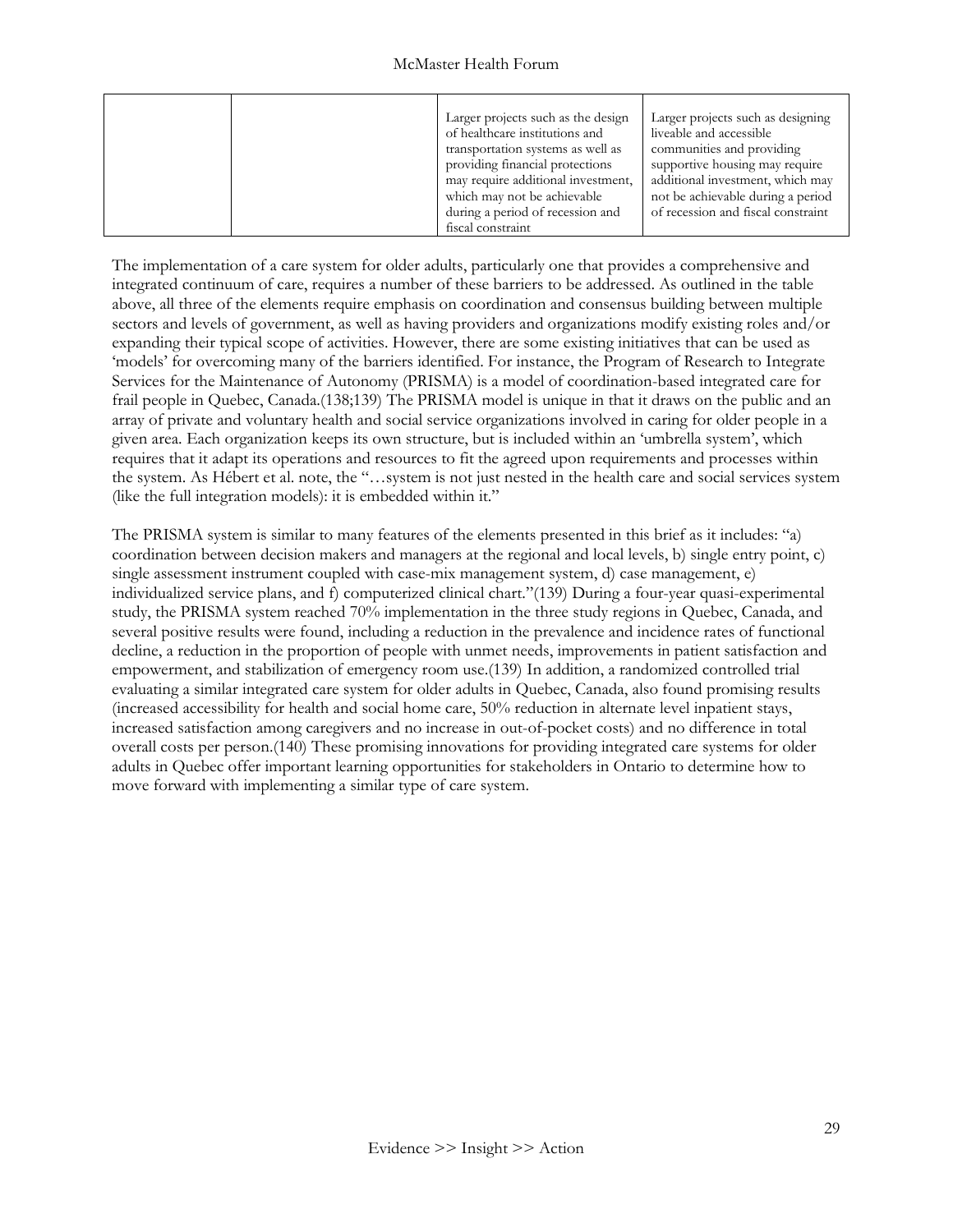# <span id="page-30-0"></span> **REFERENCES**

- 1. Seniors Advocacy Consortium. Priorities for the Aging Population in Ontario: The Collective Views of Nine Organizations Representing More Than 1 Million Seniors. Toronto, Canada: Seniors Advocacy Consortium; 2011.
- 2. Ontario Medical Association. Better Care. Healthier Patients. A Stronger Ontario. Toronto: Ontario Medical Association; 2011.
- 3. Organisation for Economic Co-operation and Development. OECD Health Data. Paris, France: OECD; 2010.
- 4. Canadian Institute for Health Information. National Health Expenditure Trends, 1975 to 2010. Ottawa, Canada: Canadian Institute for Health Information; 2010.
- 5. Ontario Ministry of Health and Long-Term Care. Aging at Home Strategy Backgrounder. Toronto, Canada: Ontario Ministry of Health and Long-Term Care; 2007.
- 6. Ontario Ministry of Health and Long-Term Care. McGuinty Government Transforming Community Living to Help Seniors Live Independently at Home - News Release. Toronto, Canada: Ontario Ministry of Health and Long-Term Care; 2007.
- 7. Ontario Ministry of Health and Long-Term Care. Ontario Investing in Home and Community Care for Seniors - Backgrounder. Toronto, Canada: Ontario Ministry of Health and Long-Term Care; 2009.
- 8. Ontario Ministry of Health and Long-Term Care. Aging at Home Strategy Expands McGuinty Government Helping More Seniors Get Healthcare at Home. Toronto, Canada: Ontario Ministry of Health and Long-Term Care; 2010.
- 9. Public Health Agency of Canada. Healthy aging in Canada: A new vision, a vital investment From evidence to action. Ottawa, Canada: Public Health Agency of Canada; 2006.
- 10. Health Canada DoAaS. Dare to Age Well: Workshop on Healthy Aging. Part1: Aging and Health Practices. Government of Canada; 2002.
- 11. Peel NM, McClure RJ, Bartlett HP. Behavioral determinants of healthy aging. American Journal of Preventive Medicine 2005;28(3):298-304.
- 12. World Health Organization. Active ageing: A policy framework. Geneva, Switzerland: World Health Organization; 2002.
- 13. Rowe JW, Kahn RL. Successful aging. Gerontologist 1997 August;37(4):433-40.
- 14. Schmidt RM. Healthy aging into the 21st century. Contemporary Gerontology 1994;1:3-6.
- 15. Strawbridge WJ, Wallhagen MI, Cohen RD. Successful aging and well-being: Self-rated compared with Rowe and Kahn. Gerontologist 2002 December;42(6):727-33.
- 16. Baltes MM, Carstensen LL. The process of successful ageing. Ageing & Society 1996;16(04):397-422.
- 17. Knight T, Ricciardelli LA. Successful aging: perceptions of adults aged between 70 and 101 years. International Journal of Aging & Human Development 2003;56(3):223-45.
- 18. Phelan EA, Anderson LA, LaCroix AZ, Larson EB. Older adults' views of "successful aging"--how do they compare with researchers' definitions? Journal of the American Geriatriacs Society 2004;52(2):211-6.
- 19. Tate RB, Lah L, Cuddy TE. Definition of successful aging by elderly Canadian males: The Manitoba Follow-up Study. Gerontologist 2003;43(5):735-44.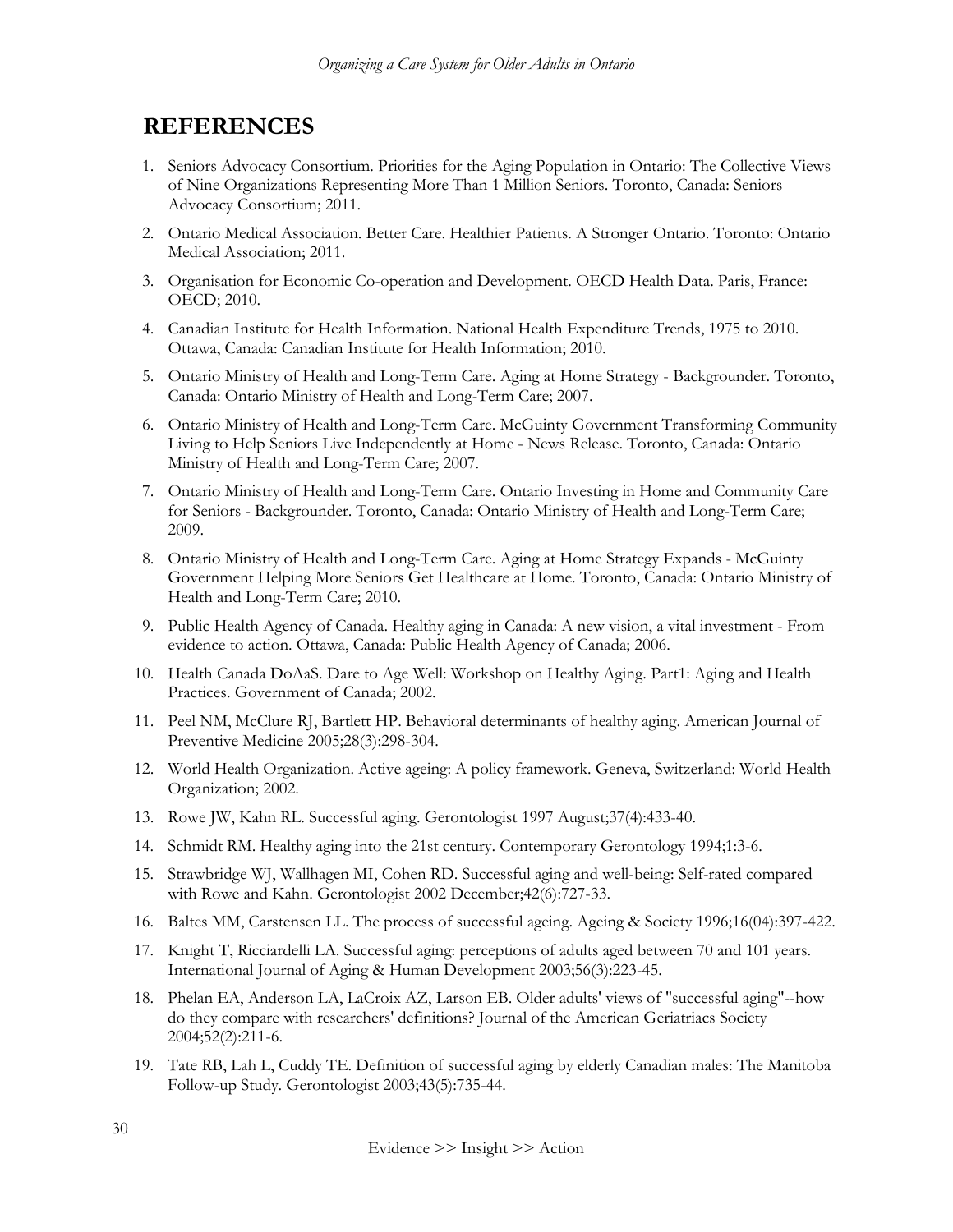- 20. von FM, Bootsma-van der Wiel A, van EE, Gussekloo J, Lagaay AM, van DE et al. Successful aging in the oldest old: Who can be characterized as successfully aged? Archives of Internal Medicine 2001;161(22):2694-700.
- 21. Bergman H, Béland F, Karunananthan S, Hummel S, Hogan D, Wolfson C. Developing a framework for understanding frailty. Gérontologie et société 2004;109:15-29.
- 22. Fried LP, Tangen CM, Walston J, Newman AB, Hirsch C, Gottdiener J et al. Frailty in Older Adults. The Journals of Gerontology Series A: Biological Sciences and Medical Sciences 2001;56(3):M146- M157.
- 23. Canadian Home Care Association. Portraits of Home Care in Canada. Mississauga, Canada: Canadian Home Care Association; 2008.
- 24. Public Health Agency of Canada. What determines health? Public Health Agency of Canada 2011;Available from: URL[: http://www.phac-aspc.gc.ca/ph-sp/determinants/index](http://www.phac-aspc.gc.ca/ph-sp/determinants/index-eng.php#determinants)[eng.php#determinants](http://www.phac-aspc.gc.ca/ph-sp/determinants/index-eng.php#determinants)
- 25. Community Care Access Centres. 2009-2010 CCAC Quality Report. Toronto, Canada: Community Care Access Centres; 2010.
- 26. Ministry of Finance. Ontario Population Projections Update. Toronto, Canada: Queen's Printer for Ontario; 2011.
- 27. Organisation for Economic Co-operation and Development. Help Wanted? Providing and Paying for Long-Term Care. Paris, France: OECD; 2011.
- 28. Gilmour G, Park J. Dependency, chronic conditions and pain in seniors. Health Reports Supplement 2006;16:33-45.
- 29. Canadian Institute for Health Information. Multiple chronic conditions, not age, main driver of health system use by seniors. Ottawa, Canada: Canadian Institute for Health Information; 2011.
- 30. Kwag KH, artin P, ussell D, ranke W, ohut M. The Impact of Perceived Stress, Social Support, and Home-Based Physical Activity on Mental Health among Older Adults. International Journal of Aging and Human Development 2011;72(2):137-54.
- 31. Manton KG, Gu X, Lamb VL. Change in chronic disability from 1982 to 2004/2005 as measured by long-term changes in function and health in the U.S. elderly population. Proceedings of the National Academy of Sciences 2006;103(48):18374-9.
- 32. Manton KG. Recent Declines in Chronic Disability in the Elderly U.S. Population: Risk Factors and Future Dynamics. Annu Rev Public Health 2008;29(1):91-113.
- 33. Canadian Institute for Health Information. Seniors and Prescription Drug Use. Ottawa, Canada: Canadian Institute for Health Information; 2010.
- 34. Ontario Home Care Association. Facts & Figures of Ontario Home Care. Ontario Home Care Association 2011 September;Available from: URL: <http://www.homecareontario.ca/public/about/home-care/system/facts-and-figures.cfm#edn9>
- 35. Canadian Institute for Health Information. Public-Sector Expenditures and Utilization of Home Care Services in Canada: Exploring the Data. Ottawa, Canada: CIHI; 2007.
- 36. VanderBent S. Creating an Ontario Home Care Rebate to Prevent Additional Costs to the Frail and Vulnerable. Toronto, Canada: Ontario Home Care Association; 2009.
- 37. Wilkins K. Government-subsidized home care. Health Reports 2006;17(4):39-42.
- 38. Walker D. Caring For Our Aging Population and Addressing Alternate Level of Care. Toronto, Canada: Ontario Ministry of Health and Long-Term Care; 2011.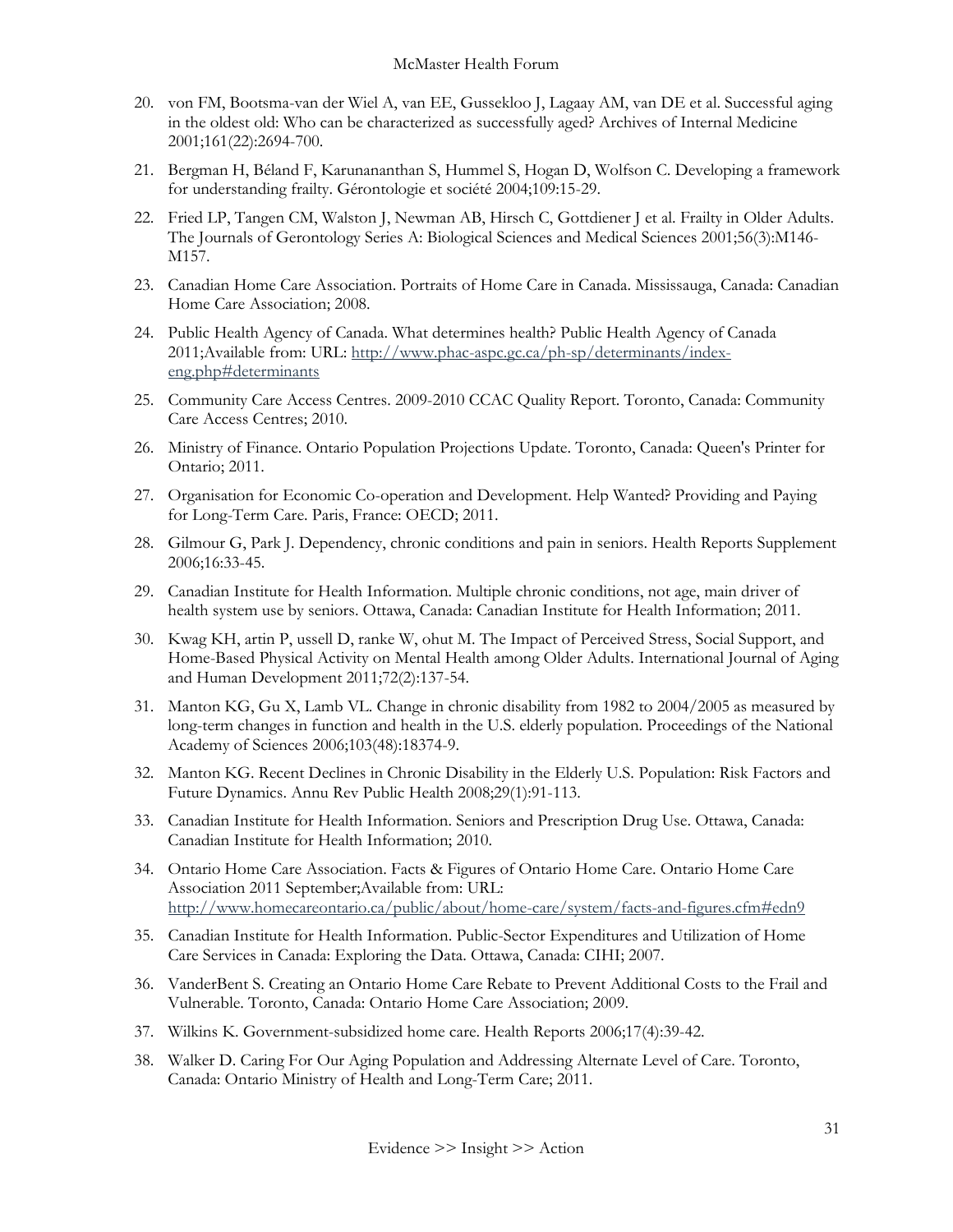- 39. Bronskill SE, Carter MW, Costa AP, Esensoy AV, Gill SS, Gruneir A et al. Aging in Ontario: An ICES Chartbook of Health Service Use by Older Adults. Toronto, Canada: Institute for Clinical Evaluative Sciences; 2010.
- 40. Marmot MG, Wilkinson RG. Social Determinants of Health. New York, United States: Oxford University Press; 2006.
- 41. Statistics Canada. Persons in low income before tax (In percent, 2005-2009). Statistics Canada 2011;Available from: URL[: http://www40.statcan.ca/l01/cst01/famil41a-eng.htm](http://www40.statcan.ca/l01/cst01/famil41a-eng.htm)
- 42. National Seniors Council. Report of the National Seniors Council on Low Income Among Seniors. Gatineau, Canada: Human Resources and Skills Development Canada; 2009.
- 43. National Advisory Council on Aging. Aging in Poverty in Canada: Seniors on the Margins. Ottawa, Canada: National Advisory Council on Aging; 2005.
- 44. Ontario Non-Profit Housing Association. Waiting Lists ONPHA's 2011 Province-Wide Survey. Ontario Non-Profit Housing Association 2011;Available from: URL: [http://www.onpha.on.ca/AM/Template.cfm?Section=Waiting\\_Lists\\_2011](http://www.onpha.on.ca/AM/Template.cfm?Section=Waiting_Lists_2011)
- 45. Ontario Non-Profit Housing Association, Co-operative Housing Federation of Canada Ontario Region. Where's Home? The Need for Affordable Rental Housing in Ontario. Toronto, Canada: Ontario Non-Profit Housing Association; 2011.
- 46. Ontario Non-Profit Housing Association. Housing Resources. Ontario Non-Profit Housing Association 2011;Available from: URL: [http://www.onpha.on.ca/AM/Template.cfm?Section=Supportive\\_Housing1](http://www.onpha.on.ca/AM/Template.cfm?Section=Supportive_Housing1)
- 47. Canadian Institute for Health Information. Supporting Informal Caregivers The Heart of Home Care. Ottawa, Canada: Canadian Institute for Health Information; 2010.
- 48. Sims-Gould J, Martin-Matthews A. We share the care: Family caregivers' experiences of their older relative receiving home support services. Health & Social Care in the Community 2010;18(4):415-23.
- 49. Statistics Canada. General Social Survey. Cycle 16: Aging and Social Support. Ottawa, Canada: Statistics Canada; 2002.
- 50. Statistics Canada. General Social Survey. Cycle 21: Family, Social Support and Retirement. Ottawa, Canada: Statistics Canada; 2007.
- 51. Carstairs S, Keon WJ. Canada's Aging Population: Seizing the Opportunity. Ottawa, Canada: Special Senate Committee on Aging; 2009.
- 52. Hollander MJ. Who Cares and How Much? The Imputed Economic Contribution to the Canadian Healthcare System of Middle-Aged and Older Unpaid Caregivers Providing Care to The Elderly. Healthcare Quarterly 2009;12(2):42-9.
- 53. Lilly MB, Laporte A, Coyte PC. Labor Market Work and Home Care's Unpaid Caregivers: A Systematic Review of Labor Force Participation Rates, Predictors of Labor Market Withdrawal, and Hours of Work. Milbank Quarterly 2007;85(4):641-90.
- 54. Lilly MB, Robinson CA, Holtzman S, Bottorff JL. Can we move beyond burden and burnout to support the health and wellness of family caregivers to persons with dementia? Evidence from British Columbia, Canada. Health & Social Care in the Community 2011;DOI: 10.1111/j.1365- 2524.2011.01025.x((Online Version of Record published before inclusion in an issue)).
- 55. Pinquart M, Sörensen S. Associations of Stressors and Uplifts of Caregiving With Caregiver Burden and Depressive Mood: A Meta-Analysis. The Journals of Gerontology Series B: Psychological Sciences and Social Sciences 2003;58(2):112-28.
- 56. Pinquart M, Sörensen S. Associations of caregiver stressors and uplifts with subjective well-being and depressive mood: A meta-analytic comparison. Aging & Mental Health 2004;8(5):438-49.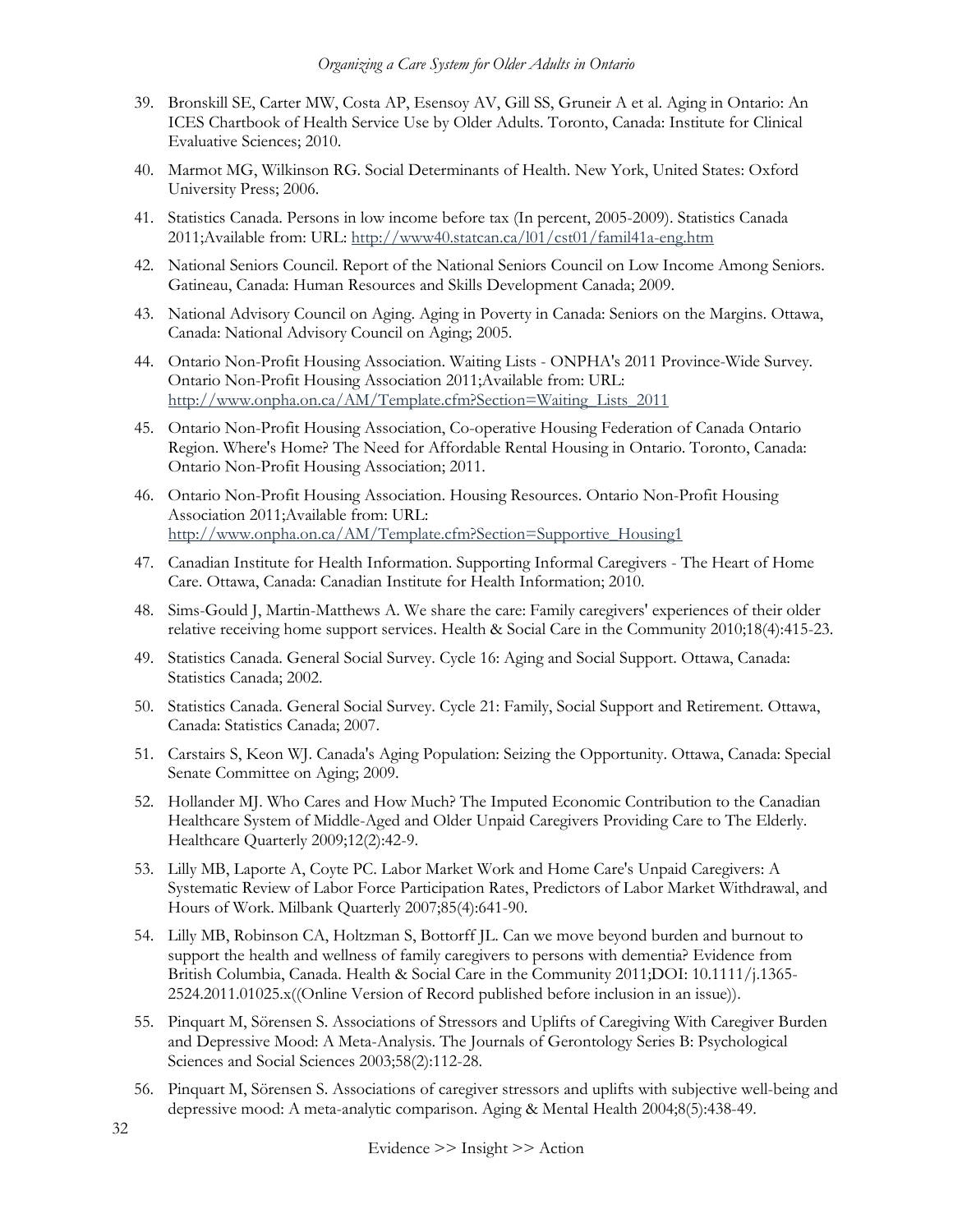- 57. Cranswick K, Dosman D. Eldercare: What We Know Today. Ottawa, Canada: Statistics Canada; 2009.
- 58. Service Canada. Being a Caregiver. Service Canada 2011;Available from: URL: <http://www.servicecanada.gc.ca/eng/lifeevents/caregiver.shtml>
- 59. Canadian Mortgage and Housing Corporation. Home Adaptations for Seniors' Independence. Canadian Mortgage and Housing Corporation 2011;Available from: URL: [http://www.cmhc](http://www.cmhc-schl.gc.ca/en/co/prfinas/prfinas_004.cfm)[schl.gc.ca/en/co/prfinas/prfinas\\_004.cfm](http://www.cmhc-schl.gc.ca/en/co/prfinas/prfinas_004.cfm)
- 60. Chambers L. Social Policy in an Aging Society: Multiple Challenges of Demographic Change: Health Care. Queen's International Institute on Social Policy Conference 2011;Available from: URL: [http://www.queensu.ca/sps/events/qiisp/2011/2011\\_prog.php](http://www.queensu.ca/sps/events/qiisp/2011/2011_prog.php)
- 61. Corrieri S, Heider D, Matschinger H, Lehnert T, Raum E, K $\tilde{A}$ Inig HH. Income-, education- and gender-related inequalities in out-of-pocket health-care payments for 65+ patients - A systematic review. International Journal for Equity in Health 2010;9(1):20.
- 62. Lee L, Packer TL, Tang SH, Girdler S. Self-management education programs for age-related macular degeneration: A systematic review. Australasian Journal on Ageing 2008;27(4):170-6.
- 63. Heneghan CJ, Glasziou P, Perera R. Reminder packaging for improving adherence to selfadministered long-term medications. Cochrane Database Syst Rev 2006;(1):Art.
- 64. Russell CL, Conn VS, Jantarakupt P. Older adult medication compliance: Integrated review of randomized controlled trials. American Journal of Health Behavior 2006;30(6):636-50.
- 65. van Eijken M, Tsang S, Wensing M, de Smet PA, Grol RP. Interventions to improve medication compliance in older patients living in the community: A systematic review of the literature. Drugs & Aging 2003;20(3):229-40.
- 66. Car J, Lang B, Colledge A, Ung C, Majeed A. Interventions for enhancing consumers' online health literacy. Cochrane Database Syst Rev 2011;(6):Art. No.: CD007092. DOI: 10.1002/14651858.CD007092.pub2.
- 67. Berkman ND, Sheridan SL, Donahue KE, Halpern DJ, Viera A, Crotty K et al. Health Literacy Interventions and Outcomes: An Updated Systematic Review. Rockville, MA, United States: Agency for Healthcare Research and Quality; 2011.
- 68. Schaefer CT. Integrated review of health literacy interventions. Orthopaedic Nursing 2008;27(5):302- 17.
- 69. Wetzels R, Harmsen M, Van WC, Grol R, Wensing M. Interventions for improving older patients' involvement in primary care episodes. Cochrane Database Syst Rev 2007;(1):Art.
- 70. Bunn F, Byrne G, Kendall S. Telephone consultation and triage: Effects on health care use and patient satisfaction. Cochrane Database Syst Rev 2008;(4):Art.
- 71. Deshpande A., Khoja S, Lorca J, McKibbon A, Rizo C, Jadad AR. Asynchronous telehealth: Systematic review of analytic studies and environmental scan of relevant initiatives. 2008.
- 72. Biem HJ, Turnell RW, D'Arcy C. Computer telephony: Automated calls for medical care. Clinical and Investigative Medicine 2003;26:259-68.
- 73. Currell R, Urquhart C, Wainwright P, Lewis R. Telemedicine versus face to face patient care: Effects on professional practice and health care outcomes. Cochrane Database Syst Rev 2000;(2):Art.
- 74. Garcia-Lizana F, Sarria-Santamera A. New technologies for chronic disease management and control: A systematic review. Journal of Telemedicine & Telecare 2007;13(2):62-8.
- 75. Krishna S, Balas EA, Boren SA, Maglaveras N. Patient acceptance of educational voice messages: A review of controlled clinical studies. Methods of Information in Medicine 2002;41(5):360-9.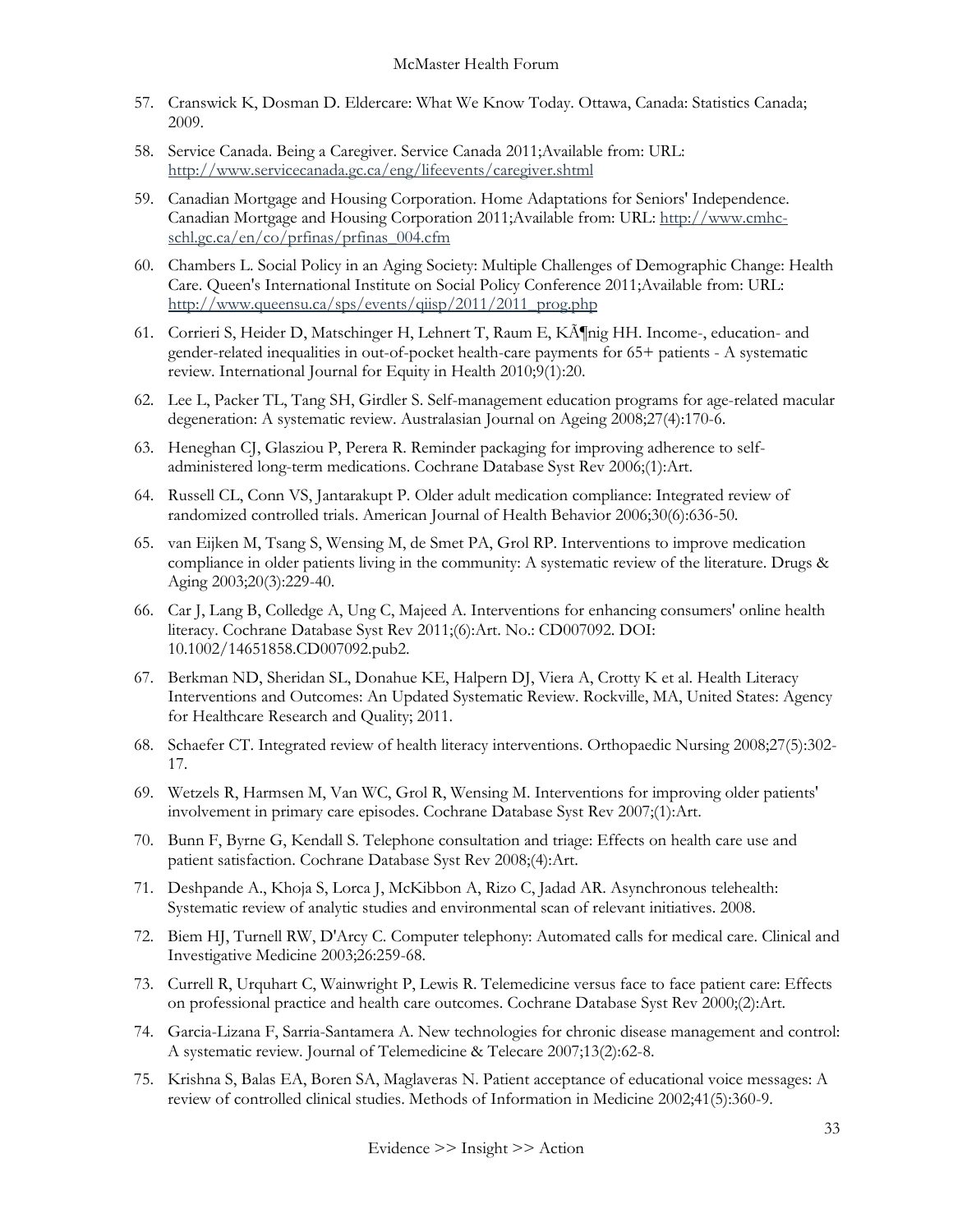- 76. Tran K, Polisena J, Coyle D, Coyle K, Kluge EW, Cimon K et al. Home telehealth for chronic disease management. Ottawa, Canada: Canadian Agency for Drugs and Technologies in Health; 2008.
- 77. Mason BJ, Harrison BE. Telephone interventions for family caregivers of patients with dementia: What are best nursing practices? Holistic Nursing Practice 2008;22(6):348-54.
- 78. Barlow J, Singh D, Bayer S, Curry R. A systematic review of the benefits of home telecare for frail elderly people and those with long-term conditions. Journal of Telemedicine and Telecare 2007;13(4):172-9.
- 79. Bowles KH, Baugh AC. Applying research evidence to optimize telehomecare. Journal of Cardiovascular Nursing 2007;22(1):5-15.
- 80. Jones JF, Brennan PF. Telehealth interventions to improve clinical nursing of elders. Annual Review of Nursing Research 2002;20:293-322.
- 81. Jerant AF, Hill DB. Does the use of electronic medical records improve surrogate patient outcomes in outpatient settings? Journal of Family Practice 2000;49(4):349-57.
- 82. Gruen RL, Weeramanthri TS, Knight SE, Bailie RS. Specialist outreach clinics in primary care and rural hospital settings. Cochrane Database Syst Rev 2003;(4):Art.
- 83. Cuijpers P. Psychological outreach programmes for the depressed elderly: A meta-analysis of effects and dropout. International Journal of Geriatric Psychiatry 1998;13(1):41-8.
- 84. Van Citters AD, Bartels SJ. A systematic review of the effectiveness of community-based mental health outreach services for older adults. Psychiatric Services 2004;55(11):1237-49.
- 85. Bambra C, Gibson M, Sowden AJ, Wright K, Whitehead M, Petticrew M. Working for health? Evidence from systematic reviews on the effects on health and health inequalities of organisational changes to the psychosocial work environment. Preventive Medicine 2009;48(5):454-61.
- 86. Bambra C, Gibson M, Amanda S, Wright K, Whitehead M, Petticrew M. Tackling the wider social determinants of health and health inequalities: Evidence from systematic reviews. Journal of Epidemiology and Community Health 2009;64:284-91.
- 87. Gravolin M, Rowell K, de GJ. Interventions to support the decision-making process for older people facing the possibility of long-term residential care. Cochrane Database Syst Rev 2007;(3):Art.
- 88. Williams A, Manias E, Walker R. Interventions to improve medication adherence in people with multiple chronic conditions: A systematic review. Journal of Advanced Nursing 2008;63(2):132-43.
- 89. Anderson LM, St.Charles J, Fullilove MT, Scrimshaw SC, Fielding JE, Normand J. Providing affordable family housing and reducing residential segregation by income: A systematic review. American Journal of Preventive Medicine 24[3], 47-67. 2003.
- 90. Haesler E, Bauer M, Nay R. Staff-family relationships in the care of older people: A report on a systematic review. Research in Nursing and Health 2007;30(4):385-98.
- 91. Car J, Sheikh A. Telephone consultations. BMJ 2003;326(7396):966-9.
- 92. McCusker J, Verdon J. Do geriatric interventions reduce emergency department visits? A systematic review. Journals of Gerontology Series A - Biological Sciences & Medical Sciences 2006;61(1):53-62.
- 93. Oeseburg B, Wynia K, Middel B, Reijneveld SA. Effects of case management for frail older people or those with chronic illness: A systematic review. Nursing Research 2009;58(3):201-10.
- 94. Chiu WK, Newcomer R. A systematic review of nurse-assisted case management to improve hospital discharge transition outcomes for the elderly. Professional Case Management 2007;12(6):330-6.
- 95. Meinck M, Lubke N, Lauterberg J, Robra BP. Preventive home visits to the elderly: Systematic review of available evidence [German]. Gesundheitswesen 2004;66(11):732-8.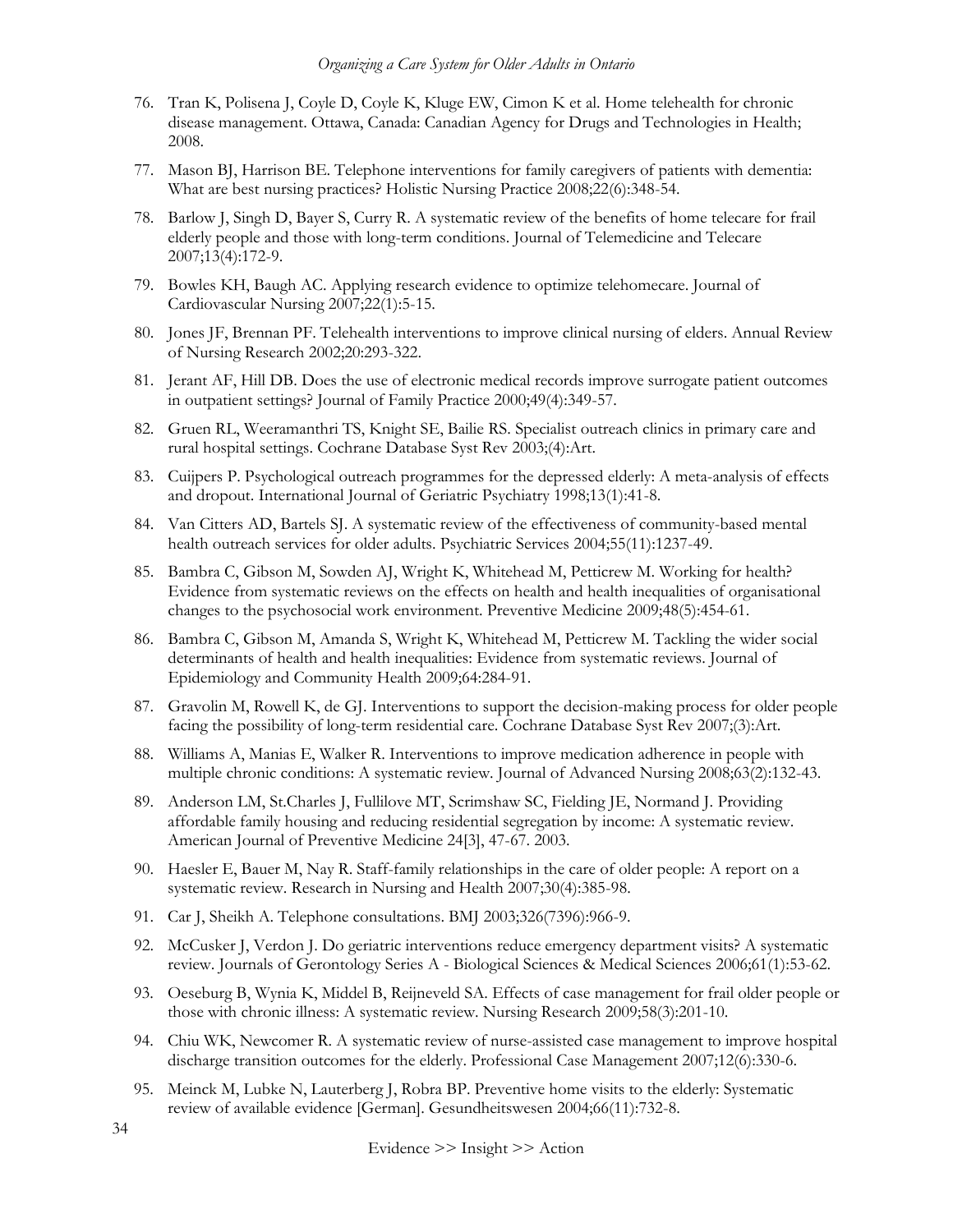- 96. Shepperd S, Iliffe S. The effectiveness of hospital at home compared with in-patient hospital care: A systematic review. Journal of Public Health Medicine 1998;20(3):344-50.
- 97. Shepperd S, Doll H, Angus RM, Clarke MJ, Iliffe S, Kalra L et al. Admission avoidance hospital at home. Cochrane Database Syst Rev 2008;(4):Art.
- 98. Shepperd S, Doll H, Broad J, Gladman J, Iliffe S, Langhorne P et al. Early discharge hospital at home. Cochrane Database Syst Rev 2009;(1):Art.
- 99. Shepperd S, Wee B, Straus SE. Hospital at home: Home-based end of life care. Cochrane Database Syst Rev 2011;(7):Art.
- 100. Parker SG, Peet SM, McPherson A, Cannaby AM, Abrams K, Baker R et al. A systematic review of discharge arrangements for older people. Health Technology Assessment 2002;6(4):1-183.
- 101. Shepperd S, Parkes J, McClaran JJM, Phillips C. Discharge planning from hospital to home. Cochrane Database Syst Rev 2010;(1):Art. No.: CD000313. DOI: 10.1002/14651858.CD000313.pub2.
- 102. Hickman L, Newton P, Halcomb EJ, Chang E, Davidson P. Best practice interventions to improve the management of older people in acute care settings: A literature review. Journal of Advanced Nursing 2007;60(2):113-26.
- 103. Acton GJ, Kang J. Interventions to reduce the burden of caregiving for an adult with dementia: A meta-analysis. Research in Nursing and Health 2001;24(5):349-60.
- 104. Mason A, Weatherly H, Spilsbury K, Arksey H, Golder S, Adamson J et al. A systematic review of the effectiveness and cost-effectiveness of different models of community-based respite care for frail older people and their carers. Health Technology Assessment 2007;11(15):1-157.
- 105. Shaw C, McNamara R, Abrams K, Cannings-John R, Hood K, Longo M et al. Systematic review of respite care in the frail elderly. Health Technology Assessment 2009;13(20):1-224.
- 106. Beswick AD, Rees K, Dieppe P, Ayis S, Gooberman-Hill R, Horwood J et al. Complex interventions to improve physical function and maintain independent living in elderly people: A systematic review and meta-analysis. Lancet 2008;371(9614):725-35.
- 107. Bours GJ, Ketelaars CA, Frederiks CM, Abu-Saad HH, Wouters EF. The effects of aftercare on chronic patients and frail elderly patients when discharged from hospital: A systematic review. Journal of Advanced Nursing 1998;27(5):1076-86.
- 108. Ellis G, Whitehead MA, O'Neill D, Langhorne P, Robinson D. Comprehensive geriatric assessment for older adults admitted to hospital. Cochrane Database Syst Rev 2011;(7):Art.
- 109. Fealy G, McCarron M, O'Neill D, McCallion P, Clarke M, Small V et al. Effectiveness of gerontologically informed nursing assessment and referral interventions for older persons attending the emergency department: Systematic review. Journal of Advanced Nursing 2009;65(5):934-45.
- 110. Hodgkinson B, Haesler EJ, Nay R, O'Donnell MH, McAuliffe LP. Effectiveness of staffing models in residential, subacute, extended aged care settings on patient and staff outcomes. Cochrane Database Syst Rev 2011;(6):Art. No.: CD006563. DOI: 10.1002/14651858.CD006563.pub2.
- 111. Flodgren G, Eccles MP, Shepperd S, Scott A, Parmelli E, Beyer FR. An overview of reviews evaluating the effectiveness of financial incentives in changing healthcare professional behaviours and patient outcomes. Cochrane Database Syst Rev 2011;(7):Art.
- 112. Bachmann S, Finger C, Huss A, Egger M, Stuck AE, Clough-Gorr KM. Inpatient rehabilitation specifically designed for geriatric patients: Systematic review and meta-analysis of randomised controlled trials. BMJ 2010;340:c1718.
- 113. Gonseth J, Guallar-Castillon P, Banegas JR, Rodriguez-Artalejo F. The effectiveness of disease management programmes in reducing hospital re-admission in older patients with heart failure: A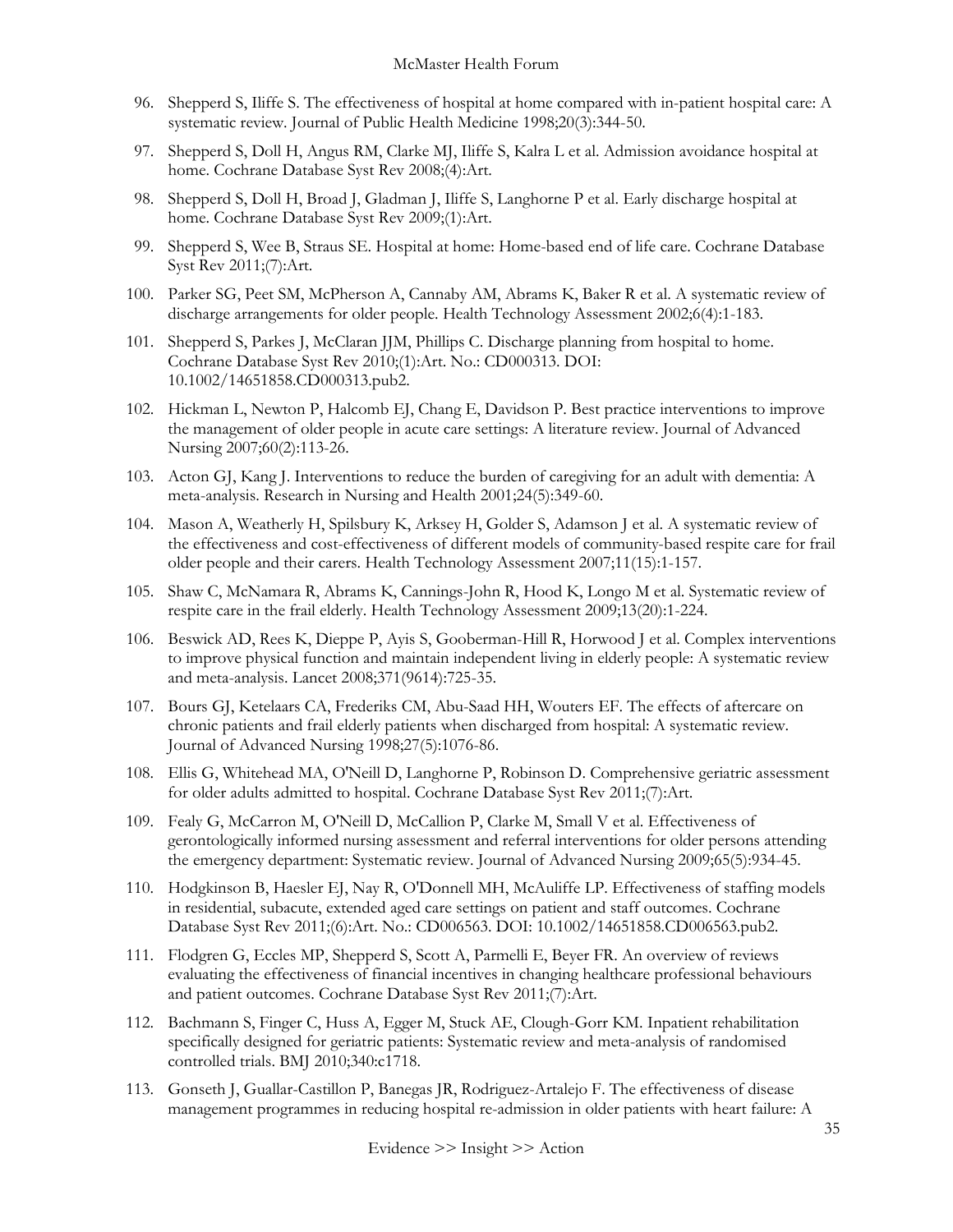systematic review and meta-analysis of published reports. European Heart Journal 2004;25(18):1570- 95.

- 114. Stuck AE, Siu AL, Wieland GD, Adams J, Rubenstein LZ. Comprehensive geriatric assessment: A meta-analysis of controlled trials. Lancet 1993;342(8878):1032-6.
- 115. Baztan JJ, Suarez-Garcia FM, Lopez-Arrieta J, Rodriguez-Manas L, Rodriguez-Artalejo F. Effectiveness of acute geriatric units on functional decline, living at home, and case fatality among older patients admitted to hospital for acute medical disorders: Meta-analysis. BMJ 2009;338(b50).
- 116. Huang CQ, Dong BR, Lu ZC, Zhang Y, Pu YS, Liu QX. Collaborative care interventions for depression in the elderly: A systematic review of randomized controlled trials. Journal of Investigative Medicine 2009;57(2):446-55.
- 117. Ferguson JA, Weinberger M. Case management programs in primary care. Journal of General Internal Medicine 1998;13:123-6.
- 118. Forster A, Young J, Langhorne P. Systematic review of day hospital care for elderly people. The Day Hospital Group. BMJ 1999;318(7187):837-41.
- 119. Kamel SJ, Jarrett P, MacDonald E. Effectiveness of geriatric evaluation and management units in caring for older adults. Geriatrics Today: Journal of the Canadian Geriatrics Society 2005;8(3):104-9.
- 120. Barrett J, Curran V, Glynn L, Godwin M. CHSRF synthesis: Interprofessional collaboration and quality primary healthcare. Ottawa, Canada: Canadian Health Services Research Foundation; 2007.
- 121. Chan R, Webster J. End-of-life care pathways for improving outcomes in caring for the dying. Cochrane Database Syst Rev 2010;(1):Art.
- 122. Bouman A, Van RE, Nelemans P, Kempen GI, Knipschild P. Effects of intensive home visiting programs for older people with poor health status: A systematic review. BMC Health Services Research 2008;8(1):74-85.
- 123. Van Haastregt JCM, Diederiks JPM, Van RE, de Witte LP, Crebolder HFJM. Effects of preventive home visits to elderly people living in the community: Systematic review. BMJ 2000;320(7237):754-8.
- 124. Britton M, Andersson A. Home rehabilitation after stroke. Reviewing the scientific evidence on effects and costs. International Journal of Technology Assessment in Health Care 2000;16(3):842-8.
- 125. Ward D, Drahota A, Gal G, Severs M, Dean TP. Care home versus hospital and own home environments for rehabilitation of older people. Cochrane Database Syst Rev 2008;(4):Art.
- 126. Gates S, Fisher JD, Cooke MW, Carter YH, Lamb SE. Multifactorial assessment and targeted intervention for preventing falls and injuries among older people in community and emergency care settings: Systematic review and meta-analysis. BMJ 2008;336(7636):130-3.
- 127. Liebel DV, Friedman B, Watson NM, Powers BA. Review of nurse home visiting interventions for community-dwelling older persons with existing disability. Medical Care Research and Review 2009;66(2):119-46.
- 128. Preyde M, Macaulay C, Dingwall T. Discharge planning from hospital to home for elderly patients: A meta-analysis. Journal of Evidence-Based Social Work 2009;6(2):198-216.
- 129. Ali W, Rasmussen P. What is the evidence for the effectiveness of managing the hospital/community interface for older people? A critical appraisal of the literature. NZHTA Report 2004;7(1):1-164.
- 130. Daniels R, Van RE, de WL, Kempen GI, van den Heuvel W. Interventions to prevent disability in frail community-dwelling elderly: A systematic review. BMC Health Services Research 2008;8:278-86.
- 131. Montgomery P, Mayo WE, Dennis J. Personal assistance for older adults (65+) without dementia. Cochrane Database Syst Rev 2008;(1):Art.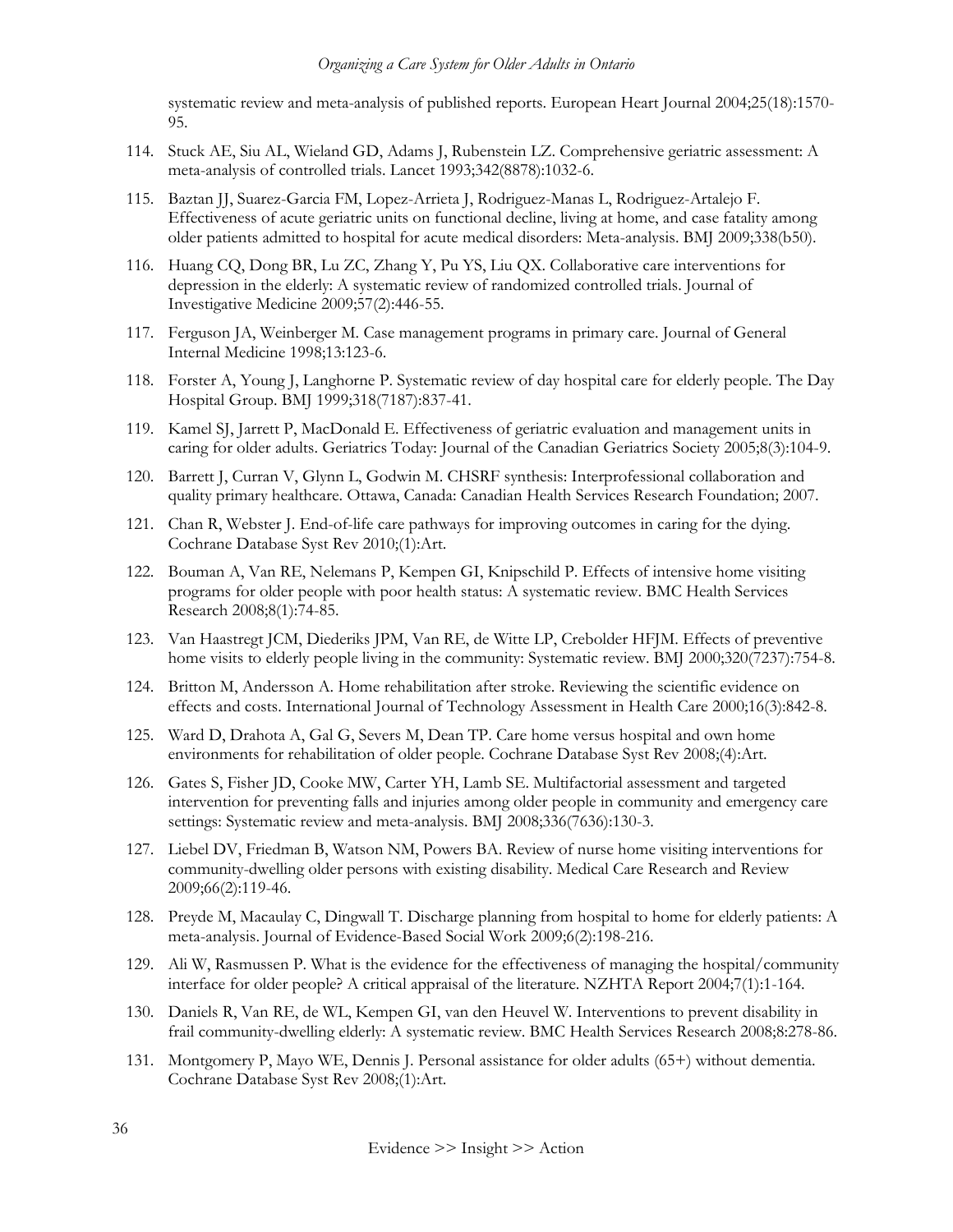- 132. Cusimano MD, Kwok J, Spadafora K. Effectiveness of multifaceted fall-prevention programs for the elderly in residential care. Injury Prevention 2008;14(2):113-22.
- 133. Hogan BE, Linden W, Najarian B. Social support interventions: Do they work? Clinical Psychology Review 2002;22(3):383-442.
- 134. Huss A, Stuck AE, Rubenstein LZ, Egger M, Clough-Gorr KM. Multidimensional preventive home visit programs for community-dwelling older adults: A systematic review and meta-analysis of randomized controlled trials. Journals of Gerontology Series A - Biological Sciences & Medical Sciences 2008;63(3):298-307.
- 135. Elkan R, Kendrick D, Dewey M, Hewitt M, Robinson J, Blair M et al. Effectiveness of home based support for older people: Systematic review and meta-analysis. BMJ 2001;323(7315):719-25.
- 136. Stuck AE, Egger M, Hammer A, Minder CE, Beck JC. Home visits to prevent nursing home admission and functional decline in elderly people: Systematic review and meta-regression analysis. JAMA 2002;287(8):1022-8.
- 137. Al-Janabi H, Coast J, Flynn TN. What do people value when they provide unpaid care for an older person? A meta-ethnography with interview follow-up. Social Science & Medicine 2008;67(1):111-21.
- 138. Hébert R, Durand PJ, Dubuc N, Tourigny A, The PRISMA Group. PRISMA: A new model of integrated service delivery for frail older people in Canada. International Journal of Integrated Care 2003;3:1-10.
- 139. Hébert R, Raîche M, Dubois MF, Gueye NR, Dubuc N, Tousignant M et al. Impact of PRISMA, a Coordination-Type Integrated Service Delivery System for Frail Older People in Quebec (Canada): A Quasi-experimental Study. The Journals of Gerontology 2010;65B(1):107-18.
- 140. Béland F, Bergman H, Lebel P, Clarfield AM, Tousignant P, Contandriopoulos AP et al. A system of integrated care for older persons with disabilities in Canada: Results from a randomized controlled trial. The Journals of Gerontology 2006;61(4):367-73.
- 141. Moser A, Houtepen R, Widdershoven G. Patient autonomy in nurse-led shared care: A review of theoretical and empirical literature. Journal of Advanced Nursing 2007;57(4):357-65.
- 142. Hersh WR, Wallace JA, Patterson PK, Shapiro SE, Kraemer DF, Eilers GM et al. Telemedicine for the medicare population. 2001.
- 143. Krishna S, Boren SA, Balas EA. Healthcare via cell phones: A systematic review. Telemedicine and E-Health 2009;15(3):231-40.
- 144. Mistiaen P, Poot E. Telephone follow-up, initiated by a hospital-based health professional, for postdischarge problems in patients discharged from hospital to home. Cochrane Database Syst Rev 2006;(4):Art.
- 145. Mair F, Whitten P. Systematic review of studies of patient satisfaction with telemedicine. BMJ 2000;320(7248):1517-20.
- 146. Dorr D, Bonner LM, Cohen AN, Shoai RS, Perrin R, Chaney E et al. Informatics systems to promote improved care for chronic illness: A literature review. J Am Med Inform Assoc 2007;14(2):156-63.
- 147. Connock M, Taylor R. Local nurse telephone triage in primary care. Birmingham, United Kingdom: Birmingham Technology Assessment Group; 2003.
- 148. de Bruin ED, Hartmann A, Uebelhart D, Murer K, Zijlstra W. Wearable systems for monitoring mobility-related activities in older people: A systematic review. Clinical Rehabilitation 2008;22(10- 11):878-95.
- 149. Johri M, Beland F, Bergman H. International experiments in integrated care for the elderly: A synthesis of the evidence. International Journal of Geriatric Psychiatry 2003;18(3):222-35.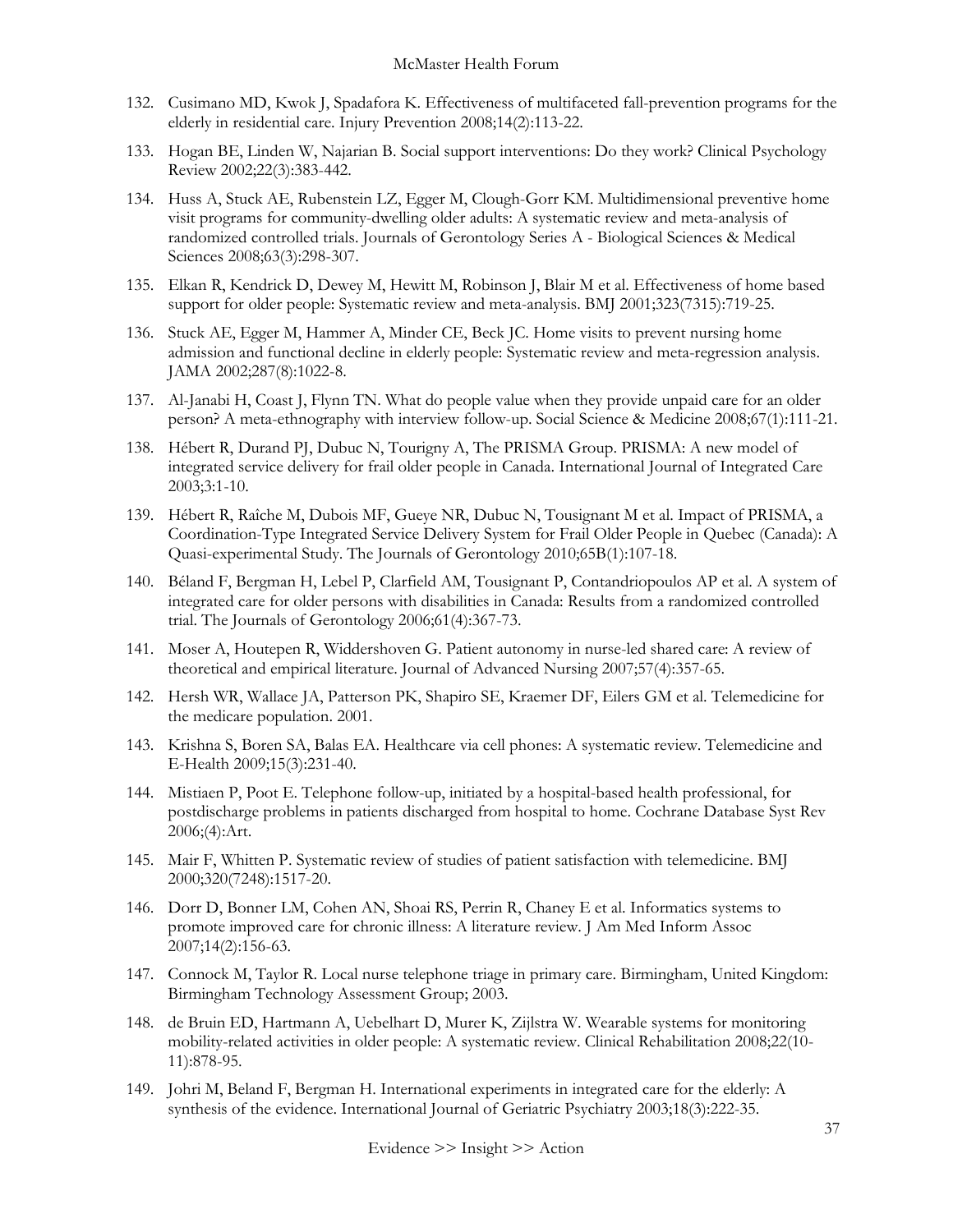- 150. Godfrey M, Randall T, Long A, Grant M. Home care: Review of effectiveness and outcomes. Exeter: University of Exeter, Centre for Evidence-Based Social Services; 2000.
- 151. Thompson P, Lang L, Annells M. A systematic review of the effectiveness of in-home community nurse led interventions for the mental health of older persons. Journal of Clinical Nursing 2008;17(11):1419-27.
- 152. Markle-Reid M, Browne G, Weir R, Gafni A, Roberts J, Henderson SR. The effectiveness and efficiency of home-based nursing health promotion for older people: A review of the literature. Medical Care Research and Review 2006;63(5):531-69.
- 153. Berendsen AJ, Schuling J, Meyboom-De Jong B. Ziekenhuisopnamevervangende zorg: Een literatuurstudie naar effecten van een vorm van transmurale zorg [Hospital care at home: A review of the literature on the effects of a form of transmural care]. Nederlands Tijdschrift voor Geneeskunde 2002;146(48):2302-8.
- 154. Mason A, Weatherly H, Spilsbury K, Golder S, Arksey H, Adamson J et al. The Effectiveness and Cost-Effectiveness of Respite for Caregivers of Frail Older People. Journal of the American Geriatrics Society 2007;55(2):290-9.
- 155. Jonsson A, Gustafson Y, Schroll M, Hansen FR, Saarela M, Nygaard H et al. Geriatric rehabilitation as an integral part of geriatric medicine in the Nordic countries. Danish Medical Bulletin 2003;50(4):439-45.
- 156. Patterson CJ, Mulley GP. The effectiveness of predischarge home assessment visits: A systematic review. Clinical Rehabilitation 1999;13(2):101-4.
- 157. Richards S, Coast J. Interventions to improve access to health and social care after discharge from hospital: A systematic review. Journal of Health Services Research & Policy 2003;8(3):171-9.
- 158. Konetzka RT, Spector W, Limcangco MR. Reducing hospitalization from long-term care settings. Medical Care Research and Review 2008;65(1):40-66.
- 159. Hastings SN, Heflin MT. A systematic review of interventions to improve outcomes for elders discharged from the emergency department. Academic Emergency Medicine 2005;12(10):978-86.
- 160. Cameron ID, Handoll HHG, Finnegan TP, Madhok R, Langhorne P. Co-ordinated multidisciplinary approaches for inpatient rehabilitation of older patients with proximal femoral fractures. Cochrane Database Syst Rev 2001;(3):Art. No.: CD000106. DOI: 10.1002/14651858.CD000106.
- 161. Halbert J, Crotty M, Whitehead C, Cameron I, Kurrle S, Graham S et al. Multi-disciplinary rehabilitation after hip fracture is associated with improved outcome: A systematic review. Journal of Rehabilitation Medicine 2007;39(7):507-12.
- 162. Handoll HHG, Cameron ID, Mak JCS, Finnegan TP. Multidisciplinary rehabilitation for older people with hip fractures. Cochrane Database Syst Rev 2009;(4):Art.
- 163. Chaix-Couturier C, Durand-Zaleski I, Jolly D, Durieux P. Effects of financial incentives on medical practice: results from a systematic review of the literature and methodological issues. Int J Qual Health Care 2000;12(2):133-42.
- 164. Alshamsan R, Majeed A, Ashworth M, Car J, Millett C. Impact of pay for performance on inequalities in health care: Systematic review. J Health Serv Res Policy 2010 July 1;15(3):178-84.
- 165. Steultjens EMJ, Dekker J, Bouter LM, Jellema S, Bakker EB, van den Ende CHM. Occupational therapy for community dwelling elderly people: a systematic review. Age and Ageing 2004;33(5):453- 60.
- 166. Ashworth NL, Chad KE, Harrison EL, Reeder BA, Marshall SC. Home versus center based physical activity programs in older adults. Cochrane Database Syst Rev 2005;(1):Art.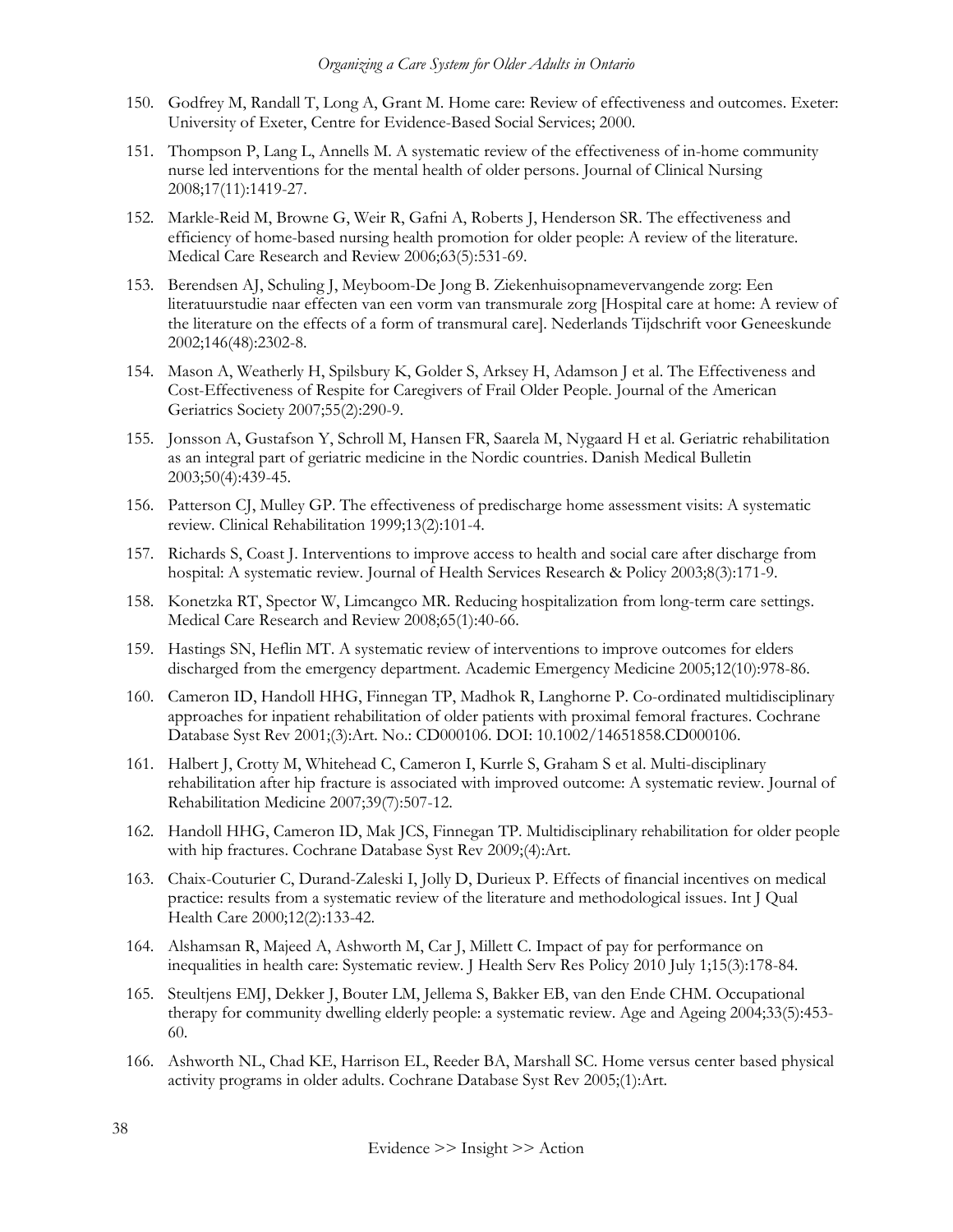167. Saegert SC, Klitzman S, Freudenberg N, Cooperman-Mroczek J, Nassar S. Healthy Housing: A Structured Review of Published Evaluations of US Interventions to Improve Health by Modifying Housing in the United States, 1990-2001. Am J Public Health 2003;93(9):1471-7.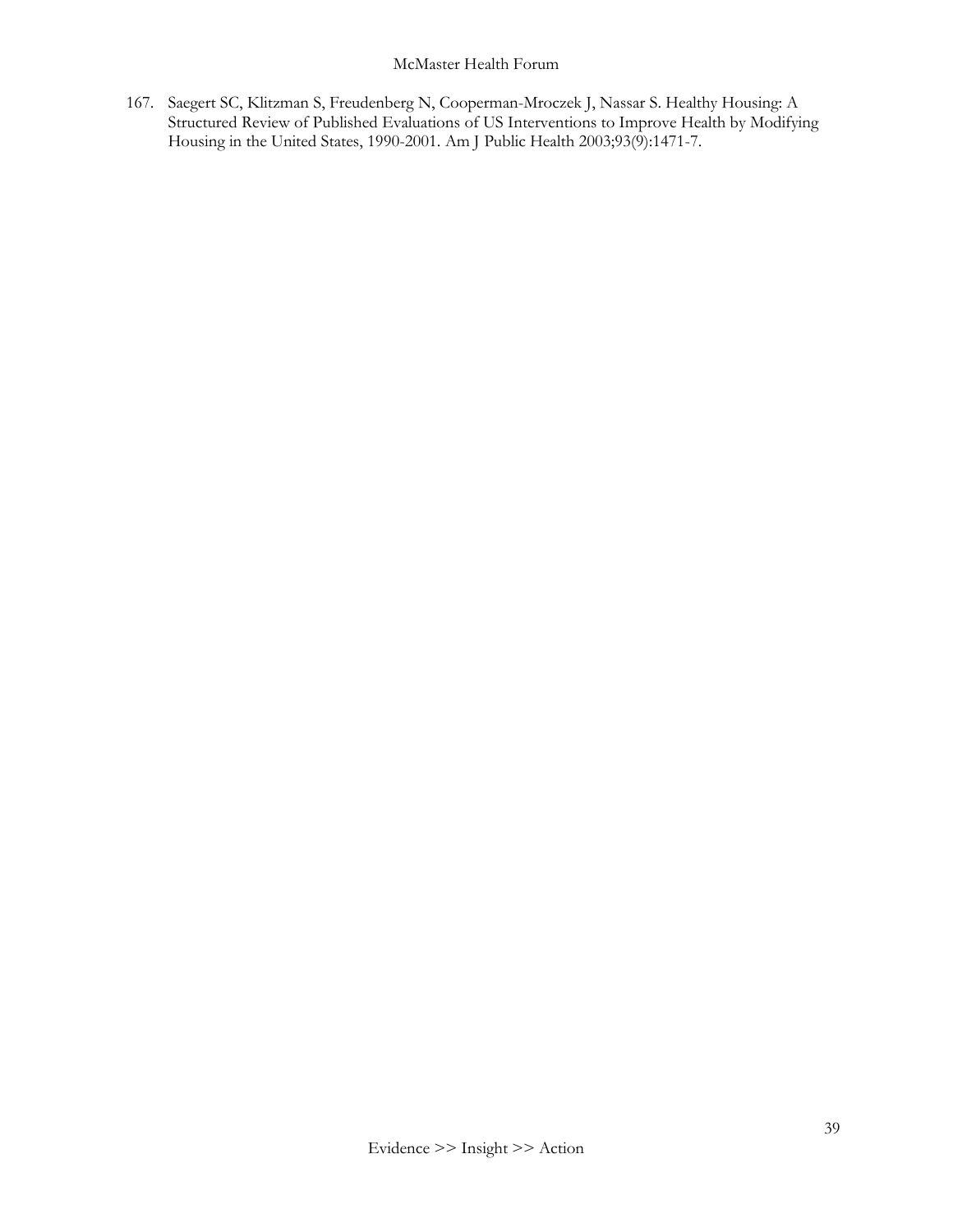# **APPENDICES**

The following tables provide detailed information about the systematic reviews identified for each option. Each row in a table corresponds to a particular systematic review and the reviews are organized by option element (first column). The focus of the review is described in the second column. Key findings from the review that relate to the option are listed in the third column, while the fourth column records the last year the literature was searched as part of the review.

The fifth column presents a rating of the overall quality of the review. The quality of each review has been assessed using AMSTAR (A MeaSurement Tool to Assess Reviews), which rates overall quality on a scale of 0 to 11, where 11/11 represents a review of the highest quality. It is important to note that the AMSTAR tool was developed to assess reviews focused on clinical interventions, so not all criteria apply to systematic reviews pertaining to delivery, financial, or governance arrangements within health systems. Where the denominator is not 11, an aspect of the tool was considered not relevant by the raters. In comparing ratings, it is therefore important to keep both parts of the score (i.e., the numerator and denominator) in mind. For example, a review that scores 8/8 is generally of comparable quality to a review scoring 11/11; both ratings are considered "high scores." A high score signals that readers of the review can have a high level of confidence in its findings. A low score, on the other hand, does not mean that the review should be discarded, merely that less confidence can be placed in its findings and that the review needs to be examined closely to identify its limitations. (Lewin S, Oxman AD, Lavis JN, Fretheim A. SUPPORT Tools for evidence-informed health Policymaking (STP): 8. Deciding how much confidence to place in a systematic review. *Health Research Policy and Systems* 2009; 7 (Suppl1):S8).

The last three columns convey information about the utility of the review in terms of local applicability, applicability concerning prioritized groups, and issue applicability. The third-from-last column notes the proportion of studies that were conducted in Ontario, while the second-from-last column comments on the proportion of studies included in the review that deal explicitly with one of the prioritized groups. The last column indicates the review's issue applicability in terms of the proportion of studies focused on aging.

All of the information provided in the appendix tables was taken into account by the evidence brief's authors in compiling Tables 1-3 in the main text of the brief.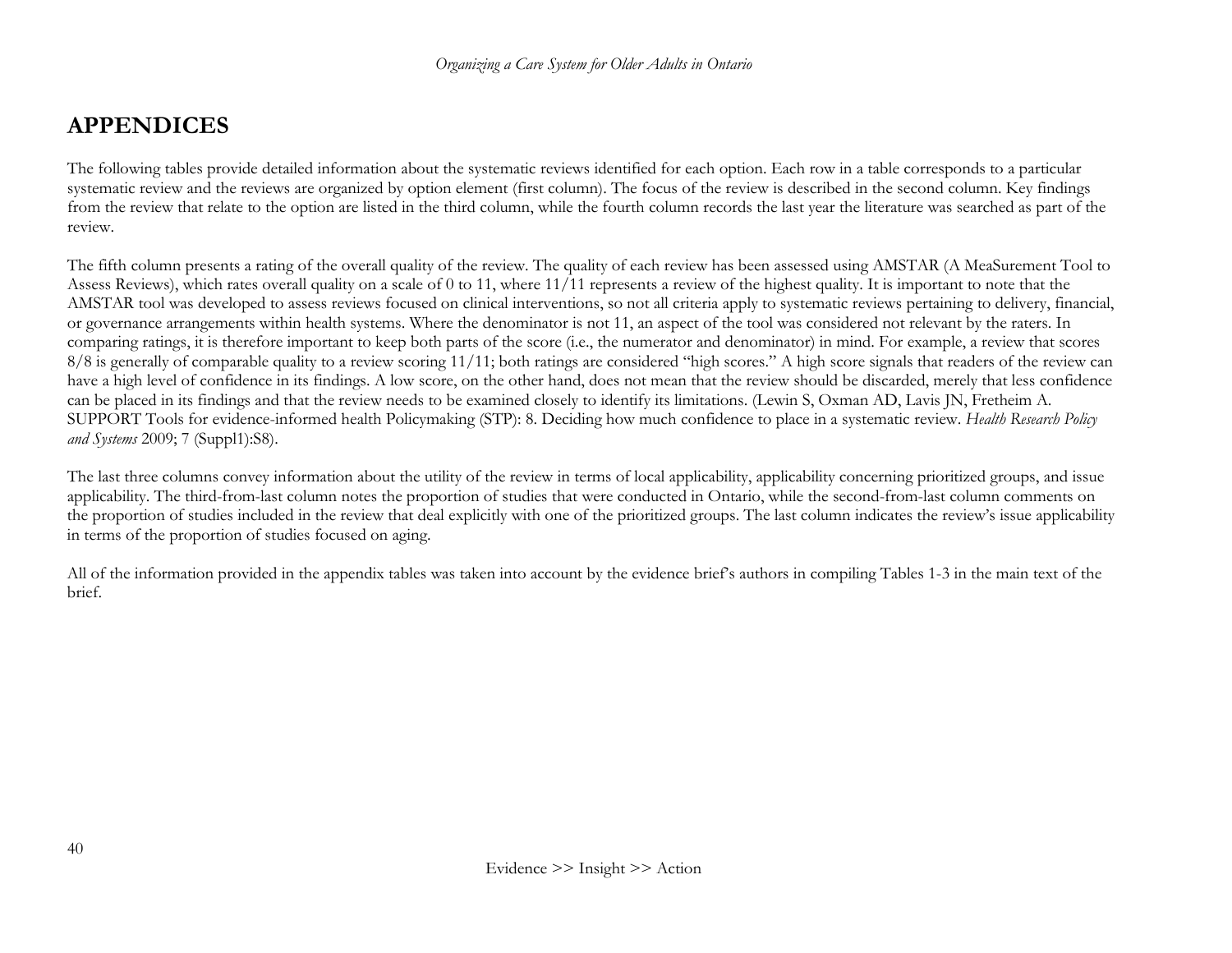| Option element                 | Focus of systematic review                                                                                                                                                                  | <b>Key findings</b>                                                                                                                                                                                                                                                                                                                                                                                                                                              | Year of last<br>search | <b>AMSTAR</b> (quality)<br>rating                                       | Proportion of<br>studies that<br>were<br>conducted in<br>Canada | Proportion of<br>studies that<br>are focused on<br>older adults | Proportion of<br>studies that<br>deal explicitly<br>with one of the<br>prioritized<br>groups |
|--------------------------------|---------------------------------------------------------------------------------------------------------------------------------------------------------------------------------------------|------------------------------------------------------------------------------------------------------------------------------------------------------------------------------------------------------------------------------------------------------------------------------------------------------------------------------------------------------------------------------------------------------------------------------------------------------------------|------------------------|-------------------------------------------------------------------------|-----------------------------------------------------------------|-----------------------------------------------------------------|----------------------------------------------------------------------------------------------|
| Supporting self-<br>management | Review of the effectiveness of<br>education programs to<br>improve emotional status,<br>daily living and self-efficacy in<br>elderly with age-related<br>macular degeneration (AMD)<br>(62) | Reviewing three protocols in<br>four studies and three follow-<br>up studies, it was found that<br>self-management programs<br>appear effective for older adults<br>with AMD<br>Small sample size, use of non-<br>traditional statistics and<br>methodological quality meant<br>only a narrative analysis was<br>possible, therefore future<br>studies with more robust<br>methodology are still required.                                                       | 2006                   | 8/10 (AMSTAR<br>rating from Program<br>in Policy Decision-<br>making)   | 0/4                                                             | 57/57                                                           | Not reported                                                                                 |
|                                | Evaluation of the effects of<br>reminder packaging to<br>enhance patient adherence<br>with self-administered<br>medications (63)                                                            | Interventions required a<br>reminder system for the day of<br>the week or the time that the<br>medication was to be taken, and<br>it had to form part of the<br>packaging<br>Results indicated a significant<br>improvement in patient<br>adherence to medications when<br>using the intervention, however<br>these improvements are larger<br>than those seen on clinical<br>outcomes as modest changes in<br>adherence may not have clear<br>clinical affects. | 2004                   | 10/11 (AMSTAR<br>rating from<br>www.rxforchange.ca)                     | 0/8                                                             | 14/14                                                           | Not reported                                                                                 |
|                                | Review of interventions and<br>outcomes of medication<br>compliance studies in older<br>adults (64)                                                                                         | Interventions included<br>counselling, education, self-<br>medication programs, cues and<br>organizers, and decreasing<br>dosing frequency<br>31 of 57 studies reported                                                                                                                                                                                                                                                                                          | 2004                   | $4/11$ (AMSTAR<br>rating from Program<br>in Policy Decision-<br>making) | Not reported                                                    | 57/57                                                           | Not reported                                                                                 |

| Appendix 1: Systematic reviews relevant to Option 1 - Support older adults in ways that support healthy aging |  |  |  |
|---------------------------------------------------------------------------------------------------------------|--|--|--|
|                                                                                                               |  |  |  |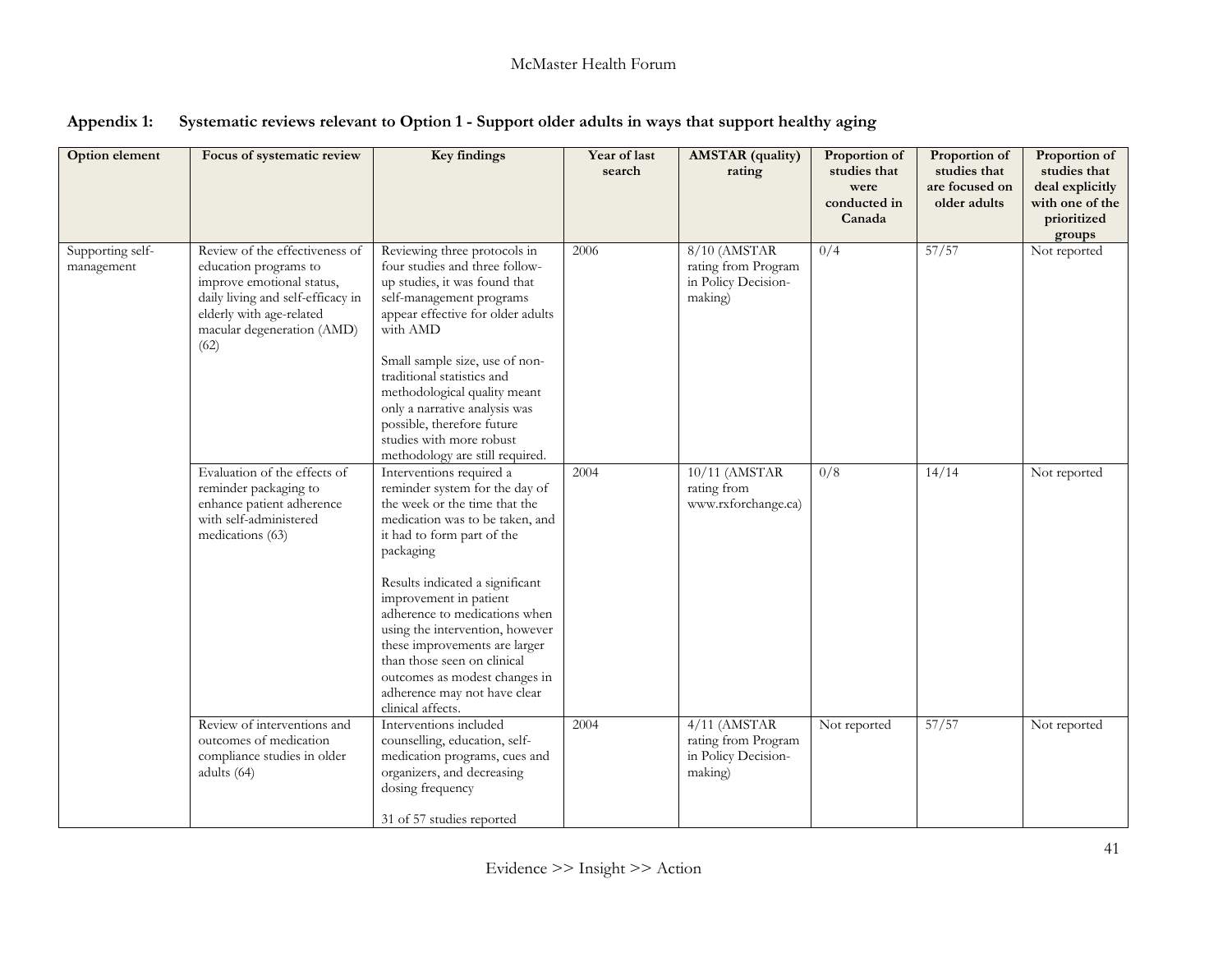| Option element | Focus of systematic review                                                                                                        | <b>Key findings</b>                                                                                                                                                                                                                                                                                                                                                                                                                                                                                                                       | Year of last<br>search | <b>AMSTAR</b> (quality)<br>rating                                       | Proportion of<br>studies that<br>were<br>conducted in<br>Canada | Proportion of<br>studies that<br>are focused on<br>older adults | Proportion of<br>studies that<br>deal explicitly<br>with one of the<br>prioritized<br>groups |
|----------------|-----------------------------------------------------------------------------------------------------------------------------------|-------------------------------------------------------------------------------------------------------------------------------------------------------------------------------------------------------------------------------------------------------------------------------------------------------------------------------------------------------------------------------------------------------------------------------------------------------------------------------------------------------------------------------------------|------------------------|-------------------------------------------------------------------------|-----------------------------------------------------------------|-----------------------------------------------------------------|----------------------------------------------------------------------------------------------|
|                |                                                                                                                                   | significantly greater medication<br>compliance in treatment<br>subjects versus control subjects.                                                                                                                                                                                                                                                                                                                                                                                                                                          |                        |                                                                         |                                                                 |                                                                 |                                                                                              |
|                | Review of interventions to<br>improve compliance with<br>medication regimens in older<br>patients living in the<br>community (65) | Differences in medication<br>compliance were in favour of<br>the intervention group in less<br>than half of the comparisons,<br>however multifaceted<br>interventions and tailored<br>interventions seemed to result<br>more often in differences in<br>compliance rates in older adults<br>in favour of the intervention<br>group                                                                                                                                                                                                        | 2001                   | $6/11$ (AMSTAR<br>rating from Program<br>in Policy Decision-<br>making) | Not reported                                                    | 14/14                                                           | 0/32                                                                                         |
|                | Review of interventions to<br>improve medication<br>adherence in people with<br>multiple co-existing chronic<br>conditions (88)   | Studies examined medication<br>adherence in the elderly with<br>multiple chronic conditions,<br>and were focused on the<br>management of polypharmacy<br>and reducing costs<br>Interventions included<br>educational and behavioural<br>interventions including<br>pharmacist counselling and<br>follow up, improved education<br>and custom medication<br>packaging.<br>Evidence for effective<br>interventions to enhance<br>medication adherence in<br>multiple chronic conditions was<br>weak and in need of further<br>investigation | 2007                   | $6/11$ (AMSTAR<br>rating from Program<br>in Policy Decision-<br>making) | Not reported in<br>detail                                       | 4/8                                                             | Not reported                                                                                 |
|                | Review of the perceptions of<br>staff-family relationships, the                                                                   | Evidence from this study<br>isolates six factors as being                                                                                                                                                                                                                                                                                                                                                                                                                                                                                 | 2005                   | $4/9$ (AMSTAR<br>rating from Program                                    | 3/32                                                            | 32/32                                                           | Not available                                                                                |
|                |                                                                                                                                   |                                                                                                                                                                                                                                                                                                                                                                                                                                                                                                                                           |                        |                                                                         |                                                                 |                                                                 |                                                                                              |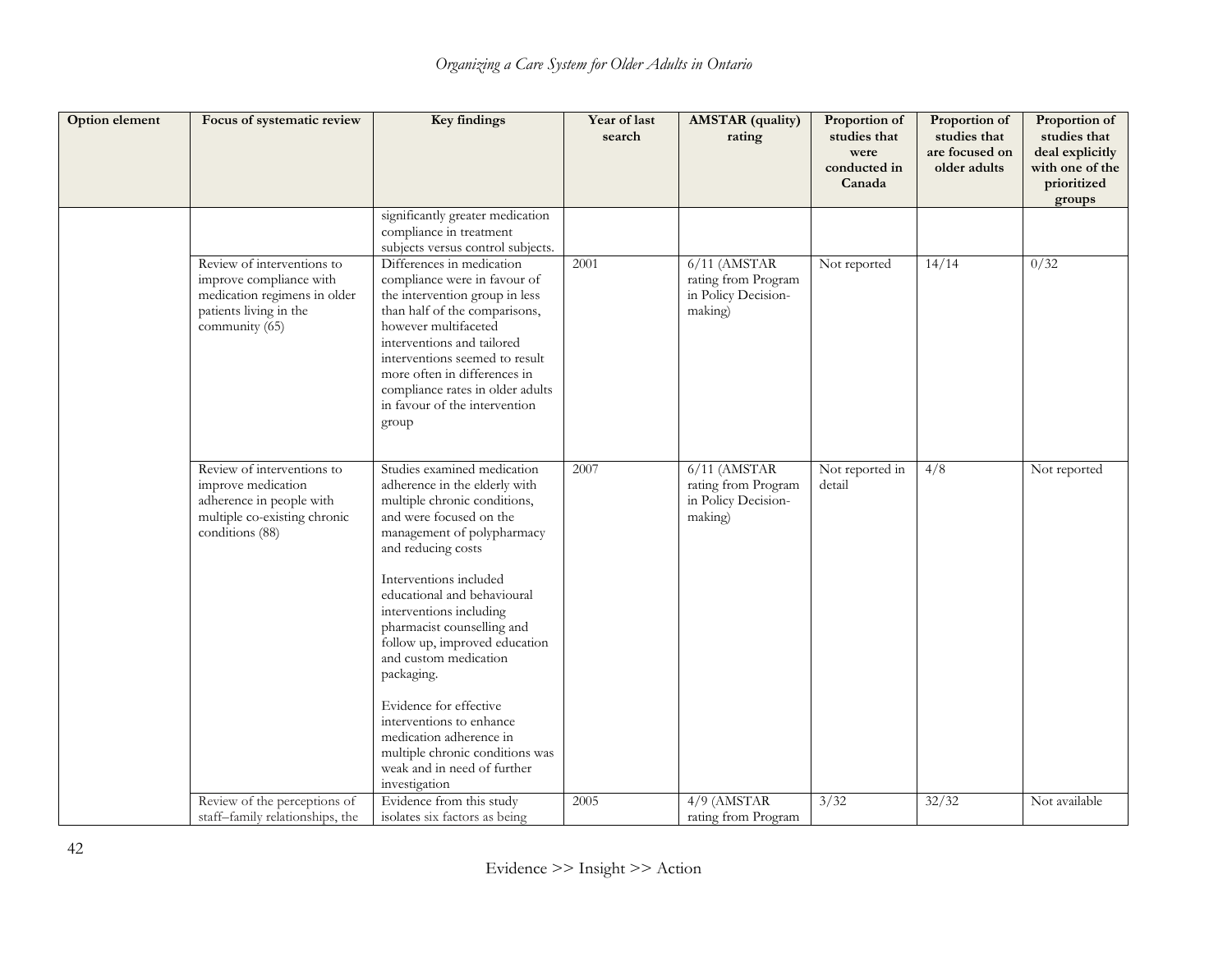| Option element                           | Focus of systematic review                                                                                                                                                                                                                                                                     | Key findings                                                                                                                                                                                                                                                                                                                                                               | Year of last<br>search | <b>AMSTAR</b> (quality)<br>rating                                      | Proportion of<br>studies that<br>were<br>conducted in<br>Canada | Proportion of<br>studies that<br>are focused on<br>older adults | Proportion of<br>studies that<br>deal explicitly<br>with one of the<br>prioritized<br>groups |
|------------------------------------------|------------------------------------------------------------------------------------------------------------------------------------------------------------------------------------------------------------------------------------------------------------------------------------------------|----------------------------------------------------------------------------------------------------------------------------------------------------------------------------------------------------------------------------------------------------------------------------------------------------------------------------------------------------------------------------|------------------------|------------------------------------------------------------------------|-----------------------------------------------------------------|-----------------------------------------------------------------|----------------------------------------------------------------------------------------------|
|                                          | characteristics of constructive<br>relationships and effective<br>practices in developing<br>constructive relationships<br>between family and staff in<br>improving health outcomes of<br>older people (90)                                                                                    | essential to the development of<br>constructive staff-family<br>relationships: upholding the<br>patient's uniqueness; assessing<br>and addressing unique family<br>needs; using effective<br>communication skills;<br>implementing a collaborative<br>care process; understanding and<br>addressing interpersonal power<br>issues; and providing<br>organizational support |                        | in Policy Decision-<br>making)                                         |                                                                 |                                                                 |                                                                                              |
|                                          | Assessment of the effects of<br>interventions in primary<br>medical care that improve the<br>involvement of older patients<br>in their health care (69)                                                                                                                                        | Stimulating the involvement of<br>older patients in their primary<br>care may enhance their health.<br>Interventions of a pre-visit<br>booklet and a pre-visit session<br>(either combined or pre-visit<br>session alone) led to more<br>questioning behaviour by older<br>people and more self-reported<br>active behaviour.                                              | 2004                   | 10/11 (AMSTAR<br>rating from Program<br>in Policy Decision-<br>making) | 0/3                                                             | 3/3                                                             | Not reported                                                                                 |
| Building the capacity<br>of older adults | Integrated review of what<br>testing of health literacy<br>interventions have been done,<br>what low health literacy<br>interventions are most<br>frequently tested and which<br>have been found to be most<br>and least effective in assisting<br>the person with low health<br>literacy.(68) | This study suggests that health<br>literacy is an important factor in<br>determining who would benefit<br>most from management<br>interventions for diabetes and<br>HIV/AIDS.<br>This review indicates that the<br>written materials involved in<br>interventions need to be written<br>at a lower reading level and in<br>plain English.                                  | 2006                   | $2/9$ (AMSTAR<br>rating from Program<br>in Policy Decision-<br>making) | Not reported                                                    | 0/16                                                            | 0/16                                                                                         |
|                                          | A review of health care<br>service use and health<br>outcomes related to<br>differences in health literacy                                                                                                                                                                                     | Differences in health literacy<br>level were consistently<br>associated with increased<br>hospitalizations, greater                                                                                                                                                                                                                                                        | 2010                   | $6/9$ (AMSTAR<br>rating from Program<br>in Policy Decision-<br>making) | 1/81                                                            | 7/81                                                            | $\frac{1}{81}$ (one study<br>examined<br>whether health<br>literacy                          |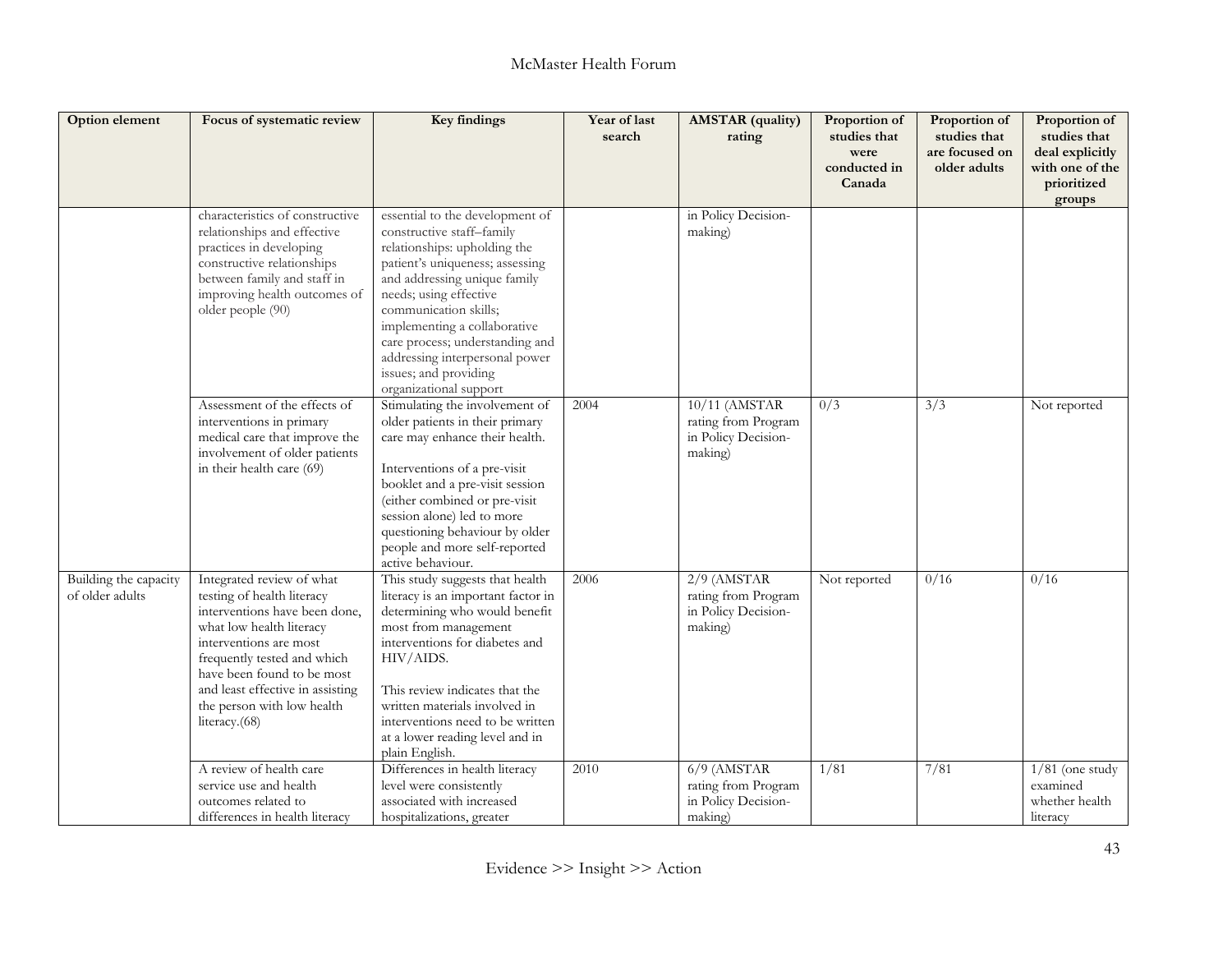| Option element | Focus of systematic review                                                                                                                                                                                                                              | <b>Key findings</b>                                                                                                                                                                                                                                                                                                                                                                                                                                                                                                                        | Year of last<br>search | <b>AMSTAR</b> (quality)<br>rating                                      | Proportion of<br>studies that<br>were<br>conducted in<br>Canada                      | Proportion of<br>studies that<br>are focused on<br>older adults | Proportion of<br>studies that<br>deal explicitly<br>with one of the<br>prioritized<br>groups |
|----------------|---------------------------------------------------------------------------------------------------------------------------------------------------------------------------------------------------------------------------------------------------------|--------------------------------------------------------------------------------------------------------------------------------------------------------------------------------------------------------------------------------------------------------------------------------------------------------------------------------------------------------------------------------------------------------------------------------------------------------------------------------------------------------------------------------------------|------------------------|------------------------------------------------------------------------|--------------------------------------------------------------------------------------|-----------------------------------------------------------------|----------------------------------------------------------------------------------------------|
|                | level and interventions<br>designed to improve these<br>outcomes for individuals with<br>low health literacy, as well as<br>the disparities in health<br>outcomes and effectiveness of<br>interventions among different<br>sociodemographic groups (67) | emergency care use, lower use<br>of mammography, lower receipt<br>of influenza vaccine, poorer<br>ability to demonstrate taking<br>medications appropriately,<br>poorer ability to interpret labels<br>and health messages, and,<br>among seniors, poorer overall<br>health status and higher<br>mortality.                                                                                                                                                                                                                                |                        |                                                                        |                                                                                      |                                                                 | moderates the<br>effect between<br>race/ethnicity<br>and health<br>outcomes)                 |
|                | Appraisal of interventions for<br>enhancing consumers' online<br>health literacy (66)                                                                                                                                                                   | Studies showed significant<br>beneficial effects of the<br>intervention on five outcomes:<br>technical internet/computer<br>skills, ability to search for<br>online health information,<br>ability to evaluate/appraise<br>online health information,<br>ability to apply (use) health<br>information to address health<br>problems and self-efficacy for<br>internet use and health<br>information seeking.<br>The ability to draw conclusions<br>from this evidence is limited as<br>only two studies matched the<br>inclusion criteria. | 2008                   | 10/11 (AMSTAR<br>rating from Program<br>in Policy Decision-<br>making) | 0/2                                                                                  | 0/2                                                             | 0/2                                                                                          |
|                | Review of how nurses can<br>support patient autonomy<br>(141)                                                                                                                                                                                           | Theories fitting negative<br>freedom are those defining<br>autonomy as self-governance<br>and self-care<br>Theories fitting positive<br>freedom are those focusing on<br>autonomy in caring, and as<br>identification, communication<br>and goal achievement                                                                                                                                                                                                                                                                               | 2005                   | $1/9$ (AMSTAR<br>rating from Program<br>in Policy Decision-<br>making) | Not reported in<br>detail -<br>Description<br>states: UK;<br>Germany;<br>Netherlands | Not applicable                                                  | Not applicable                                                                               |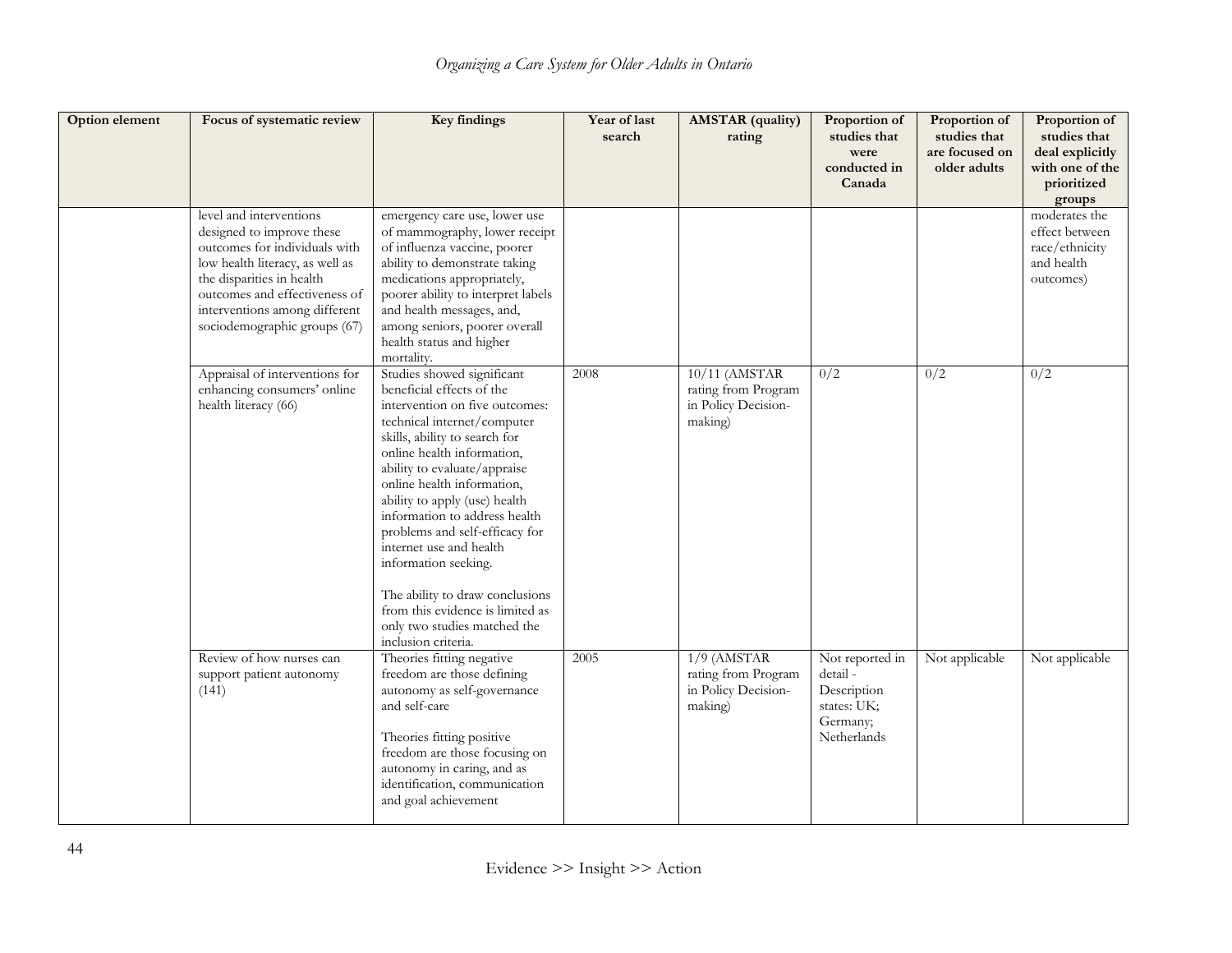| Option element             | Focus of systematic review                                                                                                                                                                                                  | <b>Key findings</b>                                                                                                                                                                                                                                                                                                                                                                                                                                    | Year of last<br>search | <b>AMSTAR</b> (quality)<br>rating                                      | Proportion of<br>studies that<br>were<br>conducted in<br>Canada | Proportion of<br>studies that<br>are focused on<br>older adults | Proportion of<br>studies that<br>deal explicitly<br>with one of the<br>prioritized<br>groups |
|----------------------------|-----------------------------------------------------------------------------------------------------------------------------------------------------------------------------------------------------------------------------|--------------------------------------------------------------------------------------------------------------------------------------------------------------------------------------------------------------------------------------------------------------------------------------------------------------------------------------------------------------------------------------------------------------------------------------------------------|------------------------|------------------------------------------------------------------------|-----------------------------------------------------------------|-----------------------------------------------------------------|----------------------------------------------------------------------------------------------|
|                            |                                                                                                                                                                                                                             | To achieve autonomy, patients<br>prefer a mixed approach that<br>combines features of negative<br>and positive freedom.                                                                                                                                                                                                                                                                                                                                |                        |                                                                        |                                                                 |                                                                 |                                                                                              |
| Evidence-based tool<br>kit | Assessment of various<br>decision-support interventions<br>delivered by health or social<br>care providers on the<br>outcomes of older people<br>facing the possibility of<br>entering long-term residential<br>care(87)    | No studies were identified<br>under the inclusion criteria<br>which is hypothesized to<br>potentially reflect the<br>perception that moving to<br>residential care is a routine and<br>inevitable outcome for older<br>people who have care needs, or<br>the perception that older people<br>are passive players in this rather<br>than active ones capable of<br>making decisions about how or<br>whether they have their<br>perceived care needs met | 2005                   | $4/5$ (AMSTAR<br>rating from Program<br>in Policy Decision-<br>making) | Not applicable<br>(no studies<br>included in the<br>review)     | Not applicable<br>(no studies<br>included in the<br>review)     | Not applicable<br>(no studies<br>included in the<br>review)                                  |
| Decision aids              | Assessment of the effects of<br>interventions in primary<br>medical care that improve the<br>involvement of older patients<br>in their health care (69)                                                                     | Stimulating the involvement of<br>older patients in their primary<br>care may enhance their health.<br>Interventions of a pre-visit<br>booklet and a pre-visit session<br>(either combined or pre-visit<br>session alone) led to more<br>questioning behaviour by older<br>people and more self-reported<br>active behaviour.                                                                                                                          | 2004                   | 10/11 (AMSTAR<br>rating from Program<br>in Policy Decision-<br>making) | 0/3                                                             | $\overline{3}/\overline{3}$                                     | Not reported                                                                                 |
|                            | Assessment of various<br>decision-support interventions<br>delivered by health or social<br>care providers on the<br>outcomes of older people<br>facing the possibility of<br>entering long-term residential<br>care $(87)$ | No studies were identified<br>under the inclusion criteria<br>which is hypothesized to<br>potentially reflect the<br>perception that moving to<br>residential care is a routine and<br>inevitable outcome for older<br>people who have care needs, or<br>the perception that older people<br>are passive players in this rather                                                                                                                        | 2005                   | $4/5$ (AMSTAR<br>rating from Program<br>in Policy Decision-<br>making) | Not applicable<br>(no studies<br>included in the<br>review)     | Not applicable<br>(no studies<br>included in the<br>review)     | Not applicable<br>(no studies<br>included in the<br>review)                                  |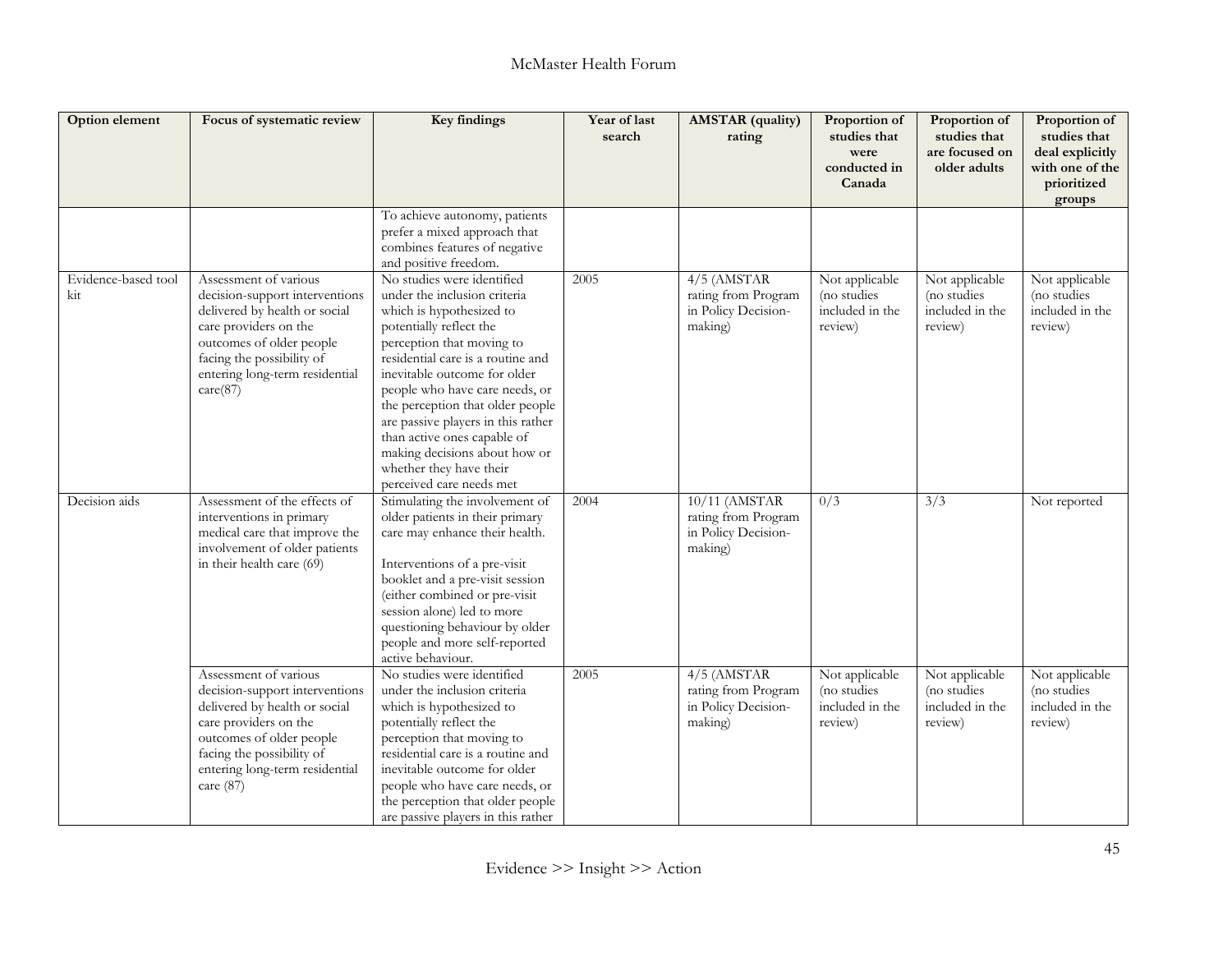| Option element                                | Focus of systematic review                                                                                   | <b>Key findings</b>                                                                                                                                                                                                                                                                                                                                                                                                                                                                                                                                                                                 | Year of last<br>search | <b>AMSTAR</b> (quality)<br>rating                                       | Proportion of<br>studies that<br>were<br>conducted in<br>Canada | Proportion of<br>studies that<br>are focused on<br>older adults | Proportion of<br>studies that<br>deal explicitly<br>with one of the<br>prioritized<br>groups |
|-----------------------------------------------|--------------------------------------------------------------------------------------------------------------|-----------------------------------------------------------------------------------------------------------------------------------------------------------------------------------------------------------------------------------------------------------------------------------------------------------------------------------------------------------------------------------------------------------------------------------------------------------------------------------------------------------------------------------------------------------------------------------------------------|------------------------|-------------------------------------------------------------------------|-----------------------------------------------------------------|-----------------------------------------------------------------|----------------------------------------------------------------------------------------------|
|                                               |                                                                                                              | than active ones capable of<br>making decisions about how or<br>whether they have their<br>perceived care needs met                                                                                                                                                                                                                                                                                                                                                                                                                                                                                 |                        |                                                                         |                                                                 |                                                                 |                                                                                              |
| Telehealth and e-<br>health more<br>generally | A comparison of different<br>modes of telehealth service<br>delivery in benefitting elderly<br>patients (78) | Interventions included<br>information and support<br>systems, vital signs monitoring,<br>and home safety alert systems.<br>Most studies found that home-<br>based telecare interventions<br>were at least as efficient as<br>conventional care and may<br>reduce the use of health<br>services by people with heart<br>failure or COPD.<br>The most effective telecare<br>interventions appear to be<br>automated vital signs<br>monitoring (for reducing health<br>service use) and telephone<br>follow-up by nurses (for<br>improving clinical indicators<br>and reducing health service<br>use). | 2006                   | $5/10$ (AMSTAR<br>rating from Program<br>in Policy Decision-<br>making) | Not reported in<br>detail-<br>Description<br>states: USA;<br>UK | Not reported                                                    | 7/98                                                                                         |
|                                               | Assessment of the computer<br>telephony system (CTS)-based<br>medical interventions (72)                     | Interventions included<br>automated CTS controlled by<br>either touch tone or voice while<br>excluding computer-assisted<br>telephone interviewing, and<br>applications in clinical research<br>and medical education.<br>Three of the four trials found<br>improved public health clinic<br>show rates when using a CTS,<br>with one trial showing no<br>effect.                                                                                                                                                                                                                                   | 2003                   | 5/10 AMSTAR<br>rating from Program<br>in Policy Decision-<br>making)    | Not reported in<br>detail -<br>Description<br>states: USA       | 2/20                                                            | Not reported                                                                                 |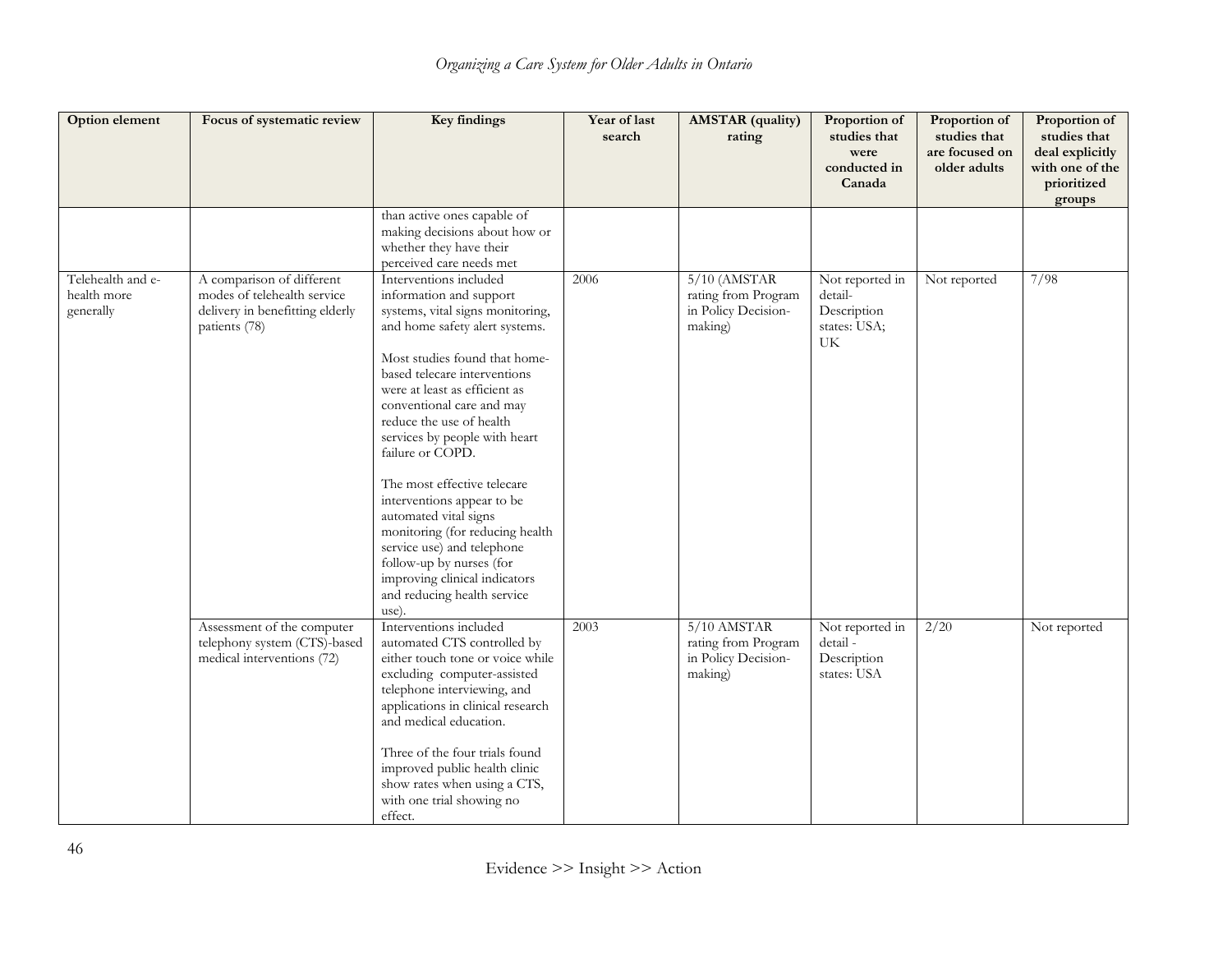| Option element | Focus of systematic review                                                                                                                | <b>Key findings</b>                                                                                                                                                                                                                                                                                                                                                                                                                                                                                                                                                                                                                                                             | Year of last<br>search | <b>AMSTAR</b> (quality)<br>rating                                      | Proportion of<br>studies that<br>were<br>conducted in<br>Canada | Proportion of<br>studies that<br>are focused on<br>older adults | Proportion of<br>studies that<br>deal explicitly<br>with one of the<br>prioritized<br>groups |
|----------------|-------------------------------------------------------------------------------------------------------------------------------------------|---------------------------------------------------------------------------------------------------------------------------------------------------------------------------------------------------------------------------------------------------------------------------------------------------------------------------------------------------------------------------------------------------------------------------------------------------------------------------------------------------------------------------------------------------------------------------------------------------------------------------------------------------------------------------------|------------------------|------------------------------------------------------------------------|-----------------------------------------------------------------|-----------------------------------------------------------------|----------------------------------------------------------------------------------------------|
|                |                                                                                                                                           | One small trial found better<br>adherence to medication in<br>seniors when using a CTS, and<br>this result was consistent with<br>findings regarding adherence to<br>other medication regimes.                                                                                                                                                                                                                                                                                                                                                                                                                                                                                  |                        |                                                                        |                                                                 |                                                                 |                                                                                              |
|                | A summary of the published<br>empirical evidence on the<br>effects of telehomecare on<br>older adult patients with<br>chronic illness(79) | Interventions focused on<br>telehealth technology with<br>peripheral medical devices<br>(telehomecare in addition to in-<br>person visits), and studies that<br>evaluated only telephone or did<br>not involve video or in-person<br>nurse contact were excluded.<br>Studies found that<br>telehomecare was associated<br>with improvements in patient<br>satisfaction, empowerment,<br>remembering to prepare for the<br>nurse's visit and security, pain<br>and anxiety.<br>Studies reported that<br>telehomecare was associated<br>with reductions in<br>hospitalization rates and<br>improvements in self-<br>management, general health<br>and rates of discharge to home. | 2005                   | No rating tool<br>available for this<br>type of synthesis              | Not reported in<br>detail -<br>Description<br>states: USA       | Not reported                                                    | Not reported                                                                                 |
|                | Assessment of telemedicine<br>services that substitute for<br>face-to-face medical diagnosis<br>and treatment (142)                       | Interventions focused on<br>telemedicine services that<br>would substitute for face-to-<br>face medical diagnosis and<br>treatment.<br>Studies found multifaceted<br>interventions demonstrated                                                                                                                                                                                                                                                                                                                                                                                                                                                                                 | 2004                   | $5/10$ AMSTAR<br>rating from Program<br>in Policy Decision-<br>making) | Not reported                                                    | 4/97                                                            | Not reported                                                                                 |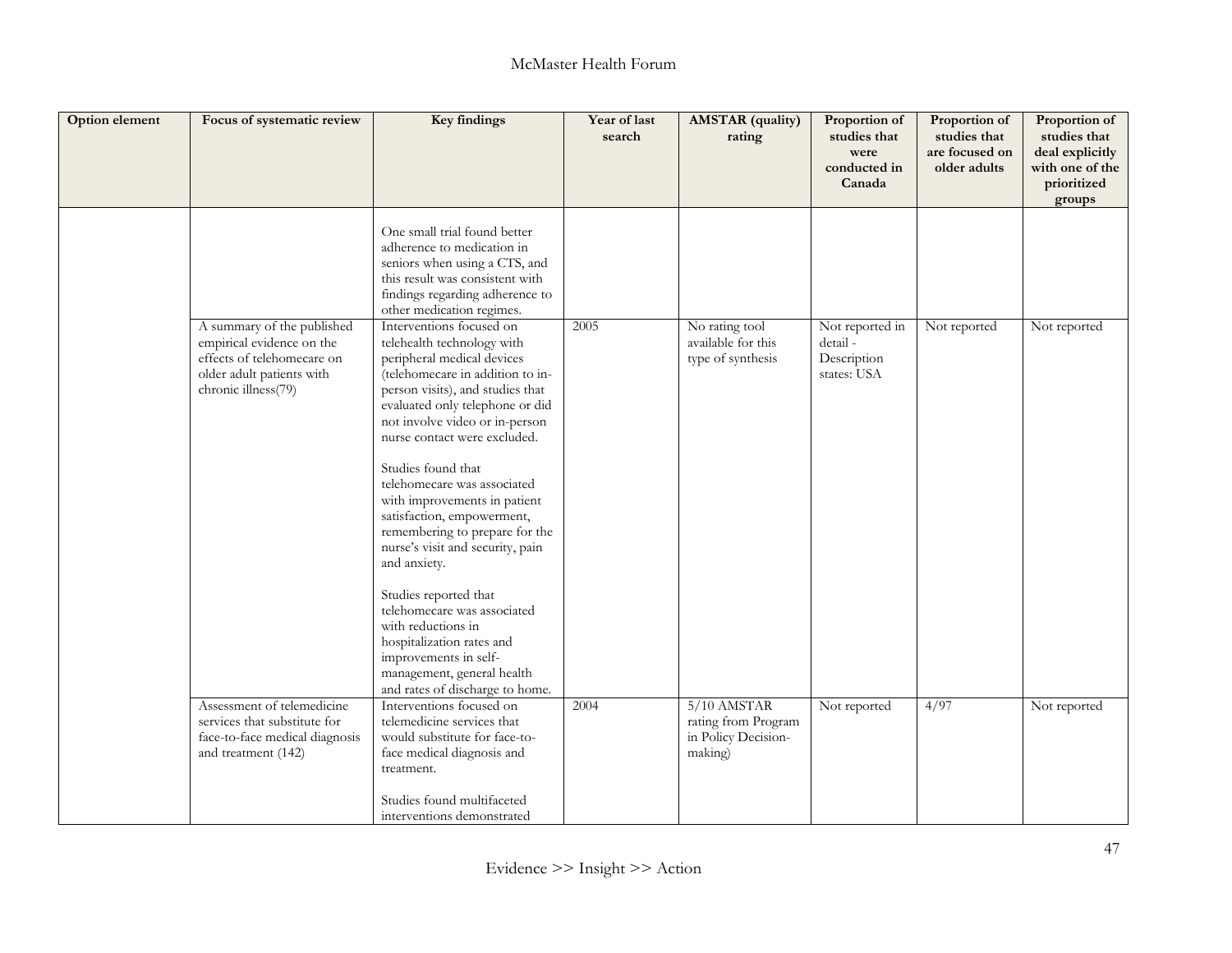| <b>Option element</b> | Focus of systematic review                                                                                                                  | <b>Key findings</b>                                                                                                                                                                                                                                                                                                                                                                                                                                                                                                                                                                                                 | Year of last<br>search | <b>AMSTAR</b> (quality)<br>rating                                       | Proportion of<br>studies that<br>were<br>conducted in<br>Canada | Proportion of<br>studies that<br>are focused on<br>older adults | Proportion of<br>studies that<br>deal explicitly<br>with one of the<br>prioritized<br>groups |
|-----------------------|---------------------------------------------------------------------------------------------------------------------------------------------|---------------------------------------------------------------------------------------------------------------------------------------------------------------------------------------------------------------------------------------------------------------------------------------------------------------------------------------------------------------------------------------------------------------------------------------------------------------------------------------------------------------------------------------------------------------------------------------------------------------------|------------------------|-------------------------------------------------------------------------|-----------------------------------------------------------------|-----------------------------------------------------------------|----------------------------------------------------------------------------------------------|
|                       |                                                                                                                                             | more benefit than single<br>interventions, however, in most<br>studies, it was not possible to<br>assess whether improved<br>outcomes were due to the<br>increased level of care provided<br>by dedicated clinical staff or to<br>the telemedicine intervention.                                                                                                                                                                                                                                                                                                                                                    |                        |                                                                         |                                                                 |                                                                 |                                                                                              |
|                       | A review of telehealth<br>interventions in clinical<br>nursing for elders (80)                                                              | Included studies focused on<br>nursing interventions using<br>interactive computer or<br>communications technology<br>including consultation, self-<br>esteem enhancement or mood<br>management, assessment of<br>conditions, wound management<br>and social support.<br>This review reported that<br>access to computer networks<br>had a generally positive<br>perception from those using it,<br>and increased decision-making<br>confidence, but not decision-<br>making skills. There were,<br>however, methodological<br>limitations to most of the<br>included studies that may have<br>compromised results. | 2001                   | $4/10$ (AMSTAR<br>rating from Program<br>in Policy Decision-<br>making) | Not reported                                                    | 8/8                                                             | Not reported                                                                                 |
|                       | Evaluation of the role of cell<br>phones and text messaging<br>interventions in improving<br>health outcomes and<br>processes of care (143) | Text messaging was associated<br>with fewer days to diagnosis<br>(one study) and improved<br>communication in participants<br>with disabilities (one study).<br>Studies on smoking cessation<br>and medication adherence<br>reported that voice or SMS<br>educational intervention groups                                                                                                                                                                                                                                                                                                                           | 2008                   | $2/9$ (AMSTAR<br>rating from Program<br>in Policy Decision-<br>making)  | 0/25                                                            | Not reported                                                    | Not reported                                                                                 |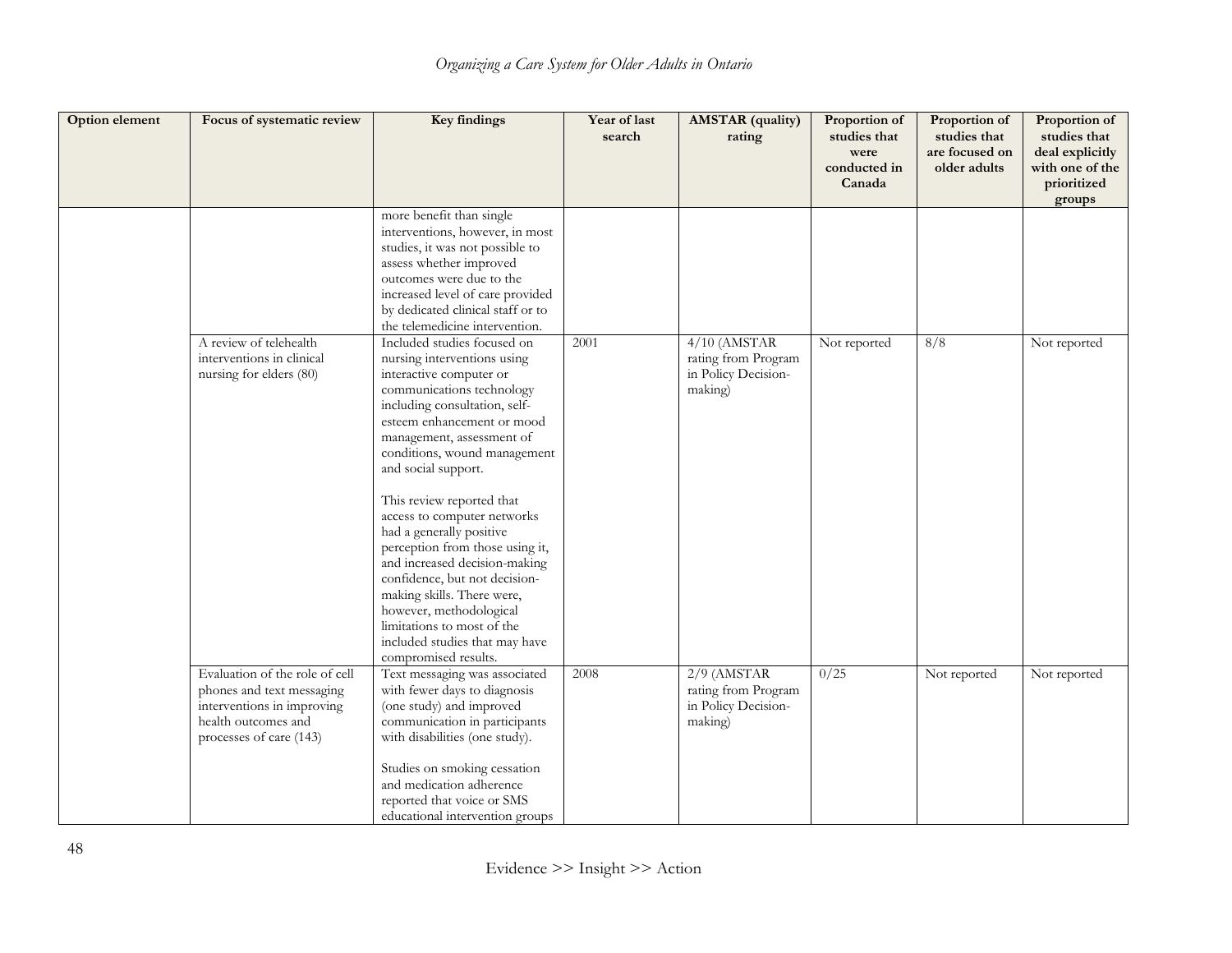| Option element | Focus of systematic review                                                                                                                                                                             | Key findings                                                                                                                                                                                                                                             | Year of last<br>search | <b>AMSTAR</b> (quality)<br>rating                                       | Proportion of<br>studies that<br>were<br>conducted in<br>Canada                                                | Proportion of<br>studies that<br>are focused on<br>older adults | Proportion of<br>studies that<br>deal explicitly<br>with one of the<br>prioritized<br>groups |
|----------------|--------------------------------------------------------------------------------------------------------------------------------------------------------------------------------------------------------|----------------------------------------------------------------------------------------------------------------------------------------------------------------------------------------------------------------------------------------------------------|------------------------|-------------------------------------------------------------------------|----------------------------------------------------------------------------------------------------------------|-----------------------------------------------------------------|----------------------------------------------------------------------------------------------|
|                |                                                                                                                                                                                                        | were associated with<br>significantly greater success in<br>behaviour modification than<br>control groups                                                                                                                                                |                        |                                                                         |                                                                                                                |                                                                 |                                                                                              |
|                |                                                                                                                                                                                                        | Studies reported significant<br>improvements in diabetes,<br>obesity and hypertension-<br>related health outcomes with<br>diabetes control and<br>management information, and<br>education messages delivered<br>via cell phone.                         |                        |                                                                         |                                                                                                                |                                                                 |                                                                                              |
|                | Review of the impact of<br>automated computer-based<br>telephone messaging<br>technology upon health<br>outcomes, cost savings and<br>acceptance by patients,<br>caregivers and care providers<br>(75) | Interventions included<br>automated computer-based<br>telephone technology for<br>delivering health care<br>information, advice or<br>reminders on preventive care<br>education and the management<br>of chronic conditions to<br>patients               | 2000                   | $4/10$ (AMSTAR<br>rating from Program<br>in Policy Decision-<br>making) | Not reported                                                                                                   | 5/16                                                            | Not reported                                                                                 |
|                |                                                                                                                                                                                                        | Most studies (more than $80\%$ )<br>found that the use of<br>automated computer-based<br>telephone technology<br>significantly improved health<br>outcomes.                                                                                              |                        |                                                                         |                                                                                                                |                                                                 |                                                                                              |
|                | Assessment of follow-up<br>telephone calls in the first<br>month post discharge,<br>initiated by hospital-based<br>health professionals, to<br>patients discharged from<br>hospital to home (144)      | There was inconclusive.<br>evidence about the effects of<br>TFU due to a large variety in<br>the ways the TFU was<br>performed (the health<br>professionals who undertook<br>the TFU, frequency, structure,<br>duration, etc.) and outcomes<br>measured. | 1999                   | $9/11$ (AMSTAR<br>rating from Program<br>in Policy Decision-<br>making) | Not reported in<br>detail<br><i>(description</i> )<br>states that one<br>study from<br>Canada was<br>included) | Not reported                                                    | Not reported                                                                                 |
|                | Evaluation of the clinical                                                                                                                                                                             | ICT applications did not show                                                                                                                                                                                                                            | 2005                   | $2/9$ (AMSTAR                                                           | Not reported                                                                                                   | Not reported                                                    | Not reported                                                                                 |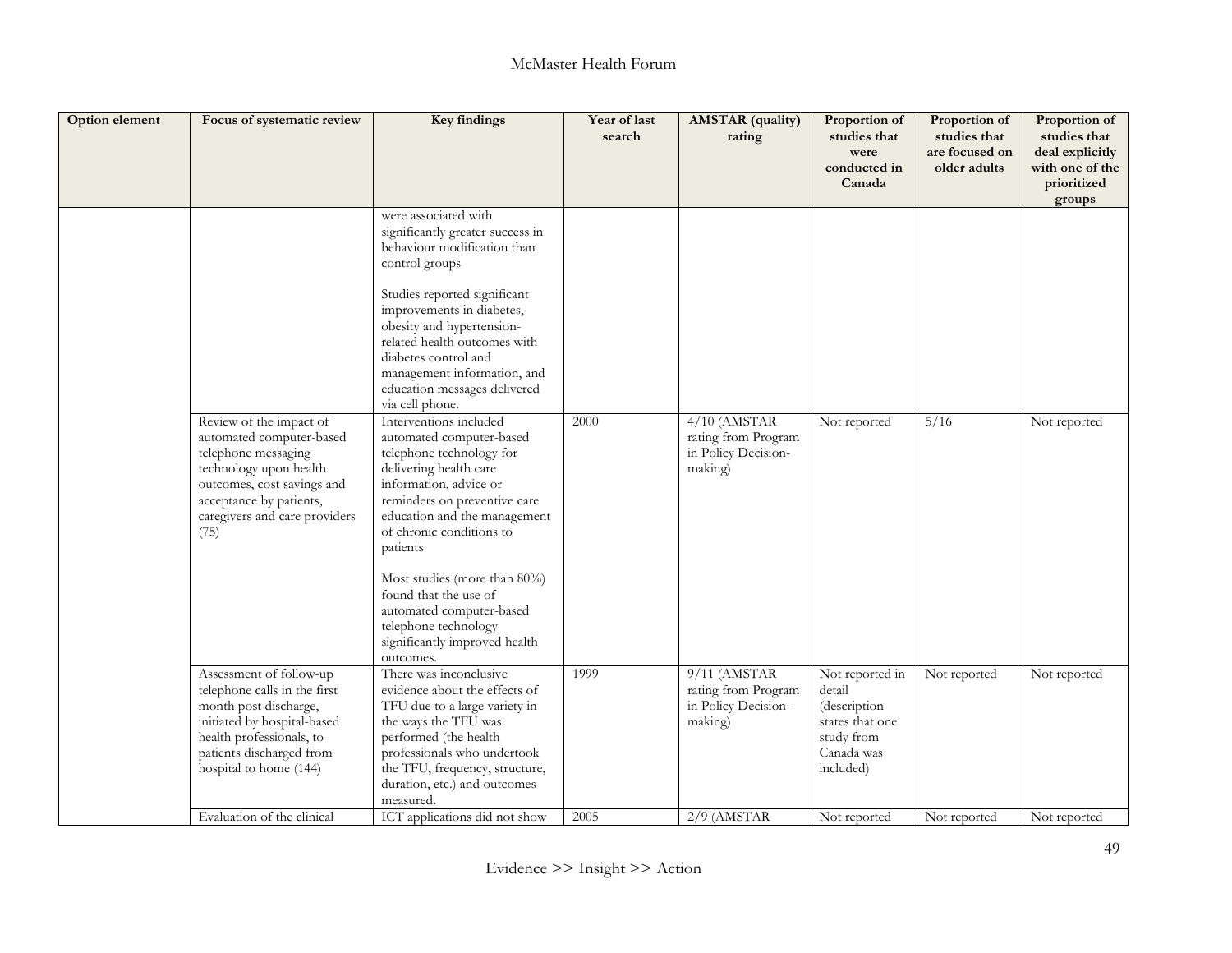| Option element | Focus of systematic review                                                                                                                                            | <b>Key findings</b>                                                                                                                                                                                                                                                                                                          | Year of last<br>search | <b>AMSTAR</b> (quality)<br>rating                                        | Proportion of<br>studies that<br>were<br>conducted in<br>Canada                                                                      | Proportion of<br>studies that<br>are focused on<br>older adults | Proportion of<br>studies that<br>deal explicitly<br>with one of the<br>prioritized<br>groups |
|----------------|-----------------------------------------------------------------------------------------------------------------------------------------------------------------------|------------------------------------------------------------------------------------------------------------------------------------------------------------------------------------------------------------------------------------------------------------------------------------------------------------------------------|------------------------|--------------------------------------------------------------------------|--------------------------------------------------------------------------------------------------------------------------------------|-----------------------------------------------------------------|----------------------------------------------------------------------------------------------|
|                | effectiveness of interventions<br>using information and<br>communication technologies<br>(ICTs) for managing and<br>controlling chronic diseases<br>(74)              | an improvement in clinical<br>outcomes (except in CVD<br>patients), although no adverse<br>effects were identified.<br>Studies showed systems for<br>improving education and social<br>support were shown to be<br>effective                                                                                                 |                        | rating from Program<br>in Policy Decision-<br>making)                    |                                                                                                                                      | $(but 24$ studies<br>were included)                             | (but 24 studies<br>were included)                                                            |
|                | Evaluation of home telehealth<br>in providing health<br>care services to aging patients<br>with multiple chronic<br>conditions and limited access<br>to services (76) | This review shows that home<br>telehealth is clinically effective<br>and can reduce health services<br>use, while being cost saving<br>from a health system<br>perspective                                                                                                                                                   | Not reported           | $9/10$ (AMSTAR<br>rating from Program<br>in Policy Decision-<br>making)  | 5/72                                                                                                                                 | Not reported                                                    | Not reported                                                                                 |
|                | Assessment of telemedicine as<br>an alternative to face-to-face<br>patient care (73)                                                                                  | The review found studies<br>showing various forms of<br>telemedicine are feasible, but<br>there is not yet enough<br>evidence to show the effects on<br>health outcomes or costs of<br>many expensive uses of<br>technology.                                                                                                 | 1999                   | $10/10$ (AMSTAR<br>rating from Program<br>in Policy Decision-<br>making) | $\overline{1/7}$                                                                                                                     | Not reported                                                    | Not reported                                                                                 |
|                |                                                                                                                                                                       | Review found that people self-<br>monitoring at home or having<br>video consultations were<br>satisfied with their experience.                                                                                                                                                                                               |                        |                                                                          |                                                                                                                                      |                                                                 |                                                                                              |
|                | Review of the impact of<br>asynchronous telehealth on<br>health outcomes, process of<br>care, access to health services,<br>and health resources (71)                 | Review found that<br>asynchronous telehealth has<br>demonstrated shorter wait<br>times, fewer unnecessary<br>referrals, high levels of patient<br>and provider satisfaction, better<br>diagnostic accuracy, and better<br>access to services in locations<br>that lack health professionals.<br>Cost savings were associated | 2006                   | $9/11$ (AMSTAR<br>rating from Program<br>in Policy Decision-<br>making)  | Not reported<br>in detail -<br>Description<br>states: USA<br>$(22)$ ; UK $(15)$ ;<br>Italy $(3)$ ;<br>Netherlands (2);<br>Canada (1) | Not reported                                                    | Not reported                                                                                 |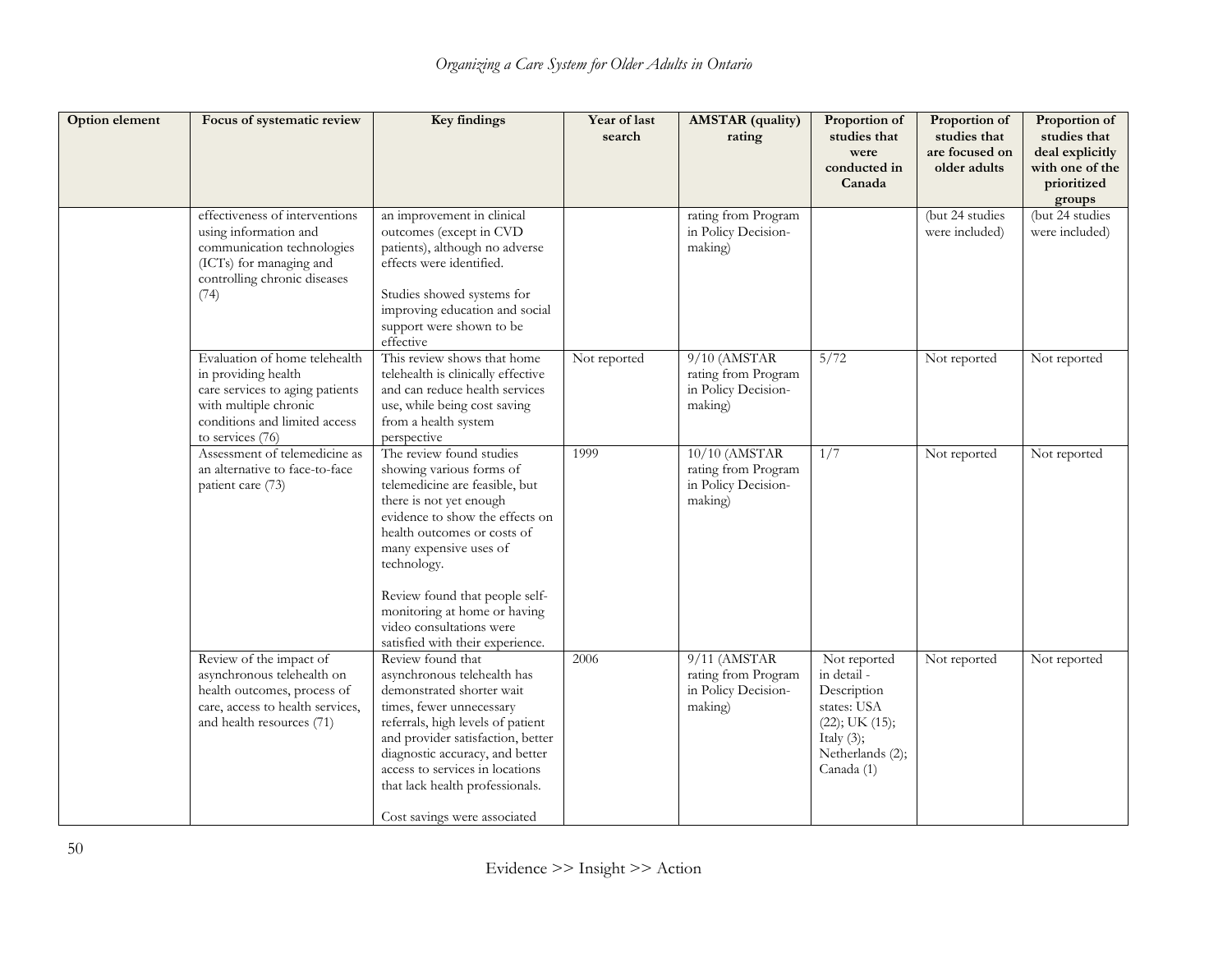| Option element | Focus of systematic review                                                                                                                                                                        | <b>Key findings</b>                                                                                                                                                                                                                                                                                                                                                                                                                                                | Year of last<br>search | <b>AMSTAR</b> (quality)<br>rating                                       | Proportion of<br>studies that<br>were<br>conducted in<br>Canada | Proportion of<br>studies that<br>are focused on<br>older adults | Proportion of<br>studies that<br>deal explicitly<br>with one of the<br>prioritized<br>groups |
|----------------|---------------------------------------------------------------------------------------------------------------------------------------------------------------------------------------------------|--------------------------------------------------------------------------------------------------------------------------------------------------------------------------------------------------------------------------------------------------------------------------------------------------------------------------------------------------------------------------------------------------------------------------------------------------------------------|------------------------|-------------------------------------------------------------------------|-----------------------------------------------------------------|-----------------------------------------------------------------|----------------------------------------------------------------------------------------------|
|                |                                                                                                                                                                                                   | with a decrease in patient travel<br>expenses, lost time from work,<br>or caregiver reimbursement.                                                                                                                                                                                                                                                                                                                                                                 |                        |                                                                         |                                                                 |                                                                 |                                                                                              |
|                | Review of patient satisfaction<br>with teleconsultation,<br>specifically clinical<br>consultations between<br>healthcare providers and<br>patients involving real time<br>interactive video (145) | Interventions included<br>teleconsultations between<br>healthcare providers (from any<br>discipline) and patients that<br>involved the use of real time<br>interactive video.<br>Patients generally found<br>teleconsultations acceptable,<br>noting definite advantages,<br>particularly increased<br>accessibility of specialist<br>expertise, less travel required,<br>and reduced waiting times with<br>only minor criticisms regarding<br>the communications. | 1998                   | $4/11$ (AMSTAR<br>rating from Program<br>in Policy Decision-<br>making) | 2/32                                                            | Not reported                                                    | Not reported                                                                                 |
|                | Summary of the evidence<br>evaluating the role of<br>telephones in helping to<br>deliver clinical care (91)                                                                                       | Advantages of telephone<br>consultation include increased<br>speed, improved access,<br>convenience to patients, and<br>possible cost savings<br>Public satisfaction with<br>telephone consultations is high,<br>and patients increasingly wish<br>to have this option<br>Professionals' enthusiasm is<br>tempered by concerns about<br>medical and medicolegal risks,<br>however proper training and<br>organization can help to<br>minimize these risks          | 2002                   | $2/11$ (AMSTAR<br>rating from Program<br>in Policy Decision-<br>making) | Not reported in<br>detail -<br>Description<br>states: UK        | Not reported                                                    | Not reported                                                                                 |
|                | Review of informatics systems<br>to promote improved care for<br>chronic illness (146)                                                                                                            | Regarding the use of<br>information-systems to support<br>team-based chronic illness care,                                                                                                                                                                                                                                                                                                                                                                         | 2005                   | $4/10$ (AMSTAR<br>rating from Program<br>in Policy Decision-            | Not applicable<br>(no studies met<br>the inclusion              | Not applicable                                                  | Not applicable                                                                               |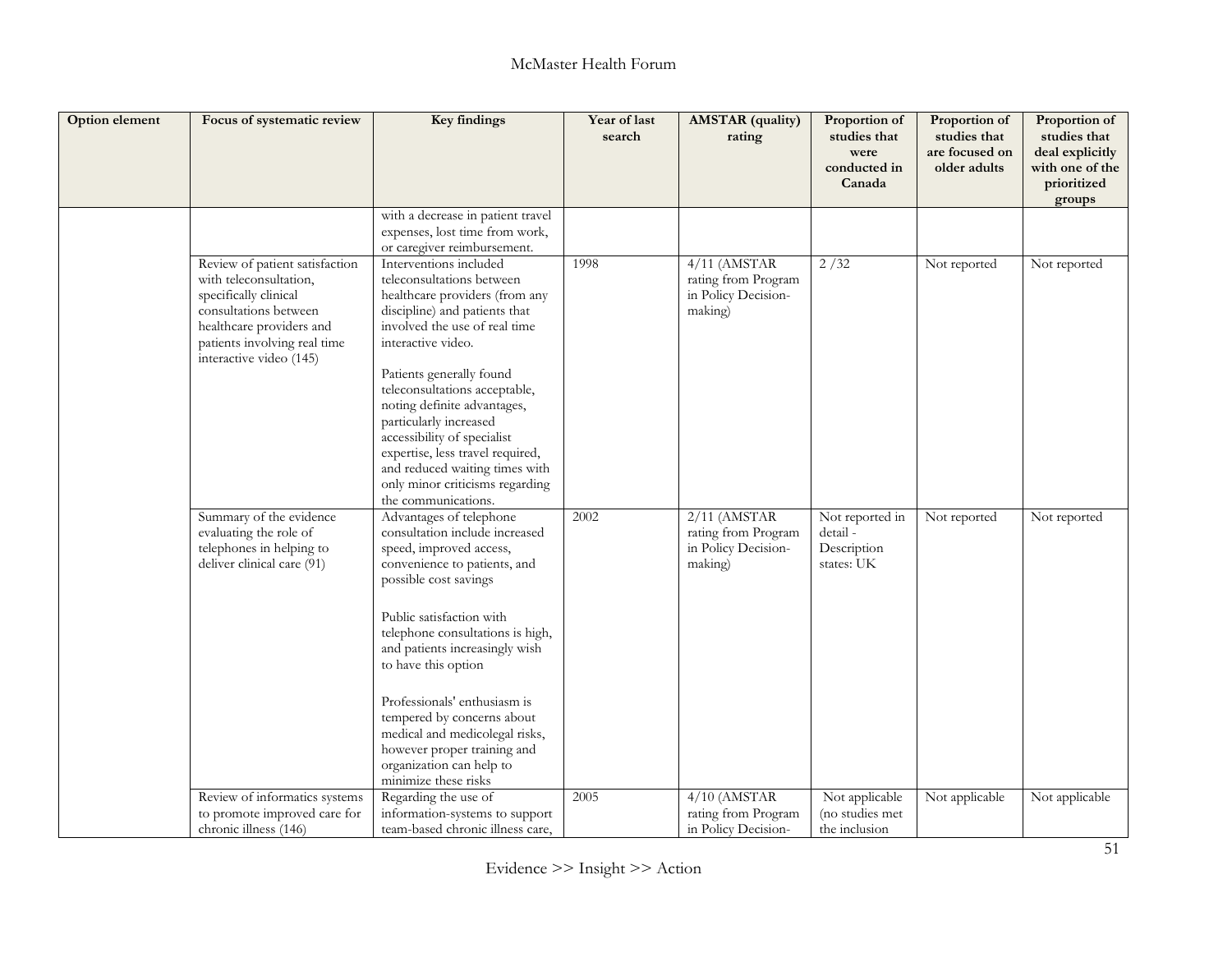| Option element | Focus of systematic review                                                                                                                                                                         | <b>Key findings</b>                                                                                                                                                                                                                                                                                                                                                                                              | Year of last<br>search | <b>AMSTAR</b> (quality)<br>rating                                        | Proportion of<br>studies that<br>were<br>conducted in<br>Canada | Proportion of<br>studies that<br>are focused on<br>older adults | Proportion of<br>studies that<br>deal explicitly<br>with one of the<br>prioritized<br>groups                                                                                                                                                                                                       |
|----------------|----------------------------------------------------------------------------------------------------------------------------------------------------------------------------------------------------|------------------------------------------------------------------------------------------------------------------------------------------------------------------------------------------------------------------------------------------------------------------------------------------------------------------------------------------------------------------------------------------------------------------|------------------------|--------------------------------------------------------------------------|-----------------------------------------------------------------|-----------------------------------------------------------------|----------------------------------------------------------------------------------------------------------------------------------------------------------------------------------------------------------------------------------------------------------------------------------------------------|
|                |                                                                                                                                                                                                    | 67% percent of reviewed<br>experiments had positive<br>outcomes and 94% of<br>uncontrolled, observational<br>studies claimed positive results                                                                                                                                                                                                                                                                    |                        | making)                                                                  | criteria set for<br>the review)                                 |                                                                 |                                                                                                                                                                                                                                                                                                    |
|                | A review of telephone support<br>interventions for family<br>caregivers of persons with<br>dementia and to identify best<br>practices for nurses who seek<br>to provide telephone support<br>(77)  | Analysis was based on Watson's<br>theory of human caring, which<br>focuses on transpersonal caring<br>relationships and integration of<br>Watson's carative factors into<br>communication with family<br>caregivers.<br>Evidence shows that telephone<br>support interventions can<br>significantly reduce caregiver<br>burden and other symptoms of<br>stress for family caregivers,<br>especially older women. | 2007                   | $2/9$ (AMSTAR<br>rating from Program<br>in Policy Decision-<br>making)   | Not reported                                                    | 6/6                                                             | Not reported in<br>detail - The<br>review<br>mentioned that<br>considering that<br>different ethnic<br>groups have<br>varying cultures<br>and language<br>barriers, it<br>would be<br>necessary to<br>employ a variety<br>of support<br>personals that<br>would be able<br>to support<br>diversity |
|                | Assessment of telephone<br>consultation on safety, service<br>usage and patient satisfaction<br>and its comparison with<br>telephone consultation by<br>different healthcare<br>professionals (70) | Study found that telephone<br>consultation and triage reduce<br>immediate general practitioner,<br>or home visits, and that, in<br>general, at least 50% of calls<br>can be handled by telephone<br>advice alone regardless of the<br>type of healthcare professional<br>involved.<br>Patients were generally satisfied<br>with this intervention.                                                               | 2007                   | $10/10$ (AMSTAR<br>rating from Program<br>in Policy Decision-<br>making) | 0/9                                                             | 0/9                                                             | 0/9                                                                                                                                                                                                                                                                                                |
|                | Review of the effectiveness<br>and cost of local Nurse<br>Telephone Triage in health<br>care delivery (147)                                                                                        | Evidence indicates that local<br>NTT in primary care is<br>effective, and as an out-of-<br>hours service is likely to be cost                                                                                                                                                                                                                                                                                    | Not reported           | 9/10 (AMSTAR<br>rating from<br>McMaster Health<br>Forum)                 | 0/10                                                            | Not reported                                                    | Not reported                                                                                                                                                                                                                                                                                       |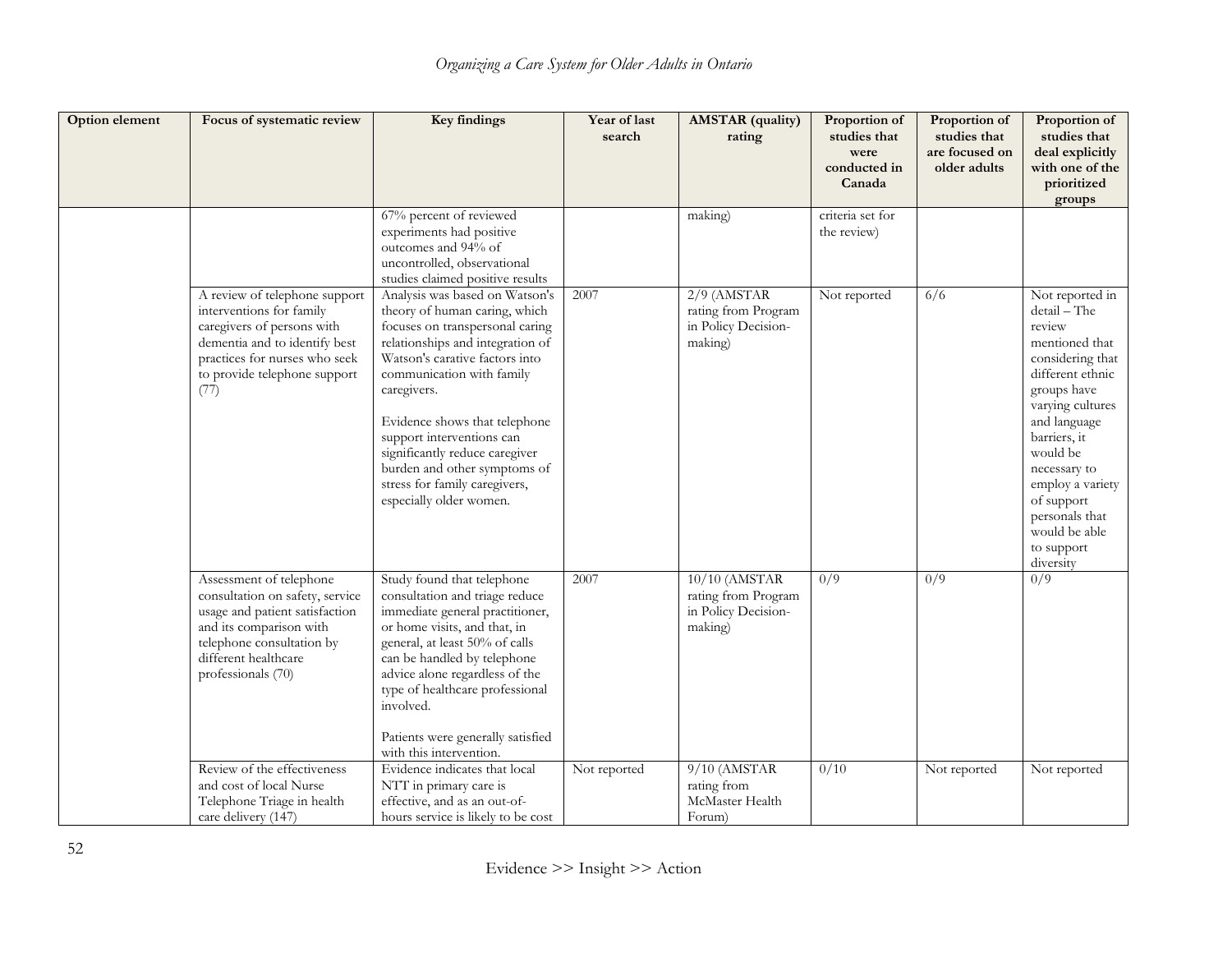| Option element               | Focus of systematic review                                                                                                                                                                                                                                   | <b>Key findings</b>                                                                                                                                                                                                                                                                                                                                                                                                                                      | Year of last<br>search | <b>AMSTAR</b> (quality)<br>rating                                       | Proportion of<br>studies that<br>were<br>conducted in<br>Canada                                | Proportion of<br>studies that<br>are focused on<br>older adults | Proportion of<br>studies that<br>deal explicitly<br>with one of the<br>prioritized<br>groups |
|------------------------------|--------------------------------------------------------------------------------------------------------------------------------------------------------------------------------------------------------------------------------------------------------------|----------------------------------------------------------------------------------------------------------------------------------------------------------------------------------------------------------------------------------------------------------------------------------------------------------------------------------------------------------------------------------------------------------------------------------------------------------|------------------------|-------------------------------------------------------------------------|------------------------------------------------------------------------------------------------|-----------------------------------------------------------------|----------------------------------------------------------------------------------------------|
|                              |                                                                                                                                                                                                                                                              | saving.<br>Nurse telephone triage reduced<br>immediate GP visits without<br>causing adverse outcomes, and<br>patients were overall satisfied<br>with the intervention                                                                                                                                                                                                                                                                                    |                        |                                                                         |                                                                                                |                                                                 |                                                                                              |
|                              | Assessment of the efficacy of<br>applying wearable systems for<br>monitoring mobility-related<br>activity in older populations,<br>focusing on technologies and<br>applications, research designs,<br>feasibility, adherence and<br>clinical relevance (148) | Study results indicate that older<br>populations predominantly use<br>step counters, and to a lesser<br>extent combinations of<br>different sensors, however<br>these are not always accurate in<br>monitoring the intensity of the<br>activity.<br>Feasibility and adherence<br>aspects of wearable motion<br>sensing technology mainly<br>relate to the reliability of the<br>devices in unsupervised settings<br>and acceptance by the<br>populations | 2007                   | $6/9$ (AMSTAR<br>rating from Program<br>in Policy Decision-<br>making)  | 0/42                                                                                           | 42/42                                                           | Not reported                                                                                 |
| Electronic health<br>records | Assessment of the<br>effectiveness of electronic<br>medical records (EMRs) as<br>tools for improving surrogate<br>patient outcomes in the<br>outpatient primary care setting<br>(81)                                                                         | Interventions focused on<br>electronic medical record<br>(EMR) systems used by primary<br>care physicians in the out-<br>patient setting.<br>All 7 studies regarding<br>complete EMR systems<br>reported a benefit of EMR use<br>while 8 out of 9 studies<br>assessing hybrid EMR systems<br>reported benefits.                                                                                                                                          | 1999                   | $5/10$ (AMSTAR<br>rating from Program<br>in Policy Decision-<br>making) | Not reported in<br>detail but<br>description<br>states studies<br>from Canada<br>were included | 1/16                                                            | Not reported                                                                                 |
| Specialist outreach          | Assessment of psychiatric<br>outreach services that provide<br>mental health assessment and<br>treatment to older adults in<br>their homes or communities                                                                                                    | The studies highlight the<br>gatekeeper model (non-<br>traditional community referral<br>sources) in comparison with<br>traditional referral sources                                                                                                                                                                                                                                                                                                     | 2004                   | $2/9$ (AMSTAR<br>rating from Program<br>in Policy Decision-<br>making)  | Not reported in<br>detail                                                                      | 14/14                                                           | Not reported                                                                                 |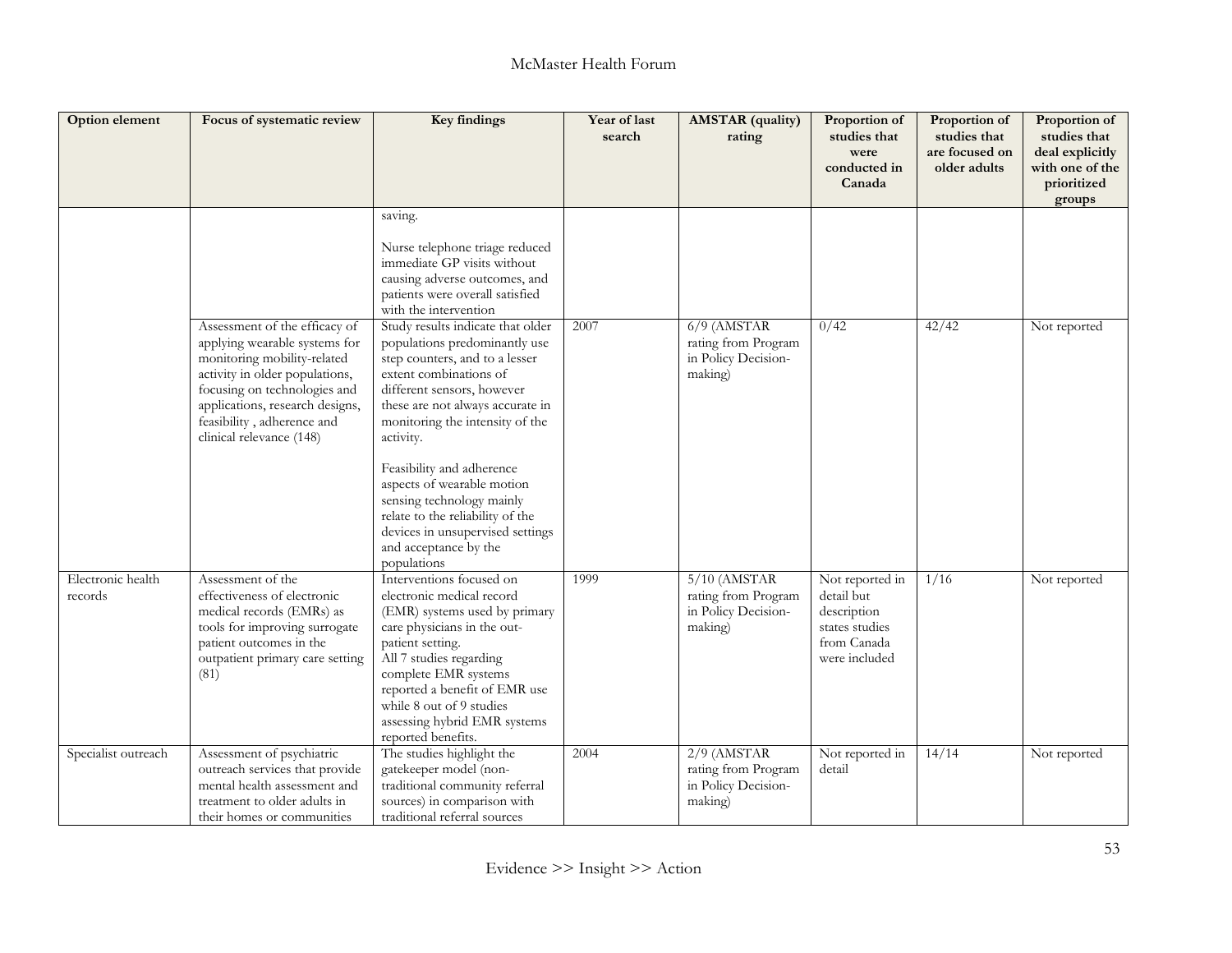| <b>Option element</b> | Focus of systematic review                                                                                          | Key findings                                                                                                                                                                                                                                                                                                                                                                                                                              | Year of last<br>search | <b>AMSTAR</b> (quality)<br>rating                                       | Proportion of<br>studies that<br>were<br>conducted in | Proportion of<br>studies that<br>are focused on<br>older adults | Proportion of<br>studies that<br>deal explicitly<br>with one of the |
|-----------------------|---------------------------------------------------------------------------------------------------------------------|-------------------------------------------------------------------------------------------------------------------------------------------------------------------------------------------------------------------------------------------------------------------------------------------------------------------------------------------------------------------------------------------------------------------------------------------|------------------------|-------------------------------------------------------------------------|-------------------------------------------------------|-----------------------------------------------------------------|---------------------------------------------------------------------|
|                       |                                                                                                                     |                                                                                                                                                                                                                                                                                                                                                                                                                                           |                        |                                                                         | Canada                                                |                                                                 | prioritized<br>groups                                               |
|                       | (84)                                                                                                                | (medical providers, family<br>members, informal caregivers,<br>or other concerned persons).<br>Findings suggest that the<br>gatekeeper approach reaches<br>individuals who are less likely to<br>gain access to services through<br>conventional referral<br>approaches, however they were<br>also found to be less likely to<br>use services.<br>Twelve studies (of the 14                                                               |                        |                                                                         |                                                       |                                                                 |                                                                     |
|                       |                                                                                                                     | included in the review) found<br>that home and community-<br>based treatment of psychiatric<br>symptoms were associated<br>with improved or maintained<br>psychiatric status.                                                                                                                                                                                                                                                             |                        |                                                                         |                                                       |                                                                 |                                                                     |
|                       | Assessment of the<br>effectiveness of active-<br>recruitment outreach<br>programs for the depressed<br>elderly (83) | Review focused on studies in<br>which depressed elderly were<br>recruited from the community,<br>however, these depressed<br>persons who volunteer for a<br>research program may be<br>different from depressed<br>persons who participate in a<br>regular outreach programs.<br>Overall, evidence indicates<br>strong beneficial effects for<br>interventions in which<br>depressed elderly are actively<br>recruited from the community | 1997                   | $4/10$ (AMSTAR<br>rating from Program<br>in Policy Decision-<br>making) | Not reported                                          | 14/14                                                           | Not reported                                                        |
|                       | Overview of specialist<br>outreach clinics and their<br>effectiveness on access,<br>quality, health outcomes,       | Most included studies involved<br>urban non-disadvantaged<br>populations in developed<br>countries.                                                                                                                                                                                                                                                                                                                                       | 2002                   | 10/11 (AMSTAR<br>rating from Program<br>in Policy Decision-<br>making)  | 0/9                                                   | Not reported                                                    | Not reported                                                        |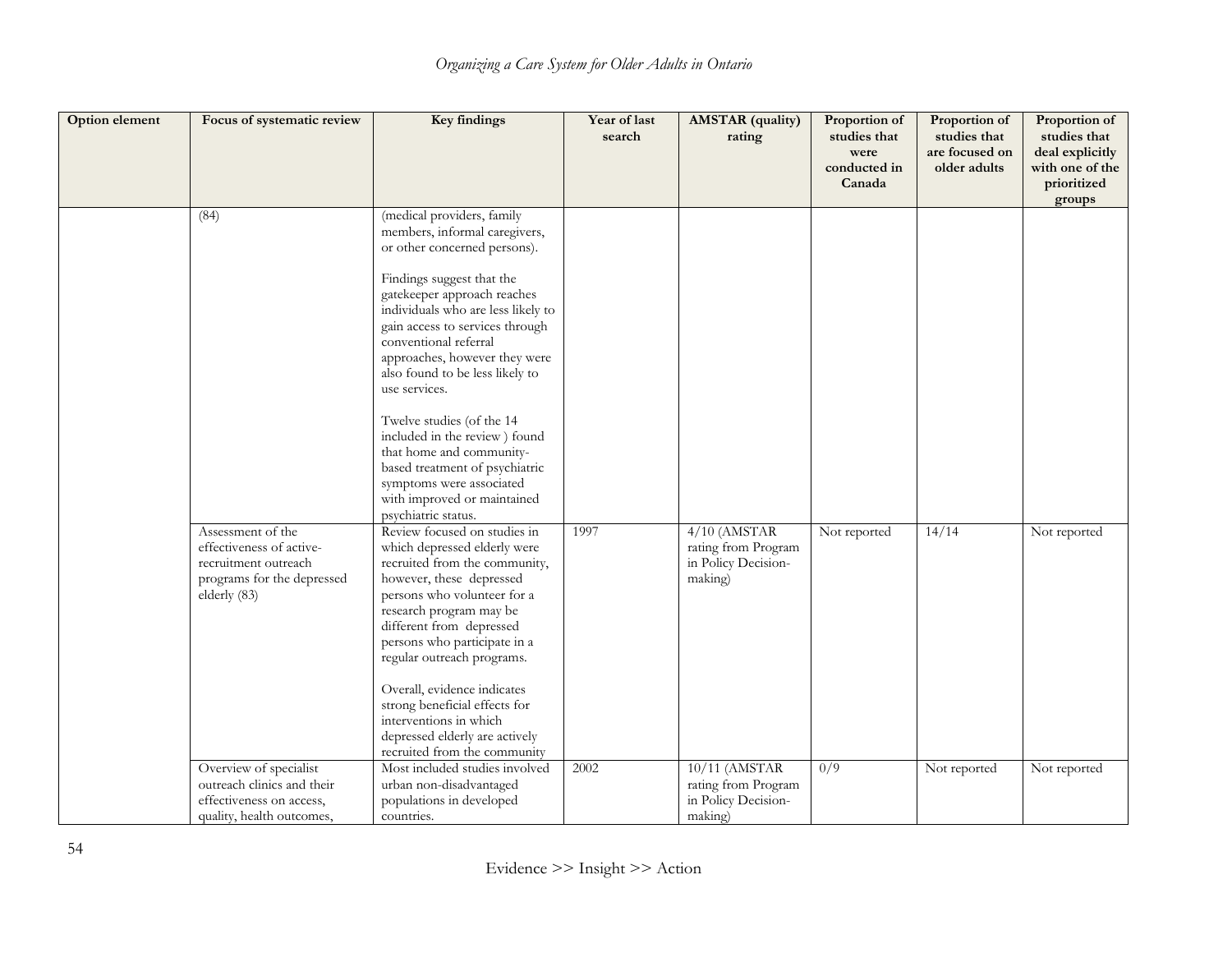| Option element             | Focus of systematic review                                                                                                                                                                                                                                                              | <b>Key findings</b>                                                                                                                                                                                                                                                                                                                                                                                           | Year of last<br>search | <b>AMSTAR</b> (quality)<br>rating                                       | Proportion of<br>studies that<br>were<br>conducted in<br>Canada | Proportion of<br>studies that<br>are focused on<br>older adults | Proportion of<br>studies that<br>deal explicitly<br>with one of the<br>prioritized<br>groups                                                                                                    |
|----------------------------|-----------------------------------------------------------------------------------------------------------------------------------------------------------------------------------------------------------------------------------------------------------------------------------------|---------------------------------------------------------------------------------------------------------------------------------------------------------------------------------------------------------------------------------------------------------------------------------------------------------------------------------------------------------------------------------------------------------------|------------------------|-------------------------------------------------------------------------|-----------------------------------------------------------------|-----------------------------------------------------------------|-------------------------------------------------------------------------------------------------------------------------------------------------------------------------------------------------|
|                            | patient satisfaction, use of<br>services, and costs (82)                                                                                                                                                                                                                                | Simple 'shifted outpatients'<br>styles of specialist outreach<br>were shown to improve access,<br>but not necessarily health<br>outcomes, whereas more<br>complex specialist outreaches<br>were correlated with improved<br>outcomes.                                                                                                                                                                         |                        |                                                                         |                                                                 |                                                                 |                                                                                                                                                                                                 |
| Transportation<br>programs | No reviews identified                                                                                                                                                                                                                                                                   | Not applicable                                                                                                                                                                                                                                                                                                                                                                                                | Not applicable         | Not applicable                                                          | Not applicable                                                  | Not applicable                                                  | Not applicable                                                                                                                                                                                  |
| Flexible employment        | A review of the health effects<br>of interventions which aim to<br>alter the psychosocial work<br>environment, with a particular<br>focus on differential impacts<br>by socio-economic status,<br>gender, ethnicity or age (85)<br>*** provided a review of other<br>systematic reviews | Interventions included all types<br>of changes to the psychosocial<br>work environment focusing on<br>the organizational rather than<br>changes to the individual or<br>physical environment.<br>Organizational and<br>psychosocial level changes to<br>the psychosocial work<br>environment can have<br>important and generally<br>beneficial effects on health and<br>health inequalities.                  | 2007                   | $7/9$ (AMSTAR<br>rating from Program<br>in Policy Decision-<br>making)  | 2/7                                                             | $\overline{1/7}$                                                | 5/7 (studies<br>examined<br>differential<br>health effects by<br>socio-economic<br>and<br>demographic<br>group but was<br>not clear on<br>which of these<br>studies focused<br>on older adults) |
|                            | To highlight the labour<br>market choices of unpaid<br>caregivers (53)                                                                                                                                                                                                                  | Caregivers in general are equally<br>as likely to be in the labour<br>force as non-caregivers<br>Caregivers are more likely to<br>work fewer hours in the labour<br>market than non-caregivers,<br>particularly if their caring<br>commitments are heavy; and<br>only those heavily involved in<br>caregiving are significantly<br>more likely to withdraw from<br>the labour market than non-<br>caregivers. | 2006                   | $4/10$ (AMSTAR<br>rating from Program<br>in Policy Decision-<br>making) | 1/35                                                            | 35/35                                                           | 0/35                                                                                                                                                                                            |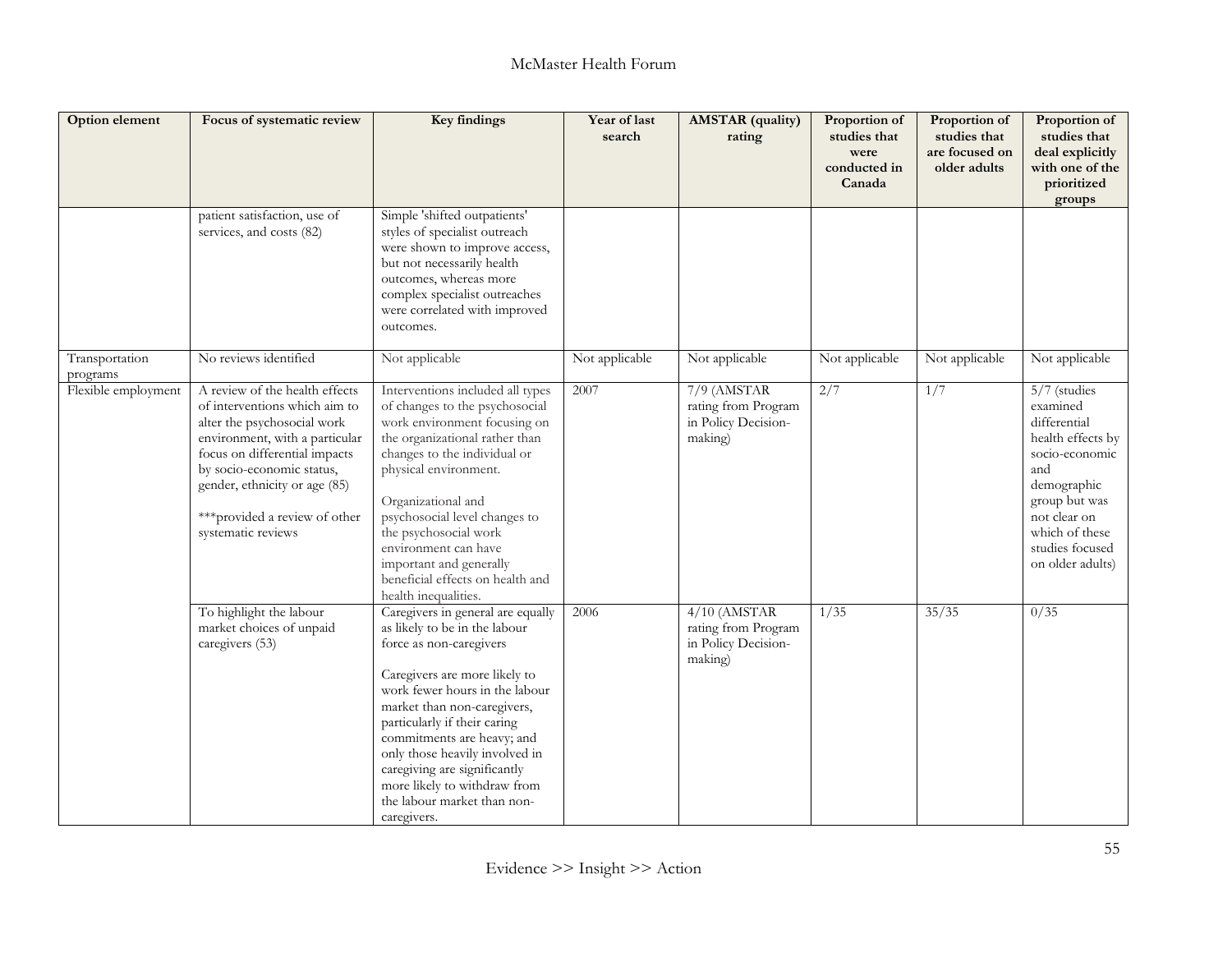| Option element   | Focus of systematic review                                                                                                                                                  | <b>Key findings</b>                                                                                                                                                                                                                                                                                                                                                                                                                                                                                                         | Year of last<br>search | <b>AMSTAR</b> (quality)<br>rating                                      | Proportion of<br>studies that<br>were<br>conducted in<br>Canada | Proportion of<br>studies that<br>are focused on<br>older adults | Proportion of<br>studies that<br>deal explicitly<br>with one of the<br>prioritized<br>groups |
|------------------|-----------------------------------------------------------------------------------------------------------------------------------------------------------------------------|-----------------------------------------------------------------------------------------------------------------------------------------------------------------------------------------------------------------------------------------------------------------------------------------------------------------------------------------------------------------------------------------------------------------------------------------------------------------------------------------------------------------------------|------------------------|------------------------------------------------------------------------|-----------------------------------------------------------------|-----------------------------------------------------------------|----------------------------------------------------------------------------------------------|
|                  | Review of the wider social<br>determinants of health<br>through the implementation<br>of appropriate interventions<br>to highlighting areas for<br>further development (86) | Research evidence indicates<br>that certain categories of<br>intervention may impact<br>positively on inequalities or on<br>the health of specific<br>disadvantaged groups,<br>particularly interventions in the<br>fields of housing and the work<br>environment.                                                                                                                                                                                                                                                          | 2007                   | $4/9$ (AMSTAR<br>rating from Program<br>in Policy Decision-<br>making) | Not reported                                                    | $\sqrt{2/30}$                                                   | Not reported                                                                                 |
| Income supports  | No reviews identified                                                                                                                                                       | Not applicable                                                                                                                                                                                                                                                                                                                                                                                                                                                                                                              | Not applicable         | Not applicable                                                         | Not applicable                                                  | Not applicable                                                  | Not applicable                                                                               |
| Housing supports | Review of the wider social<br>determinants of health<br>through the implementation<br>of appropriate interventions<br>to highlighting areas for<br>further development (86) | Research evidence indicates<br>that certain categories of<br>intervention may impact<br>positively on inequalities or on<br>the health of specific<br>disadvantaged groups,<br>particularly interventions in the<br>fields of housing and the work<br>environment.                                                                                                                                                                                                                                                          | 2007                   | $4/9$ (AMSTAR<br>rating from Program<br>in Policy Decision-<br>making) | Not reported                                                    | 2/30                                                            | Not reported                                                                                 |
|                  | Review assessing whether<br>family housing subsidies<br>effectively improve household<br>health outcomes (89)                                                               | Included studies focused on<br>mixed-income housing<br>developments, defined as a<br>publicly subsidized multi-family<br>rental housing in which the<br>deliberate mixing of income<br>groups is a fundamental part of<br>their operating and financial<br>plans.<br>Tenant-based rental assistance<br>programs for low-income<br>households were also a central<br>focus. Evidence indicates such<br>programs are recommended to<br>improve household safety, due<br>to reductions in exposure to<br>neighbourhood crimes. | 2000                   | $3/9$ (AMSTAR<br>rating from Program<br>in Policy Decision-<br>making) | Not reported                                                    | Not reported                                                    | Not reported                                                                                 |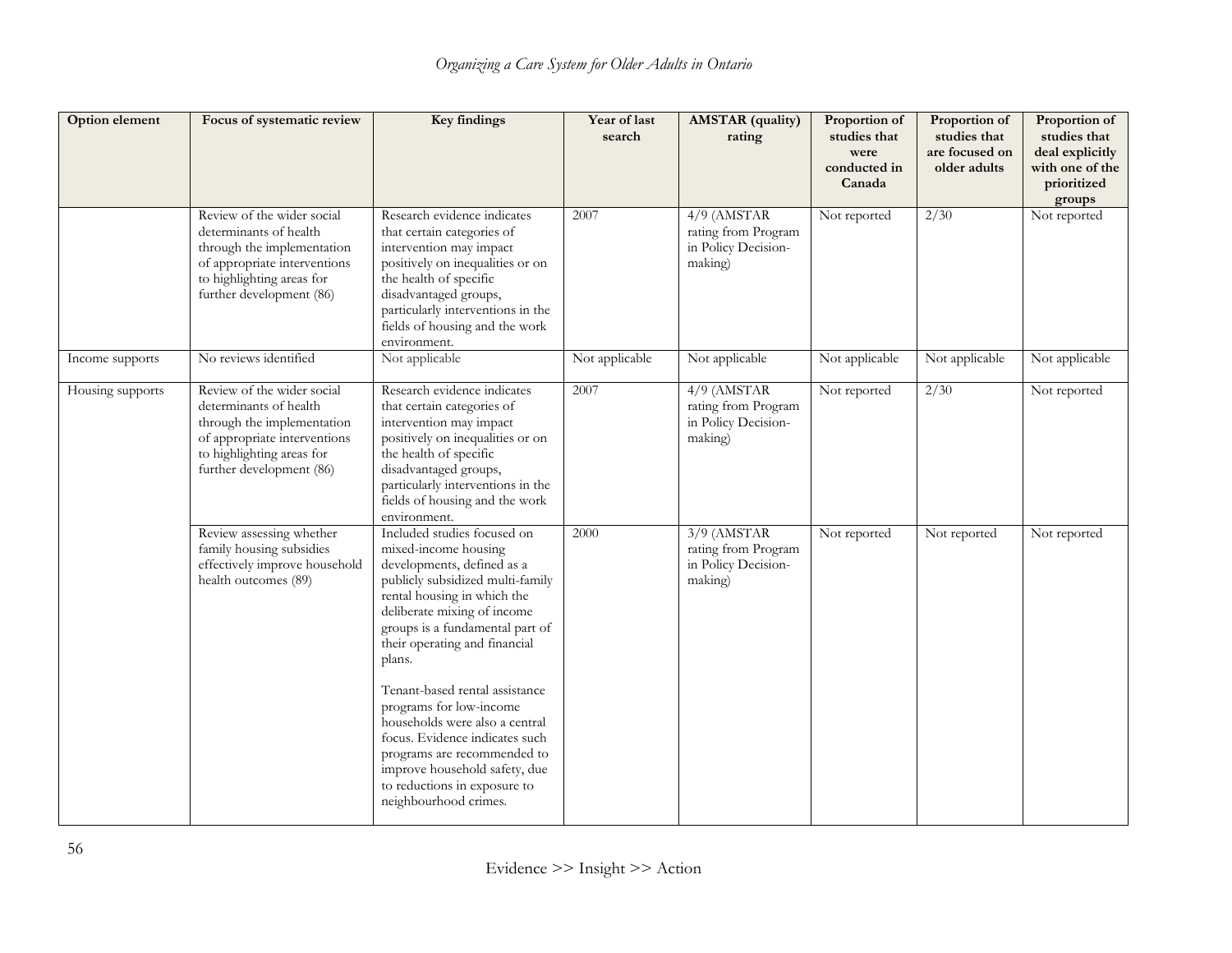| Option element                                  | Focus of systematic review | Key findings                                                                                                                                                                                   | Year of last<br>search | <b>AMSTAR</b> (quality)<br>rating | Proportion of<br>studies that<br>were<br>conducted in<br>Canada | Proportion of<br>studies that<br>are focused on<br>older adults | Proportion of<br>studies that<br>deal explicitly<br>with one of the<br>prioritized<br>groups |
|-------------------------------------------------|----------------------------|------------------------------------------------------------------------------------------------------------------------------------------------------------------------------------------------|------------------------|-----------------------------------|-----------------------------------------------------------------|-----------------------------------------------------------------|----------------------------------------------------------------------------------------------|
|                                                 |                            | The analysis was inconclusive<br>regarding the effectiveness of<br>programs on housing hazards,<br>youth risk behaviours, and<br>psychological and physical<br>morbidity due to study quality. |                        |                                   |                                                                 |                                                                 |                                                                                              |
| Accessible<br>communities and<br>transportation | No reviews identified      | Not applicable                                                                                                                                                                                 | Not applicable         | Not applicable                    | Not applicable                                                  | Not applicable                                                  | Not applicable                                                                               |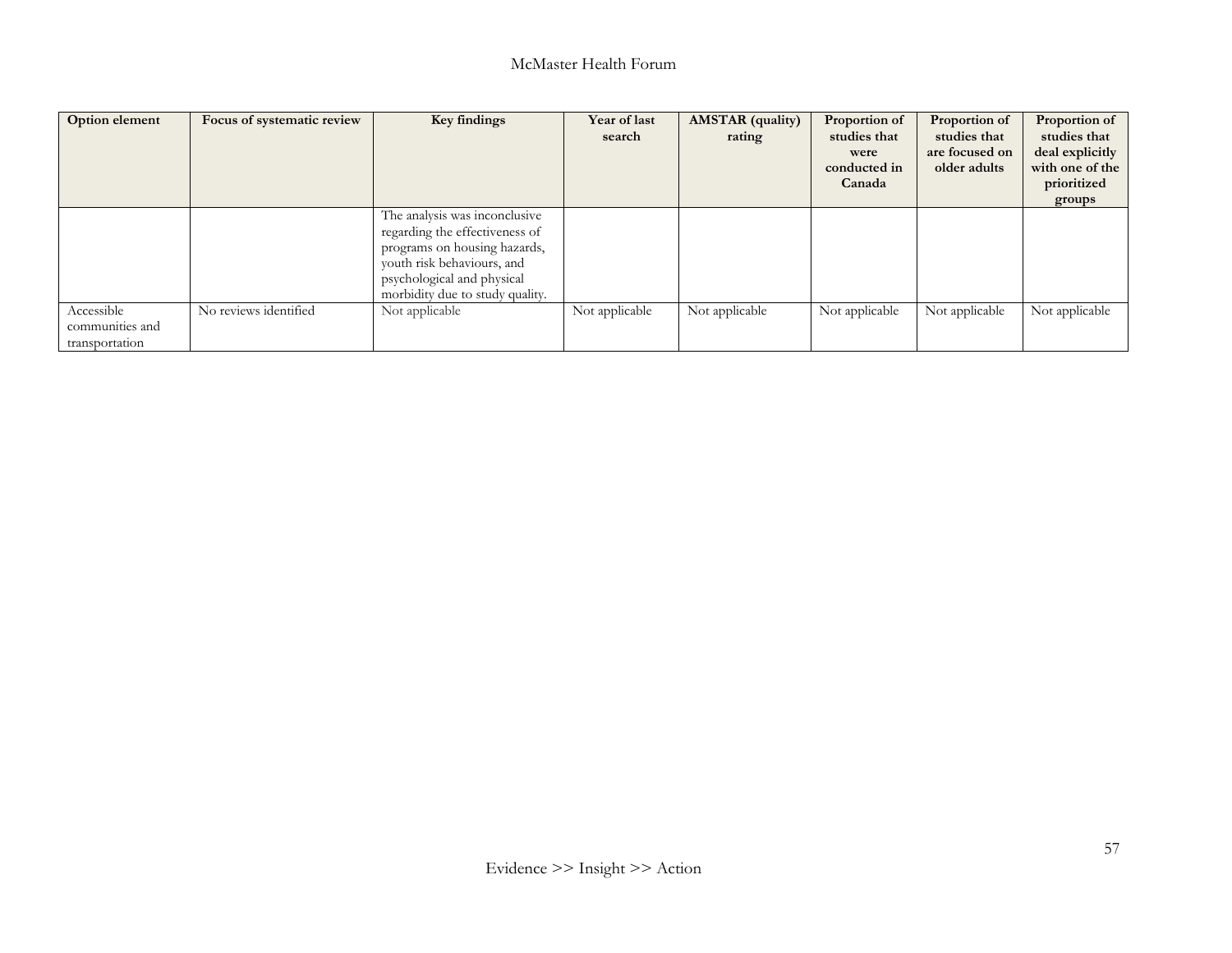| <b>Option</b> element | Focus of systematic review                                                                                                             | Key findings                                                                                                                                                                                                                                                                                                                                                                                                                                                                                                                                                                                                                                               | Year of last<br>search | <b>AMSTAR</b> (quality)<br>rating                                       | Proportion of<br>studies that<br>were<br>conducted in<br>Canada | Proportion of<br>studies that are<br>focused on<br>older adults | Proportion of<br>studies that<br>deal explicitly<br>with one of the<br>prioritized<br>groups |
|-----------------------|----------------------------------------------------------------------------------------------------------------------------------------|------------------------------------------------------------------------------------------------------------------------------------------------------------------------------------------------------------------------------------------------------------------------------------------------------------------------------------------------------------------------------------------------------------------------------------------------------------------------------------------------------------------------------------------------------------------------------------------------------------------------------------------------------------|------------------------|-------------------------------------------------------------------------|-----------------------------------------------------------------|-----------------------------------------------------------------|----------------------------------------------------------------------------------------------|
| Case management       | Evaluation of the usefulness of<br>comprehensive geriatric<br>assessment (CGA) (114)                                                   | The analysis suggests that<br>comprehensive geriatric<br>assessment programs linking<br>geriatric evaluation with strong<br>long-term management are<br>effective for improving survival<br>and function in older persons<br>Combined odds ratio of living at<br>home at follow-up was 1.68<br>$(1.17-2.41)$ for geriatric<br>evaluation and management<br>units, 1.49 (1.12-1.98) for<br>hospital-home assessment<br>services, and 1.20 (1.05-1.37) for<br>home assessment services.<br>Covariate analysis showed that<br>programs with control over<br>medical recommendations and<br>extended ambulatory follow-up<br>were more likely to be effective. | Not Reported           | $5/11$ (AMSTAR<br>rating from Program<br>in Policy Decision-<br>making) | 4/28                                                            | 28/28                                                           | Not reported                                                                                 |
|                       | A comparison of the effects of<br>comprehensive geriatric<br>assessment interventions on<br>emergency department (ED)<br>visits $(92)$ | Review focused on comparing<br>interventions of CGA with a no-<br>CGA control intervention in<br>regards to ED utilization.<br>Out-patient/primary care:<br>Five of the 7 longer term RCTs<br>and one cross-sectional study<br>reported a significant reduction<br>in ED utilization with the<br>intervention compared with the<br>control, while only two RCTs<br>reported no significant reduction<br>in ED utilization.                                                                                                                                                                                                                                 | 2004                   | $6/11$ (AMSTAR<br>rating from Program<br>in Policy Decision-<br>making) | 6/26                                                            | 21/26                                                           | 4/26                                                                                         |

#### **Appendix 2: Systematic reviews relevant to Option 2 – Coordinate integrated healthcare services that are built around the needs of older adults and support healthy aging**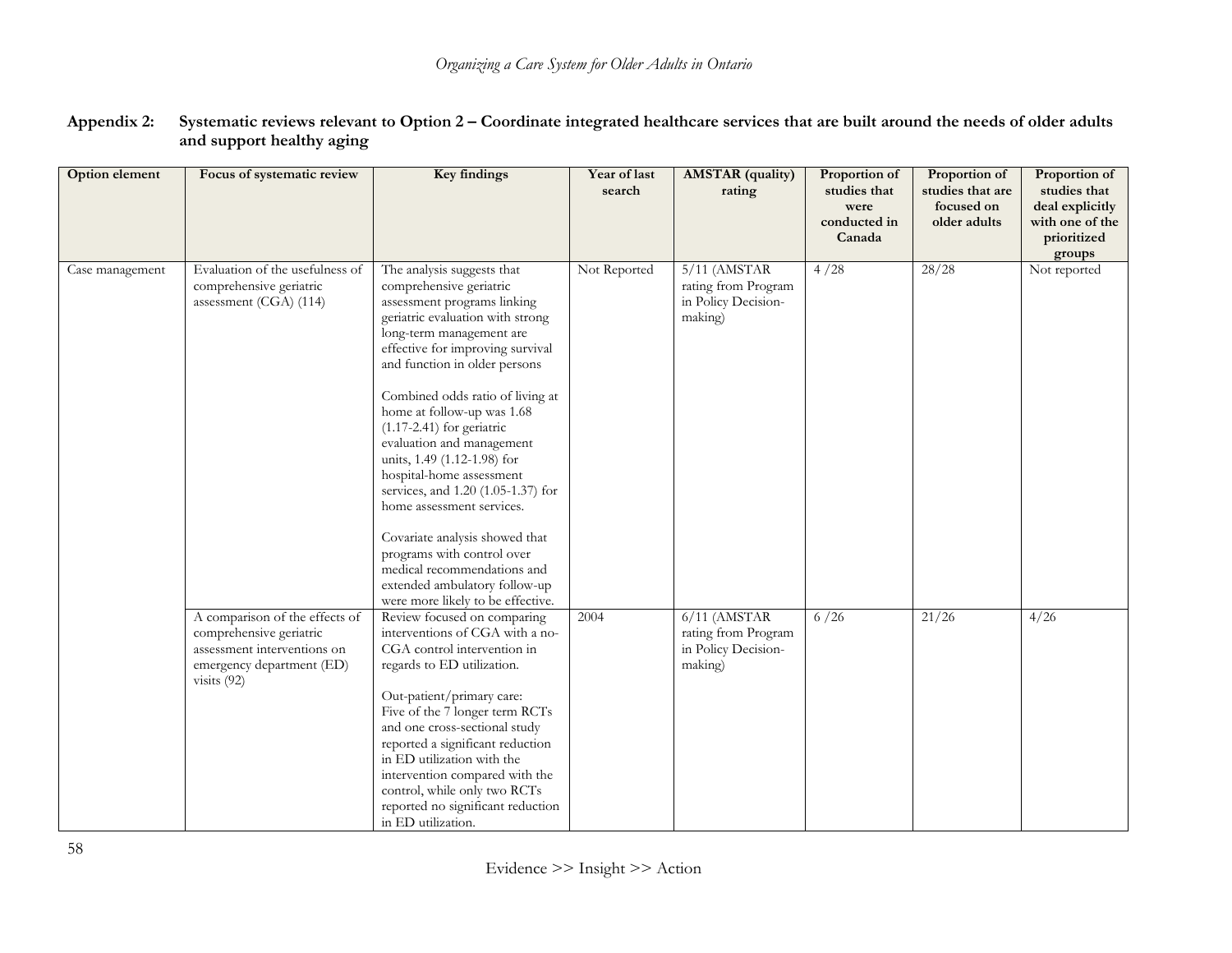| Option element | Focus of systematic review                                                                                                                                                                                          | Key findings                                                                                                                                                                                                                                                                                                                                                                                                                                                                          | Year of last<br>search | <b>AMSTAR</b> (quality)<br>rating                                       | Proportion of<br>studies that<br>were<br>conducted in<br>Canada | Proportion of<br>studies that are<br>focused on<br>older adults | Proportion of<br>studies that<br>deal explicitly<br>with one of the<br>prioritized<br>groups |
|----------------|---------------------------------------------------------------------------------------------------------------------------------------------------------------------------------------------------------------------|---------------------------------------------------------------------------------------------------------------------------------------------------------------------------------------------------------------------------------------------------------------------------------------------------------------------------------------------------------------------------------------------------------------------------------------------------------------------------------------|------------------------|-------------------------------------------------------------------------|-----------------------------------------------------------------|-----------------------------------------------------------------|----------------------------------------------------------------------------------------------|
|                |                                                                                                                                                                                                                     | Home-care:<br>All 4 studies (2 RCTs, 1 quasi-<br>experimental study and 1 non-<br>randomized trial) reported a<br>significant decrease in ED<br>utilization with the intervention.                                                                                                                                                                                                                                                                                                    |                        |                                                                         |                                                                 |                                                                 |                                                                                              |
|                | To assess the effectiveness of<br>nurse-assisted case<br>management for improving<br>post-hospital transitions of<br>elderly patients to other<br>settings (94)                                                     | Eight of the 15 interventions<br>showed reduced hospital<br>readmission rates and/or fewer<br>hospital days. These findings<br>were observed across patients<br>with "all cause" and heart failure,<br>a variety of hospital types, and<br>variations in the intervention.<br>Reductions in the use of<br>emergency departments were<br>observed in 3 of the 11 studies<br>investigating this. Lower<br>expenditures were reported by<br>all 6 studies reporting such<br>comparisons. | 2006                   | $2/10$ (AMSTAR<br>rating from Program<br>in Policy Decision-<br>making) | 2/15                                                            | 15/15                                                           | Not reported                                                                                 |
|                | Evaluation of the effects<br>of patient advocacy case<br>management on service use<br>and healthcare costs for<br>impaired older people or adults<br>with a chronic somatic disease<br>living in the community (93) | No evidence was found for<br>clinically relevant increase of<br>service use and costs. In two of<br>eight relevant studies, it was<br>reported that patient advocacy<br>case management led to<br>decreased service use and to<br>savings in costs.                                                                                                                                                                                                                                   | 2007                   | $6/11$ (AMSTAR<br>rating from<br>McMaster Health<br>Forum)              | 1/8                                                             | 8/8                                                             | $\overline{8/8}$                                                                             |
|                | Review of interventions to<br>manage the older adult in the<br>acute care hospital setting (102)                                                                                                                    | Studies showed the use of<br>multidisciplinary teams in<br>specially designed units<br>demonstrated statistically<br>significant results for inpatient<br>geriatric unit care                                                                                                                                                                                                                                                                                                         | 2006                   | $7/10$ (AMSTAR<br>rating from Program<br>in Policy Decision-<br>making) | Not reported                                                    | 26/26                                                           | 3/26                                                                                         |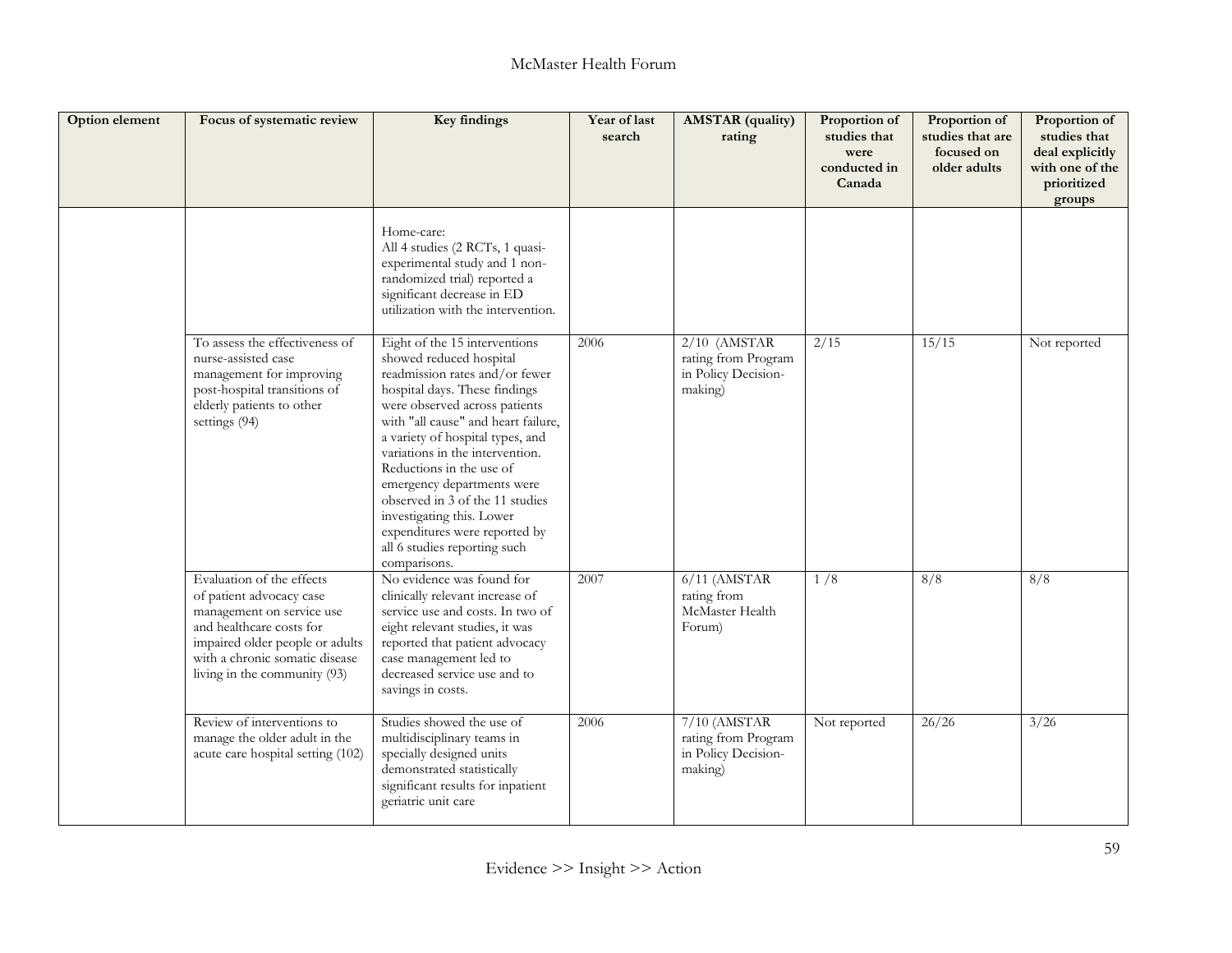| Option element | Focus of systematic review                                                                                                                                                                                                                      | Key findings                                                                                                                                                                                                                                                                                                                                                                                                                                                                                                                                                                                                                                                       | Year of last<br>search | <b>AMSTAR</b> (quality)<br>rating                                       | Proportion of<br>studies that<br>were<br>conducted in<br>Canada | Proportion of<br>studies that are<br>focused on<br>older adults | Proportion of<br>studies that<br>deal explicitly<br>with one of the<br>prioritized<br>groups |
|----------------|-------------------------------------------------------------------------------------------------------------------------------------------------------------------------------------------------------------------------------------------------|--------------------------------------------------------------------------------------------------------------------------------------------------------------------------------------------------------------------------------------------------------------------------------------------------------------------------------------------------------------------------------------------------------------------------------------------------------------------------------------------------------------------------------------------------------------------------------------------------------------------------------------------------------------------|------------------------|-------------------------------------------------------------------------|-----------------------------------------------------------------|-----------------------------------------------------------------|----------------------------------------------------------------------------------------------|
|                |                                                                                                                                                                                                                                                 | Multiple studies indicated early<br>comprehensive discharge<br>planning resulted in patients<br>being able to report that they<br>had adequate information, less<br>concern about managing their<br>care at home, knew their<br>medicines, and knew danger<br>signals indicating potential<br>complications<br>Evidence suggests involving<br>families in care decisions has a                                                                                                                                                                                                                                                                                     |                        |                                                                         |                                                                 |                                                                 |                                                                                              |
|                | To review the impact of case<br>management programs on<br>healthcare resource use; their<br>impact on patient satisfaction,<br>quality of life, and functional<br>status (patient-centered<br>outcomes); and their cost-<br>effectiveness (117) | positive impact on patient care<br>Of the seven studies examining<br>case management's impact on<br>health resource use, only two<br>found a positive effect. Both<br>successful programs targeted<br>patients with specified disease<br>conditions and care was<br>supervised by a medical<br>subspecialist.<br>None of the programs targeting<br>general disease conditions or<br>supervised by generalists<br>reported a positive effect.<br>All six studies examining patient-<br>centred outcomes reported a<br>positive impact. These effects<br>were unrelated to the patient's<br>conditions or the study<br>personnel.<br>Both studies examining clinical | 1997                   | $3/10$ (AMSTAR<br>rating from Program<br>in Policy Decision-<br>making) | Not reported                                                    | 1/9                                                             | Not reported                                                                                 |
|                |                                                                                                                                                                                                                                                 | parameters found a positive<br>impact.                                                                                                                                                                                                                                                                                                                                                                                                                                                                                                                                                                                                                             |                        |                                                                         |                                                                 |                                                                 |                                                                                              |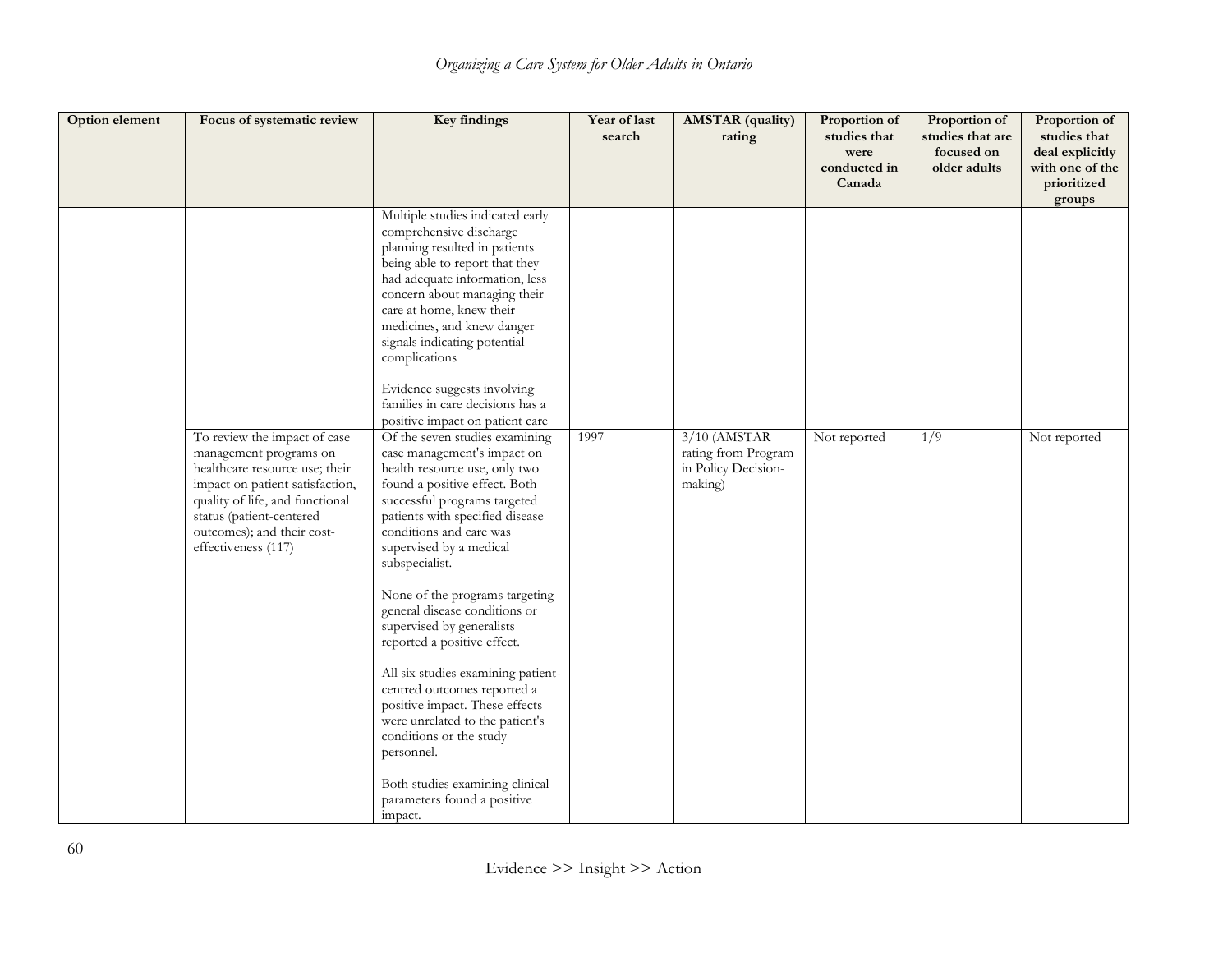| Option element | Focus of systematic review                                                                                                                                                                               | Key findings                                                                                                                                                                                                                                                                                                                                                                                                                                                         | Year of last<br>search | <b>AMSTAR</b> (quality)<br>rating                                       | Proportion of<br>studies that<br>were<br>conducted in<br>Canada                                           | Proportion of<br>studies that are<br>focused on<br>older adults | Proportion of<br>studies that<br>deal explicitly<br>with one of the<br>prioritized<br>groups |
|----------------|----------------------------------------------------------------------------------------------------------------------------------------------------------------------------------------------------------|----------------------------------------------------------------------------------------------------------------------------------------------------------------------------------------------------------------------------------------------------------------------------------------------------------------------------------------------------------------------------------------------------------------------------------------------------------------------|------------------------|-------------------------------------------------------------------------|-----------------------------------------------------------------------------------------------------------|-----------------------------------------------------------------|----------------------------------------------------------------------------------------------|
|                |                                                                                                                                                                                                          | Only three studies examined<br>costs; all reported non-<br>significant cost savings.                                                                                                                                                                                                                                                                                                                                                                                 |                        |                                                                         |                                                                                                           |                                                                 |                                                                                              |
|                | To identify common features<br>of an effective system of<br>integrated care, and to examine<br>the potential of such models to<br>positively affect care of the<br>elderly, and public finances<br>(149) | [need to go to full-text]                                                                                                                                                                                                                                                                                                                                                                                                                                            | 2000                   | $0/10$ (AMSTAR<br>rating from Program<br>in Policy Decision-<br>making) | Not reported in<br>detail but<br>description<br>indicates that<br>studies from<br>Canada were<br>included | 73/73                                                           | 0/73                                                                                         |
| Home care      | Assessment of the<br>effectiveness of intensive home<br>visiting programs targeting<br>older people with poor health<br>or otherwise with functional<br>impairments (122)                                | Results showed no statistically<br>significant favourable effects of<br>home visits compared to control<br>for any of the included measures<br>(mortality, health status, mental<br>health, social functioning,<br>hospital admission, nursing<br>home admission, home for older<br>person, medical specialist<br>contacts, general practitioner<br>contacts, home nursing care,<br>home help and financial<br>evaluation.                                           | 2007                   | $8/10$ (AMSTAR<br>rating from Program<br>in Policy Decision-<br>making) | 1/7                                                                                                       | 7/7                                                             | 7/7                                                                                          |
|                | Review of home-based end-<br>of-life care in reducing the<br>likelihood of dying in hospital<br>and what effect this has on the<br>patient's life (99)                                                   | The evidence included in this<br>review supports the use of end<br>of life home-care programs for<br>increasing the number of<br>patients who will die at home.<br>Those receiving home-based<br>end-of-life care were statistically<br>significantly more likely to die at<br>home compared with those<br>receiving usual care<br>There were no statistically<br>significant differences for<br>functional status, psychological<br>well-being or cognitive status, | 2009                   | $8/11$ (AMSTAR<br>rating from Program<br>in Policy Decision-<br>making) | 0/4                                                                                                       | 4/4                                                             | 4/4                                                                                          |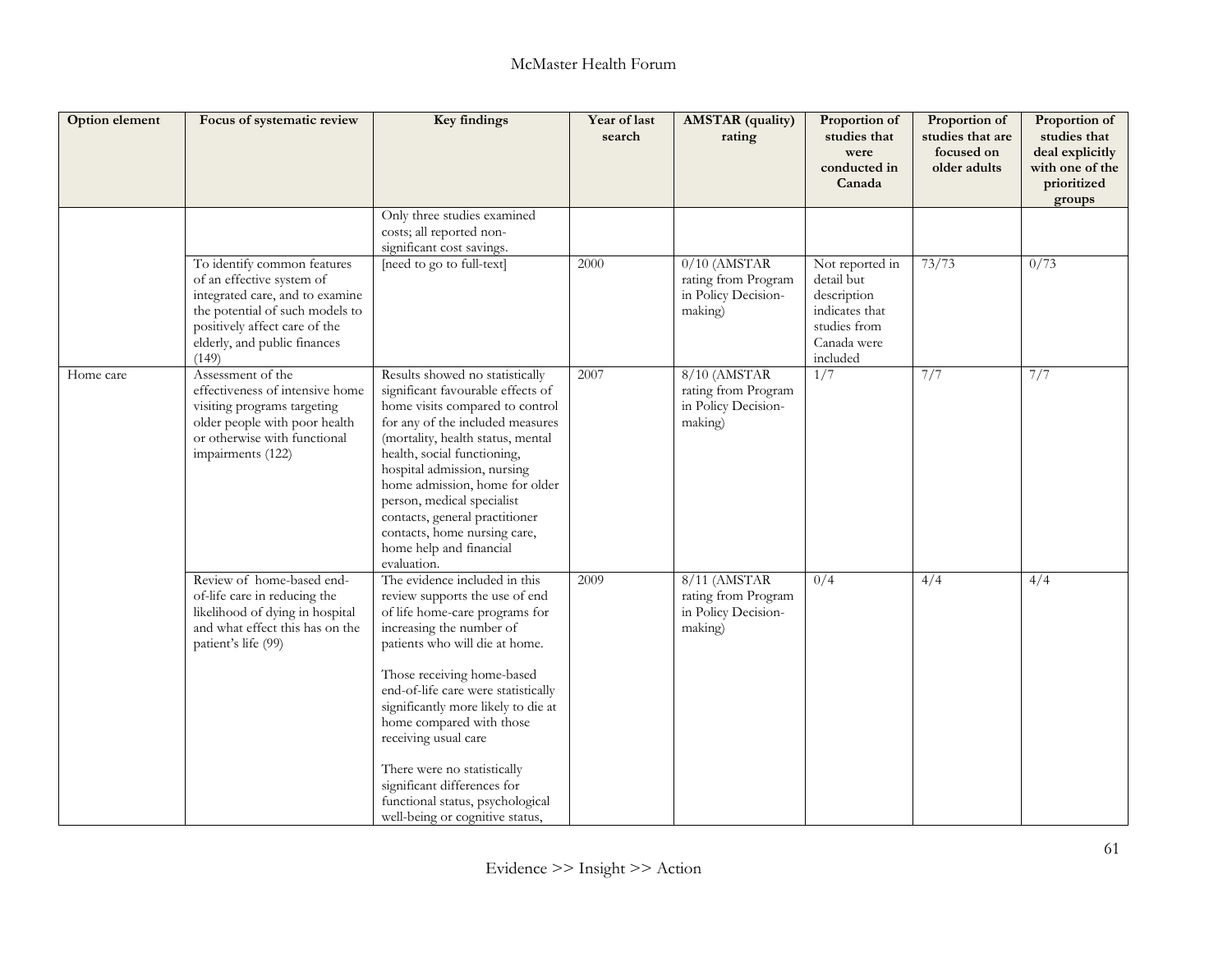| Option element | Focus of systematic review                                                                                                                          | Key findings                                                                                                                                                                                                                                                                                                                                                                                                                                                                                                  | Year of last<br>search | <b>AMSTAR</b> (quality)<br>rating                                      | Proportion of<br>studies that<br>were<br>conducted in<br>Canada | Proportion of<br>studies that are<br>focused on<br>older adults | Proportion of<br>studies that<br>deal explicitly<br>with one of the<br>prioritized<br>groups |
|----------------|-----------------------------------------------------------------------------------------------------------------------------------------------------|---------------------------------------------------------------------------------------------------------------------------------------------------------------------------------------------------------------------------------------------------------------------------------------------------------------------------------------------------------------------------------------------------------------------------------------------------------------------------------------------------------------|------------------------|------------------------------------------------------------------------|-----------------------------------------------------------------|-----------------------------------------------------------------|----------------------------------------------------------------------------------------------|
|                |                                                                                                                                                     | between patients receiving<br>home-based end-of-life care<br>compared with those receiving<br>standard care (including<br>inpatient care).<br>There was some evidence of<br>increased patient satisfaction<br>with home-based end-of-life<br>care, and little evidence of the<br>impact this form of care has on<br>caregivers                                                                                                                                                                                |                        |                                                                        |                                                                 |                                                                 |                                                                                              |
|                | An assessment of whether<br>home rehabilitation after stroke<br>is better and/or less expensive<br>than the more conventional<br>alternatives (124) | Interventions included were:<br>home rehabilitation versus<br>conventional rehabilitation or<br>day care; and home<br>rehabilitation with self-training<br>versus conventional<br>rehabilitation.<br>There were no statistically-<br>significant differences in<br>outcomes between home<br>rehabilitation and conventional<br>care with respect to ADL<br>functions, depression, QOL or<br>social activities, or for stress,<br>social activities, satisfaction,<br>depression and QOL for family<br>members | 1999                   | $5/9$ (AMSTAR<br>rating from Program<br>in Policy Decision-<br>making) | 0/7                                                             | 0/7                                                             | Not reported                                                                                 |
|                | Review of nurse home visiting<br>interventions for community-<br>dwelling older persons with<br>existing disability (127)                           | The review suggests that the<br>components of in-home visiting<br>associated with favorable<br>disability outcomes include<br>multiple home visits, geriatric<br>training and experience, health<br>provider collaboration,<br>multidimensional assessment,<br>and theory use. In contrast, lack                                                                                                                                                                                                              | 2006                   | $5/9$ (AMSTAR<br>rating from Program<br>in Policy Decision-<br>making) | 3/10                                                            | 10/10                                                           | 10/10                                                                                        |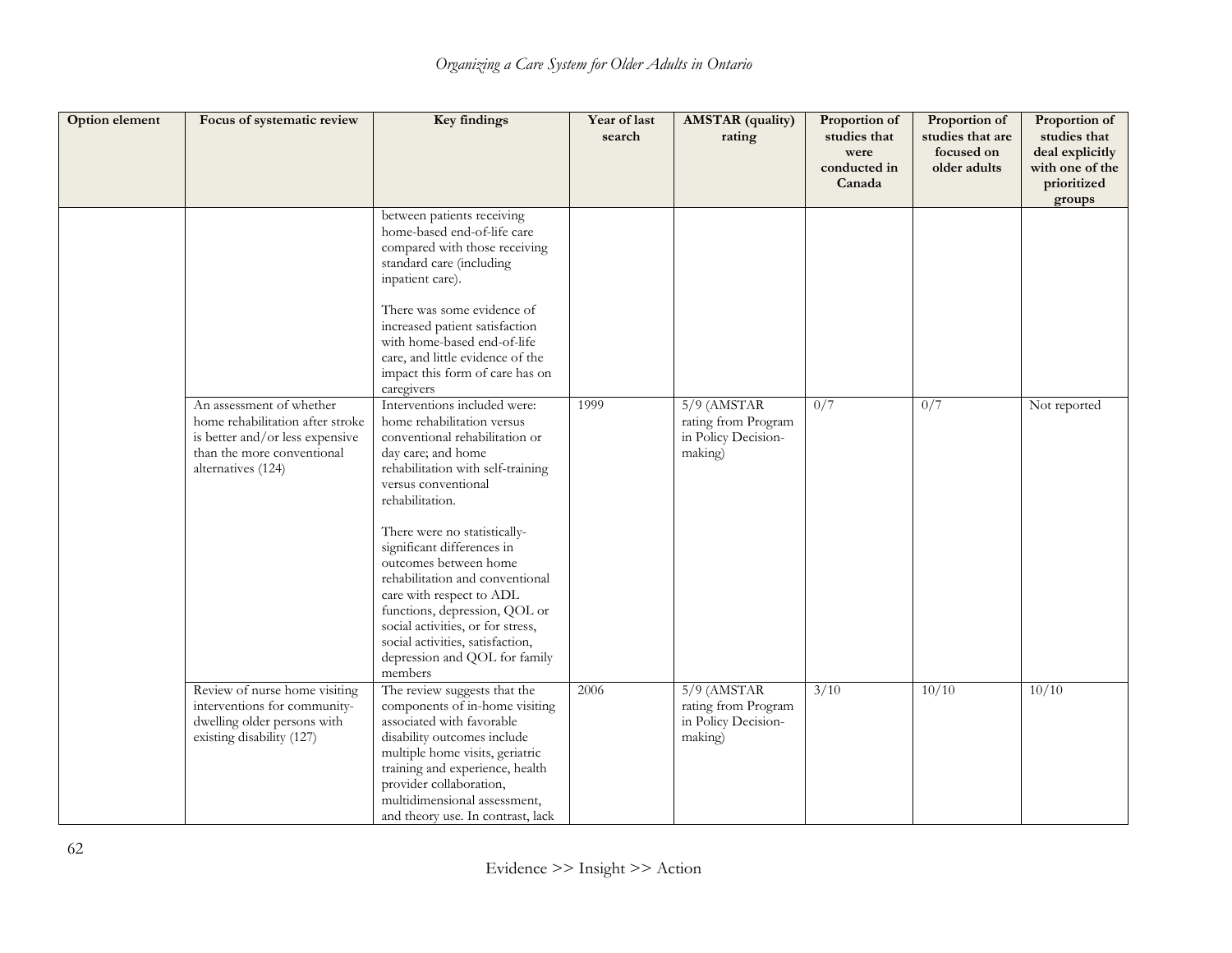| <b>Option element</b> | Focus of systematic review                                                                                                                                             | Key findings                                                                                                                                                                                                                                                                                                                                                                                                                                                                                                                                                                                                                                                                                                                                                                                                                     | Year of last<br>search | <b>AMSTAR</b> (quality)<br>rating                                       | Proportion of<br>studies that<br>were<br>conducted in<br>Canada | Proportion of<br>studies that are<br>focused on<br>older adults | Proportion of<br>studies that<br>deal explicitly<br>with one of the<br>prioritized<br>groups |
|-----------------------|------------------------------------------------------------------------------------------------------------------------------------------------------------------------|----------------------------------------------------------------------------------------------------------------------------------------------------------------------------------------------------------------------------------------------------------------------------------------------------------------------------------------------------------------------------------------------------------------------------------------------------------------------------------------------------------------------------------------------------------------------------------------------------------------------------------------------------------------------------------------------------------------------------------------------------------------------------------------------------------------------------------|------------------------|-------------------------------------------------------------------------|-----------------------------------------------------------------|-----------------------------------------------------------------|----------------------------------------------------------------------------------------------|
|                       |                                                                                                                                                                        | of process measures, physician<br>collaboration, training and<br>specific intervention<br>components targeting disability<br>are associated with ineffective<br>interventions.                                                                                                                                                                                                                                                                                                                                                                                                                                                                                                                                                                                                                                                   |                        |                                                                         |                                                                 |                                                                 |                                                                                              |
|                       | An assessment of the<br>effectiveness and cost of<br>managing patients with<br>admission avoidance hospital<br>at home compared with in-<br>patient hospital care (97) | There was a non-significant<br>reduction in mortality at three<br>months for the admission<br>avoidance hospital at home<br>group, which reached<br>significance at six months<br>follow-up.<br>A non-significant increase in<br>admissions was observed for<br>patients allocated to hospital at<br>home.<br>Few differences were reported<br>for functional ability, quality of<br>life or cognitive ability. Patients<br>reported increased satisfaction<br>with admission avoidance<br>hospital at home.<br>Two trials conducted a full<br>economic analysis, when the<br>costs of informal care were<br>excluded admission avoidance<br>hospital at home was less<br>expensive than admission to an<br>acute hospital ward.<br>There is no evidence from the<br>analysis to suggest that<br>admission avoidance hospital at | 2008                   | $9/10$ (AMSTAR<br>rating from Program<br>in Policy Decision-<br>making) | 0/10                                                            | 4/10                                                            | 1/10                                                                                         |
|                       |                                                                                                                                                                        | home leads to outcomes that<br>differ from inpatient hospital                                                                                                                                                                                                                                                                                                                                                                                                                                                                                                                                                                                                                                                                                                                                                                    |                        |                                                                         |                                                                 |                                                                 |                                                                                              |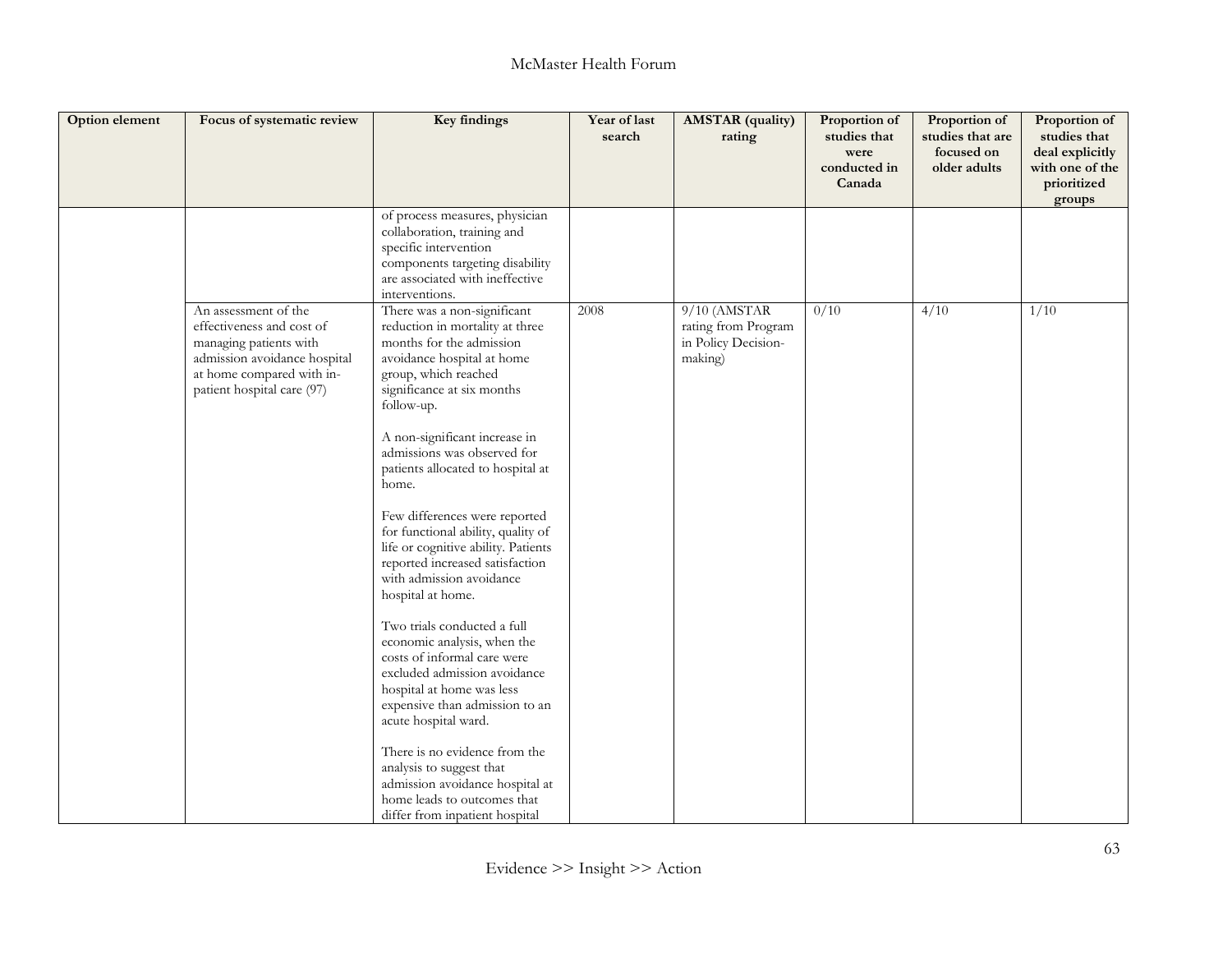| Option element | Focus of systematic review                                                                                                                                                            | Key findings                                                                                                                                                                                                                                                                                                                                                                                                                                                                                                                                                                                                                                                                                                                                                                                                                                                                                                                                                                                      | Year of last<br>search | <b>AMSTAR</b> (quality)<br>rating                                       | Proportion of<br>studies that<br>were<br>conducted in | Proportion of<br>studies that are<br>focused on<br>older adults | Proportion of<br>studies that<br>deal explicitly<br>with one of the |
|----------------|---------------------------------------------------------------------------------------------------------------------------------------------------------------------------------------|---------------------------------------------------------------------------------------------------------------------------------------------------------------------------------------------------------------------------------------------------------------------------------------------------------------------------------------------------------------------------------------------------------------------------------------------------------------------------------------------------------------------------------------------------------------------------------------------------------------------------------------------------------------------------------------------------------------------------------------------------------------------------------------------------------------------------------------------------------------------------------------------------------------------------------------------------------------------------------------------------|------------------------|-------------------------------------------------------------------------|-------------------------------------------------------|-----------------------------------------------------------------|---------------------------------------------------------------------|
|                |                                                                                                                                                                                       |                                                                                                                                                                                                                                                                                                                                                                                                                                                                                                                                                                                                                                                                                                                                                                                                                                                                                                                                                                                                   |                        |                                                                         | Canada                                                |                                                                 | prioritized<br>groups                                               |
|                |                                                                                                                                                                                       | care.                                                                                                                                                                                                                                                                                                                                                                                                                                                                                                                                                                                                                                                                                                                                                                                                                                                                                                                                                                                             |                        |                                                                         |                                                       |                                                                 |                                                                     |
|                | To examine the effectiveness<br>of home help and homecare<br>services provided by local<br>authorities, health services or<br>independent agencies to<br>persons living at home (150) | Home care case management<br>programs in the U.K. reported<br>significant positive outcomes for<br>preventing/delaying admission<br>to long-stay nursing/residential<br>homes. A key factor in achieving<br>a positive outcome appeared to<br>be that people receiving the case<br>management schemes were<br>assessed as at risk of institutional<br>care. Where programs did not<br>target those on the boundary of<br>institutional care, there was no<br>significant impact on<br>institutionalization.<br>The evidence indicated that<br>there was very little impact on<br>rates of acute hospital<br>admission, or on lengths of<br>hospital stay.<br>There was consistent evidence<br>of a reduction in unmet needs<br>(as defined by service-users and<br>providers).<br>There was consistent and<br>significant impact on users' life<br>satisfaction among those<br>receiving homecare support.<br>However, evidence of<br>improvement in subjective<br>physical and mental health was | Not reported           | $5/10$ (AMSTAR<br>rating from Program<br>in Policy Decision-<br>making) | Not yet available                                     | Not yet available                                               | Not yet<br>available                                                |
|                | A review discerning whether                                                                                                                                                           | inconclusive.<br>No statistically significant                                                                                                                                                                                                                                                                                                                                                                                                                                                                                                                                                                                                                                                                                                                                                                                                                                                                                                                                                     | 1996                   | $8/10$ (AMSTAR                                                          | 0/5                                                   | 2/5                                                             | Not reported                                                        |
|                | hospital at home services<br>represent an effective way to                                                                                                                            | differences were detected for<br>patient health outcomes.                                                                                                                                                                                                                                                                                                                                                                                                                                                                                                                                                                                                                                                                                                                                                                                                                                                                                                                                         |                        | rating from Program<br>in Policy Decision-                              |                                                       |                                                                 |                                                                     |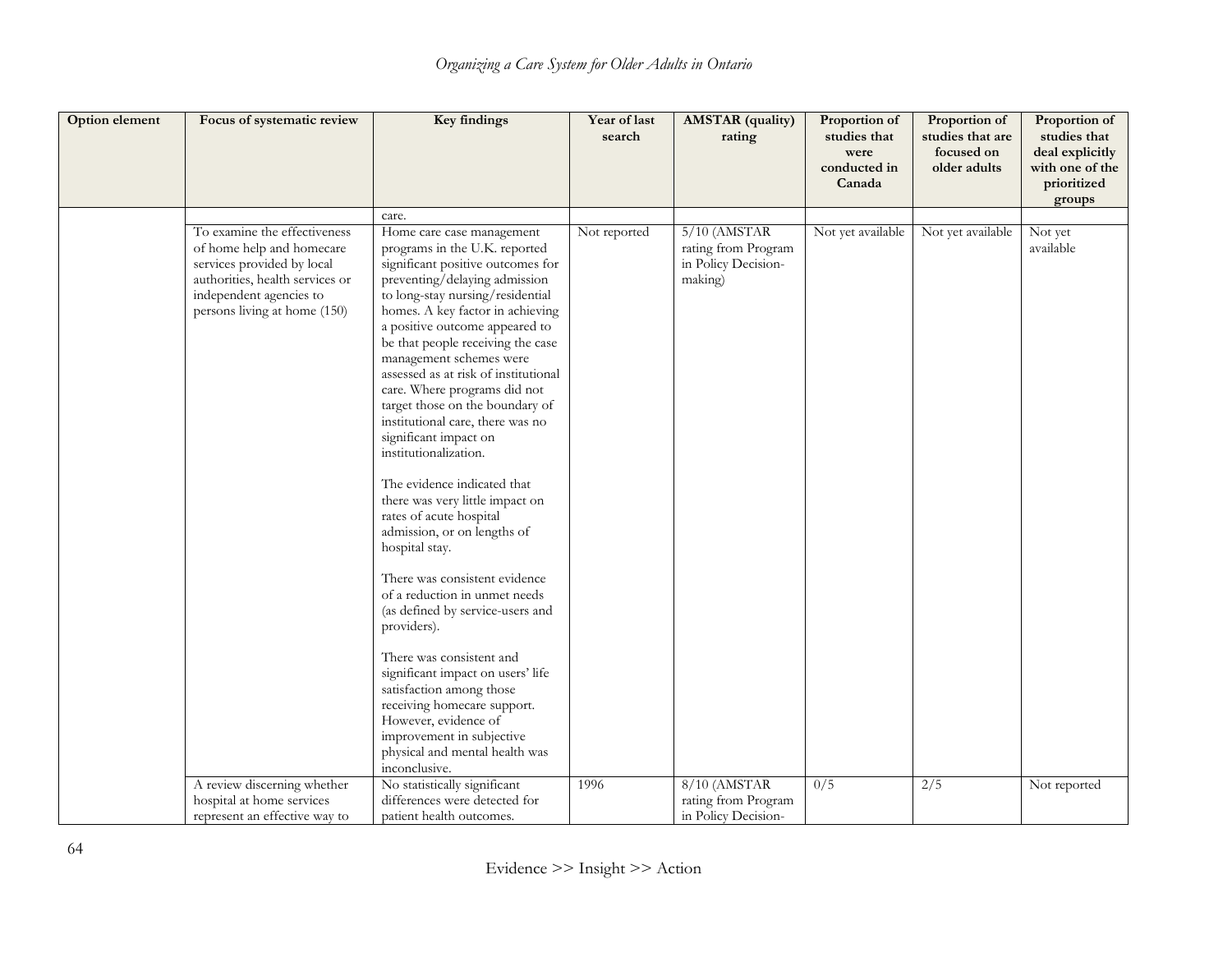| Option element | Focus of systematic review                                                                                                                                                | Key findings                                                                                                                                                                                                                                                                                                                                                                                                                                                                                                                                                                                                                                                                                                                                                | Year of last<br>search | <b>AMSTAR</b> (quality)<br>rating                                      | Proportion of<br>studies that<br>were<br>conducted in | Proportion of<br>studies that are<br>focused on<br>older adults                                      | Proportion of<br>studies that<br>deal explicitly<br>with one of the |
|----------------|---------------------------------------------------------------------------------------------------------------------------------------------------------------------------|-------------------------------------------------------------------------------------------------------------------------------------------------------------------------------------------------------------------------------------------------------------------------------------------------------------------------------------------------------------------------------------------------------------------------------------------------------------------------------------------------------------------------------------------------------------------------------------------------------------------------------------------------------------------------------------------------------------------------------------------------------------|------------------------|------------------------------------------------------------------------|-------------------------------------------------------|------------------------------------------------------------------------------------------------------|---------------------------------------------------------------------|
|                |                                                                                                                                                                           |                                                                                                                                                                                                                                                                                                                                                                                                                                                                                                                                                                                                                                                                                                                                                             |                        |                                                                        | Canada                                                |                                                                                                      | prioritized<br>groups                                               |
|                | manage patients, compared<br>with in-patient hospital care<br>(96)                                                                                                        | Patients discharged early from<br>hospital to hospital at home<br>following elective surgery<br>expressed greater satisfaction<br>with care than those who<br>remained in hospital.<br>Carers expressed less satisfaction<br>with hospital at home compared<br>with hospital care.<br>Only one trial, which recruited<br>patients requiring terminal care,<br>formally tested for a difference<br>in cost. No statistically<br>significant difference was<br>detected for overall net health<br>costs<br>This review does not support<br>the widespread adoption of<br>hospital at home, nor the<br>discontinuation of existing<br>schemes for elderly medical<br>patients, patients who have had<br>elective surgery, or those with a<br>terminal illness. |                        | making                                                                 |                                                       |                                                                                                      |                                                                     |
|                | A systematic review of the<br>effectiveness of in-home<br>community nurse-led<br>interventions for older persons<br>with, or at risk of, mental<br>health disorders (151) | Interventions included were<br>those carried out by a<br>community nurse in the patient's<br>home, and which specifically<br>intended to facilitate the mental<br>health of the patient<br>Evidence indicates screening<br>tools are consistently and<br>significantly more accurate for<br>detecting symptoms of mental                                                                                                                                                                                                                                                                                                                                                                                                                                    | 2006                   | $7/9$ (AMSTAR<br>rating from Program<br>in Policy Decision-<br>making) | 1/9                                                   | Not reported in<br>detail but<br>description<br>indicates that 3<br>studies focus on<br>older adults | Not reported                                                        |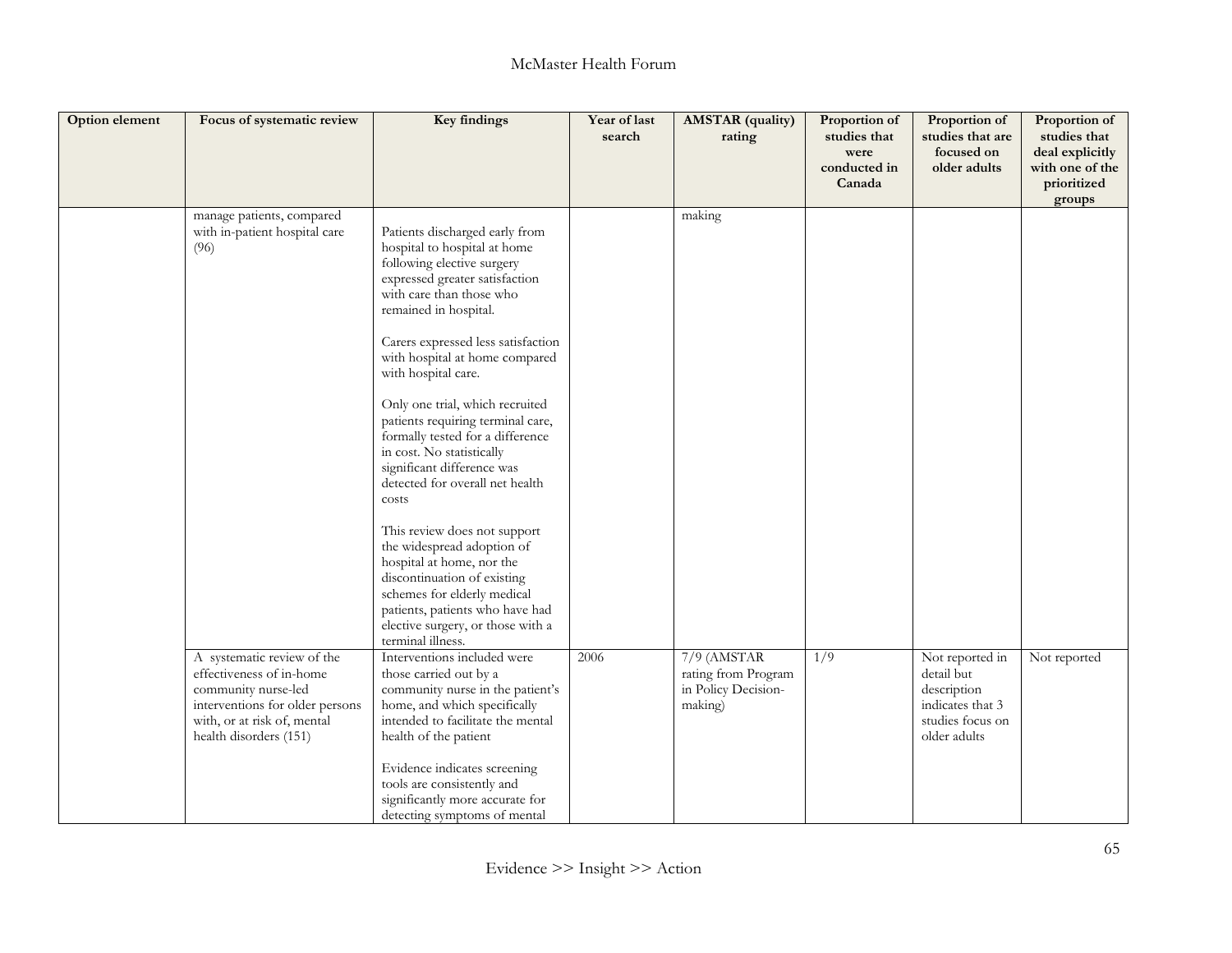| Option element | Focus of systematic review                                                                                                                                 | Key findings                                                                                                                                                                                                                                                                                                                                                                                                                                                                                                            | Year of last<br>search | <b>AMSTAR</b> (quality)<br>rating                                      | Proportion of<br>studies that<br>were<br>conducted in<br>Canada | Proportion of<br>studies that are<br>focused on<br>older adults | Proportion of<br>studies that<br>deal explicitly<br>with one of the<br>prioritized<br>groups |
|----------------|------------------------------------------------------------------------------------------------------------------------------------------------------------|-------------------------------------------------------------------------------------------------------------------------------------------------------------------------------------------------------------------------------------------------------------------------------------------------------------------------------------------------------------------------------------------------------------------------------------------------------------------------------------------------------------------------|------------------------|------------------------------------------------------------------------|-----------------------------------------------------------------|-----------------------------------------------------------------|----------------------------------------------------------------------------------------------|
|                |                                                                                                                                                            | health disorders (MHD) than<br>either the nurses' opinions or<br>other non-validated or non-<br>MHD-specific tools                                                                                                                                                                                                                                                                                                                                                                                                      |                        |                                                                        |                                                                 |                                                                 |                                                                                              |
|                |                                                                                                                                                            | Three inter-disciplinary nurse-<br>led interventions were also<br>found to be beneficial, though<br>the ability to generalize these<br>results is uncertain.                                                                                                                                                                                                                                                                                                                                                            |                        |                                                                        |                                                                 |                                                                 |                                                                                              |
|                | A review of the effects of<br>preventive home visits to<br>elderly people living in the<br>community (123)                                                 | Favourable effects of the home<br>visits were observed in 5 out of<br>12 trials measuring physical<br>functioning, 1 out of 8<br>measuring psychosocial<br>function, 2 out of 6 measuring<br>falls, 2 out of 7 measuring<br>admissions to institutions, and 3<br>of 13 measuring mortality.<br>None of the trials reported<br>negative effects.<br>The review concluded that there<br>is no clear evidence in favour of<br>the effectiveness of preventive<br>home visits to elderly people<br>living in the community. | 1999                   | 8/11 (AMSTAR<br>rating from Program<br>in Policy Decision-<br>making)  | 1/15                                                            | 15/15                                                           | 1/15                                                                                         |
|                | A comparison of the effects of<br>care home versus hospital<br>environments and own home<br>environments in the<br>rehabilitation of older people<br>(125) | The review found that there is<br>insufficient evidence to compare<br>the effects of care home<br>environments versus hospital<br>environments or own home<br>environments on older persons'<br>rehabilitation outcomes.<br>It was found that of the relevant<br>studies identified, that the<br>description and specification of                                                                                                                                                                                       | 2007                   | $6/6$ (AMSTAR<br>rating from Program<br>in Policy Decision-<br>making) | Not reported                                                    | Not reported                                                    | Not reported                                                                                 |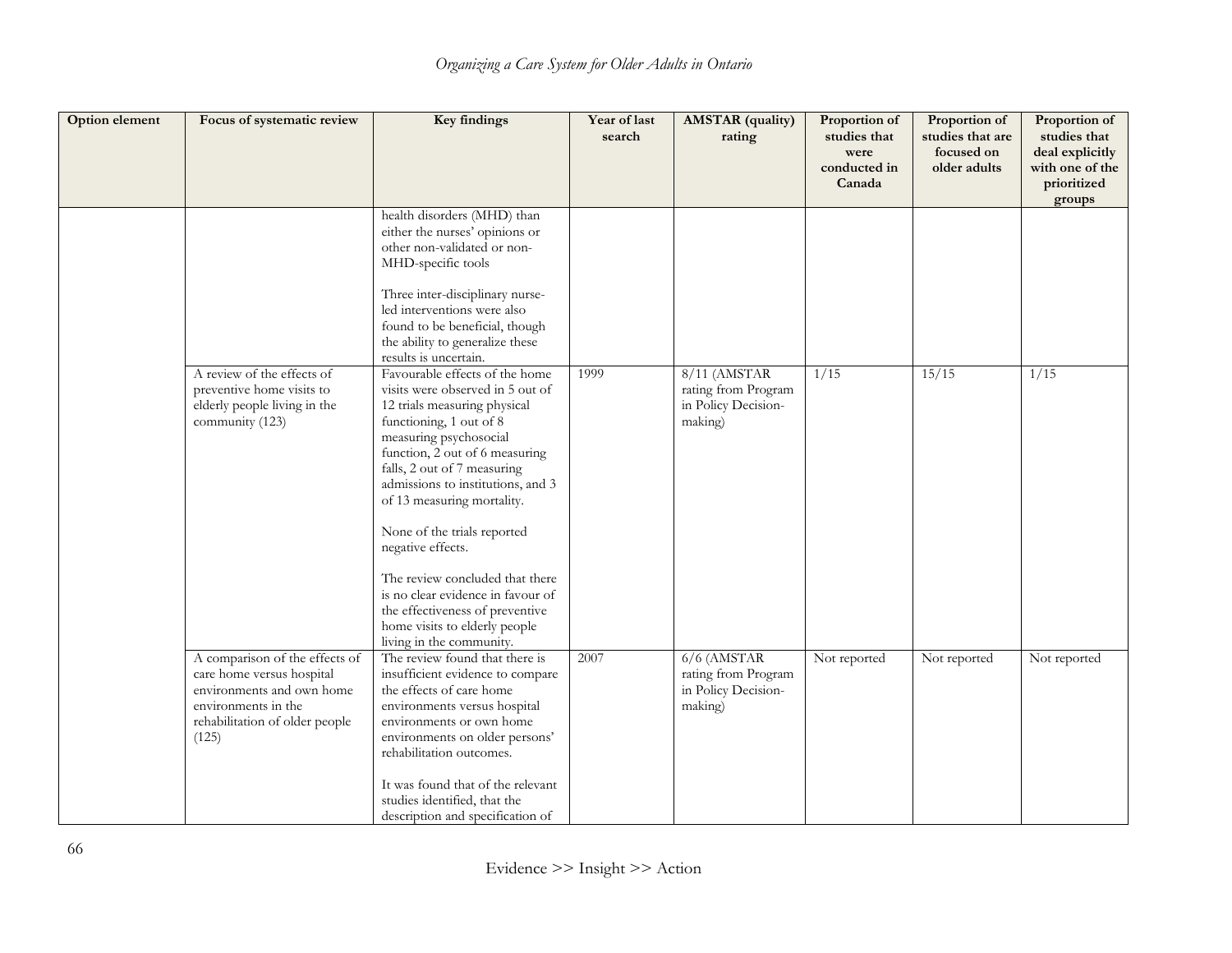| Option element | Focus of systematic review                                                                                         | Key findings                                                                                                                                                                                                                                                                                                                                                                                                                                                                      | Year of last<br>search | <b>AMSTAR</b> (quality)<br>rating                                       | Proportion of<br>studies that<br>were<br>conducted in<br>Canada | Proportion of<br>studies that are<br>focused on<br>older adults | Proportion of<br>studies that<br>deal explicitly<br>with one of the<br>prioritized<br>groups |
|----------------|--------------------------------------------------------------------------------------------------------------------|-----------------------------------------------------------------------------------------------------------------------------------------------------------------------------------------------------------------------------------------------------------------------------------------------------------------------------------------------------------------------------------------------------------------------------------------------------------------------------------|------------------------|-------------------------------------------------------------------------|-----------------------------------------------------------------|-----------------------------------------------------------------|----------------------------------------------------------------------------------------------|
|                |                                                                                                                    | the environment was often not<br>clear; the components of the<br>rehabilitation system within the<br>given environments were not<br>adequately specified and; when<br>the components were clearly<br>specified they demonstrate that<br>the control and intervention<br>sites are not comparable.                                                                                                                                                                                 |                        |                                                                         |                                                                 |                                                                 |                                                                                              |
|                | An evaluation of home-based<br>nursing health-promotion<br>programs for older people<br>(152)                      | Studies showed individuals in<br>high-risk groups were higher<br>users of nursing homes, however<br>disability was more significantly<br>reduced due to such<br>interventions among people at<br>low risk at baseline, but not<br>among participants at high risk<br>Evidence shows older people at<br>higher risk would benefit most<br>from a more intensive<br>intervention that includes<br>systematic follow-up and<br>coordination as well as more<br>frequent intervention | 2003                   | $7/10$ (AMSTAR<br>rating from Program<br>in Policy Decision-<br>making) | 3/12                                                            | 12/12                                                           | Not reported                                                                                 |
|                | Appraisal of home visiting<br>programs that offer health<br>promotion and preventive care<br>to older people (135) | Home visits were associated<br>with a significant reduction in<br>admissions to long term<br>institutional care and a reduction<br>in mortality for members of the<br>general elderly population,<br>however no reduction in<br>hospital admissions within the<br>same group.<br>Evidence shows that the effect<br>of home visits did not depend<br>on whether the intervention was<br>targeted at elderly people who                                                             | 1997                   | $8/10$ (AMSTAR<br>rating from Program<br>in Policy Decision-<br>making) | 1/15                                                            | 15/15                                                           | $\sqrt{2/15}$                                                                                |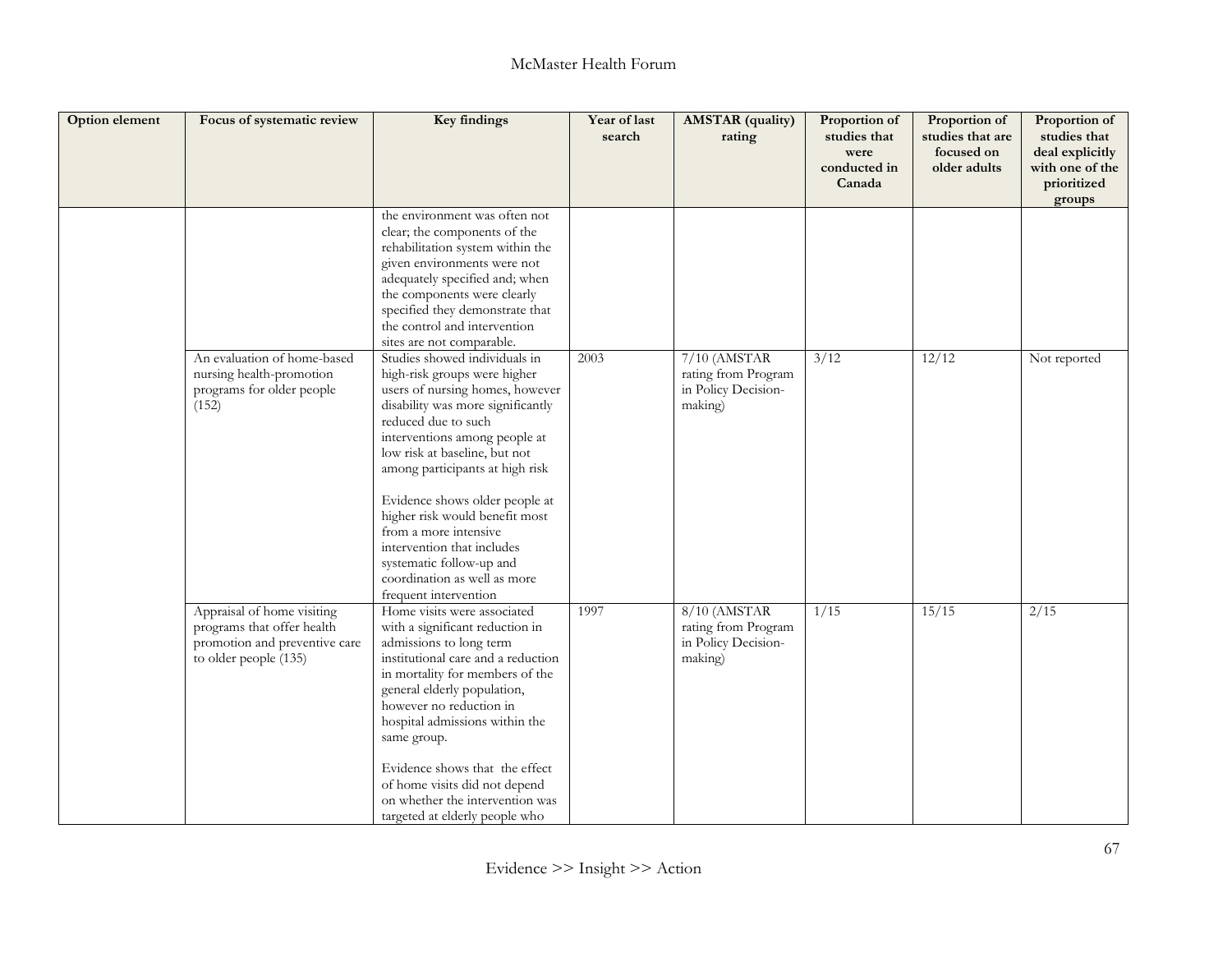| Option element | Focus of systematic review                                                                                                                                        | <b>Key findings</b>                                                                                                                                                                                                                                                                                                                                                                                                                                                                                                                                                                                                                                                                                                                                                                                                                    | Year of last<br>search | <b>AMSTAR</b> (quality)<br>rating                                              | Proportion of<br>studies that<br>were<br>conducted in<br>Canada                                        | Proportion of<br>studies that are<br>focused on<br>older adults | Proportion of<br>studies that<br>deal explicitly<br>with one of the<br>prioritized<br>groups |
|----------------|-------------------------------------------------------------------------------------------------------------------------------------------------------------------|----------------------------------------------------------------------------------------------------------------------------------------------------------------------------------------------------------------------------------------------------------------------------------------------------------------------------------------------------------------------------------------------------------------------------------------------------------------------------------------------------------------------------------------------------------------------------------------------------------------------------------------------------------------------------------------------------------------------------------------------------------------------------------------------------------------------------------------|------------------------|--------------------------------------------------------------------------------|--------------------------------------------------------------------------------------------------------|-----------------------------------------------------------------|----------------------------------------------------------------------------------------------|
|                |                                                                                                                                                                   | are at risk or whether it was<br>delivered more widely                                                                                                                                                                                                                                                                                                                                                                                                                                                                                                                                                                                                                                                                                                                                                                                 |                        |                                                                                |                                                                                                        |                                                                 |                                                                                              |
|                | To evaluate the evidence<br>available on preventive home<br>visits for elderly persons (95)                                                                       | A quantitative, across-studies<br>evaluation demonstrated that<br>preventive home visits to elderly<br>persons were effective both in<br>studies with selected and with<br>unselected inclusion of<br>participants. The second meta-<br>analysis did not confirm this<br>result. Effectiveness here was<br>only demonstrated using<br>stratified analyses which<br>investigated a large number of<br>home visits, the performance of<br>a multidimensional assessment<br>with follow-up visits, and the<br>average age and morbidity of<br>participants as relevant<br>influencing factors. However no<br>factor exerted an influence over<br>more than one of the<br>investigated target parameters.<br>The findings thus constitute very<br>unspecific evidence of<br>effectiveness with largely unclear<br>determinants of success. | 2003                   | Not yet available (no<br>English full-text<br>article available for<br>review) | Not reported in<br>detail but<br>description<br>states that<br>studies from<br>Canada were<br>included | 26/26                                                           | Not yet<br>available                                                                         |
|                | Evaluation of hospital at home<br>programs on health outcomes<br>and quality of life of patients<br>and carers as well as the costs<br>of this form of care (153) | Evidence showed few<br>differenced in health outcomes<br>between patients allocated to<br>hospital at home and inpatient<br>care and can be improved with<br>schemes designed specifically to<br>avoid admission to hospital.<br>Patients and their carers<br>consistently rated hospital at<br>home positively.                                                                                                                                                                                                                                                                                                                                                                                                                                                                                                                       | 2001                   | Not yet available (no<br>English full-text<br>article available for<br>review) | Not reported                                                                                           | Not reported                                                    | Not reported                                                                                 |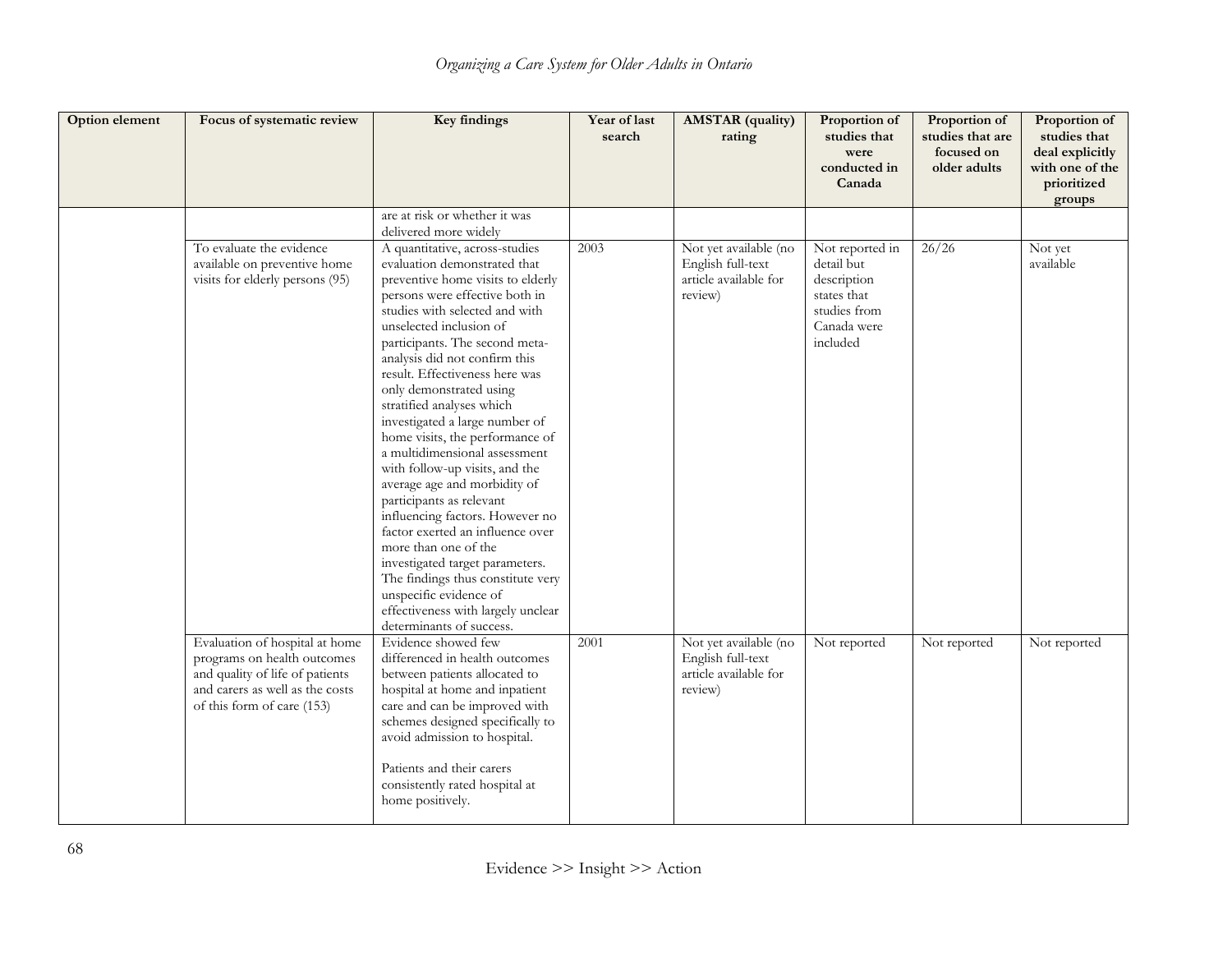| Option element           | Focus of systematic review                                                                                                         | Key findings                                                                                                                                                                                                                                                                                                                                                                                                                                                                                                                                                                                                                                                                                                                                                                                                                                                                                                              | Year of last<br>search | <b>AMSTAR</b> (quality)<br>rating                                     | Proportion of<br>studies that<br>were<br>conducted in<br>Canada | Proportion of<br>studies that are<br>focused on<br>older adults | Proportion of<br>studies that<br>deal explicitly<br>with one of the<br>prioritized<br>groups |
|--------------------------|------------------------------------------------------------------------------------------------------------------------------------|---------------------------------------------------------------------------------------------------------------------------------------------------------------------------------------------------------------------------------------------------------------------------------------------------------------------------------------------------------------------------------------------------------------------------------------------------------------------------------------------------------------------------------------------------------------------------------------------------------------------------------------------------------------------------------------------------------------------------------------------------------------------------------------------------------------------------------------------------------------------------------------------------------------------------|------------------------|-----------------------------------------------------------------------|-----------------------------------------------------------------|-----------------------------------------------------------------|----------------------------------------------------------------------------------------------|
|                          |                                                                                                                                    | Reduction in health services<br>costs was not as great as<br>predicted as a fund proved to be<br>a significant factor in this form<br>of care.                                                                                                                                                                                                                                                                                                                                                                                                                                                                                                                                                                                                                                                                                                                                                                            |                        |                                                                       |                                                                 |                                                                 |                                                                                              |
| Respite/episodic<br>care | Assessment of the options for<br>intermediate-level care to<br>bridge the gap between the<br>hospital and home-based care<br>(129) | Evidence supports intervention<br>programs that provide services<br>to reduce and prevent falls.<br>Discharge planning<br>arrangements showed some<br>beneficial effects on subsequent<br>readmission to hospital.<br>Outcomes for selected patients<br>in hospital-at-home schemes<br>seems to be as good as standard<br>hospital care, although studies<br>have used many different<br>outcome measures.<br>Most of the published data on<br>the care needs of older<br>emergency patients are<br>descriptive with minimal<br>evaluation of the effect of the<br>interventions on patient<br>outcomes.<br>The current disease-oriented and<br>episodic models of emergency<br>care did not provide enough<br>evidence to adequately respond<br>to the complex care needs of<br>older patients experiencing<br>multiple and often interrelated<br>medical, functional and social<br>problems.<br>Various case management | 2003                   | 8/11 (AMSTAR<br>rating from Program<br>in Policy Decision-<br>making) | 4/39                                                            | 39/39                                                           | Not reported                                                                                 |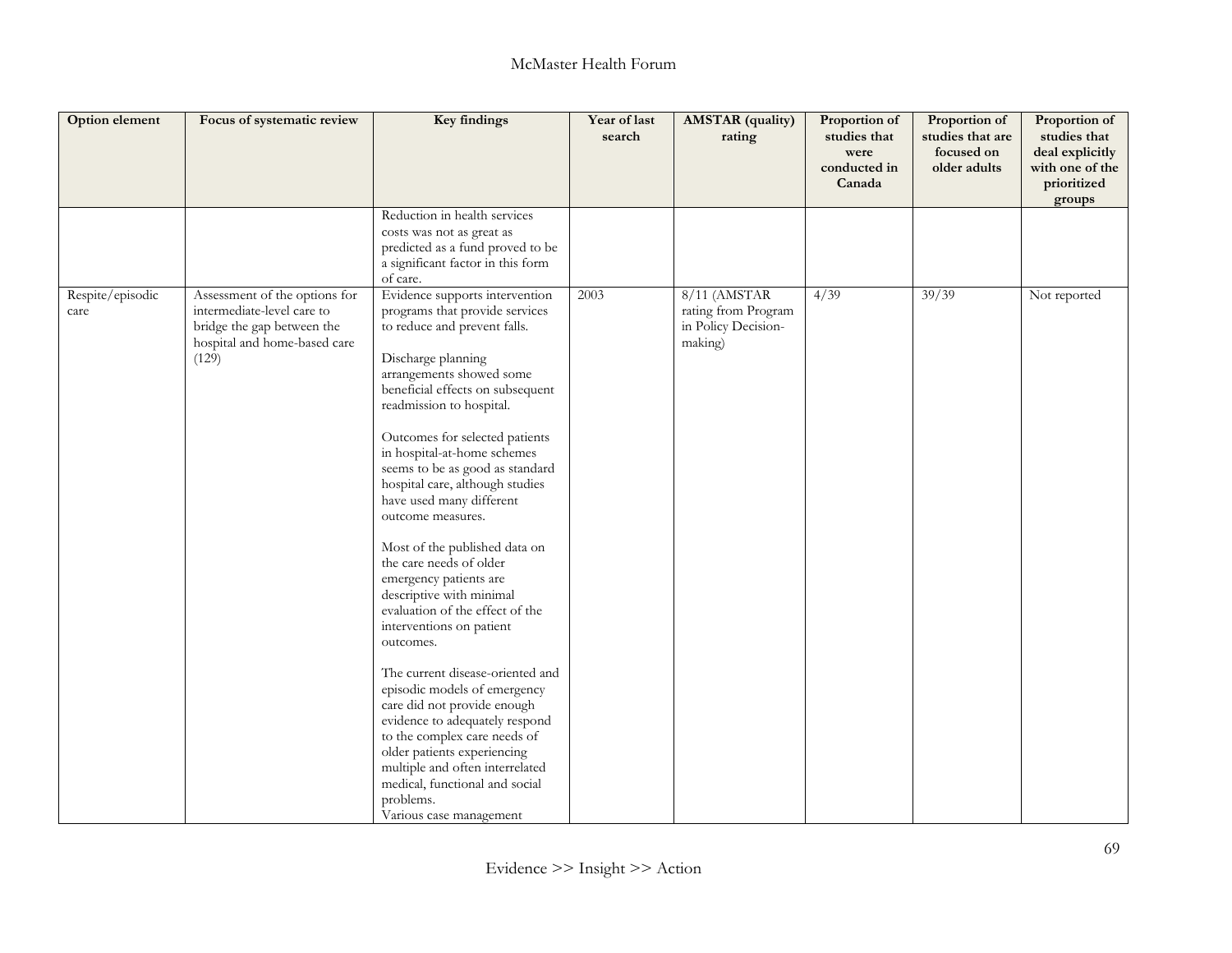| Option element | Focus of systematic review                                                                                                                                                                                                                                                                         | <b>Key findings</b>                                                                                                                                                                                                                                                                                                                                                                                                                                                                                                       | Year of last<br>search | <b>AMSTAR</b> (quality)<br>rating                                                  | Proportion of<br>studies that<br>were<br>conducted in<br>Canada | Proportion of<br>studies that are<br>focused on<br>older adults | Proportion of<br>studies that<br>deal explicitly<br>with one of the<br>prioritized<br>groups                                                            |
|----------------|----------------------------------------------------------------------------------------------------------------------------------------------------------------------------------------------------------------------------------------------------------------------------------------------------|---------------------------------------------------------------------------------------------------------------------------------------------------------------------------------------------------------------------------------------------------------------------------------------------------------------------------------------------------------------------------------------------------------------------------------------------------------------------------------------------------------------------------|------------------------|------------------------------------------------------------------------------------|-----------------------------------------------------------------|-----------------------------------------------------------------|---------------------------------------------------------------------------------------------------------------------------------------------------------|
|                |                                                                                                                                                                                                                                                                                                    | models including a post acute<br>care program (PAC), a short-<br>term case management by an<br>advanced practice nurse, an<br>integrated community care<br>program, case managers for<br>patients discharged from<br>hospital, and integrated home<br>care program guided by a case<br>manager generally showed<br>benefits to patients.                                                                                                                                                                                  |                        |                                                                                    |                                                                 |                                                                 |                                                                                                                                                         |
|                | Evaluation of aftercare in<br>chronic patients and the frail<br>elderly when discharged from<br>hospital (107)                                                                                                                                                                                     | Analysis by type of aftercare<br>program showed that the<br>majority of studies did not<br>report clear beneficial effects for<br>the intervention group. When<br>aftercare programs were<br>compared to usual care (8<br>studies) or the reference<br>treatment was no special nursing<br>care (6 studies), most effects<br>were not beneficial for the<br>intervention group. In the 3<br>studies comparing intervention<br>with institutional care, positive<br>effects were evident for quality<br>of care and costs. | 1994                   | $4/10$ (AMSTAR<br>rating from Program<br>in Policy Decision-<br>making)            | Not reported                                                    | 6/17                                                            | Not reported in<br>detail (inclusion<br>criteria for the<br>review included<br>studies of<br>chronically ill<br>patients and frail<br>elderly patients) |
|                | Assessment of the<br>effectiveness and cost-<br>effectiveness of breaks in care<br>in improving the well-being of<br>informal carers of frail and<br>disabled older people living in<br>the community, and<br>identification of carer needs<br>and barriers to uptake of<br>respite services (105) | There was some evidence to<br>support respite having a positive<br>effect on carers, but the<br>evidence was limited and weak.<br>It is difficult, therefore, to make<br>recommendations as to the most<br>appropriate form of delivery of<br>respite, apart from the<br>suggestion that a range of<br>services is probably most<br>appropriate, to provide flexibility<br>of respite provision and                                                                                                                       | 2008                   | $8/\overline{10}$ (AMSTAR<br>rating from Program<br>in Policy Decision-<br>making) | 9/104                                                           | 99/104                                                          | 99/104 (review<br>focused on<br>studies of the<br>frail elderly)                                                                                        |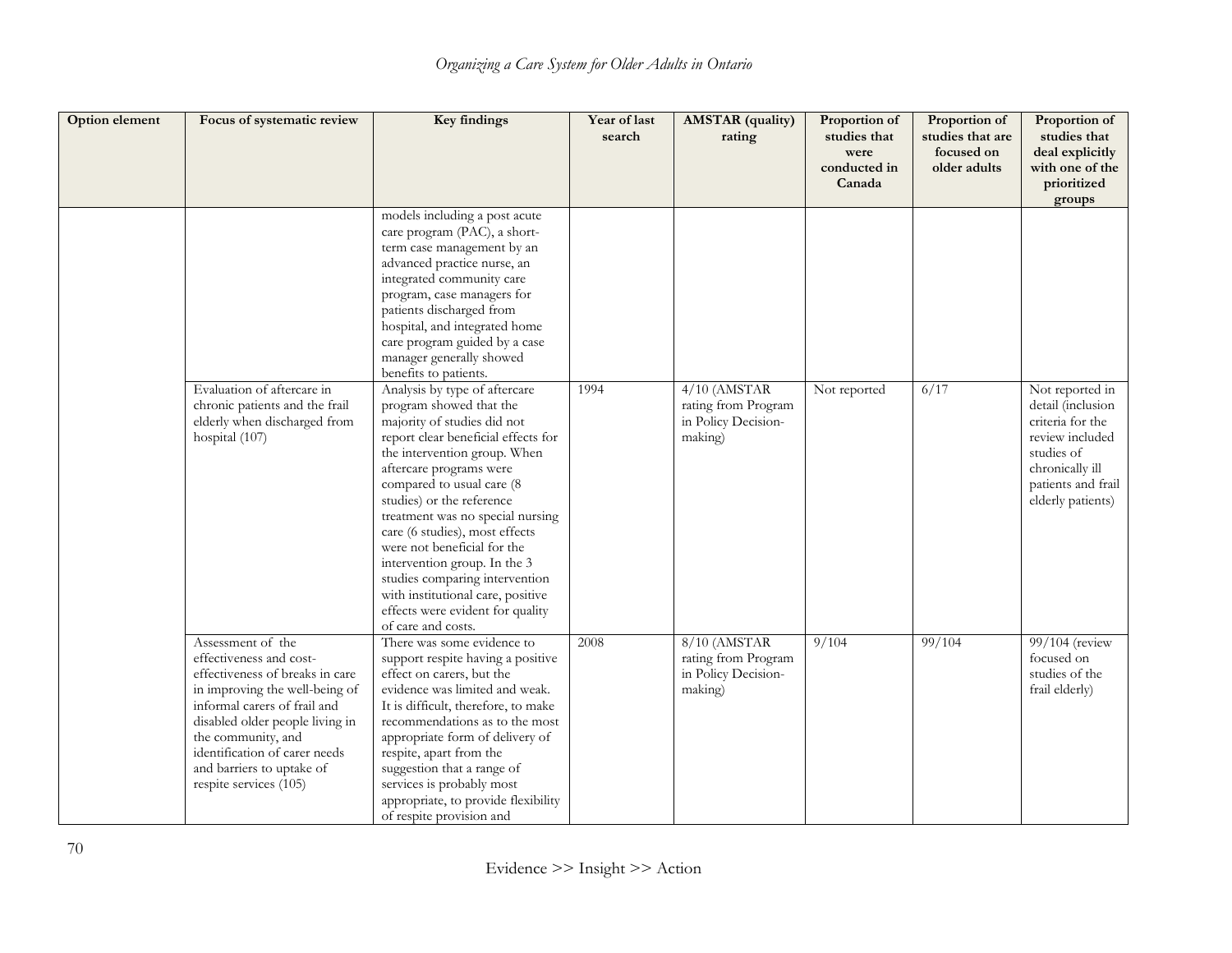| <b>Option element</b> | Focus of systematic review                                                                                      | Key findings                                                                                                                                                                                                                                                                                                                                                                                                                                                                                                                                                                                                                                                                                                                                                                                                                                                                                  | Year of last<br>search | <b>AMSTAR</b> (quality)<br>rating                     | Proportion of<br>studies that<br>were<br>conducted in | Proportion of<br>studies that are<br>focused on<br>older adults | Proportion of<br>studies that<br>deal explicitly<br>with one of the |
|-----------------------|-----------------------------------------------------------------------------------------------------------------|-----------------------------------------------------------------------------------------------------------------------------------------------------------------------------------------------------------------------------------------------------------------------------------------------------------------------------------------------------------------------------------------------------------------------------------------------------------------------------------------------------------------------------------------------------------------------------------------------------------------------------------------------------------------------------------------------------------------------------------------------------------------------------------------------------------------------------------------------------------------------------------------------|------------------------|-------------------------------------------------------|-------------------------------------------------------|-----------------------------------------------------------------|---------------------------------------------------------------------|
|                       |                                                                                                                 |                                                                                                                                                                                                                                                                                                                                                                                                                                                                                                                                                                                                                                                                                                                                                                                                                                                                                               |                        |                                                       | Canada                                                |                                                                 | prioritized<br>groups                                               |
|                       |                                                                                                                 | responsiveness to carer and care<br>recipient characteristics and<br>needs, and also changes in those<br>needs over time.                                                                                                                                                                                                                                                                                                                                                                                                                                                                                                                                                                                                                                                                                                                                                                     |                        |                                                       |                                                       |                                                                 |                                                                     |
|                       |                                                                                                                 | Uptake of respite care was<br>influenced by: carer attitudes to<br>caring and respite provision; the<br>caregiving relationship;<br>knowledge of, and availability of,<br>services; the acceptability to, and<br>impact of respite care on, care<br>recipients; hassles resulting from<br>the use of respite care; quality of<br>respite care; and the<br>appropriateness and flexibility of<br>service provision. Carers<br>expressed needs for active<br>information provision about<br>services, support offered early in<br>the caregiving career, access to a<br>variety of services with flexible<br>provision, reliable transport<br>services, continuity of care,<br>good-quality care, appropriate<br>environments, care that provides<br>benefits for care recipients<br>(socialization and stimulation),<br>and appropriate activities for<br>care recipients' levels of abilities |                        |                                                       |                                                       |                                                                 |                                                                     |
|                       | To assess the effectiveness of                                                                                  | and interests<br>Community-based complex                                                                                                                                                                                                                                                                                                                                                                                                                                                                                                                                                                                                                                                                                                                                                                                                                                                      | 2005                   | $8/11$ (AMSTAR                                        | Not reported                                          | 28/87                                                           | 24/87                                                               |
|                       | community-based complex<br>interventions in preservation of<br>physical function and<br>independence in elderly | interventions reduced the risk of<br>not living at home, nursing-<br>home admissions, but not death.                                                                                                                                                                                                                                                                                                                                                                                                                                                                                                                                                                                                                                                                                                                                                                                          |                        | rating from Program<br>in Policy Decision-<br>making) |                                                       |                                                                 |                                                                     |
|                       | people(106)                                                                                                     | Risk of hospital admissions and<br>falls were reduced, and physical<br>function was better in the                                                                                                                                                                                                                                                                                                                                                                                                                                                                                                                                                                                                                                                                                                                                                                                             |                        |                                                       |                                                       |                                                                 |                                                                     |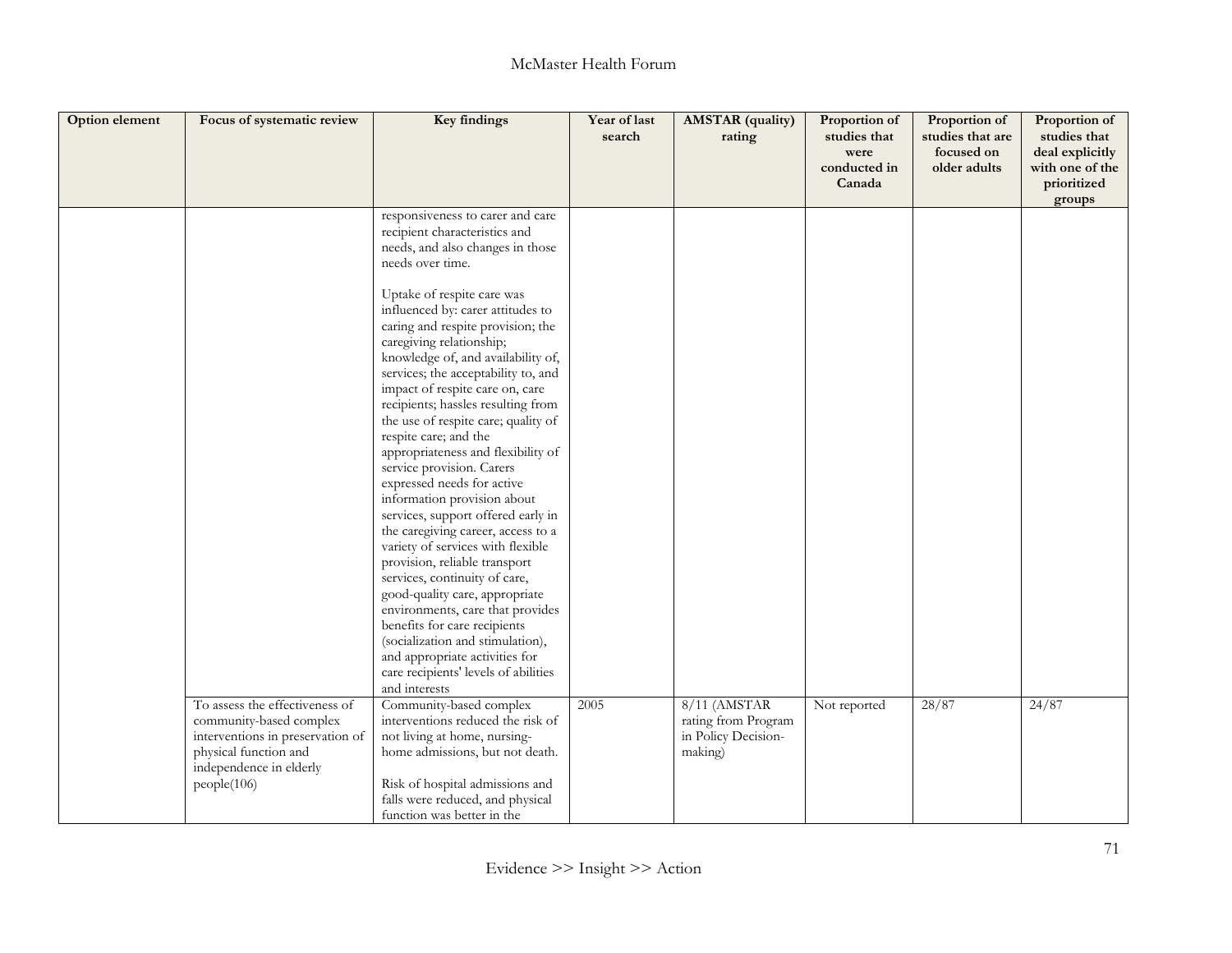| Option element | Focus of systematic review                                                                                                                                                                                                                                                    | Key findings                                                                                                                                                                                                                                                                                                                                                                                                                                                                                                                                                                                                                                                 | Year of last<br>search | <b>AMSTAR</b> (quality)<br>rating                                                                                                           | Proportion of<br>studies that<br>were<br>conducted in<br>Canada                                                                                                                                                                                                                                             | Proportion of<br>studies that are<br>focused on<br>older adults | Proportion of<br>studies that<br>deal explicitly<br>with one of the<br>prioritized<br>groups |
|----------------|-------------------------------------------------------------------------------------------------------------------------------------------------------------------------------------------------------------------------------------------------------------------------------|--------------------------------------------------------------------------------------------------------------------------------------------------------------------------------------------------------------------------------------------------------------------------------------------------------------------------------------------------------------------------------------------------------------------------------------------------------------------------------------------------------------------------------------------------------------------------------------------------------------------------------------------------------------|------------------------|---------------------------------------------------------------------------------------------------------------------------------------------|-------------------------------------------------------------------------------------------------------------------------------------------------------------------------------------------------------------------------------------------------------------------------------------------------------------|-----------------------------------------------------------------|----------------------------------------------------------------------------------------------|
|                | Review of the evidence for                                                                                                                                                                                                                                                    | intervention groups than in<br>other groups.<br>Benefit for any specific type or<br>intensity of intervention was not<br>noted.<br>In populations with increased<br>death rates, interventions were<br>associated with reduced nursing-<br>home admission.<br>Interventions included day care,                                                                                                                                                                                                                                                                                                                                                               | 2005                   | $8/9$ (AMSTAR                                                                                                                               | Not reported in                                                                                                                                                                                                                                                                                             | 22/22                                                           | $22/22$ (review                                                                              |
|                | different models of<br>community-based respite care<br>for frail older people and their<br>carers. Where data permitted,<br>subgroups of carers and care<br>recipients, for whom respite<br>care is particularly effective or<br>cost-effective, were identified<br>(104;154) | host family, in-home,<br>institutional and video respite.<br>Evidence suggests that respite<br>for caregivers of frail elderly<br>people generally has a small<br>effect upon caregiver burden<br>and caregiver mental and<br>physical health.<br>No reliable evidence was found<br>that respite can delay entry to<br>residential care or that respite<br>adversely affects care recipients.<br>Despite this, the level of<br>satisfaction with respite<br>programs is high in comparison<br>to normal care.<br>No conclusions could be drawn<br>regarding cost-effectiveness due<br>to the diversity between and<br>quality of the study<br>methodologies. |                        | rating from Program<br>in Policy Decision-<br>making)(104);<br>$5/11$ (AMSTAR<br>rating from Program<br>in Policy Decision-<br>making)(154) | detail (results<br>state that the<br>majority of<br>studies came<br>from North<br>America)<br>*Note that the<br>more detailed<br>version of this<br>review (104)<br>also included 20<br>systematic<br>reviews and 2<br>economic<br>evaluations,<br>which<br>contributed to<br>the effectiveness<br>analysis |                                                                 | focused on<br>studies about<br>frail older<br>people)                                        |
|                | Evaluation of interventions to<br>reduce the burden placed on                                                                                                                                                                                                                 | Evidence shows that overall, all<br>types of interventions designed                                                                                                                                                                                                                                                                                                                                                                                                                                                                                                                                                                                          | 1999                   | $7/11$ (AMSTAR<br>rating from Program                                                                                                       | Not reported                                                                                                                                                                                                                                                                                                | 24/24                                                           | 1/24                                                                                         |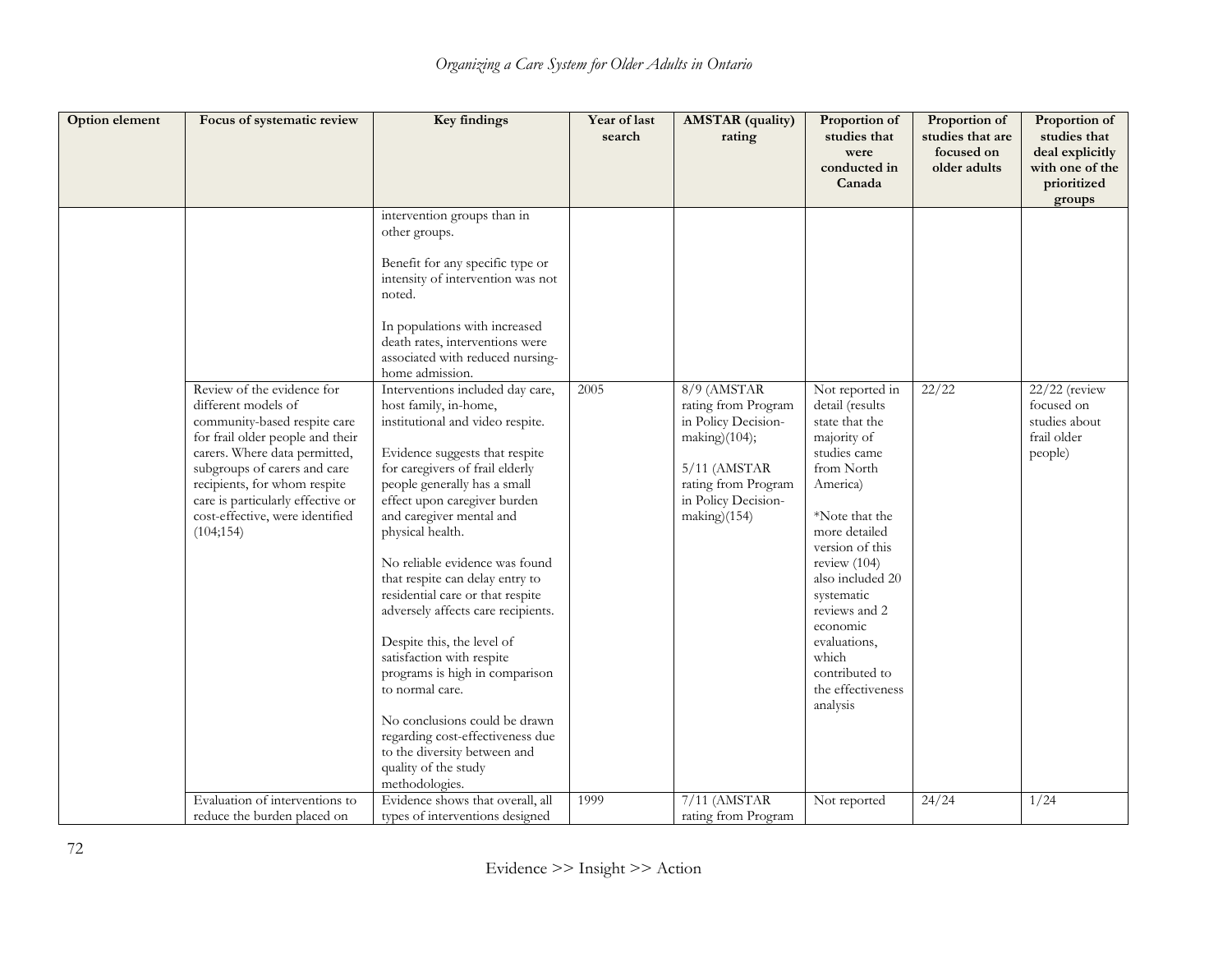| <b>Option element</b>                   | Focus of systematic review                                                                                                                                                                                                                | Key findings                                                                                                                                                                                                                                                                                                                                                                          | Year of last<br>search | <b>AMSTAR</b> (quality)<br>rating                                       | Proportion of<br>studies that<br>were<br>conducted in<br>Canada | Proportion of<br>studies that are<br>focused on<br>older adults | Proportion of<br>studies that<br>deal explicitly<br>with one of the<br>prioritized<br>groups |
|-----------------------------------------|-------------------------------------------------------------------------------------------------------------------------------------------------------------------------------------------------------------------------------------------|---------------------------------------------------------------------------------------------------------------------------------------------------------------------------------------------------------------------------------------------------------------------------------------------------------------------------------------------------------------------------------------|------------------------|-------------------------------------------------------------------------|-----------------------------------------------------------------|-----------------------------------------------------------------|----------------------------------------------------------------------------------------------|
|                                         | those caring for people with<br>dementia (103)                                                                                                                                                                                            | to reduce caregiver burden<br>including multicomponent and<br>respite care programs had no<br>effect on burden reduction.<br>The results of this study were<br>limited by a lack of clarity and<br>consistency among the studies<br>included, regarding what is<br>burden and how it is measured.                                                                                     |                        | in Policy Decision-<br>making)                                          |                                                                 |                                                                 |                                                                                              |
|                                         | To outline the theoretical and<br>practical framework for<br>geriatric rehabilitation in the<br>Nordic countries and second,<br>to survey the scientific medical<br>publications for evidence-<br>based geriatric rehabilitation<br>(155) | Specialized geriatric<br>rehabilitation is complicated but<br>effective when properly<br>performed. Interdisciplinary<br>teamwork, targeting of patients,<br>comprehensive assessment and<br>intensive and patient-targeted<br>rehabilitation seem to<br>characterize the most effective<br>programs.                                                                                 | Not reported           | $1/11$ (AMSTAR<br>rating from Program<br>in Policy Decision-<br>making) | Not reported                                                    | 30/30                                                           | 10/30                                                                                        |
|                                         | Evaluation of attendance at a<br>medical day hospital for elderly<br>people in preventing death,<br>disability, and<br>institutionalization and<br>improving subjective health<br>status (118)                                            | Evidence shows that day<br>hospital services in comparison<br>to comprehensive elderly care<br>have largely similar outcomes,<br>although there were trends<br>toward reduced use institutional<br>care by day hospital patients<br>There are limitations to day<br>hospital use in regards to costs<br>as studies showed it is also more<br>expensive that regular hospital<br>care. | 1997                   | $6/11$ (AMSTAR<br>rating from Program<br>in Policy Decision-<br>making) | 2/12                                                            | 12/12                                                           | Not reported                                                                                 |
| Discharge planning<br>from institutions | Evaluation of discharge<br>planning (DP) from hospital to<br>home of patients age 65 years<br>or older $(128)$                                                                                                                            | Large effects were noted for<br>patient satisfaction, while<br>moderate effects were evident<br>for patients' quality of life and<br>readmission rates.                                                                                                                                                                                                                               | 2005                   | $5/9$ (AMSTAR<br>rating from Program<br>in Policy Decision-<br>making)  | Not reported                                                    | 25/25                                                           | 3/25                                                                                         |
|                                         | Assessment of the                                                                                                                                                                                                                         | Hospital length of stay and                                                                                                                                                                                                                                                                                                                                                           | 2009                   | $9/11$ (AMSTAR                                                          | Not reported in                                                 | 8/21                                                            | Not reported                                                                                 |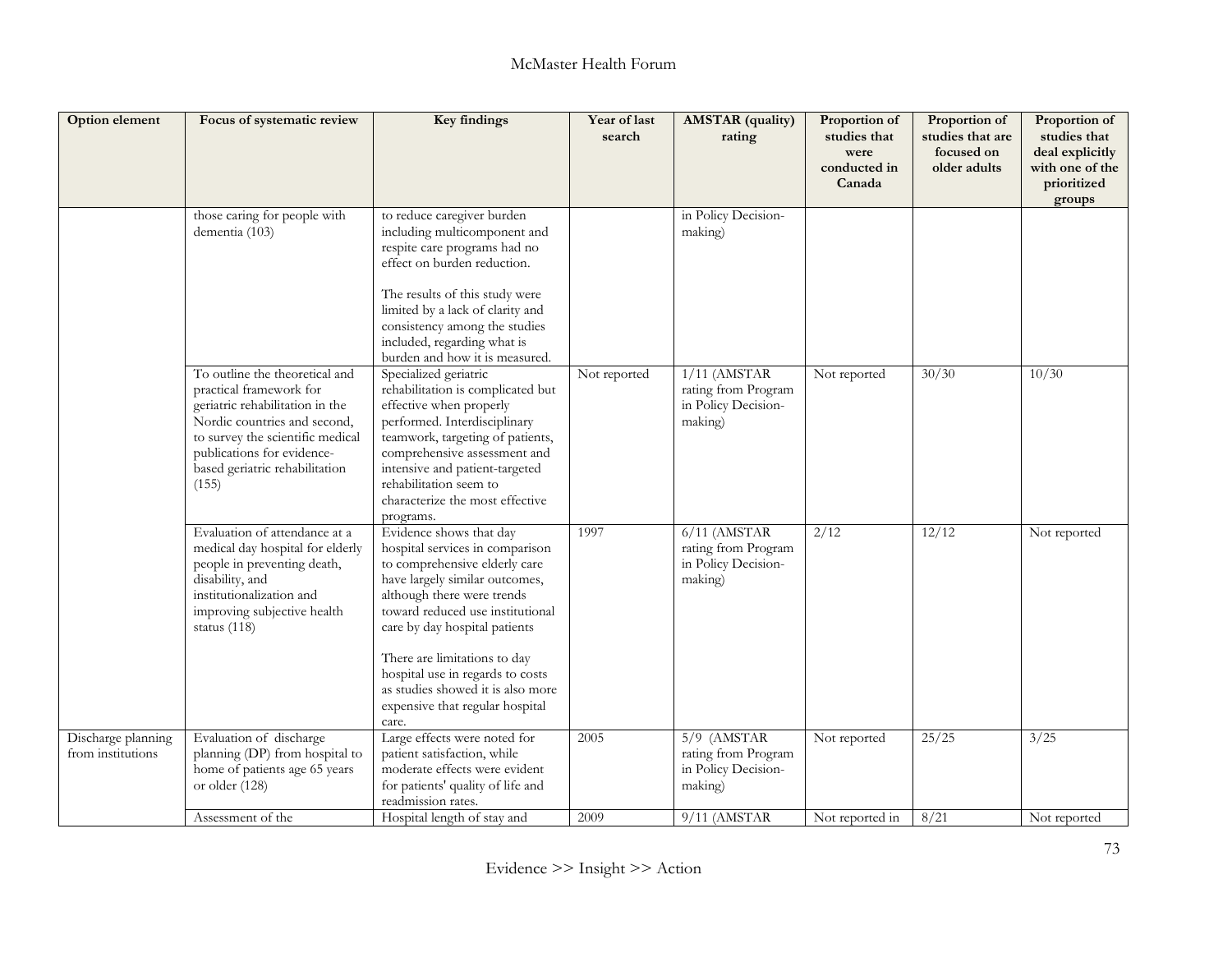| Option element | Focus of systematic review                                                                                                      | Key findings                                                                                                                                                                                                                                                                                                                                                                                                                                                                                                                                                                                                    | Year of last<br>search | <b>AMSTAR</b> (quality)<br>rating                                      | Proportion of<br>studies that<br>were<br>conducted in<br>Canada                                         | Proportion of<br>studies that are<br>focused on<br>older adults | Proportion of<br>studies that<br>deal explicitly<br>with one of the<br>prioritized<br>groups |
|----------------|---------------------------------------------------------------------------------------------------------------------------------|-----------------------------------------------------------------------------------------------------------------------------------------------------------------------------------------------------------------------------------------------------------------------------------------------------------------------------------------------------------------------------------------------------------------------------------------------------------------------------------------------------------------------------------------------------------------------------------------------------------------|------------------------|------------------------------------------------------------------------|---------------------------------------------------------------------------------------------------------|-----------------------------------------------------------------|----------------------------------------------------------------------------------------------|
|                | effectiveness of planning the<br>discharge of patients moving<br>from hospital (101)                                            | readmissions to hospital were<br>significantly reduced for patients<br>allocated to discharge planning<br>For elderly patients with a<br>medical condition (usually heart<br>failure) there was insufficient<br>evidence for a difference in<br>mortality or being discharged<br>from hospital to home. This was<br>also the case for trials recruiting<br>patients recovering from surgery<br>and a mix of medical and<br>surgical conditions.<br>In three trials patients allocated<br>to discharge planning reported<br>increased satisfaction.<br>There was little evidence on<br>overall healthcare costs. |                        | rating from<br>www.rxforchange.ca)                                     | detail-<br>Description<br>states: USA (5);<br>Canada (2);<br>Denmark (1)                                |                                                                 |                                                                                              |
|                | An evaluation of the<br>effectiveness of pre-discharge<br>home assessment visits for<br>elderly patients (156)                  | No randomized controlled trials<br>were found. Only five studies<br>(two retrospective surveys, three<br>observational surveys) were<br>identified. In four of these, a<br>possible benefit for home<br>visiting was suggested.                                                                                                                                                                                                                                                                                                                                                                                 | 1998                   | $1/9$ (AMSTAR<br>rating from Program<br>in Policy Decision-<br>making) | Not reported                                                                                            | $\overline{5/5}$                                                | Not reported                                                                                 |
|                | A comparison of hospital<br>discharge process, their<br>outcome and cost-effectiveness<br>and how they can be improved<br>(100) | Four types of intervention were<br>identified: discharge planning,<br>comprehensive geriatric<br>assessment, discharge support<br>and educational interventions<br>Overall no significant effect was<br>seen on mortality at 3 months, 6<br>months or 12 months after<br>discharge.                                                                                                                                                                                                                                                                                                                             | Not reported           | 10/11 (AMSTAR<br>rating from Program<br>in Policy Decision-<br>making) | Not reported in<br>detail<br>(description<br>indicates that<br>studies from<br>Canada were<br>included) | 54/54                                                           | Not reported                                                                                 |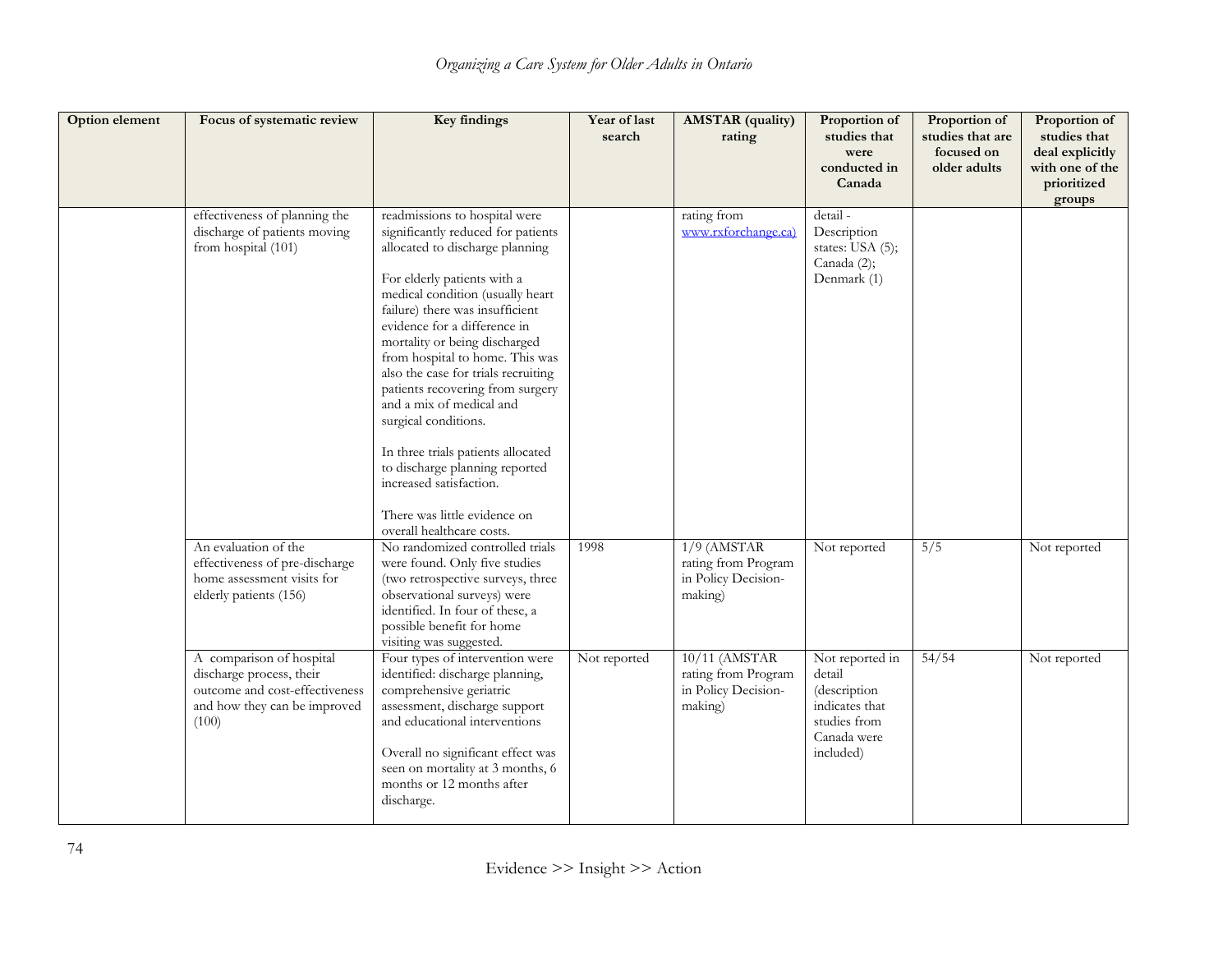| Option element | Focus of systematic review                                                                                                                                                                      | Key findings                                                                                                                                                                                                                                                                                                                                                                                                                                                                                                                                                                                                                                                                                                                                                                                                                                                                                              | Year of last<br>search | <b>AMSTAR</b> (quality)<br>rating                                       | Proportion of<br>studies that<br>were<br>conducted in | Proportion of<br>studies that are<br>focused on<br>older adults | Proportion of<br>studies that<br>deal explicitly<br>with one of the |
|----------------|-------------------------------------------------------------------------------------------------------------------------------------------------------------------------------------------------|-----------------------------------------------------------------------------------------------------------------------------------------------------------------------------------------------------------------------------------------------------------------------------------------------------------------------------------------------------------------------------------------------------------------------------------------------------------------------------------------------------------------------------------------------------------------------------------------------------------------------------------------------------------------------------------------------------------------------------------------------------------------------------------------------------------------------------------------------------------------------------------------------------------|------------------------|-------------------------------------------------------------------------|-------------------------------------------------------|-----------------------------------------------------------------|---------------------------------------------------------------------|
|                |                                                                                                                                                                                                 |                                                                                                                                                                                                                                                                                                                                                                                                                                                                                                                                                                                                                                                                                                                                                                                                                                                                                                           |                        |                                                                         | Canada                                                |                                                                 | prioritized<br>groups                                               |
|                |                                                                                                                                                                                                 | The risk of readmission to<br>hospital was significantly<br>reduced by intervention, which<br>was maintained when the<br>intervention was provided by a<br>single professional as compared<br>to a team.<br>The effect on readmission risk<br>was most apparent in<br>interventions provided both in<br>hospital and in the patient's<br>home. A similar positive finding<br>was seen for interventions<br>provided in the patient's home<br>only, but little effect was seen<br>for interventions provided only<br>in hospital<br>The evidence from these trials<br>does not suggest that discharge<br>arrangements have effects on<br>mortality or length of hospital<br>stay. This review supports the<br>concept that arrangements for<br>discharging older people from<br>hospital can have beneficial<br>effects on subsequent<br>readmission rates. Interventions<br>provided across the hospital- |                        |                                                                         |                                                       |                                                                 |                                                                     |
|                |                                                                                                                                                                                                 | community interface, both in<br>hospital and in the patient's<br>home, showed the largest effect                                                                                                                                                                                                                                                                                                                                                                                                                                                                                                                                                                                                                                                                                                                                                                                                          |                        |                                                                         |                                                       |                                                                 |                                                                     |
|                | To determine the effectiveness<br>and costs of interventions<br>intended to improve access to<br>health and social care for older<br>patients following discharge<br>from acute hospitals (157) | The review found some<br>evidence that services combining<br>needs assessment, discharge<br>planning and a method for<br>facilitating the implementation<br>of these plans were more                                                                                                                                                                                                                                                                                                                                                                                                                                                                                                                                                                                                                                                                                                                      | 2000                   | $5/10$ (AMSTAR<br>rating from Program<br>in Policy Decision-<br>making) | 1/22                                                  | 22/22                                                           | 3/22                                                                |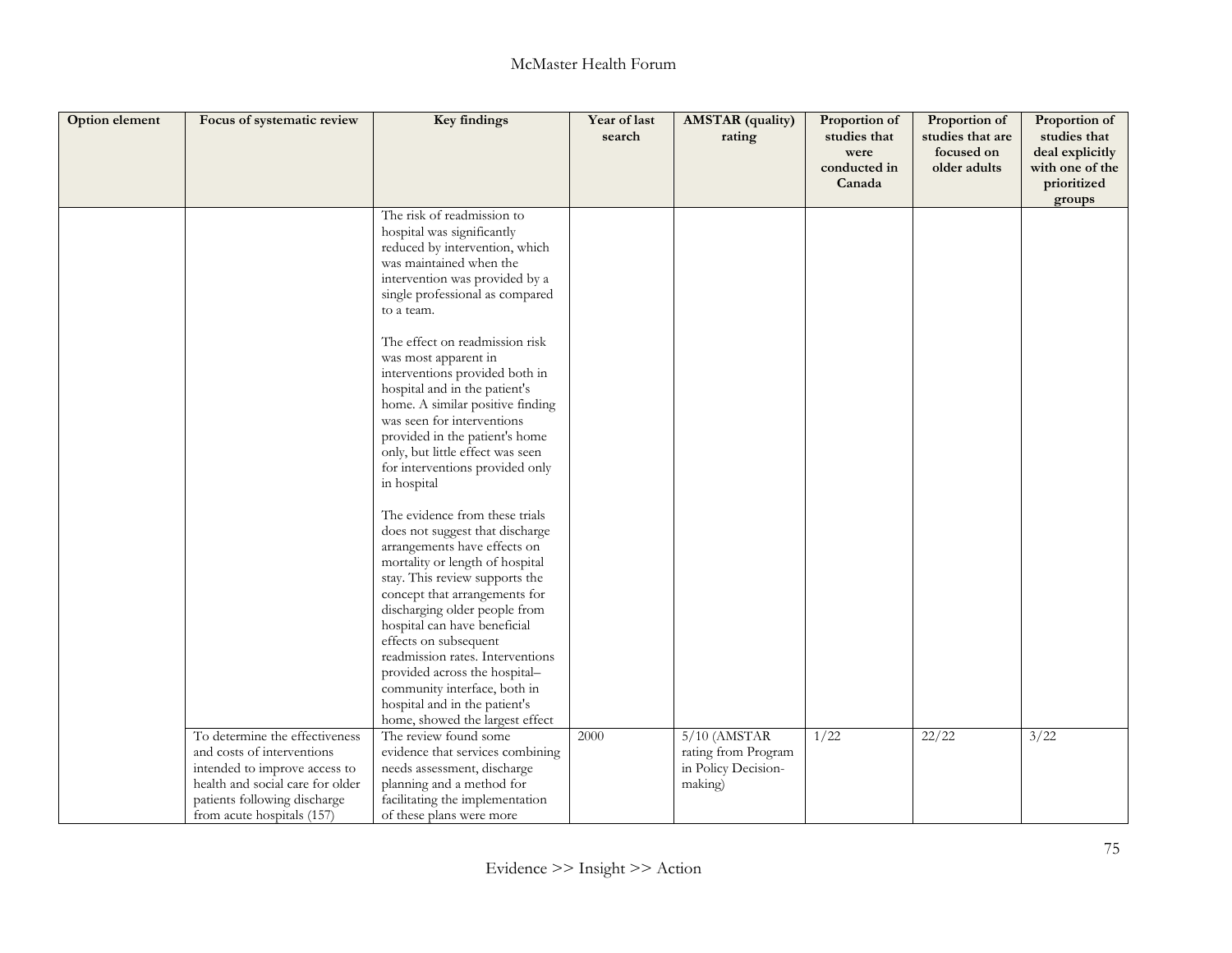| Option element | Focus of systematic review                                                                                                                                      | <b>Key findings</b>                                                                                                                                                                                                                                                                                                                                                                                                                                                                   | Year of last<br>search | <b>AMSTAR</b> (quality)<br>rating                                       | Proportion of<br>studies that<br>were<br>conducted in<br>Canada | Proportion of<br>studies that are<br>focused on<br>older adults | Proportion of<br>studies that<br>deal explicitly<br>with one of the<br>prioritized<br>groups |
|----------------|-----------------------------------------------------------------------------------------------------------------------------------------------------------------|---------------------------------------------------------------------------------------------------------------------------------------------------------------------------------------------------------------------------------------------------------------------------------------------------------------------------------------------------------------------------------------------------------------------------------------------------------------------------------------|------------------------|-------------------------------------------------------------------------|-----------------------------------------------------------------|-----------------------------------------------------------------|----------------------------------------------------------------------------------------------|
|                |                                                                                                                                                                 | effective than services that do<br>not include the latter action.<br>The assessment of need may be<br>insufficient in itself for the<br>adequate provision of post-<br>discharge care. Needs<br>assessment should be combined<br>with a service that facilitates the<br>implementation of care plans.                                                                                                                                                                                 |                        |                                                                         |                                                                 |                                                                 |                                                                                              |
|                | To assess the effectiveness of<br>nurse-assisted case<br>management for improving<br>post-hospital transitions of<br>elderly patients to other<br>settings (94) | Eight of the 15 interventions<br>showed reduced hospital<br>readmission rates and/or fewer<br>hospital days. These findings<br>were observed across patients<br>with "all cause" and heart failure,<br>a variety of hospital types, and<br>variations in the intervention.<br>Reductions in the use of<br>emergency departments were<br>observed in 3 of the 11 studies<br>investigating this. Lower<br>expenditures were reported by<br>all 6 studies reporting such<br>comparisons. | 2006                   | $2/10$ (AMSTAR<br>rating from Program<br>in Policy Decision-<br>making) | $\frac{2}{15}$                                                  | 15/15                                                           | 15/15                                                                                        |
|                | Review of interventions<br>to reduce hospitalizations from<br>formal long-term care settings<br>(158)                                                           | The interventions showing the<br>strongest potential are those that<br>increase skilled staffing, specially<br>through physician assistants and<br>nurse practitioners; improve the<br>hospital-to-home transition;<br>substitute home health care for<br>selected hospital admissions; and<br>align reimbursement policies<br>such that providers do not have<br>a financial incentive to<br>hospitalize.<br>However, much of the evidence                                           | 2005                   | $1/9$ (AMSTAR<br>rating from Program<br>in Policy Decision-<br>making)  | Not reported                                                    | 55/55                                                           | Not reported                                                                                 |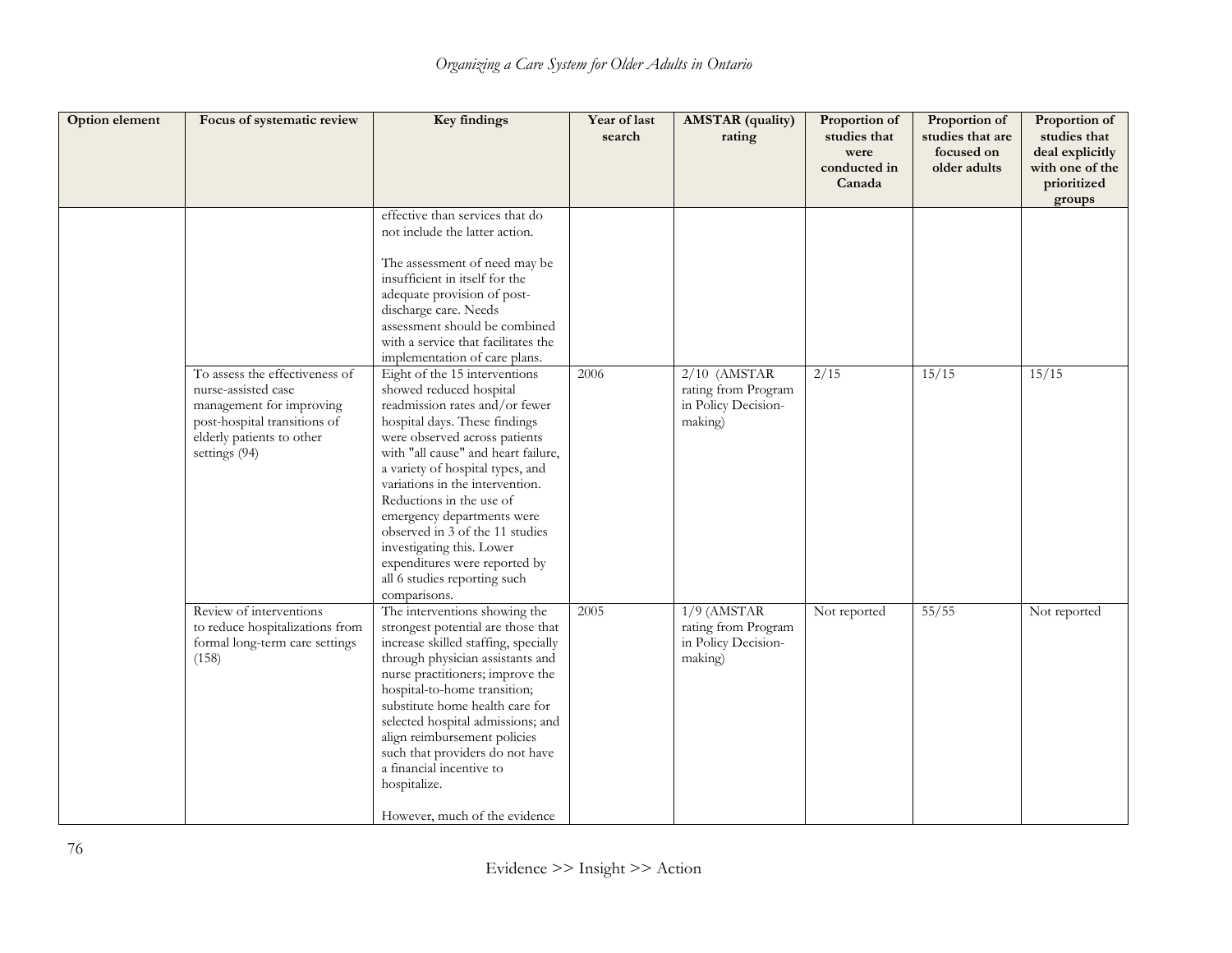| Option element | Focus of systematic review                                                                                                                                 | Key findings                                                                                                                                                                                                                                                                                                                                                                                                                                                                                                                                   | Year of last<br>search | <b>AMSTAR</b> (quality)<br>rating                                       | Proportion of<br>studies that<br>were<br>conducted in<br>Canada | Proportion of<br>studies that are<br>focused on<br>older adults | Proportion of<br>studies that<br>deal explicitly<br>with one of the<br>prioritized<br>groups            |
|----------------|------------------------------------------------------------------------------------------------------------------------------------------------------------|------------------------------------------------------------------------------------------------------------------------------------------------------------------------------------------------------------------------------------------------------------------------------------------------------------------------------------------------------------------------------------------------------------------------------------------------------------------------------------------------------------------------------------------------|------------------------|-------------------------------------------------------------------------|-----------------------------------------------------------------|-----------------------------------------------------------------|---------------------------------------------------------------------------------------------------------|
|                |                                                                                                                                                            | is weak and could benefit from<br>improved research design and<br>methodology.                                                                                                                                                                                                                                                                                                                                                                                                                                                                 |                        |                                                                         |                                                                 |                                                                 |                                                                                                         |
|                | Evaluation of aftercare in<br>chronic patients and the frail<br>elderly when discharged from<br>hospital (107)                                             | Analysis by type of aftercare<br>program showed that the<br>majority of studies did not<br>report clear beneficial effects for<br>the intervention group. When<br>aftercare programs were<br>compared to usual care (8<br>studies) or the reference<br>treatment was no special nursing<br>care (6 studies), most effects<br>were not beneficial for the<br>intervention group. In the 3<br>studies comparing intervention<br>with institutional care, positive<br>effects were evident for quality<br>of care and costs.                      | 1994                   | $4/10$ (AMSTAR<br>rating from Program<br>in Policy Decision-<br>making) | Not reported                                                    | 4/17                                                            | Not reported                                                                                            |
|                | A review of the effectiveness<br>and cost of managing patients<br>with early discharge hospital at<br>home compared with in-<br>patient hospital care (98) | For patients recovering from a<br>stroke and elderly patients with a<br>mix of conditions there was<br>insufficient evidence of a<br>difference in mortality between<br>groups.<br>Readmission rates were<br>significantly increased for elderly<br>patients with a mix of conditions<br>allocated to hospital at home.<br>For patients recovering from a<br>stroke and elderly patients with a<br>mix of conditions respectively,<br>significantly fewer people<br>allocated to hospital at home<br>were in residential care at follow<br>up. | 2008                   | 10/11 (AMSTAR<br>rating from Program<br>in Policy Decision-<br>making)  | 1/26                                                            | Not reported                                                    | Not reported in<br>detail (7 studies<br>examine older<br>adults with a<br>mix of medical<br>conditions) |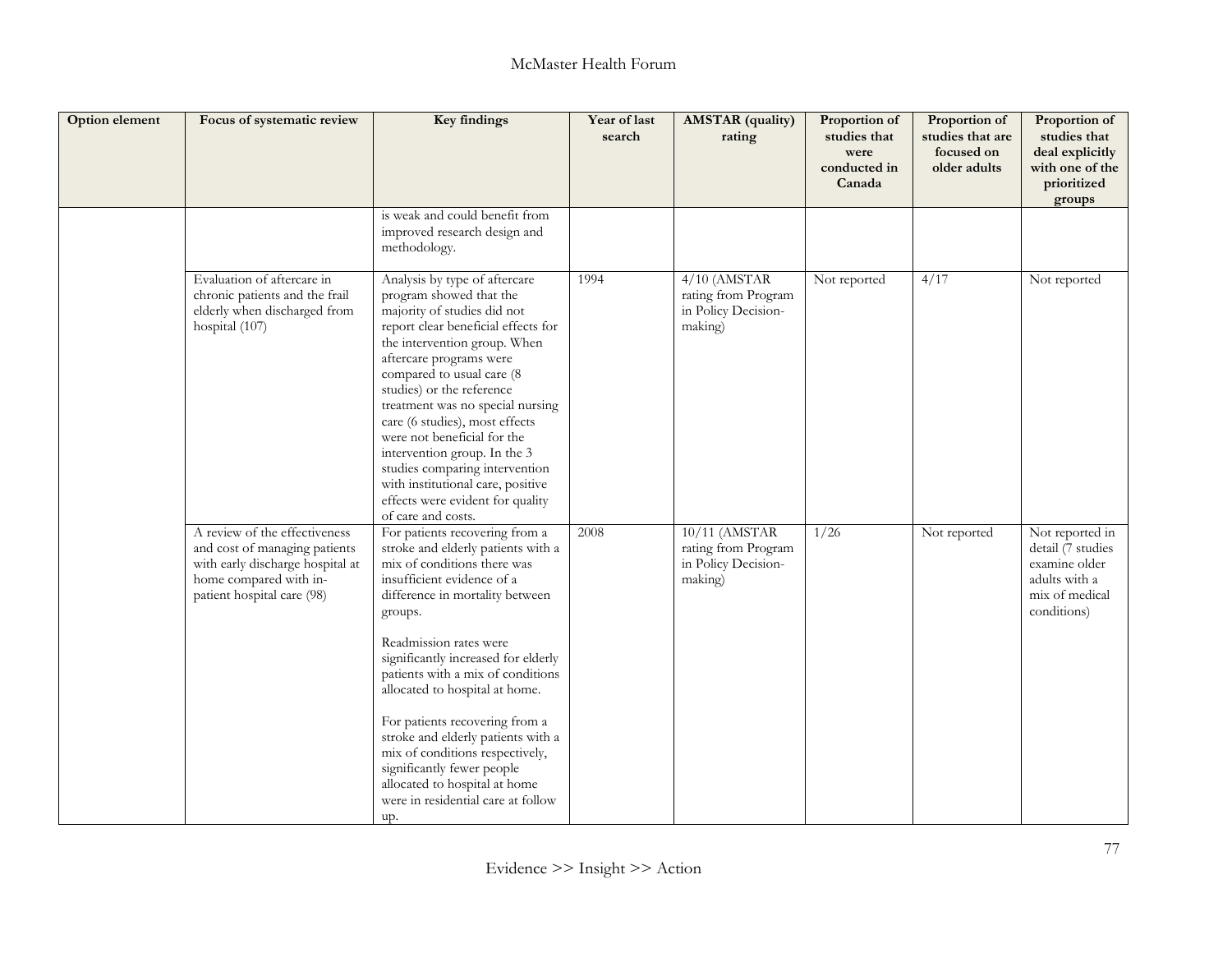| <b>Option element</b> | Focus of systematic review                                                                                                                    | Key findings                                                                                                                                                                                                                                                                                                                                                                                                                                      | Year of last<br>search | <b>AMSTAR</b> (quality)<br>rating                                       | Proportion of<br>studies that<br>were<br>conducted in<br>Canada                                                   | Proportion of<br>studies that are<br>focused on<br>older adults | Proportion of<br>studies that<br>deal explicitly<br>with one of the<br>prioritized<br>groups |
|-----------------------|-----------------------------------------------------------------------------------------------------------------------------------------------|---------------------------------------------------------------------------------------------------------------------------------------------------------------------------------------------------------------------------------------------------------------------------------------------------------------------------------------------------------------------------------------------------------------------------------------------------|------------------------|-------------------------------------------------------------------------|-------------------------------------------------------------------------------------------------------------------|-----------------------------------------------------------------|----------------------------------------------------------------------------------------------|
|                       |                                                                                                                                               | Patients reported increased<br>satisfaction with early discharge<br>hospital at home.<br>There was insufficient evidence<br>of a difference for readmission<br>between groups in trials<br>recruiting patients recovering<br>from surgery.<br>Evidence on cost savings was<br>mixed.                                                                                                                                                              |                        |                                                                         |                                                                                                                   |                                                                 |                                                                                              |
|                       | To evaluate the evidence for<br>interventions designed to<br>improve outcomes for elders<br>discharged from the emergency<br>department (159) | Three of four RCTs designed to<br>measure functional outcomes<br>showed a reduction in functional<br>decline in the intervention<br>group. The trials that resulted in<br>functional benefits enrolled<br>high-risk patients and included<br>geriatric nursing assessment and<br>home-based services as part of<br>the intervention.<br>Results of trials to decrease<br>health service utilization rates<br>following an ED visit were<br>mixed. | 2005                   | $6/10$ (AMSTAR<br>rating from Program<br>in Policy Decision-<br>making) | Not reported in<br>detail, but<br>description<br>states that at<br>least one study<br>from Canada<br>was included | 27/27                                                           | 0/27                                                                                         |
|                       | Review of interventions to<br>manage the older adult in the<br>acute care hospital setting (102)                                              | Studies showed the use of<br>multidisciplinary teams in<br>specially designed units<br>demonstrated statistically<br>significant results for inpatient<br>geriatric unit care<br>Multiple studies indicated early<br>comprehensive discharge<br>planning resulted in patients<br>being able to report that they                                                                                                                                   | 2006                   | $7/10$ (AMSTAR<br>rating from Program<br>in Policy Decision-<br>making) | Not reported                                                                                                      | 26/26                                                           | 3/26                                                                                         |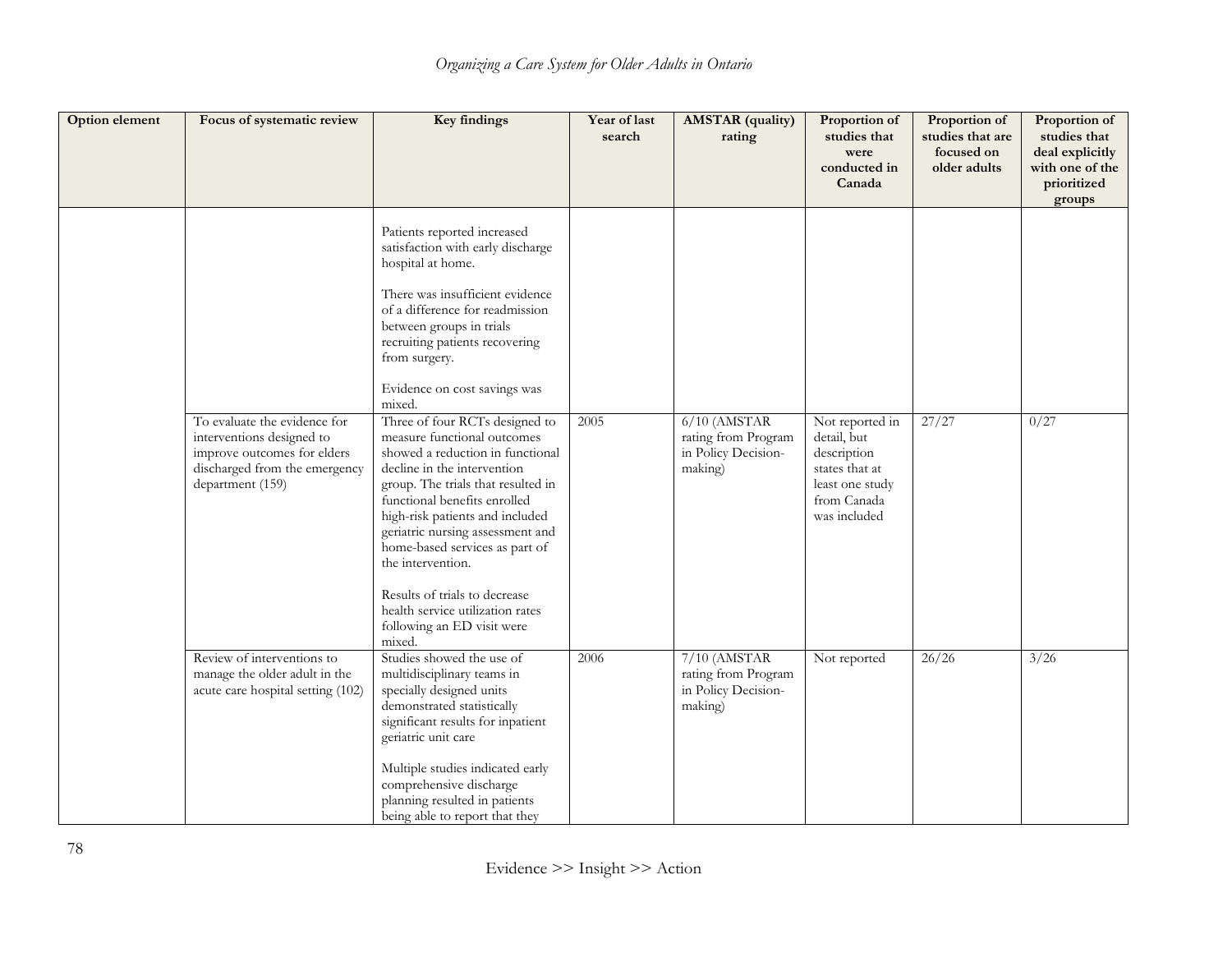| Option element               | Focus of systematic review                                                                                                                                   | Key findings                                                                                                                                                                                                                                                                                                                                                                                                                                                                                                             | Year of last<br>search | <b>AMSTAR</b> (quality)<br>rating                                       | Proportion of<br>studies that<br>were<br>conducted in<br>Canada                                | Proportion of<br>studies that are<br>focused on<br>older adults | Proportion of<br>studies that<br>deal explicitly<br>with one of the<br>prioritized<br>groups |
|------------------------------|--------------------------------------------------------------------------------------------------------------------------------------------------------------|--------------------------------------------------------------------------------------------------------------------------------------------------------------------------------------------------------------------------------------------------------------------------------------------------------------------------------------------------------------------------------------------------------------------------------------------------------------------------------------------------------------------------|------------------------|-------------------------------------------------------------------------|------------------------------------------------------------------------------------------------|-----------------------------------------------------------------|----------------------------------------------------------------------------------------------|
|                              |                                                                                                                                                              | had adequate information, less<br>concern about managing their<br>care at home, knew their<br>medicines, and knew danger<br>signals indicating potential<br>complications<br>Evidence suggests involving<br>families in care decisions has a<br>positive impact on patient care                                                                                                                                                                                                                                          |                        |                                                                         |                                                                                                |                                                                 |                                                                                              |
| Electronic health<br>records | Evaluation of electronic<br>medical records (EMRs) as<br>tools for improving surrogate<br>patient outcomes in the<br>outpatient primary care setting<br>(81) | Interventions focused on<br>electronic medical record (EMR)<br>systems used by primary care<br>physicians in the out-patient<br>setting.<br>All 7 studies regarding complete<br>EMR systems reported a benefit<br>of EMR use, while 8 out of 9<br>studies assessing hybrid EMR<br>systems reported benefits.                                                                                                                                                                                                             | 1999                   | $5/10$ (AMSTAR<br>rating from<br>McMaster Health<br>Forum)              | Not reported in<br>detail but<br>description<br>states studies<br>from Canada<br>were included | Not reported                                                    | Not reported                                                                                 |
| Evidence-based<br>toolkit    | Evaluation of the effectiveness<br>of CGA in hospitals for older<br>adults admitted as an<br>emergency (108)                                                 | Comprehensive geriatric<br>assessment (or CGA) is a<br>simultaneous, multi-level<br>assessment of various domains<br>by a multidisciplinary team to<br>ensure that problems are<br>identified, quantified and<br>managed appropriately.<br>Evidence shows significant<br>improvement in the patient<br>health outcomes while living<br>within their own home when<br>they receive CGA.<br>There is evidence that<br>specialization within the ward<br>team increases the likelihood of<br>a successful multidisciplinary | 2010                   | $9/10$ (AMSTAR<br>rating from Program<br>in Policy Decision-<br>making) | 4/22                                                                                           | 22/22                                                           | 22/22                                                                                        |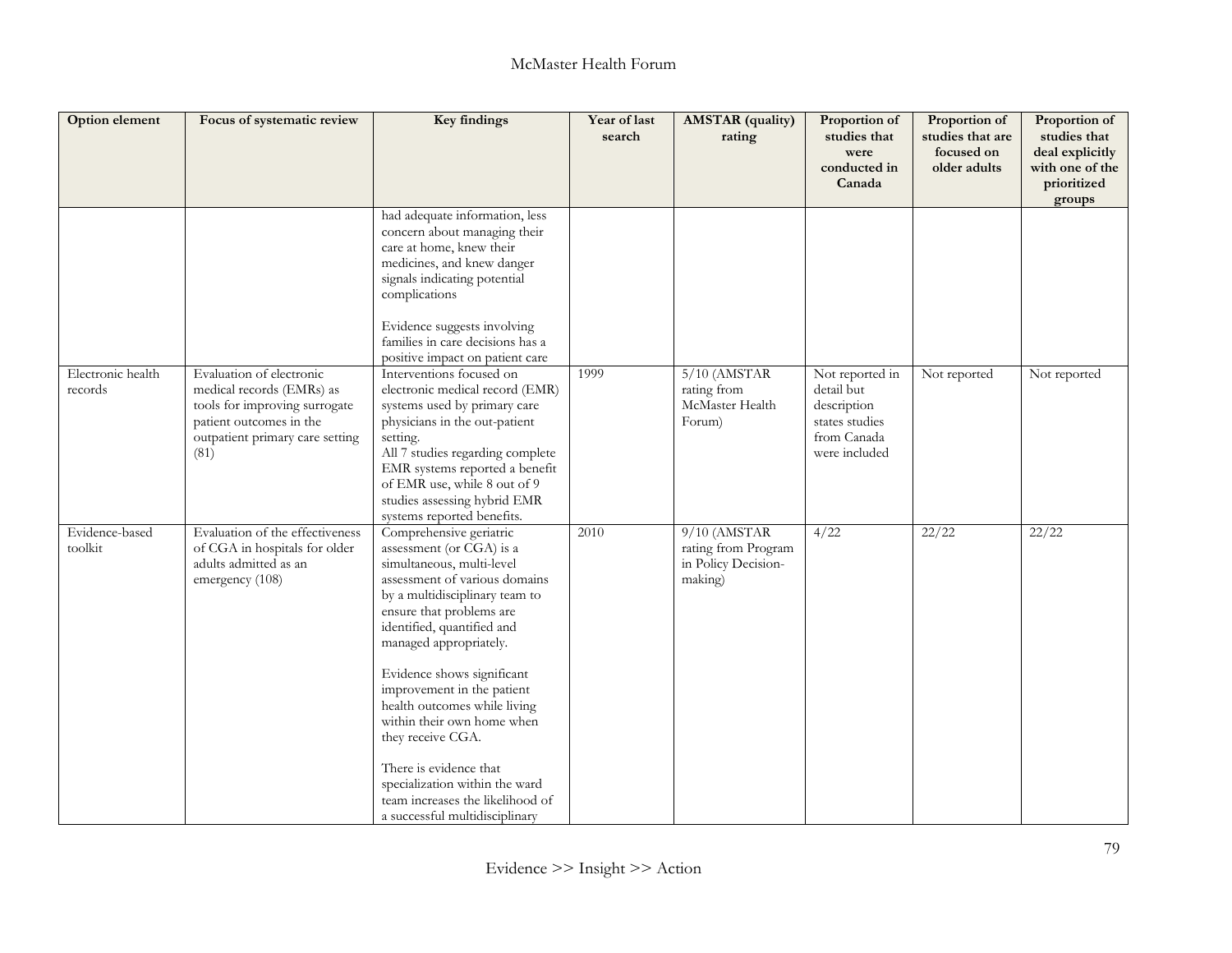| Option element                      | Focus of systematic review                                                                                                                                                  | Key findings                                                                                                                                                                                                                                                                                                                                                                                                                                                                                                                                     | Year of last<br>search | <b>AMSTAR</b> (quality)<br>rating                                       | Proportion of<br>studies that<br>were<br>conducted in<br>Canada | Proportion of<br>studies that are<br>focused on<br>older adults | Proportion of<br>studies that<br>deal explicitly<br>with one of the<br>prioritized<br>groups |
|-------------------------------------|-----------------------------------------------------------------------------------------------------------------------------------------------------------------------------|--------------------------------------------------------------------------------------------------------------------------------------------------------------------------------------------------------------------------------------------------------------------------------------------------------------------------------------------------------------------------------------------------------------------------------------------------------------------------------------------------------------------------------------------------|------------------------|-------------------------------------------------------------------------|-----------------------------------------------------------------|-----------------------------------------------------------------|----------------------------------------------------------------------------------------------|
|                                     |                                                                                                                                                                             | team outcome as well as a ward<br>environment that promotes<br>patient independence.                                                                                                                                                                                                                                                                                                                                                                                                                                                             |                        |                                                                         |                                                                 |                                                                 |                                                                                              |
|                                     | Appraisal of the effectiveness<br>of gerontologically informed<br>nursing assessment and referral<br>interventions for older<br>attendees in emergency<br>departments (109) | Evidence shows a clear benefit<br>to this intervention as<br>characterized by reduced<br>number of post-intervention<br>hospital admissions and/or<br>representations to the ED, as<br>well as reduced hospital days,<br>nursing home admissions,<br>community agency referrals, and<br>a reduction in the rate of<br>hospital admissions in the longer<br>term.                                                                                                                                                                                 | 2008                   | $6/10$ (AMSTAR<br>rating from Program<br>in Policy Decision-<br>making) | 1/13                                                            | 13/13                                                           | Not reported                                                                                 |
| Multidisciplinary<br>teams or units | An assessment of the<br>effectiveness of geriatric<br>evaluation and management<br>units (GEMUs) in treating frail<br>older adults (119)                                    | Variable outcome measures in<br>the three main articles reviewed<br>make it difficult to draw<br>conclusions about specific<br>benefits of GEMUs. Outcomes<br>such as mortality, function and<br>quality of life reveal inconsistent<br>results among the three studies.<br>Mobility and cognition were<br>examined in only one study, but<br>show positive results. GEMUs<br>were successful in delaying the<br>need for long-term care<br>admission. The overall cost of<br>care in a GEMU was neutral<br>compared with that of usual<br>care. | Not reported           | $2/10$ (AMSTAR<br>rating from Program<br>in Policy Decision-<br>making) | Not reported                                                    | $\overline{3}/\overline{3}$                                     | 3/3                                                                                          |
|                                     | To determine the effective<br>components and the feasibility<br>of collaborative care<br>interventions in the treatment<br>of depression in older patients<br>(116)         | Collaborative care interventions<br>are more effective for depression<br>in older people than usual care<br>and are also of high value<br>Subjects receiving collaborative<br>care interventions were                                                                                                                                                                                                                                                                                                                                            | 2007                   | 7/11 (AMSTAR<br>rating from Program<br>in Policy Decision-<br>making)   | 0/3                                                             | $\overline{3}/\overline{3}$                                     | Not reported                                                                                 |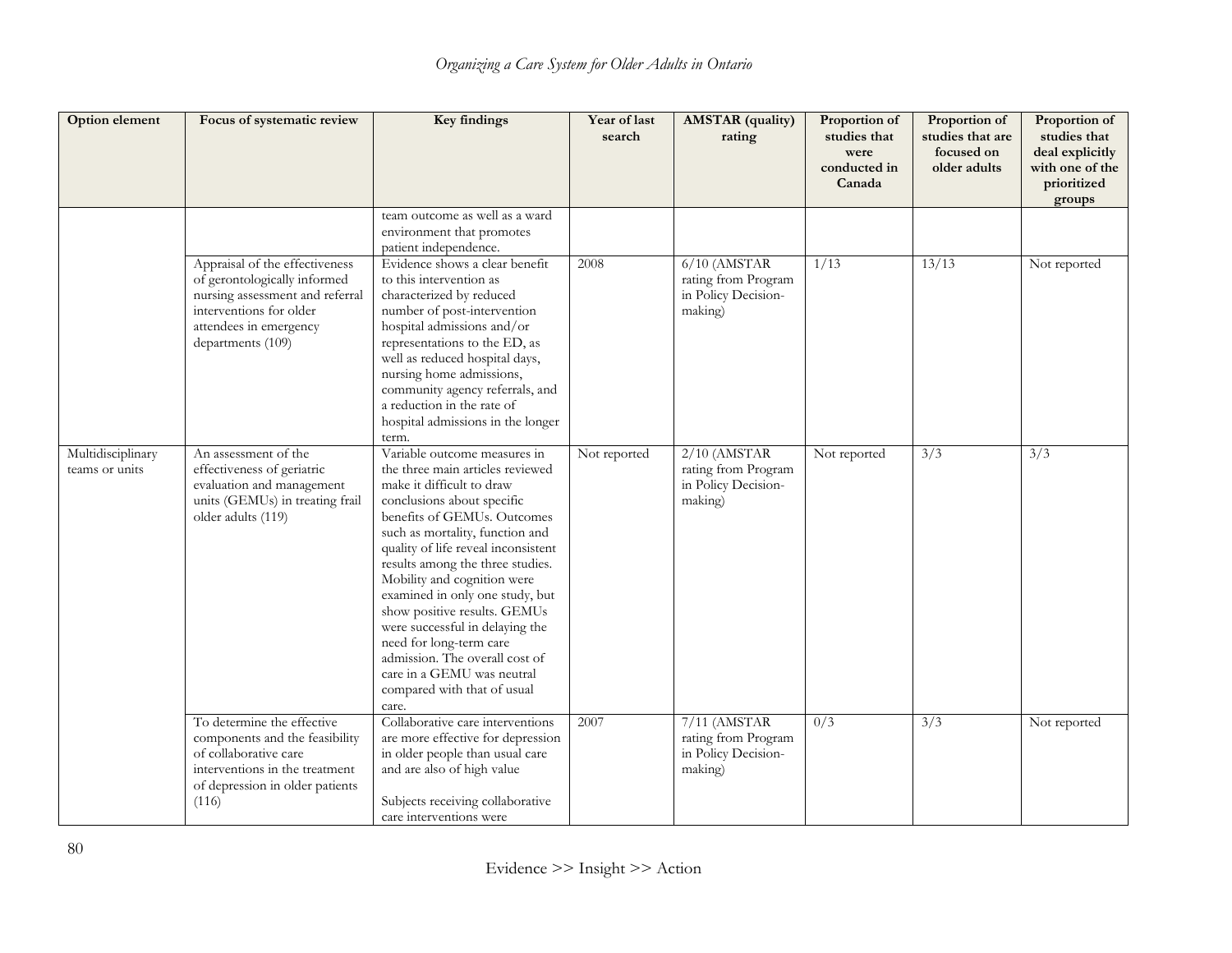| Option element | Focus of systematic review                                                                                                                                          | Key findings                                                                                                                                                                                                                   | Year of last<br>search | <b>AMSTAR</b> (quality)<br>rating                                       | Proportion of<br>studies that<br>were<br>conducted in<br>Canada | Proportion of<br>studies that are<br>focused on<br>older adults | Proportion of<br>studies that<br>deal explicitly<br>with one of the<br>prioritized<br>groups |
|----------------|---------------------------------------------------------------------------------------------------------------------------------------------------------------------|--------------------------------------------------------------------------------------------------------------------------------------------------------------------------------------------------------------------------------|------------------------|-------------------------------------------------------------------------|-----------------------------------------------------------------|-----------------------------------------------------------------|----------------------------------------------------------------------------------------------|
|                |                                                                                                                                                                     | significantly more likely to<br>report depression treatment than<br>those receiving usual care during<br>each follow-up period.                                                                                                |                        |                                                                         |                                                                 |                                                                 |                                                                                              |
|                |                                                                                                                                                                     | Collaborative care interventions<br>significantly increased<br>depression-free days, but did not<br>significantly increase outpatient<br>cost.                                                                                 |                        |                                                                         |                                                                 |                                                                 |                                                                                              |
|                |                                                                                                                                                                     | At 6 and 12 months post-<br>intervention, compared with<br>those receiving usual care,<br>participants receiving<br>collaborative care interventions<br>had lower levels of depression<br>symptoms and thoughts of<br>suicide  |                        |                                                                         |                                                                 |                                                                 |                                                                                              |
|                |                                                                                                                                                                     | Collaborative care interventions<br>with communication between<br>primary care providers and<br>mental health providers were no<br>more effective in improving<br>depression symptoms than CCIs<br>without such communication. |                        |                                                                         |                                                                 |                                                                 |                                                                                              |
|                | A comparison between acute<br>geriatric units and conventional<br>care units in adults aged 65 or<br>more admitted to hospital for<br>acute medical disorders (115) | Evidence shows that compared<br>with older people admitted to<br>conventional care units, those<br>admitted to acute genatric units<br>had a lower risk of functional<br>decline at discharge.                                 | 2008                   | $8/11$ (AMSTAR<br>rating from Program<br>in Policy Decision-<br>making) | 1/11                                                            | 11/11                                                           | 11/11                                                                                        |
|                |                                                                                                                                                                     | Studies did not show a reduction<br>in case fatality either at discharge<br>or at three months follow-up,<br>however this is consistent with<br>studies of very old (80 or older)                                              |                        |                                                                         |                                                                 |                                                                 |                                                                                              |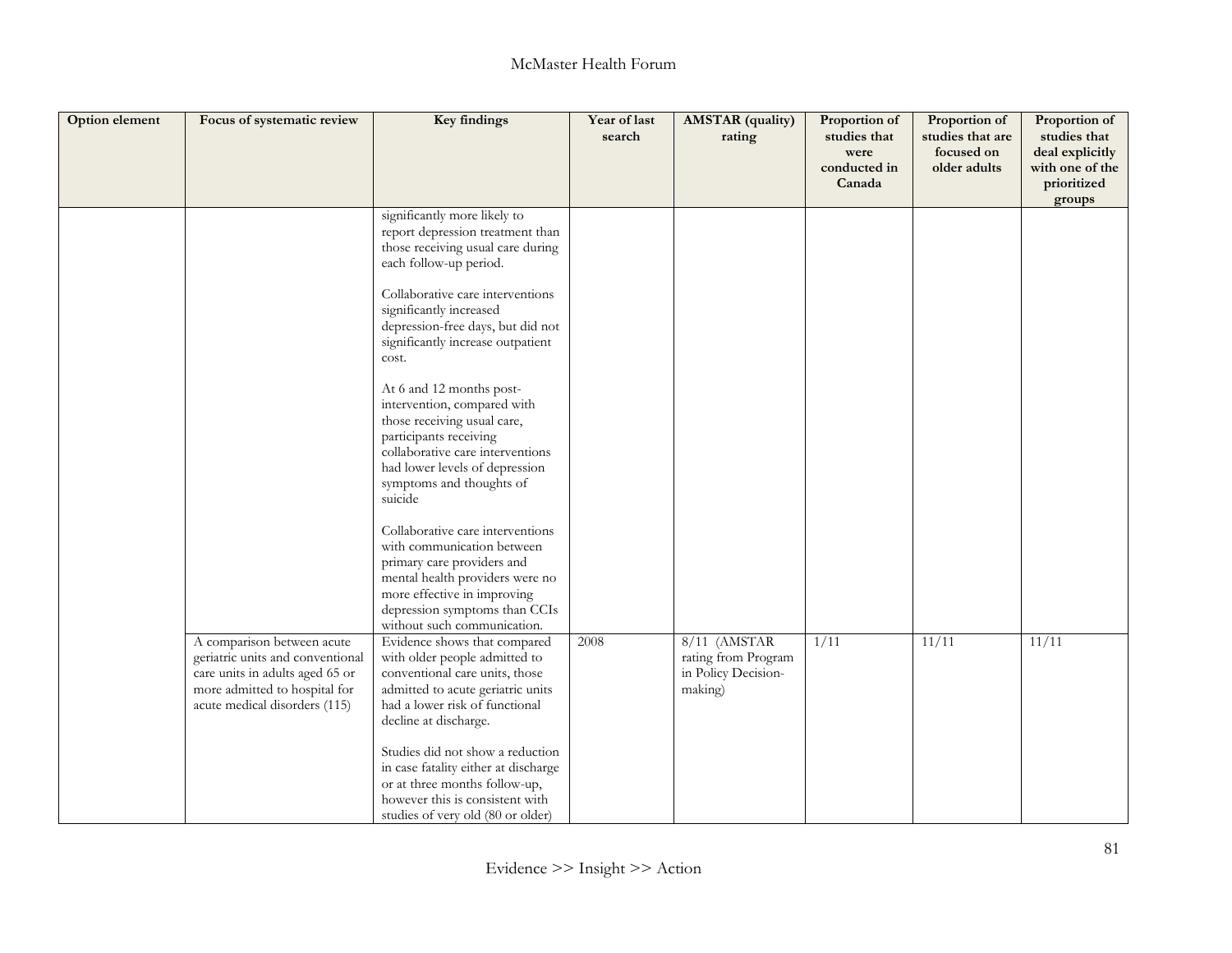| Option element | Focus of systematic review                                                                                                                                                           | Key findings                                                                                                                                                                                                                                           | Year of last<br>search | <b>AMSTAR</b> (quality)<br>rating                                       | Proportion of<br>studies that<br>were<br>conducted in<br>Canada | Proportion of<br>studies that are<br>focused on<br>older adults | Proportion of<br>studies that<br>deal explicitly<br>with one of the<br>prioritized<br>groups |
|----------------|--------------------------------------------------------------------------------------------------------------------------------------------------------------------------------------|--------------------------------------------------------------------------------------------------------------------------------------------------------------------------------------------------------------------------------------------------------|------------------------|-------------------------------------------------------------------------|-----------------------------------------------------------------|-----------------------------------------------------------------|----------------------------------------------------------------------------------------------|
|                |                                                                                                                                                                                      | or frail people.                                                                                                                                                                                                                                       |                        |                                                                         | 1/9                                                             | $\overline{9/9}$                                                | 1/9                                                                                          |
|                | Comparison of the effects of<br>coordinated multidisciplinary<br>inpatient rehabilitation, with<br>that of usual (orthopedic) care,<br>for older patients with hip<br>fracture (160) | Observed trends favour co-<br>ordinated multidisciplinary<br>approaches to rehabilitation after<br>proximal femoral fracture, where<br>results suggest a reduction in the<br>relative risk of adverse<br>outcomes.                                     | 2002                   | 8/11 (AMSTAR<br>rating from Program<br>in Policy Decision-<br>making)   |                                                                 |                                                                 |                                                                                              |
|                |                                                                                                                                                                                      | Study results were essentially<br>inconclusive due to a large<br>degree of variability between the<br>reviewed studies' methodologies<br>and aims.                                                                                                     |                        |                                                                         |                                                                 |                                                                 |                                                                                              |
|                | Investigation of the benefits of<br>multidisciplinary rehabilitation<br>for people who have sustained<br>hip fracture (161)                                                          | Patients who received<br>multidisciplinary rehabilitation<br>were at a lower risk of a "poor<br>outcome" (dying or admission to<br>a nursing home) and showed a<br>trend towards higher levels of<br>returning home                                    | 2005                   | $7/10$ (AMSTAR<br>rating from Program<br>in Policy Decision-<br>making) | Not reported                                                    | 11/11                                                           | 11/11                                                                                        |
|                |                                                                                                                                                                                      | There was a 16% reduction in<br>the pooled outcome combining<br>death or admission to a nursing<br>home                                                                                                                                                |                        |                                                                         |                                                                 |                                                                 |                                                                                              |
|                | Evaluation of the effects of<br>multidisciplinary rehabilitation,<br>in either inpatient or<br>ambulatory care settings, for<br>older patients with hip fracture<br>(162)            | Evidence suggests that<br>multidisciplinary rehabilitation is<br>not harmful and does not add to<br>the burden of carers.<br>In one trial carers reported<br>significantly lower burden in the<br>long term after multidisciplinary<br>rehabilitation. | 2009                   | 10/11 (AMSTAR<br>rating from Program<br>in Policy Decision-<br>making)  | 1/13                                                            | 13/13                                                           | 13/13                                                                                        |
|                |                                                                                                                                                                                      | Participants in the home-based<br>rehabilitation group had shorter<br>hospital stays, but longer periods                                                                                                                                               |                        |                                                                         |                                                                 |                                                                 |                                                                                              |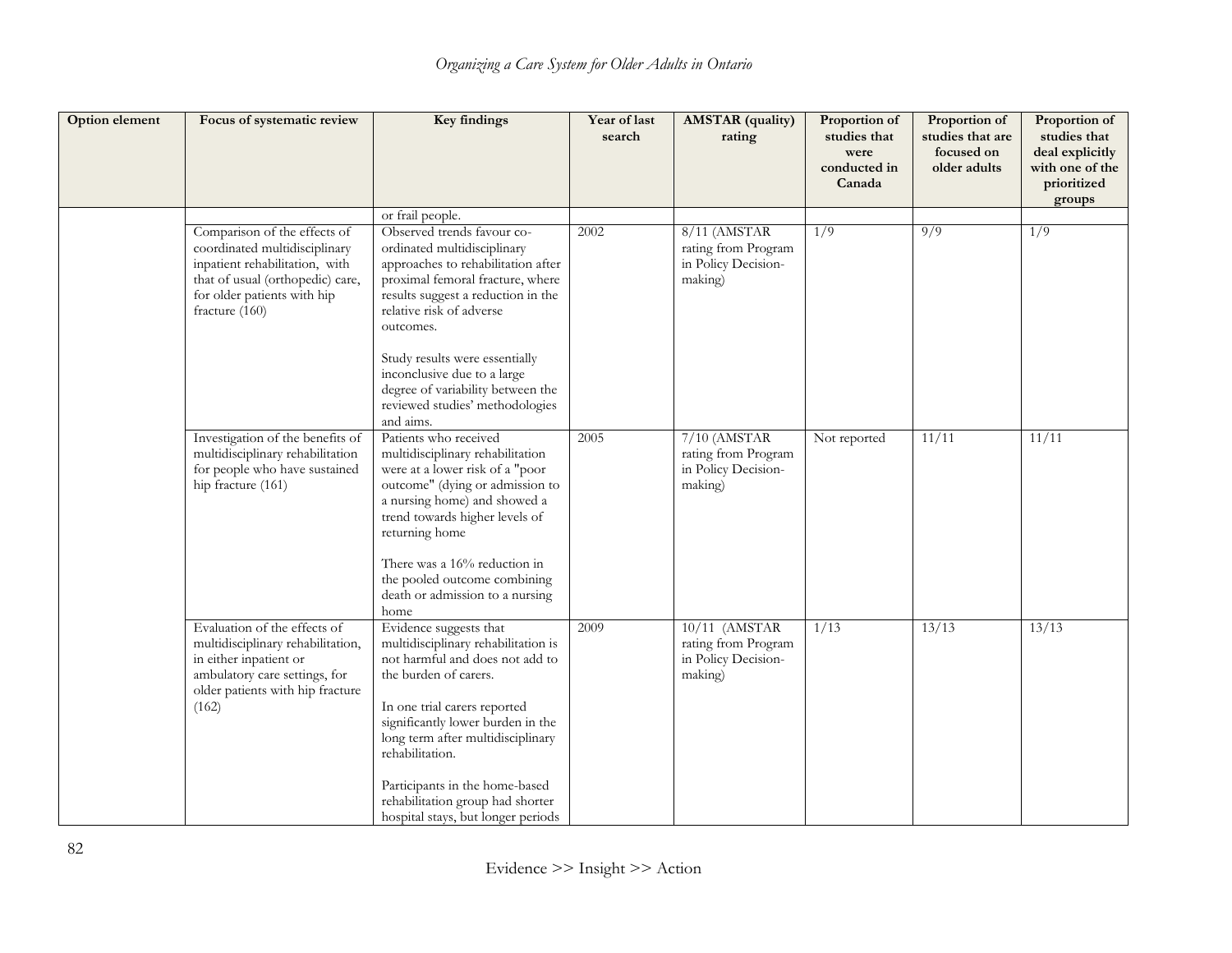| Option element | Focus of systematic review                                                                                                                                                                                          | Key findings                                                                                                                                                                                                                                                                                                                                                                                                                                                                                                                                                    | Year of last<br>search | <b>AMSTAR</b> (quality)<br>rating                                       | Proportion of<br>studies that<br>were<br>conducted in<br>Canada                              | Proportion of<br>studies that are<br>focused on<br>older adults | Proportion of<br>studies that<br>deal explicitly<br>with one of the<br>prioritized<br>groups |
|----------------|---------------------------------------------------------------------------------------------------------------------------------------------------------------------------------------------------------------------|-----------------------------------------------------------------------------------------------------------------------------------------------------------------------------------------------------------------------------------------------------------------------------------------------------------------------------------------------------------------------------------------------------------------------------------------------------------------------------------------------------------------------------------------------------------------|------------------------|-------------------------------------------------------------------------|----------------------------------------------------------------------------------------------|-----------------------------------------------------------------|----------------------------------------------------------------------------------------------|
|                |                                                                                                                                                                                                                     | of rehabilitation, suggesting that<br>that multidisciplinary<br>rehabilitation may have some<br>implications in helping older<br>people recover after a hip<br>fracture                                                                                                                                                                                                                                                                                                                                                                                         |                        |                                                                         |                                                                                              |                                                                 |                                                                                              |
|                | Review of interventions to<br>manage the older adult in the<br>acute care hospital setting (102)                                                                                                                    | Studies showed the use of<br>multidisciplinary teams in<br>specially designed units<br>demonstrated statistically<br>significant results for inpatient<br>geriatric unit care<br>Multiple studies indicated early<br>comprehensive discharge<br>planning resulted in patients<br>being able to report that they<br>had adequate information, less<br>concern about managing their<br>care at home, knew their<br>medicines, and knew danger<br>signals indicating potential<br>complications<br>Evidence suggests involving<br>families in care decisions has a | 2006                   | $7/10$ (AMSTAR<br>rating from Program<br>in Policy Decision-<br>making) | Not reported                                                                                 | 26/26                                                           | 3/26                                                                                         |
|                | To gain a better understanding<br>of the evidence surrounding<br>interprofessional collaboration<br>in Canadian primary<br>healthcare, and the potential<br>benefits for patients and<br>healthcare providers (120) | positive impact on patient care<br>There is high-quality evidence<br>supporting positive outcomes<br>for patients/clients, providers<br>and the system in specialized<br>areas such as interprofessional<br>collaboration in mental<br>healthcare, and chronic disease<br>prevention and management.<br>There are findings in the<br>literature, and in some<br>jurisdictions, which support                                                                                                                                                                    | Not reported           | $7/11$ (AMSTAR<br>rating from<br>McMaster Health<br>Forum)              | Not reported in<br>detail (but<br>indicates that<br>studies from<br>Canada were<br>included) | Not reported                                                    | Not reported                                                                                 |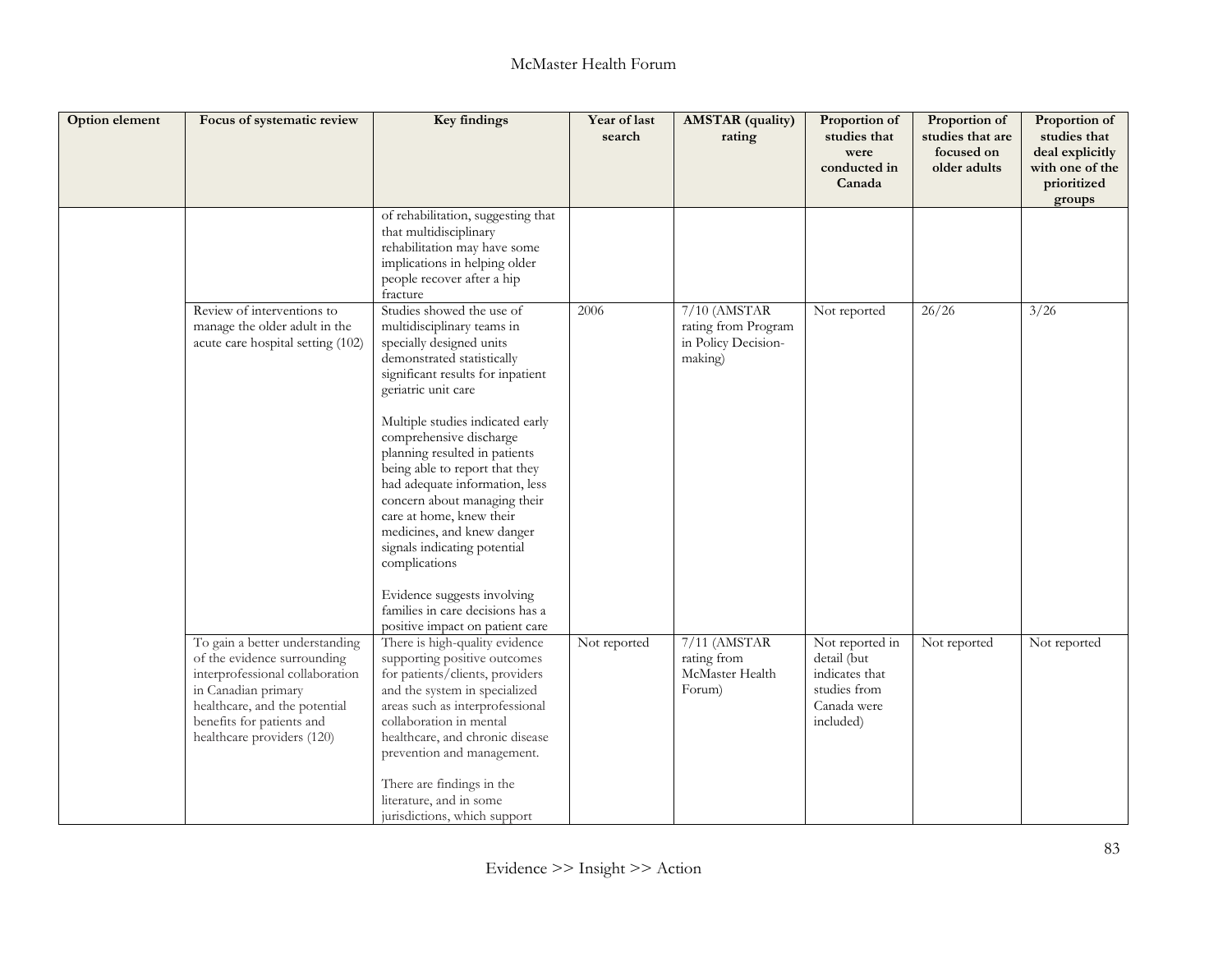| Option element                                                                 | Focus of systematic review                                                                               | Key findings                                                                                                                                                                                                                                                                                                                                                                                                                                                                                                                                                                                                                                                                                                                                                                                                                                                                                                                                                                                                             | Year of last<br>search | <b>AMSTAR</b> (quality)<br>rating                                      | Proportion of<br>studies that<br>were<br>conducted in | Proportion of<br>studies that are<br>focused on<br>older adults | Proportion of<br>studies that<br>deal explicitly<br>with one of the |
|--------------------------------------------------------------------------------|----------------------------------------------------------------------------------------------------------|--------------------------------------------------------------------------------------------------------------------------------------------------------------------------------------------------------------------------------------------------------------------------------------------------------------------------------------------------------------------------------------------------------------------------------------------------------------------------------------------------------------------------------------------------------------------------------------------------------------------------------------------------------------------------------------------------------------------------------------------------------------------------------------------------------------------------------------------------------------------------------------------------------------------------------------------------------------------------------------------------------------------------|------------------------|------------------------------------------------------------------------|-------------------------------------------------------|-----------------------------------------------------------------|---------------------------------------------------------------------|
|                                                                                |                                                                                                          |                                                                                                                                                                                                                                                                                                                                                                                                                                                                                                                                                                                                                                                                                                                                                                                                                                                                                                                                                                                                                          |                        |                                                                        | Canada                                                |                                                                 | prioritized<br>groups                                               |
|                                                                                |                                                                                                          | positive outcomes for<br>patients/clients, providers and<br>the system when<br>interprofessional<br>collaboration (for example,<br>physicians/nurses,<br>physicians/pharmacists,<br>physicians/dietitians<br>in partnerships) is fostered and<br>supported on the basis of<br>servicing geographic populations<br>or population health models.<br>These outcomes include<br>enhanced patient/client self-<br>care, knowledge and outcomes;<br>enhanced provider satisfaction,<br>knowledge, skills and practice<br>behaviours; and system<br>enhancements such as the<br>provision of a broader range of<br>services, better access, shorter<br>wait times and more effective<br>resource utilization.<br>There are findings of cost<br>benefits of interprofessional<br>collaboration in some primary<br>healthcare settings (for example,<br>decreased average provider and<br>patient costs for blood<br>pressure control, and lower<br>readmission rates and costs for<br>team-managed, home-based<br>primary care). |                        |                                                                        |                                                       |                                                                 |                                                                     |
| Primary care<br>providers delivering<br>care in long-term<br>care institutions | To identify which staffing<br>models are associated with the<br>best patient and staff outcomes<br>(110) | Two studies evaluated a primary-<br>care model compared with either<br>a team-nursing model or a usual-<br>care model.<br>The primary-care model was                                                                                                                                                                                                                                                                                                                                                                                                                                                                                                                                                                                                                                                                                                                                                                                                                                                                     | 2007                   | 11/11 (AMSTAR<br>rating from Program<br>in Policy Decision-<br>making) | $\overline{1/2}$                                      | $\overline{2/2}$                                                | 0/2                                                                 |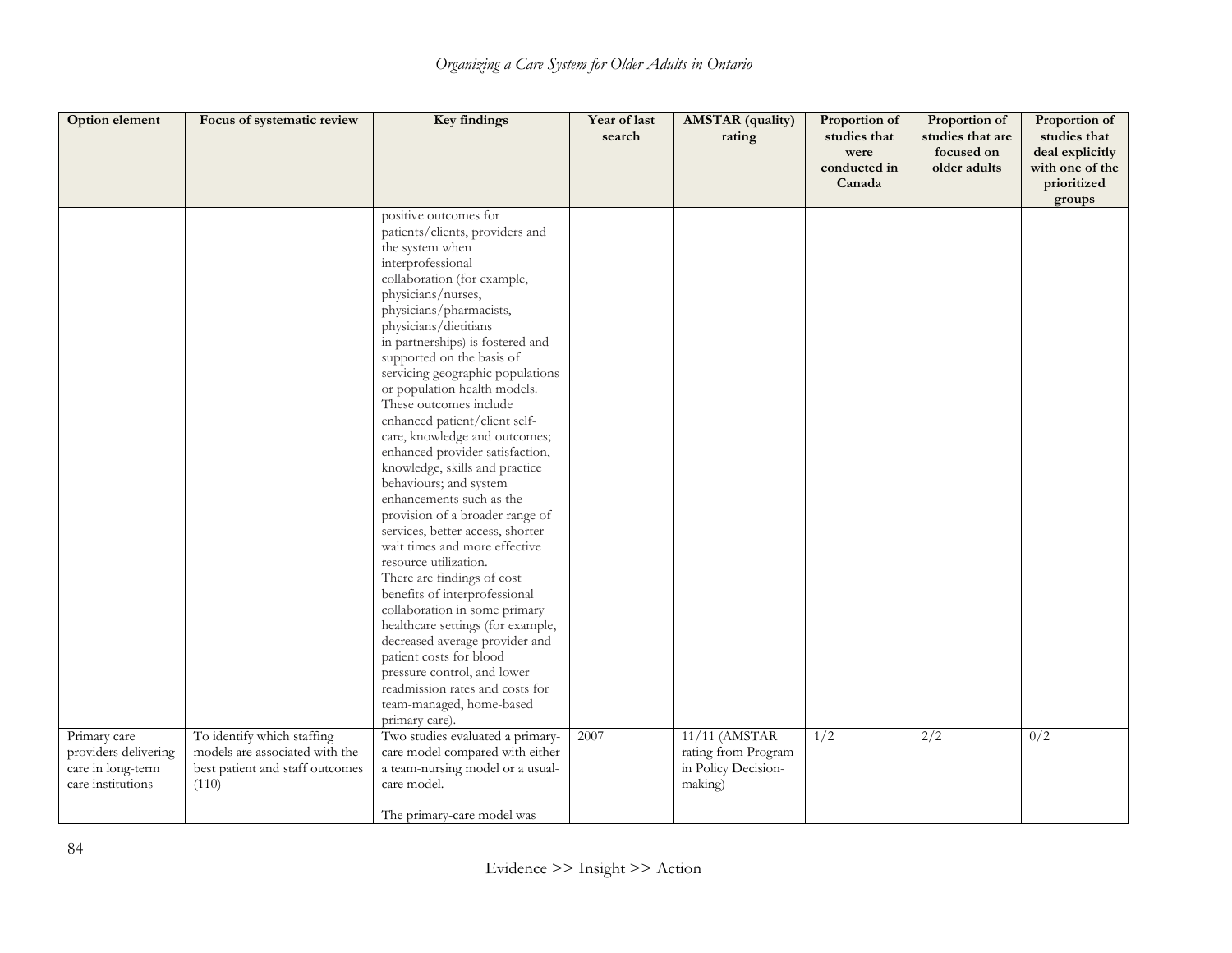| Option element           | Focus of systematic review                                                                                                                                                                                        | Key findings                                                                                                                                                                                                                                                                                                                                                                                                                                                                                                                                                                                                                                                         | Year of last<br>search | <b>AMSTAR</b> (quality)<br>rating                                                                                                                                                             | Proportion of<br>studies that<br>were<br>conducted in<br>Canada | Proportion of<br>studies that are<br>focused on<br>older adults | Proportion of<br>studies that<br>deal explicitly<br>with one of the<br>prioritized<br>groups |
|--------------------------|-------------------------------------------------------------------------------------------------------------------------------------------------------------------------------------------------------------------|----------------------------------------------------------------------------------------------------------------------------------------------------------------------------------------------------------------------------------------------------------------------------------------------------------------------------------------------------------------------------------------------------------------------------------------------------------------------------------------------------------------------------------------------------------------------------------------------------------------------------------------------------------------------|------------------------|-----------------------------------------------------------------------------------------------------------------------------------------------------------------------------------------------|-----------------------------------------------------------------|-----------------------------------------------------------------|----------------------------------------------------------------------------------------------|
|                          |                                                                                                                                                                                                                   | found to provide slightly better<br>results than the comparator for<br>some outcomes such as resident<br>well-being or behaviour. Nursing<br>staff favoured the primary-care<br>model in one study, and neither<br>study found significant<br>improvements in staff outcomes<br>using the primary model<br>compared with the comparator.<br>One study evaluated the uptake<br>of the primary-care model within<br>their facilities and found<br>incorporation of this model into<br>their practice was limited.                                                                                                                                                      |                        |                                                                                                                                                                                               |                                                                 |                                                                 |                                                                                              |
| Risk-adjusted<br>payment | To evaluate the impact of<br>financial incentives on<br>healthcare professional<br>behaviour and patient<br>outcomes (111)<br>*This is an overview of<br>systematic reviews and not a<br>single systematic review | Payment for working for a<br>specified time period, each<br>service/episode/visit, a patient<br>or specific population, and a pre-<br>specified level or providing a<br>change in activity or quality of<br>care, were generally effective at<br>improving outcomes<br>Payment for a specified time<br>period was generally ineffective<br>at improving outcomes.<br>Mixed and other systems were<br>of mixed effectiveness for<br>improving outcomes.<br>When looking at the effect of<br>financial incentives overall<br>across categories of outcomes,<br>they were of mixed effectiveness<br>on consultation or visit rates;<br>generally effective in improving | 2010                   | No rating tool<br>available for<br>overviews of<br>systematic reviews<br>The overview<br>conducted AMSTAR<br>appraisals of the<br>included reviews:<br>two scored 7/11 and<br>two scored 9/11 | Not applicable                                                  | Not applicable                                                  | Not applicable                                                                               |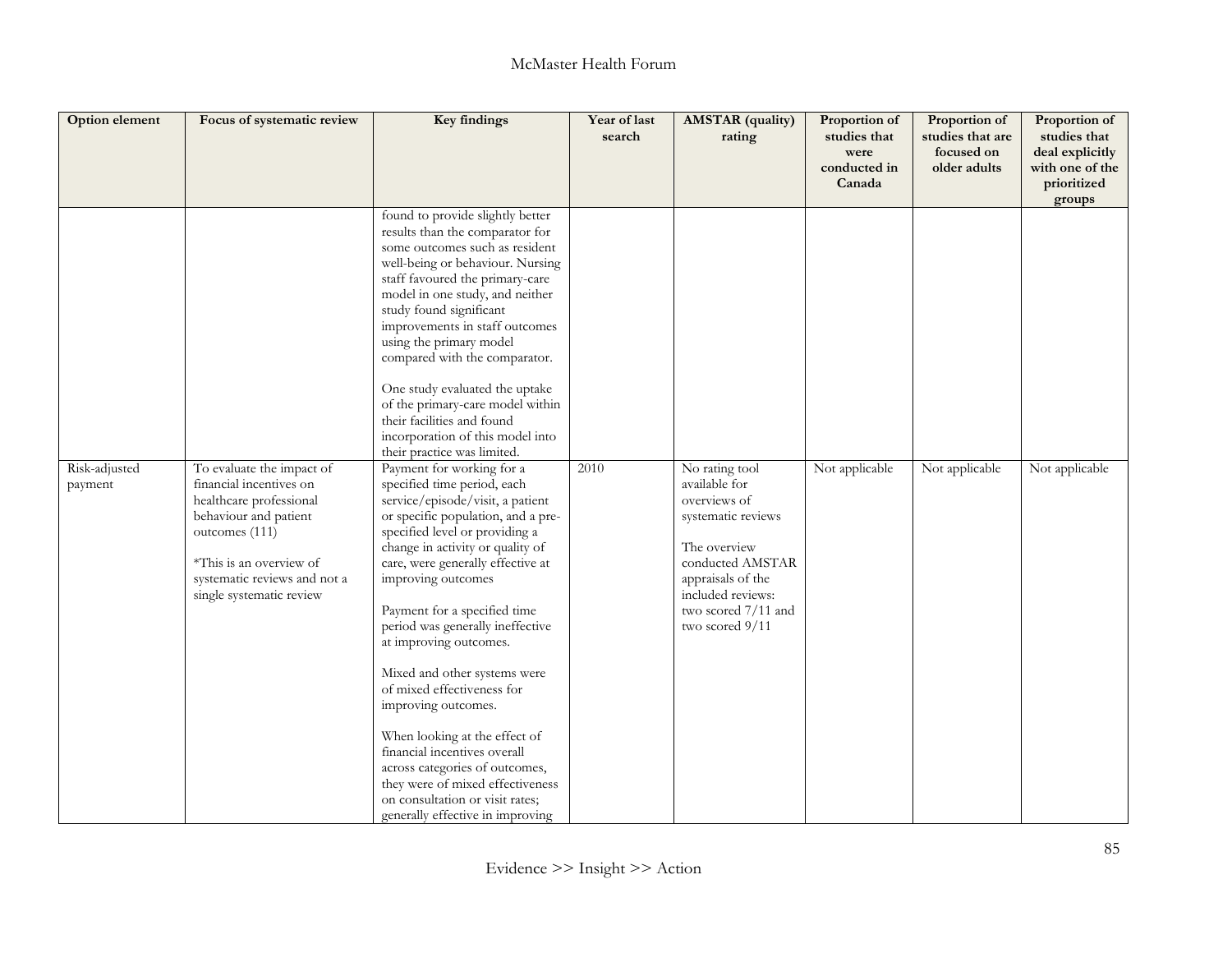| Option element | Focus of systematic review                                                                                                                                                                                                                         | Key findings                                                                                                                                                                                                                                                                                                                                                                                                   | Year of last<br>search | <b>AMSTAR</b> (quality)<br>rating                                       | Proportion of<br>studies that<br>were<br>conducted in<br>Canada                                 | Proportion of<br>studies that are<br>focused on<br>older adults | Proportion of<br>studies that<br>deal explicitly<br>with one of the<br>prioritized<br>groups |
|----------------|----------------------------------------------------------------------------------------------------------------------------------------------------------------------------------------------------------------------------------------------------|----------------------------------------------------------------------------------------------------------------------------------------------------------------------------------------------------------------------------------------------------------------------------------------------------------------------------------------------------------------------------------------------------------------|------------------------|-------------------------------------------------------------------------|-------------------------------------------------------------------------------------------------|-----------------------------------------------------------------|----------------------------------------------------------------------------------------------|
|                |                                                                                                                                                                                                                                                    | processes of care; generally<br>effective in improving referrals<br>and admissions; generally<br>ineffective in improving<br>compliance with guidelines<br>outcomes; and generally<br>effective in improving<br>prescribing costs outcomes.                                                                                                                                                                    |                        |                                                                         |                                                                                                 |                                                                 |                                                                                              |
|                | To identify all financial<br>incentives that had been<br>proposed, described or used<br>regardless of their initial<br>objective and, when possible,<br>to assess the results of these<br>incentives on costs, process or<br>outcomes of care(163) | Financial incentives can be used<br>to reduce the use of health care<br>resources, improve compliance<br>with practice guidelines or<br>achieve a general health target. It<br>may be effective to use<br>incentives in combination<br>depending on the target set for a<br>given healthcare program.                                                                                                          | 1999                   | $1/11$ (AMSTAR<br>rating from<br>www.rxforchange.ca)                    | Not reported in<br>detail (but did<br>indicate that<br>studies from<br>Canada were<br>included) | Not reported                                                    | Not reported                                                                                 |
|                | To assess the impact of pay for<br>performance programs on<br>inequalities in the quality of<br>healthcare in relation to age,<br>sex, ethnicity and socio-<br>economic status (164)                                                               | There was some weak evidence<br>that the use of financial<br>incentives reduced inequalities in<br>chronic disease management<br>between socio-economic groups.<br>Inequalities in chronic disease<br>management between age, sex<br>and ethnic groups persisted after<br>the use of such incentives.                                                                                                          | 2008                   | $2/10$ (AMSTAR<br>rating from Program<br>in Policy Decision-<br>making) | Not reported                                                                                    | Not reported                                                    | Not reported                                                                                 |
|                | Review of interventions<br>to reduce hospitalizations from<br>formal long-term care settings<br>(158)                                                                                                                                              | The interventions showing the<br>strongest potential are those that<br>increase skilled staffing,<br>especially through physician<br>assistants and nurse<br>practitioners; improve the<br>hospital-to-home transition;<br>substitute home health care for<br>selected hospital admissions; and<br>align reimbursement policies<br>such that providers do not have<br>a financial incentive to<br>hospitalize. | 2005                   | $1/9$ (AMSTAR<br>rating from Program<br>in Policy Decision-<br>making)  | Not reported                                                                                    | 55/55                                                           | 1/55                                                                                         |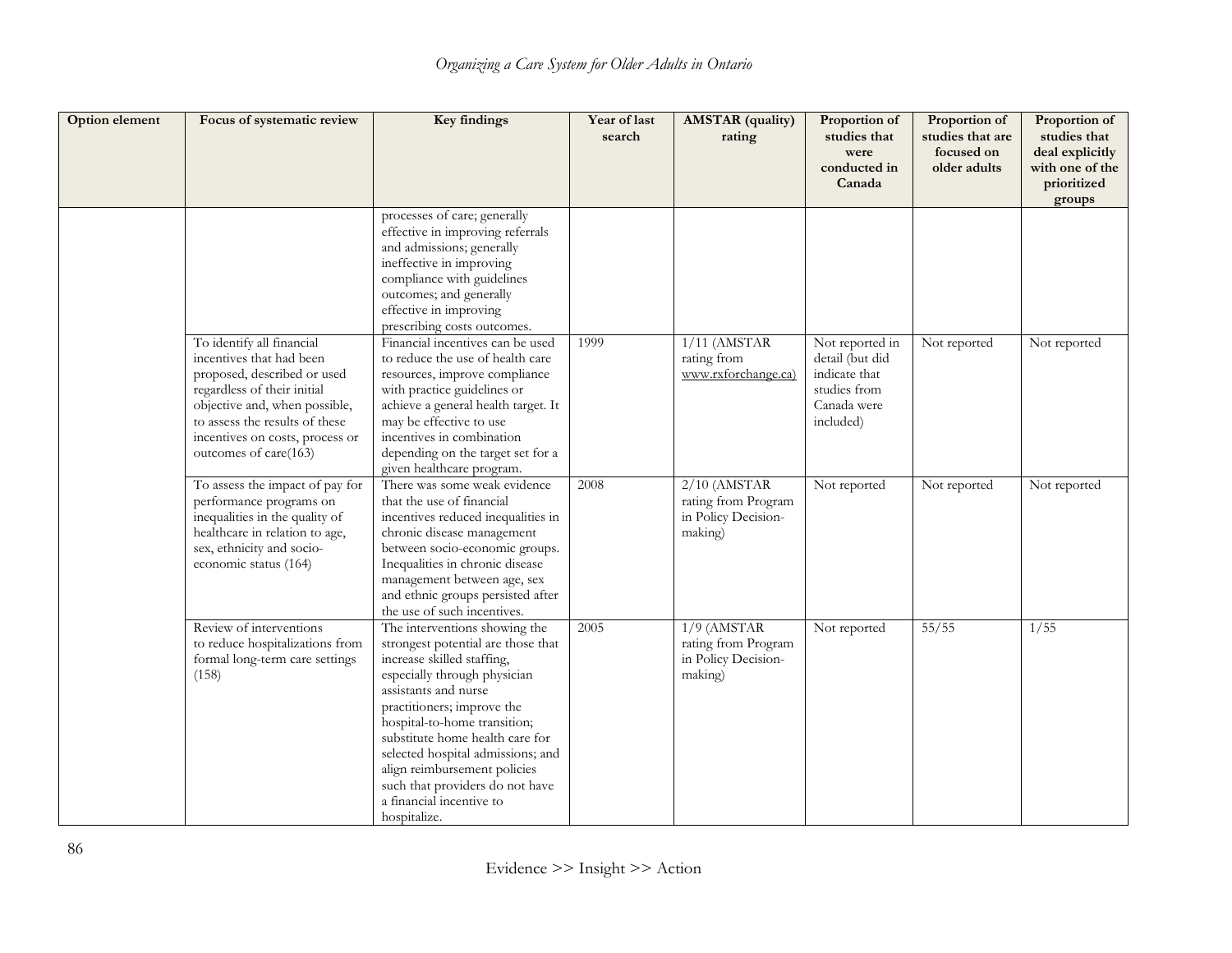| Option element                                             | Focus of systematic review                                                                                                                                                                                                                  | <b>Key findings</b>                                                                                                                                                                                                                                                                                                                                                                                                                                                                                                                                                                                                                                                                                                                                                                  | Year of last<br>search | <b>AMSTAR</b> (quality)<br>rating                                     | Proportion of<br>studies that<br>were<br>conducted in<br>Canada | Proportion of<br>studies that are<br>focused on<br>older adults | Proportion of<br>studies that<br>deal explicitly<br>with one of the<br>prioritized<br>groups |
|------------------------------------------------------------|---------------------------------------------------------------------------------------------------------------------------------------------------------------------------------------------------------------------------------------------|--------------------------------------------------------------------------------------------------------------------------------------------------------------------------------------------------------------------------------------------------------------------------------------------------------------------------------------------------------------------------------------------------------------------------------------------------------------------------------------------------------------------------------------------------------------------------------------------------------------------------------------------------------------------------------------------------------------------------------------------------------------------------------------|------------------------|-----------------------------------------------------------------------|-----------------------------------------------------------------|-----------------------------------------------------------------|----------------------------------------------------------------------------------------------|
|                                                            |                                                                                                                                                                                                                                             | However, much of the evidence<br>is weak and could benefit from<br>improved research design and<br>methodology.                                                                                                                                                                                                                                                                                                                                                                                                                                                                                                                                                                                                                                                                      |                        |                                                                       |                                                                 |                                                                 |                                                                                              |
| Customized<br>integrated<br>healthcare service<br>packages | To evaluate the effectiveness<br>of multifactorial assessment<br>and intervention programs to<br>prevent falls and injuries<br>among older adults recruited to<br>trials in primary care,<br>community, or emergency care<br>settings (126) | No differences were found in<br>the number of fallers during<br>follow-up, admissions to<br>hospital, emergency department<br>attendance, death or move to<br>institutional care.<br>Subgroup analyses found no<br>evidence of different effects<br>between interventions in<br>different locations, populations<br>selected for high risk of falls or<br>unselected, and multidisciplinary<br>teams including a doctor, but<br>interventions that actively<br>provide treatments may be more<br>effective than those that provide<br>only knowledge and referral.<br>Evidence that multifactorial fall<br>prevention programs in primary<br>care, community or emergency<br>care settings are effective in<br>reducing the number of fallers<br>or fall-related injuries is limited | 2007                   | 7/11 (AMSTAR<br>rating from Program<br>in Policy Decision-<br>making) | 2/19                                                            | 19/19                                                           | Not reported                                                                                 |
|                                                            | To assess the effectiveness of<br>disease management programs<br>in reducing hospital re-<br>admission in older patients<br>with heart failure (113)                                                                                        | Disease management programs<br>are effective at reducing re-<br>admissions among elderly<br>patients with heart failure.<br>Randomized studies consistently<br>suggested that, in comparison<br>with usual care, disease<br>management programs reduced                                                                                                                                                                                                                                                                                                                                                                                                                                                                                                                              | 2003                   | 9/11 (AMSTAR<br>rating from Program<br>in Policy Decision-<br>making) | 1/54                                                            | 54/54                                                           | Not reported                                                                                 |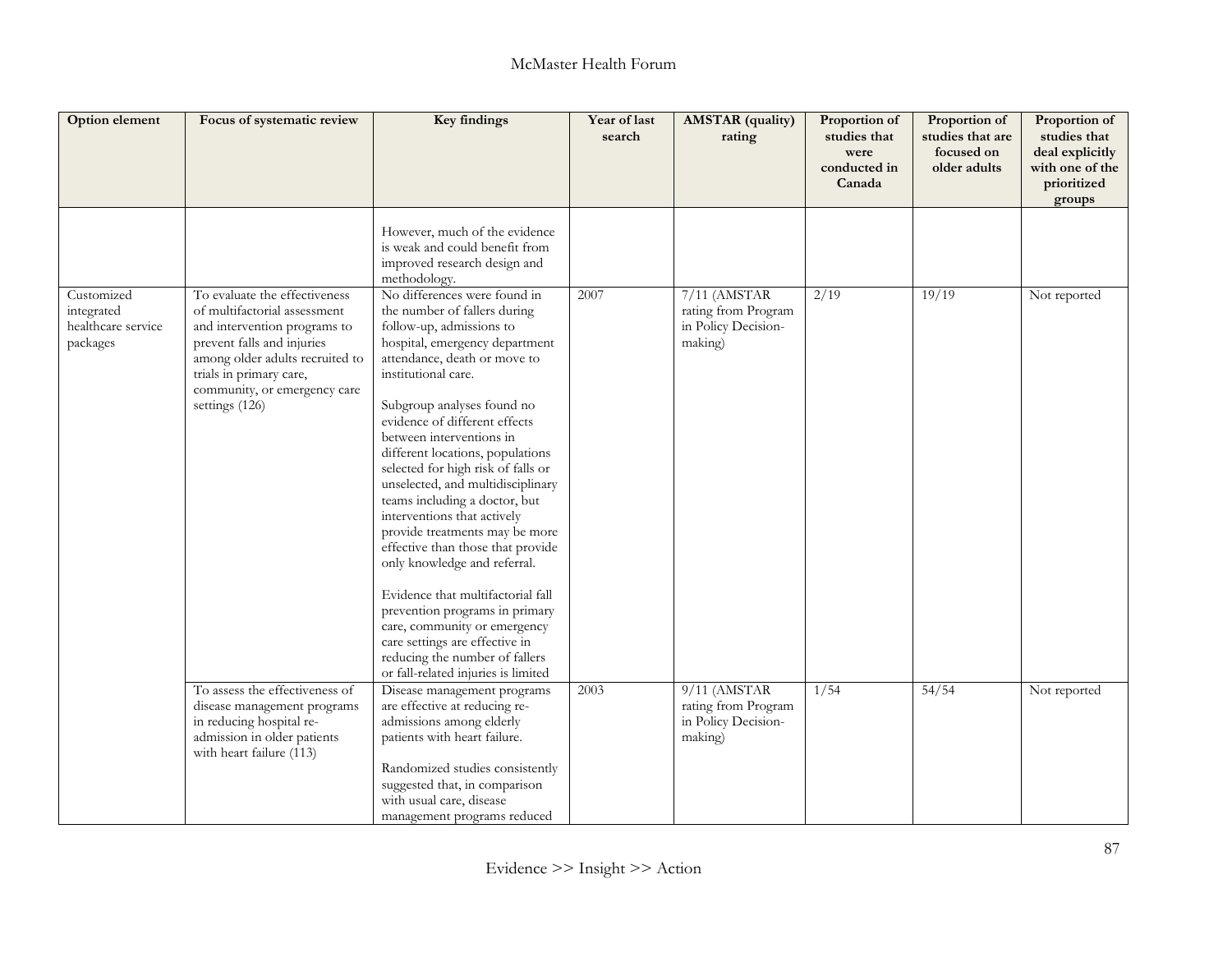| Option element | Focus of systematic review                                                                                                                                                                                                                                                 | Key findings                                                                                                                                                                                                                                                                                                                                                                                                                                                                                                                                          | Year of last<br>search | <b>AMSTAR</b> (quality)<br>rating                                       | Proportion of<br>studies that<br>were<br>conducted in<br>Canada | Proportion of<br>studies that are<br>focused on<br>older adults | Proportion of<br>studies that<br>deal explicitly<br>with one of the<br>prioritized<br>groups |
|----------------|----------------------------------------------------------------------------------------------------------------------------------------------------------------------------------------------------------------------------------------------------------------------------|-------------------------------------------------------------------------------------------------------------------------------------------------------------------------------------------------------------------------------------------------------------------------------------------------------------------------------------------------------------------------------------------------------------------------------------------------------------------------------------------------------------------------------------------------------|------------------------|-------------------------------------------------------------------------|-----------------------------------------------------------------|-----------------------------------------------------------------|----------------------------------------------------------------------------------------------|
|                |                                                                                                                                                                                                                                                                            | the frequency of re-admission<br>for HF or cardiovascular disease<br>by 30% and the combined event<br>of re-admission or death by 18%<br>The results displayed no<br>substantial variation when only<br>disease management programs<br>with home visits, out-patient<br>visits to a clinic, or patient<br>follow-up longer than 6 months<br>were included.                                                                                                                                                                                            |                        |                                                                         |                                                                 |                                                                 |                                                                                              |
|                | To assess the effects of end-of-<br>life care pathways, compared<br>with usual care (no pathway) or<br>with care guided by another<br>end-of-life care pathway across<br>all healthcare settings (e.g.<br>hospitals, residential aged care<br>facilities, community) (121) | No studies met the criteria for<br>inclusion in the review                                                                                                                                                                                                                                                                                                                                                                                                                                                                                            | 2009                   | $6/6$ (AMSTAR<br>rating from Program<br>in Policy Decision-<br>making)  | Not applicable<br>(empty review)                                | Not applicable<br>(empty review)                                | Not applicable<br>(empty review)                                                             |
|                | Evaluation of the usefulness of<br>comprehensive geriatric<br>assessment (CGA) (114)                                                                                                                                                                                       | The analysis suggests that<br>comprehensive geriatric<br>assessment programs linking<br>geriatric evaluation with strong<br>long-term management are<br>effective for improving survival<br>and function in older persons<br>Combined odds ratio of living at<br>home at follow-up was 1.68<br>$(1.17-2.41)$ for geriatric<br>evaluation and management<br>units, 1.49 (1.12-1.98) for<br>hospital-home assessment<br>services, and 1.20 (1.05-1.37) for<br>home assessment services.<br>Covariate analysis showed that<br>programs with control over | Not Reported           | $5/11$ (AMSTAR<br>rating from Program<br>in Policy Decision-<br>making) | 4/28                                                            | 28/28                                                           | Not reported                                                                                 |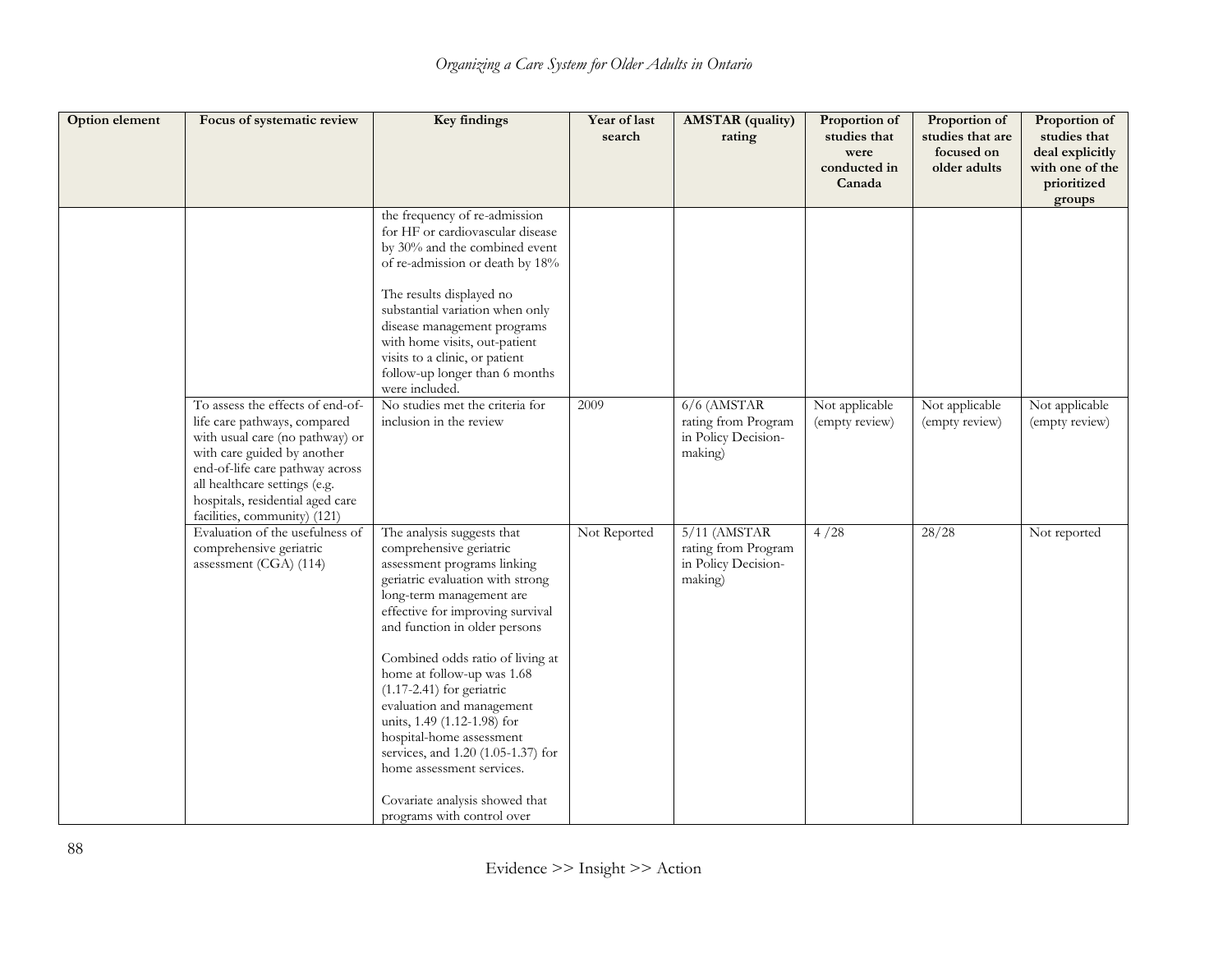| Option element                                                        | Focus of systematic review                                                                                                                                                                            | Key findings                                                                                                                                                                                                                                                                                                                                                                                                                                                                     | Year of last<br>search | <b>AMSTAR</b> (quality)<br>rating                                       | Proportion of<br>studies that<br>were<br>conducted in<br>Canada | Proportion of<br>studies that are<br>focused on<br>older adults | Proportion of<br>studies that<br>deal explicitly<br>with one of the<br>prioritized<br>groups |
|-----------------------------------------------------------------------|-------------------------------------------------------------------------------------------------------------------------------------------------------------------------------------------------------|----------------------------------------------------------------------------------------------------------------------------------------------------------------------------------------------------------------------------------------------------------------------------------------------------------------------------------------------------------------------------------------------------------------------------------------------------------------------------------|------------------------|-------------------------------------------------------------------------|-----------------------------------------------------------------|-----------------------------------------------------------------|----------------------------------------------------------------------------------------------|
|                                                                       |                                                                                                                                                                                                       | medical recommendations and<br>extended ambulatory follow-up<br>were more likely to be effective.                                                                                                                                                                                                                                                                                                                                                                                |                        |                                                                         |                                                                 |                                                                 |                                                                                              |
|                                                                       | Assessment of occupational<br>therapy and its ability to<br>improve outcomes for people<br>60 years of age or older who<br>are living independently (165)                                             | Interventions included for<br>analysis were: training of<br>sensory-motor functions,<br>training of cognitive functions,<br>training of skills, advice and<br>instruction regarding the use of<br>assistive devices and primary<br>caregiver counselling.<br>Evidence strongly supports the<br>use of advice on assistive devices<br>as part of a home hazard<br>assessment on functional ability<br>in older persons above other<br>interventions included in this<br>analysis. | 2002                   | $5/10$ (AMSTAR<br>rating from Program<br>in Policy Decision-<br>making) | Not reported                                                    | 17/17                                                           | 0/17                                                                                         |
|                                                                       | Assessment of inpatient<br>rehabilitation specifically<br>designed for geriatric patients<br>compared with usual care on<br>functional status, admissions to<br>nursing homes, and mortality<br>(112) | Support shows that in all<br>outcomes inpatient rehabilitation<br>showed a short-term effect after<br>discharge as well as a less<br>pronounced longer term effect<br>at the end of follow-up.<br>Overall the evidence for this<br>intervention indicates beneficial<br>effects over usual care for<br>functional improvement,<br>preventing admissions to<br>nursing homes, and reducing<br>mortality                                                                           | 2008                   | 10/11 (AMSTAR<br>rating from Program<br>in Policy Decision-<br>making)  | 1/17                                                            | 17/17                                                           | 1/17                                                                                         |
| Consumer<br>complaints process                                        | No reviews identified                                                                                                                                                                                 | Not applicable                                                                                                                                                                                                                                                                                                                                                                                                                                                                   | Not applicable         | Not applicable                                                          | Not applicable                                                  | Not applicable                                                  | Not applicable                                                                               |
| Accessible design<br>of institutions and<br>transportation<br>systems | No reviews identified                                                                                                                                                                                 | Not applicable                                                                                                                                                                                                                                                                                                                                                                                                                                                                   | Not applicable         | Not applicable                                                          | Not applicable                                                  | Not applicable                                                  | Not applicable                                                                               |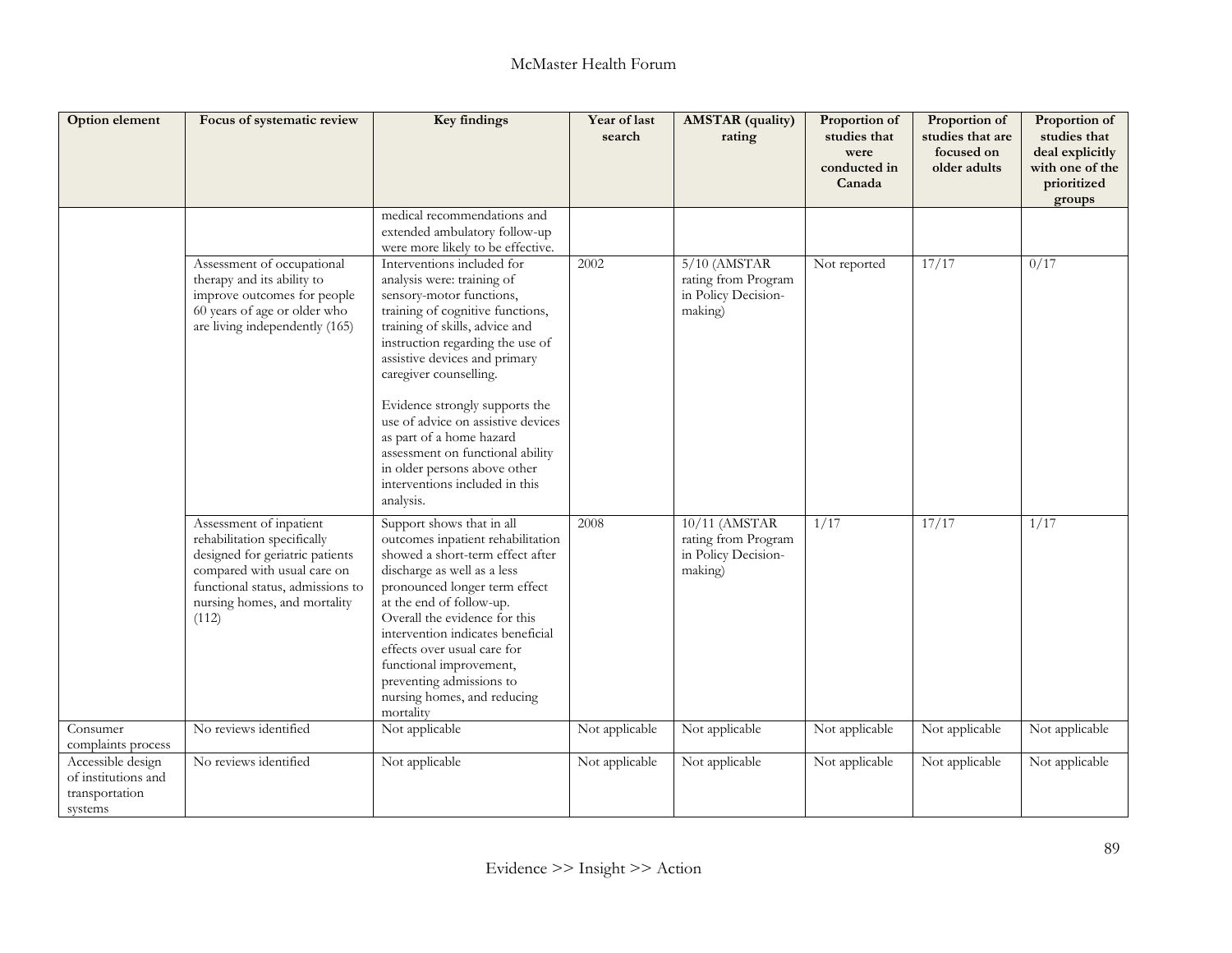| Financial   | Review of the inequalities     | The largest amount of OOPP is    | 2009 | $2/10$ (AMSTAR      | Not reported | 29/29 | 29/29 |
|-------------|--------------------------------|----------------------------------|------|---------------------|--------------|-------|-------|
| protections | concerning the amount of out-  | to prescription medications,     |      | rating from Program |              |       |       |
|             | of-pocket payments (OOPP)      | leading to non-adherence and     |      | in Policy Decision- |              |       |       |
|             | made by the elderly aged $65+$ | further health problems.         |      | making)             |              |       |       |
|             | and its association with       |                                  |      |                     |              |       |       |
|             | income, education or gender    | Health care costs in conjunction |      |                     |              |       |       |
|             | (61)                           | with inequalities can create a   |      |                     |              |       |       |
|             |                                | cycle of low income, no          |      |                     |              |       |       |
|             |                                | supplemental insurance,          |      |                     |              |       |       |
|             |                                | less paid services, worse health |      |                     |              |       |       |
|             |                                | and unfeasible need.             |      |                     |              |       |       |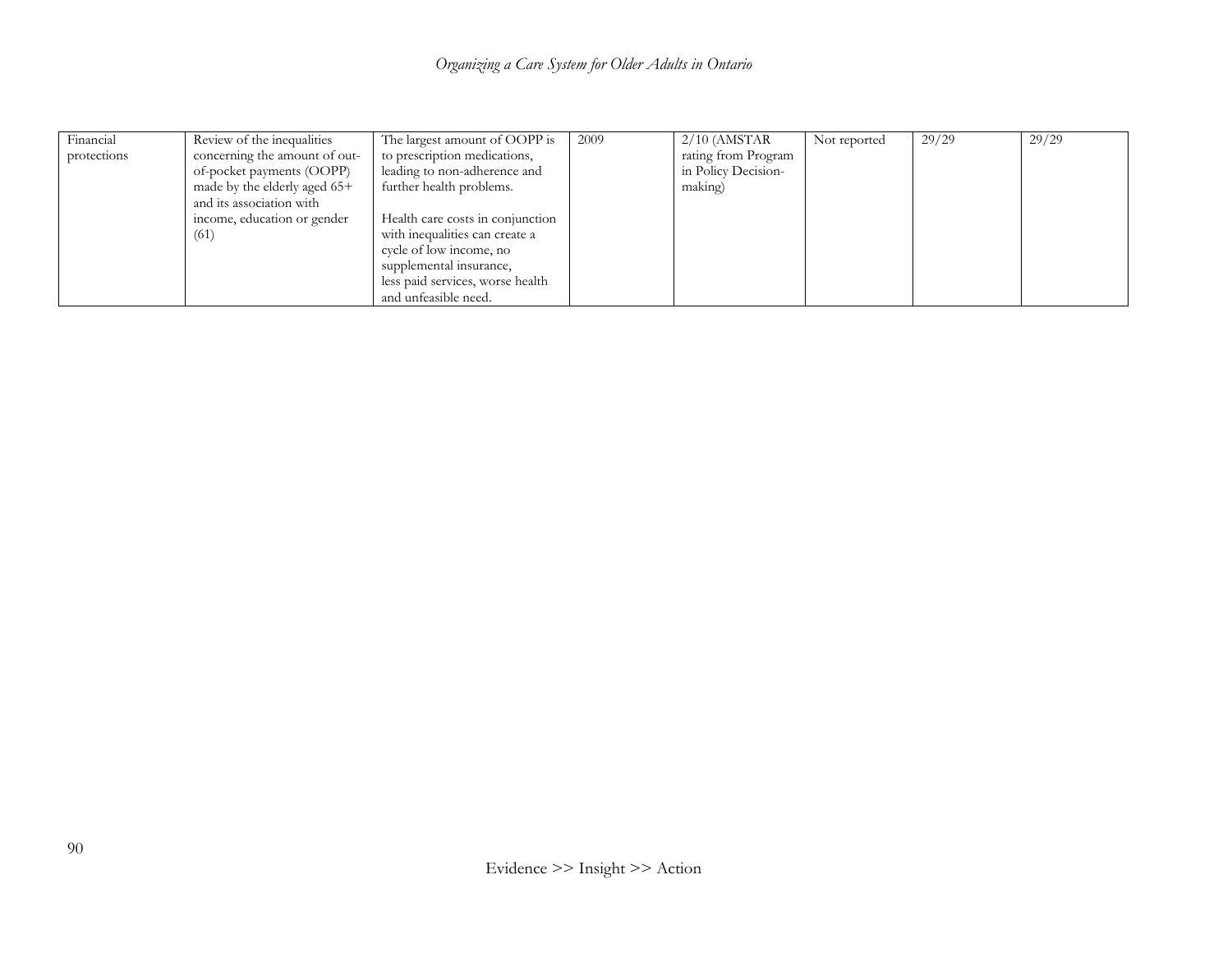| Option element                                                                                      | Focus of systematic review                                                                                                      | <b>Key findings</b>                                                                                                                                                                                                                                                                                                                                                                                                                                                                                                                                                                                                                                                                                                                                                                                                                                                                                                                                                                                                                                                                                                       | Year of<br>last search | <b>AMSTAR</b><br>(quality) rating                                          | Proportion of<br>studies that<br>were conducted | Proportion of<br>studies that<br>focused on older | Proportion of<br>studies that deal<br>explicitly with |
|-----------------------------------------------------------------------------------------------------|---------------------------------------------------------------------------------------------------------------------------------|---------------------------------------------------------------------------------------------------------------------------------------------------------------------------------------------------------------------------------------------------------------------------------------------------------------------------------------------------------------------------------------------------------------------------------------------------------------------------------------------------------------------------------------------------------------------------------------------------------------------------------------------------------------------------------------------------------------------------------------------------------------------------------------------------------------------------------------------------------------------------------------------------------------------------------------------------------------------------------------------------------------------------------------------------------------------------------------------------------------------------|------------------------|----------------------------------------------------------------------------|-------------------------------------------------|---------------------------------------------------|-------------------------------------------------------|
|                                                                                                     |                                                                                                                                 |                                                                                                                                                                                                                                                                                                                                                                                                                                                                                                                                                                                                                                                                                                                                                                                                                                                                                                                                                                                                                                                                                                                           |                        |                                                                            | in Canada                                       | adults                                            | one of the<br>prioritized<br>groups                   |
| CCAC/<br>organizational<br>coordination of<br>access to and<br>delivery of<br>community<br>supports | Assessment of the options for<br>intermediate-level care to bridge<br>the gap between the hospital and<br>home-based care (129) | Evidence supports intervention<br>programs that provide services to<br>reduce and prevent falls.<br>Discharge planning arrangements<br>showed some beneficial effects on<br>subsequent readmission to hospital.<br>Outcomes for selected patients in<br>hospital-at-home schemes seems to<br>be as good as standard hospital care,<br>although studies have used many<br>different outcome measures.<br>Most of the published data on the<br>care needs of older emergency<br>patients are descriptive with<br>minimal evaluation of the effect of<br>the interventions on patient<br>outcomes.<br>The current disease-oriented and<br>episodic models of emergency care<br>did not provide enough evidence to<br>adequately respond to the complex<br>care needs of older patients<br>experiencing multiple and often<br>interrelated medical, functional and<br>social problems.<br>Various case management models<br>including a post acute care program<br>(PAC), a short-term case<br>management by an advanced<br>practice nurse, an integrated<br>community care program, case<br>managers for patients discharged | 2003                   | $8/11$ (AMSTAR<br>rating from<br>Program in<br>Policy Decision-<br>making) | 4/39                                            | 39/39                                             | Not reported                                          |

#### **Appendix 3: Systematic reviews relevant to Option 3 – Coordinate integrated community resources that are built around the needs of older adults and support healthy aging**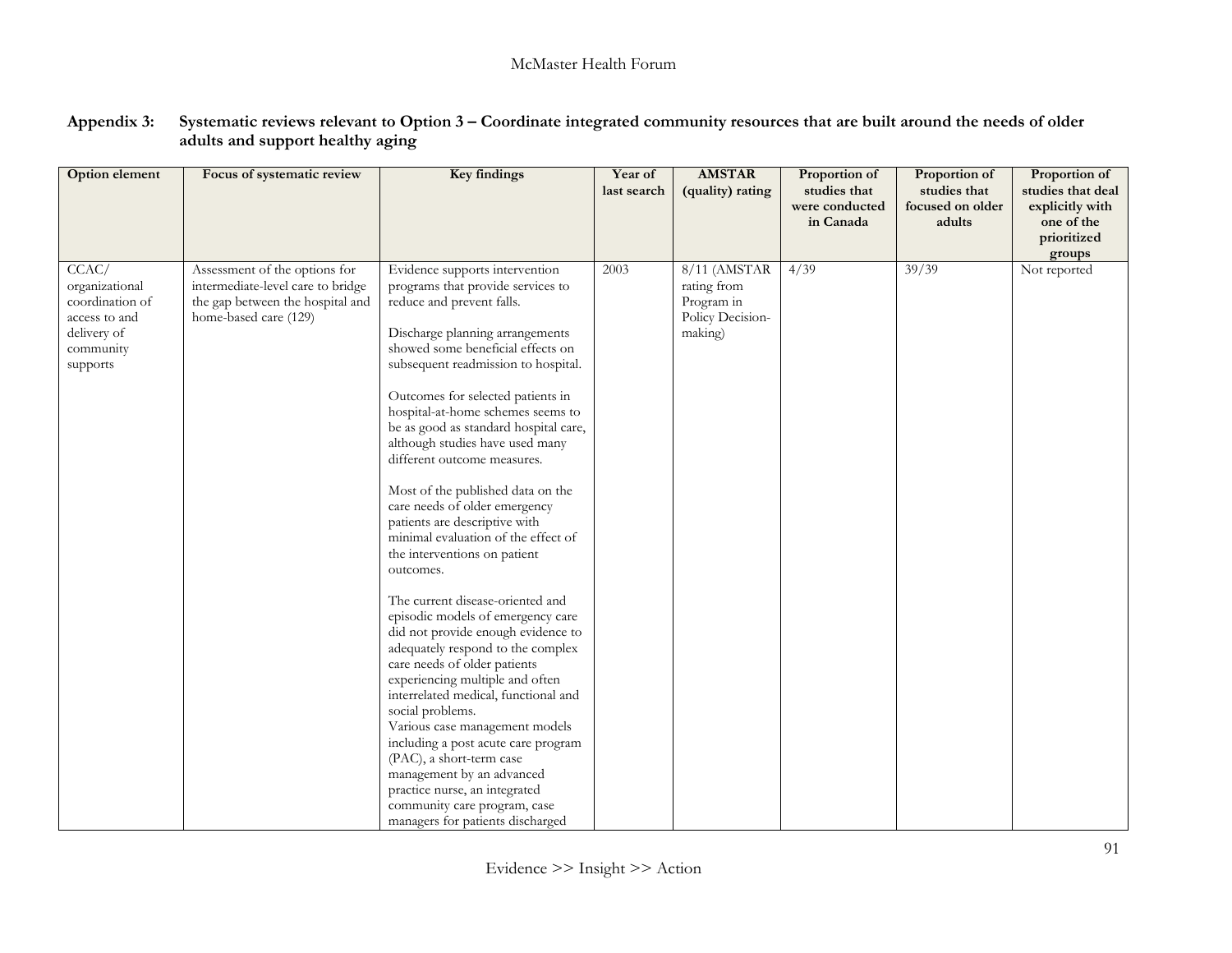| <b>Option element</b>                                    | Focus of systematic review                                                                                                                                                                                     | <b>Key findings</b>                                                                                                                                                                                                                                                                                                                                                                                                                                                                                                             | Year of<br>last search   | <b>AMSTAR</b><br>(quality) rating                                          | Proportion of<br>studies that<br>were conducted<br>in Canada                                   | Proportion of<br>studies that<br>focused on older<br>adults | Proportion of<br>studies that deal<br>explicitly with<br>one of the<br>prioritized<br>groups |
|----------------------------------------------------------|----------------------------------------------------------------------------------------------------------------------------------------------------------------------------------------------------------------|---------------------------------------------------------------------------------------------------------------------------------------------------------------------------------------------------------------------------------------------------------------------------------------------------------------------------------------------------------------------------------------------------------------------------------------------------------------------------------------------------------------------------------|--------------------------|----------------------------------------------------------------------------|------------------------------------------------------------------------------------------------|-------------------------------------------------------------|----------------------------------------------------------------------------------------------|
|                                                          |                                                                                                                                                                                                                | from hospital, and integrated<br>homecare program guided by a case<br>manager generally showed benefits<br>to patients.                                                                                                                                                                                                                                                                                                                                                                                                         |                          |                                                                            |                                                                                                |                                                             |                                                                                              |
| Electronic health<br>records                             | Evaluation of electronic medical<br>records (EMRs) as tools for<br>improving surrogate patient<br>outcomes in the outpatient<br>primary care setting (81)                                                      | Interventions focused on Electronic<br>medical record (EMR) systems used<br>by primary care physicians in the<br>out-patient setting.<br>All 7 studies regarding complete<br>EMR systems reported a benefit of<br>EMR use while 8 out of 9 studies<br>assessing hybrid EMR systems<br>reported benefits.                                                                                                                                                                                                                        | 1999                     | 5/10                                                                       | Not reported in<br>detail but<br>description states<br>studies from<br>Canada were<br>included | 1/16                                                        | Not reported                                                                                 |
| Evidence-based<br>toolkit                                | No reviews identified                                                                                                                                                                                          | Not applicable                                                                                                                                                                                                                                                                                                                                                                                                                                                                                                                  | <b>Not</b><br>applicable | Not applicable                                                             | Not applicable                                                                                 | Not applicable                                              | Not applicable                                                                               |
| Customized<br>community support<br>packages              | Review of multifaceted<br>intervention programs in<br>reducing the number of falls,<br>fallers, recurrent fallers, and<br>injurious falls among older<br>people living in residential care<br>facilities (132) | Multifaceted programs that<br>encompass a wide range of<br>intervention strategies have shown<br>some evidence of efficacy.<br>Three reported significant<br>reductions in the number of<br>recurrent fallers, two reported<br>significant reductions in the number<br>of falls, and one reported significant<br>reductions in the number of fallers.<br>One other reported a reduction in<br>the number of injurious falls in<br>those who received the multifaceted<br>prevention program compared with<br>the control group. | 2007                     | $5/10$ (AMSTAR<br>rating from<br>Program in<br>Policy Decision-<br>making) | 0/5                                                                                            | 5/5                                                         | Not reported                                                                                 |
| Consumer<br>complaints process                           | No reviews were identified                                                                                                                                                                                     | Not applicable                                                                                                                                                                                                                                                                                                                                                                                                                                                                                                                  | <b>Not</b><br>applicable | Not applicable                                                             | Not applicable                                                                                 | Not applicable                                              | Not applicable                                                                               |
| Additional supports<br>through<br>community<br>resources | To assess the effectiveness of<br>personal assistance for older<br>adults with impairments, and the<br>impacts of personal assistance<br>on others, compared to other<br>interventions (131)                   | The four included studies made<br>three comparisons: (i) personal<br>assistance versus usual care, (ii)<br>personal assistance versus nursing<br>homes, and (iii) personal assistance<br>versus 'cluster care'.                                                                                                                                                                                                                                                                                                                 | 2005                     | $9/10$ (AMSTAR<br>rating from<br>Program in<br>Policy Decision-<br>making) | 0/4                                                                                            | 4/4                                                         | 1/4                                                                                          |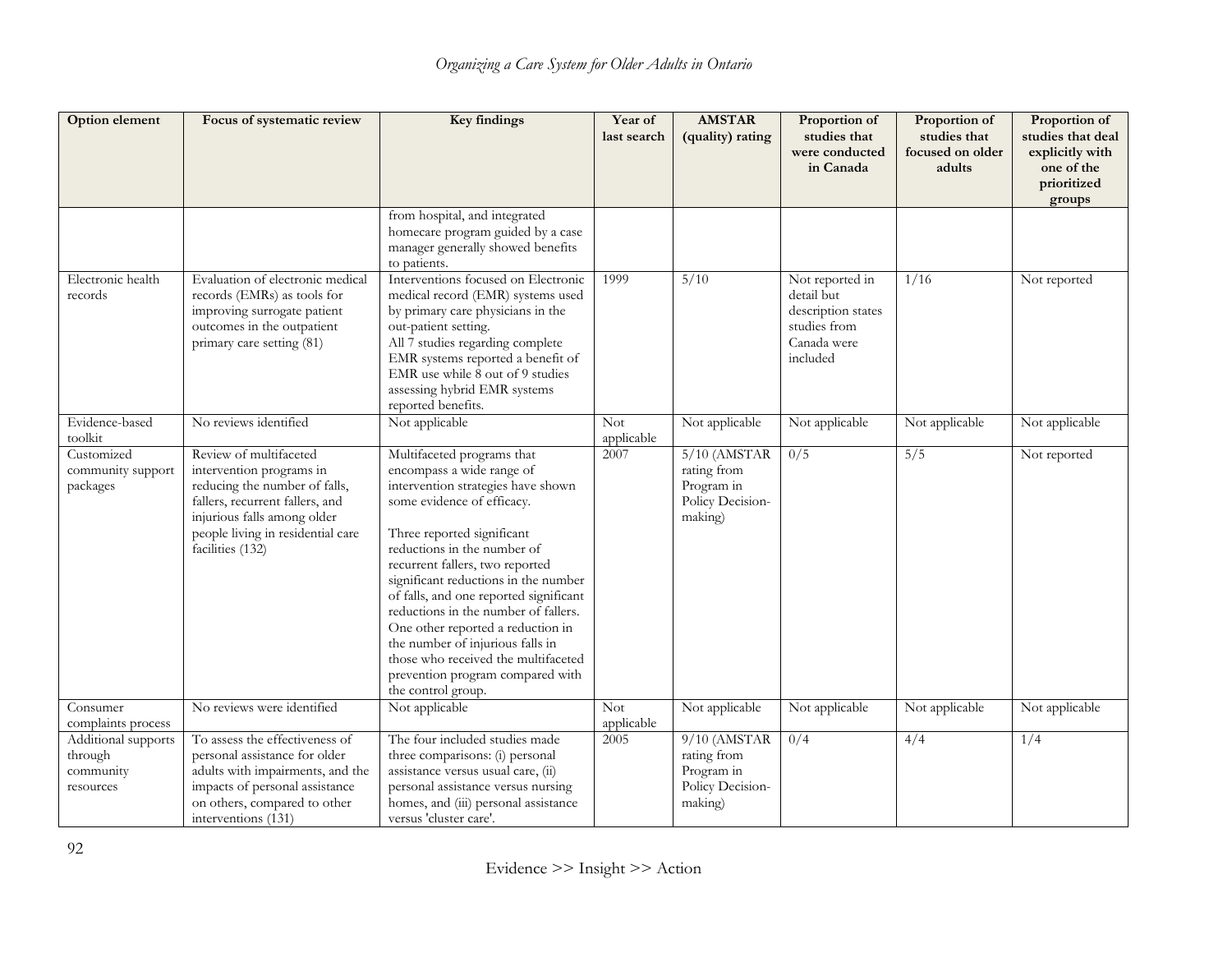| Option element | Focus of systematic review                                                                                    | <b>Key findings</b>                                                                                                                                                                                                                                                                                                                                                                                                                                                                                                                                                                                                                                                                                                                                                                                                                                                                                                                                                                                                                                                                                                                                                      | Year of<br>last search | <b>AMSTAR</b><br>(quality) rating                                          | Proportion of<br>studies that<br>were conducted<br>in Canada | Proportion of<br>studies that<br>focused on older<br>adults | Proportion of<br>studies that deal<br>explicitly with<br>one of the<br>prioritized<br>groups |
|----------------|---------------------------------------------------------------------------------------------------------------|--------------------------------------------------------------------------------------------------------------------------------------------------------------------------------------------------------------------------------------------------------------------------------------------------------------------------------------------------------------------------------------------------------------------------------------------------------------------------------------------------------------------------------------------------------------------------------------------------------------------------------------------------------------------------------------------------------------------------------------------------------------------------------------------------------------------------------------------------------------------------------------------------------------------------------------------------------------------------------------------------------------------------------------------------------------------------------------------------------------------------------------------------------------------------|------------------------|----------------------------------------------------------------------------|--------------------------------------------------------------|-------------------------------------------------------------|----------------------------------------------------------------------------------------------|
|                | Review regarding prevention of<br>disability in community-dwelling<br>physically frail older persons<br>(130) | Personal assistance was generally<br>preferred over other services;<br>however, some people prefer other<br>models of care.<br>This review indicates that personal<br>assistance probably has some<br>benefits for some recipients and<br>caregivers. Paid assistance probably<br>substitutes for informal care and<br>may cost government more than<br>alternatives; however, the total costs<br>to recipients and society are<br>currently unknown.<br>There is an indication that relatively<br>long-lasting and high-intensive<br>multicomponent exercise programs<br>have a positive effect on activities<br>of daily living and instrumental<br>activities of daily living for<br>community-living moderate<br>physically frail older persons.<br>No evidence was found for the<br>effect of nutritional interventions<br>on disability measures.<br>The physical exercise interventions<br>involved 2 single-component<br>programs focusing on lower<br>extremity strength and 6 multi-<br>component programs addressing a<br>variety of physical parameters.<br>Out of 8 physical exercise<br>interventions, three reported<br>positive outcomes for disability. | 2007                   | $7/10$ (AMSTAR<br>rating from<br>Program in<br>Policy Decision-<br>making) | 1/10                                                         | 10/10                                                       | 10/10                                                                                        |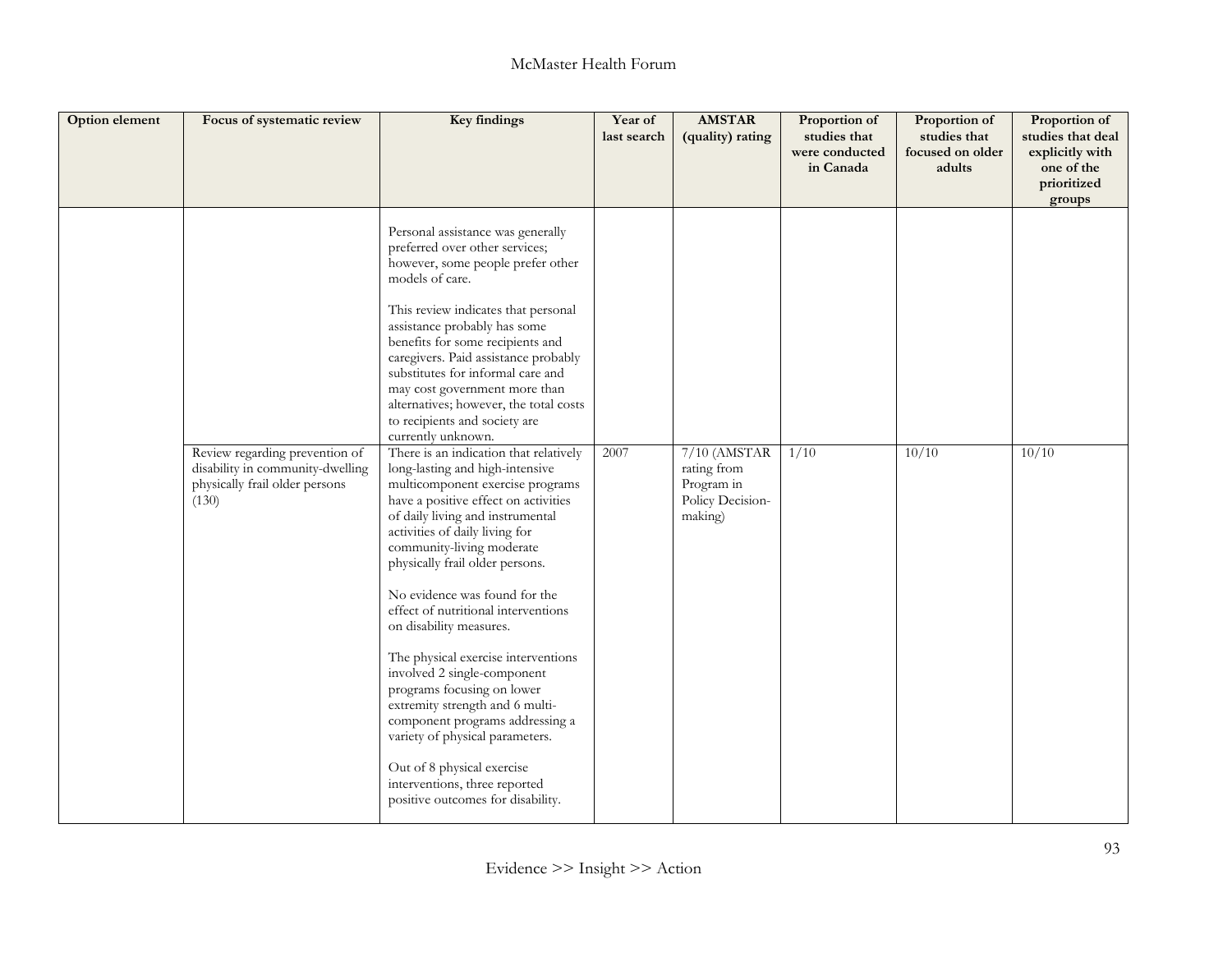| Option element | Focus of systematic review                                                                                                      | <b>Key findings</b>                                                                                                                                                                                                                                                                                                                                                                                                                                                                                                                                                                                                                                                                                                                                                                                                                                                                                                                                                                                                                                                                                                       | Year of<br>last search | <b>AMSTAR</b><br>(quality) rating                                        | Proportion of<br>studies that<br>were conducted<br>in Canada | Proportion of<br>studies that<br>focused on older<br>adults | Proportion of<br>studies that deal<br>explicitly with<br>one of the<br>prioritized<br>groups |
|----------------|---------------------------------------------------------------------------------------------------------------------------------|---------------------------------------------------------------------------------------------------------------------------------------------------------------------------------------------------------------------------------------------------------------------------------------------------------------------------------------------------------------------------------------------------------------------------------------------------------------------------------------------------------------------------------------------------------------------------------------------------------------------------------------------------------------------------------------------------------------------------------------------------------------------------------------------------------------------------------------------------------------------------------------------------------------------------------------------------------------------------------------------------------------------------------------------------------------------------------------------------------------------------|------------------------|--------------------------------------------------------------------------|--------------------------------------------------------------|-------------------------------------------------------------|----------------------------------------------------------------------------------------------|
|                |                                                                                                                                 | There was no evidence for the<br>effect of single lower extremity<br>strength training on disability.                                                                                                                                                                                                                                                                                                                                                                                                                                                                                                                                                                                                                                                                                                                                                                                                                                                                                                                                                                                                                     |                        |                                                                          |                                                              |                                                             |                                                                                              |
|                | Assessment of the options for<br>intermediate-level care to bridge<br>the gap between the hospital and<br>home-based care (129) | Evidence supports intervention<br>programs that provide services to<br>reduce and prevent falls.<br>Discharge planning arrangements<br>showed some beneficial effects on<br>subsequent readmission to hospital.<br>Outcomes for selected patients in<br>hospital-at-home schemes seems to<br>be as good as standard hospital care,<br>although studies have used many<br>different outcome measures.<br>Most of the published data on the<br>care needs of older emergency<br>patients are descriptive with<br>minimal evaluation of the effect of<br>the interventions on patient<br>outcomes.<br>The current disease-oriented and<br>episodic models of emergency care<br>did not provide enough evidence to<br>adequately respond to the complex<br>care needs of older patients<br>experiencing multiple and often<br>interrelated medical, functional and<br>social problems.<br>Various case management models<br>including a post acute care program<br>(PAC), a short-term case<br>management by an advanced<br>practice nurse, an integrated<br>community care program, case<br>managers for patients discharged | 2003                   | 8/11 (AMSTAR<br>rating from<br>Program in<br>Policy Decision-<br>making) | 4/39                                                         | 39/39                                                       | Not reported                                                                                 |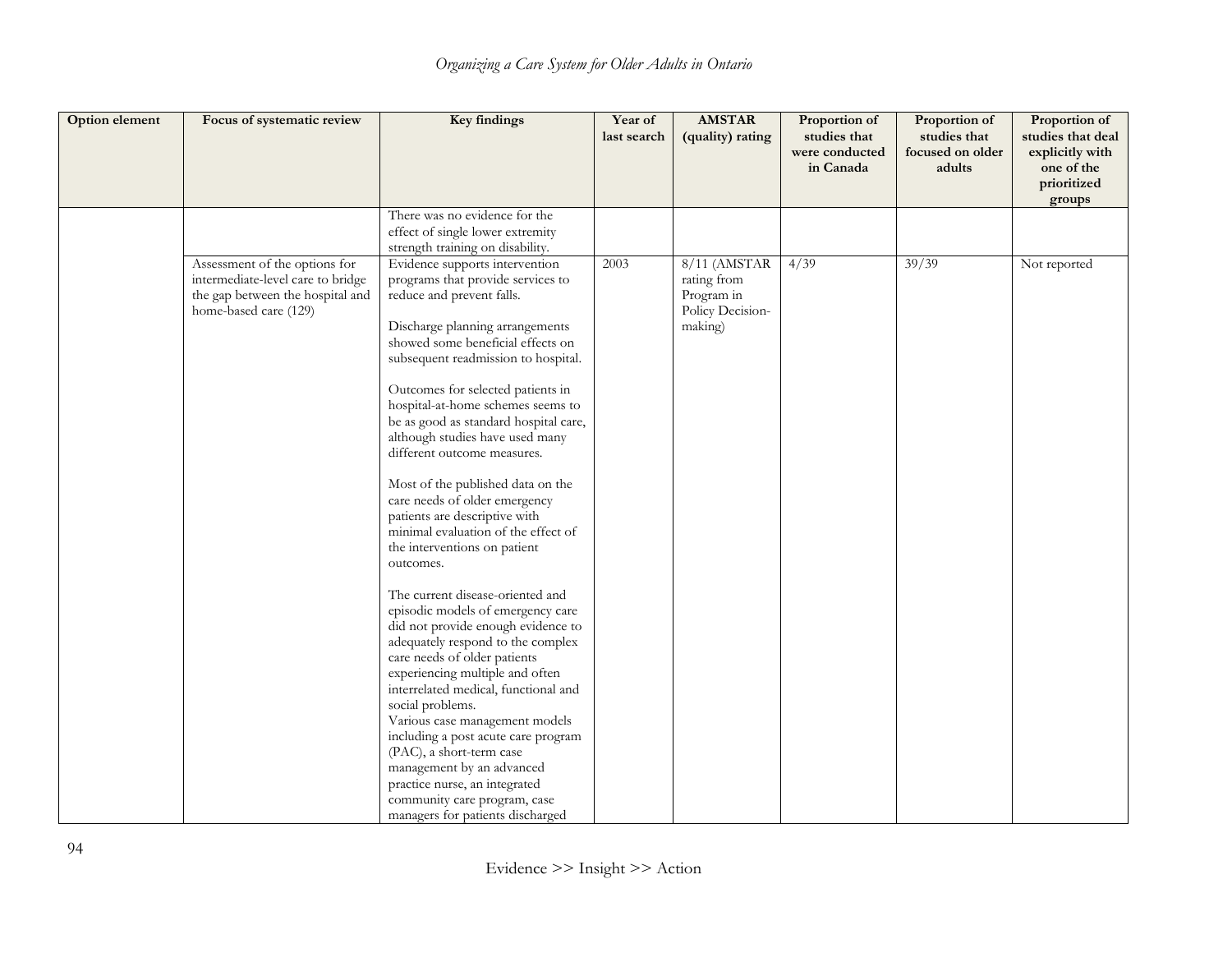| <b>Option element</b> | Focus of systematic review                                                                                                        | <b>Key findings</b>                                                                                                                                                                                                                                                                                                                                                                                                                                                                                                                                                                | Year of<br>last search | <b>AMSTAR</b><br>(quality) rating                                            | Proportion of<br>studies that<br>were conducted<br>in Canada | Proportion of<br>studies that<br>focused on older<br>adults | Proportion of<br>studies that deal<br>explicitly with<br>one of the<br>prioritized<br>groups |
|-----------------------|-----------------------------------------------------------------------------------------------------------------------------------|------------------------------------------------------------------------------------------------------------------------------------------------------------------------------------------------------------------------------------------------------------------------------------------------------------------------------------------------------------------------------------------------------------------------------------------------------------------------------------------------------------------------------------------------------------------------------------|------------------------|------------------------------------------------------------------------------|--------------------------------------------------------------|-------------------------------------------------------------|----------------------------------------------------------------------------------------------|
|                       |                                                                                                                                   | from hospital, and integrated home<br>care program guided by a case<br>manager, generally showed benefits<br>to patients.                                                                                                                                                                                                                                                                                                                                                                                                                                                          |                        |                                                                              |                                                              |                                                             |                                                                                              |
|                       | Assessment of 'home-based'<br>versus 'centre-based' physical<br>activity programs on the health<br>of older adults (166)          | In the short-term, centre-based<br>programs are superior to home-<br>based programs in patients with<br>peripheral vascular disease. There is<br>a high possibility of a training effect<br>as the centre-based groups were<br>trained primarily on treadmills (and<br>the home-based were not) and the<br>outcome measures were treadmill<br>based.<br>There is conflicting evidence which<br>is better in patients with COPD.<br>Home-based programs appear to be<br>superior to centre-based programs<br>in terms of the adherence to<br>exercise (especially in the long term) | 2002                   | 10/10<br>(AMSTAR<br>rating from<br>Program in<br>Policy Decision-<br>making) | $\overline{0/8}$                                             | 6/6                                                         | 0/6                                                                                          |
|                       | Appraisal of home visiting<br>programs that offer health<br>promotion and preventive care<br>to older people (135)                | Home visits were associated with a<br>significant reduction in admissions<br>to long term institutional care and a<br>reduction in mortality for members<br>of the general elderly population,<br>however no reduction in hospital<br>admissions within the same group.<br>Evidence shows that the effect of<br>home visits did not depend on<br>whether the intervention was<br>targeted at elderly people who are at<br>risk or whether it was delivered<br>more widely                                                                                                          | 1997                   | 8/10 (AMSTAR<br>rating from<br>Program in<br>Policy Decision-<br>making)     | 1/15                                                         | 15/15                                                       | 5/15                                                                                         |
|                       | Assessment of the effectiveness<br>of intensive home visiting<br>programs targeting older people<br>with poor health or otherwise | Results showed no statistically<br>significant favourable effects of<br>home visits compared to control for<br>any of the included measures                                                                                                                                                                                                                                                                                                                                                                                                                                        | 2007                   | 8/10 (AMSTAR<br>rating from<br>Program in<br>Policy Decision-                | 1/6                                                          | 6/6                                                         | $\overline{2/6}$                                                                             |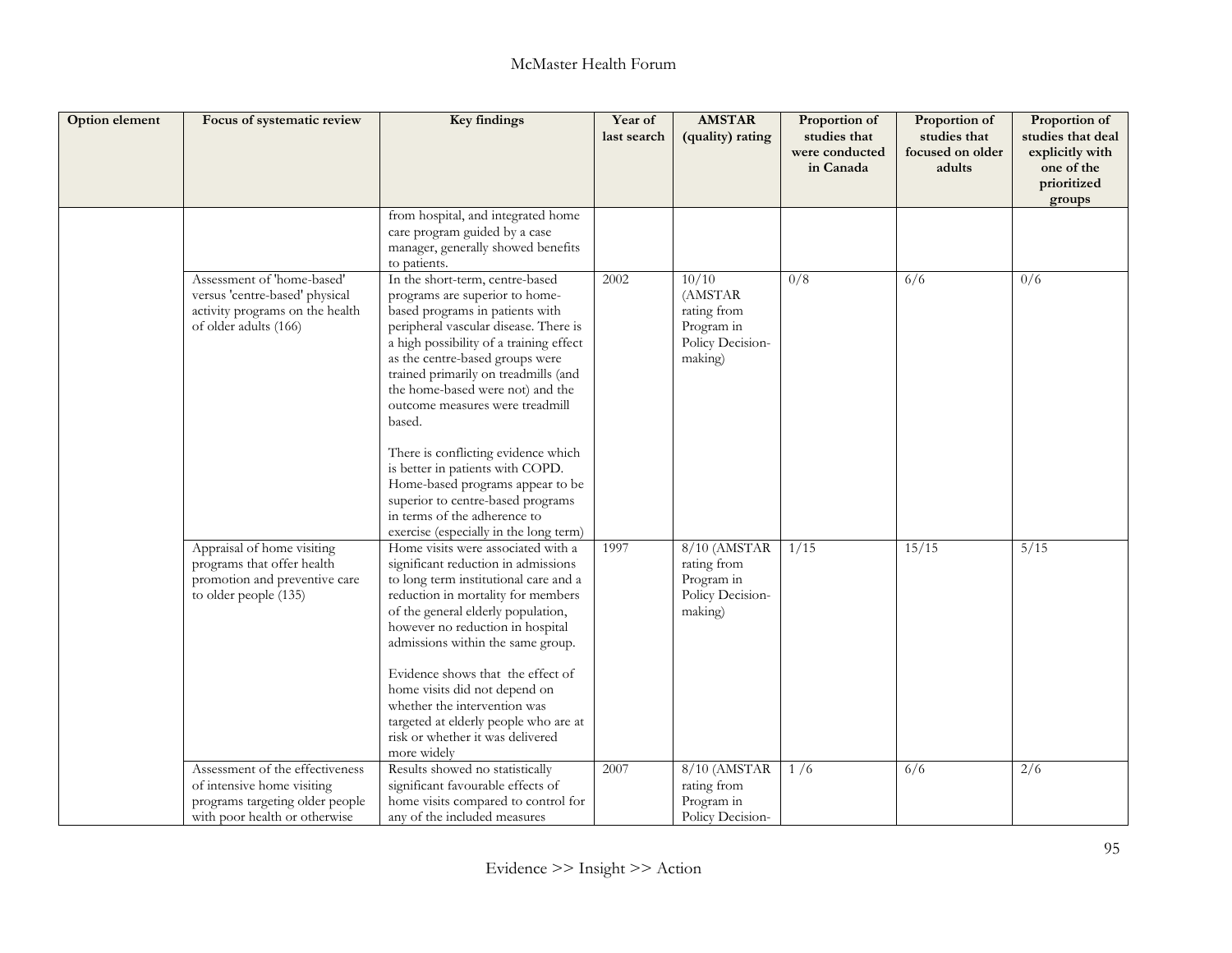| Option element | Focus of systematic review                                                                                                        | <b>Key findings</b>                                                                                                                                                                                                                                                                                                                                                                                                                                                                                                                                        | Year of<br>last search | <b>AMSTAR</b><br>(quality) rating                                            | Proportion of<br>studies that<br>were conducted<br>in Canada | Proportion of<br>studies that<br>focused on older<br>adults | Proportion of<br>studies that deal<br>explicitly with<br>one of the<br>prioritized<br>groups |
|----------------|-----------------------------------------------------------------------------------------------------------------------------------|------------------------------------------------------------------------------------------------------------------------------------------------------------------------------------------------------------------------------------------------------------------------------------------------------------------------------------------------------------------------------------------------------------------------------------------------------------------------------------------------------------------------------------------------------------|------------------------|------------------------------------------------------------------------------|--------------------------------------------------------------|-------------------------------------------------------------|----------------------------------------------------------------------------------------------|
|                | with functional impairments<br>(122)                                                                                              | (mortality, health status, mental<br>health, social functioning, hospital<br>admission, nursing home admission,<br>home for older person, medical<br>specialist contacts, general<br>practitioner contacts, home nursing<br>care, home help and financial<br>evaluation.                                                                                                                                                                                                                                                                                   |                        | making)                                                                      |                                                              |                                                             |                                                                                              |
|                | An assessment of preventive<br>home visits on functional status,<br>nursing home admission, and<br>mortality.(136)                | Interventions were those that were<br>in-home programs targeted at those<br>patients older than 70 years.<br>Preventive home visitation<br>programs appear to be effective,<br>provided the interventions are<br>based on multidimensional geriatric<br>assessment and include multiple<br>follow-up home visits, and target<br>persons at lower risk for death.                                                                                                                                                                                           | 2001                   | $8/11$ (AMSTAR<br>rating from<br>Program in<br>Policy Decision-<br>making)   | 1/18                                                         | 18/18                                                       | Not reported                                                                                 |
|                | A review of the effect of home<br>visit programs on mortality,<br>nursing home admissions, and<br>functional status decline (134) | Preventive home visit programs<br>focusing on younger study<br>populations produced significant<br>beneficial effects on mortality,<br>however these same effects were<br>not seen in older population groups.<br>Programs prevented or significantly<br>delayed functional status decline if<br>they included a clinical examination<br>as part of the initial assessment.<br>Evidence shows multidimensional<br>preventive home visits have the<br>potential to reduce disability burden<br>among older adults with multiple<br>coexisting risk factors. | 2007                   | 10/11<br>(AMSTAR<br>rating from<br>Program in<br>Policy Decision-<br>making) | 1/21                                                         | 21/21                                                       | 2/21                                                                                         |
|                | Assessment of psychiatric<br>outreach services that provide<br>mental health assessment and                                       | The studies highlight the gatekeeper<br>model (non-traditional community<br>referral sources) in comparison with                                                                                                                                                                                                                                                                                                                                                                                                                                           | 2004                   | $2/9$ (AMSTAR<br>rating from<br>Program in                                   | Not reported                                                 | 14/14                                                       | Not reported                                                                                 |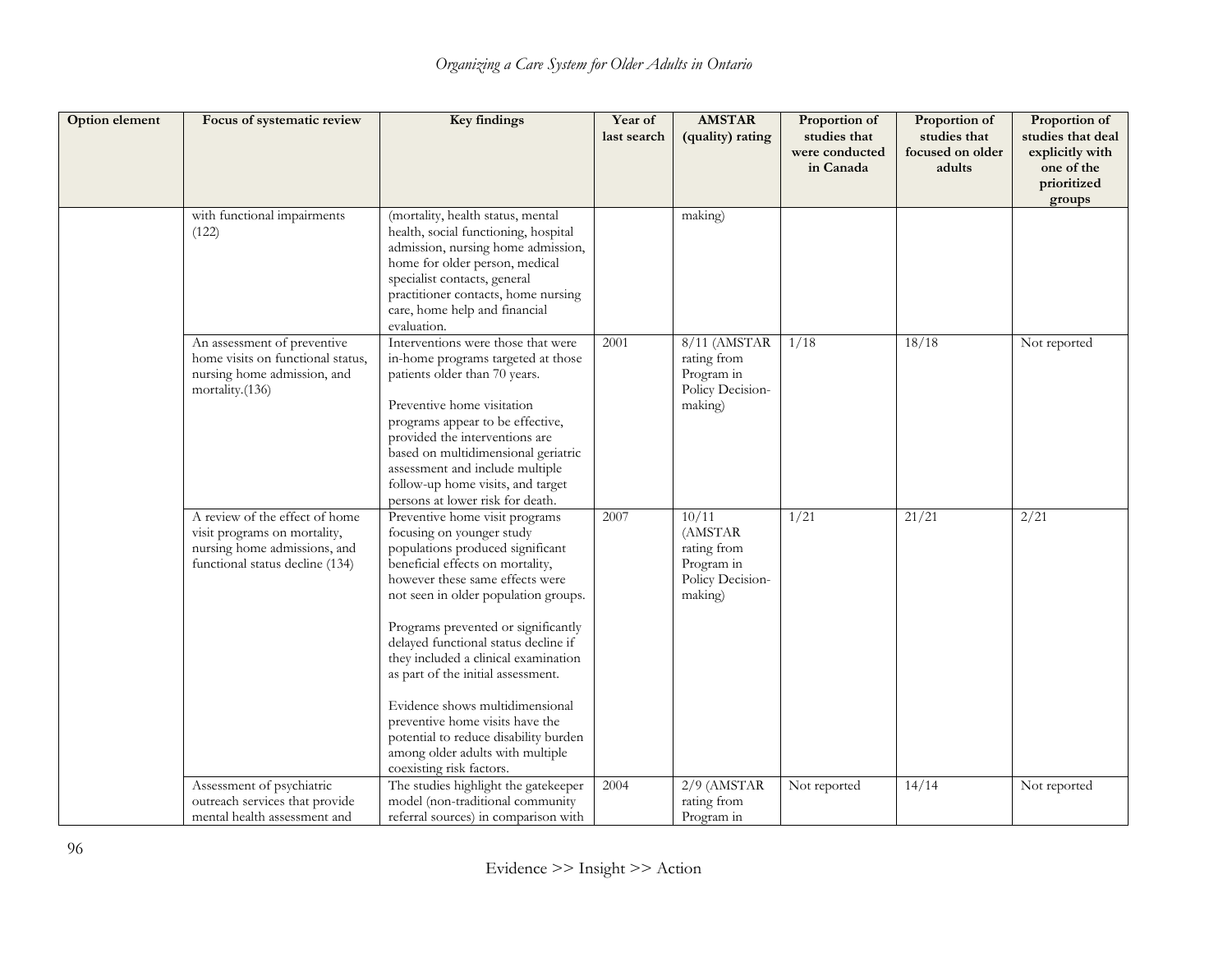| <b>Option element</b> | Focus of systematic review                                                                                      | Key findings                                                                                                                                                                                                                                                                                                                                                                                                                                                                                                                                                                          | Year of<br>last search | <b>AMSTAR</b><br>(quality) rating                                          | Proportion of<br>studies that<br>were conducted<br>in Canada | Proportion of<br>studies that<br>focused on older<br>adults | Proportion of<br>studies that deal<br>explicitly with<br>one of the<br>prioritized<br>groups |
|-----------------------|-----------------------------------------------------------------------------------------------------------------|---------------------------------------------------------------------------------------------------------------------------------------------------------------------------------------------------------------------------------------------------------------------------------------------------------------------------------------------------------------------------------------------------------------------------------------------------------------------------------------------------------------------------------------------------------------------------------------|------------------------|----------------------------------------------------------------------------|--------------------------------------------------------------|-------------------------------------------------------------|----------------------------------------------------------------------------------------------|
|                       | treatment to older adults in their<br>homes or communities (84)                                                 | traditional referral sources (medical<br>providers, family members,<br>informal caregivers, or other<br>concerned persons).<br>Findings suggest that the gatekeeper<br>approach reaches individuals who<br>are less likely to gain access to<br>services through conventional<br>referral approaches, however they<br>were also found to be less likely to<br>use services.<br>Twelve studies (of the 14 included<br>in the review) found that home and<br>community-based treatment of<br>psychiatric symptoms were<br>associated with improved or<br>maintained psychiatric status. |                        | Policy Decision-<br>making)                                                |                                                              |                                                             |                                                                                              |
|                       | Assessment of the effectiveness<br>of active-recruitment outreach<br>programs for the depressed<br>elderly (83) | Review focused on studies in which<br>depressed elderly were recruited<br>from the community, however,<br>these depressed persons who<br>volunteer for a research program<br>may be different from depressed<br>persons who participate in regular<br>outreach programs.<br>Overall, evidence indicates strong<br>beneficial effects for interventions<br>in which depressed elderly are<br>actively recruited from the<br>community                                                                                                                                                  | 1997                   | $4/10$ (AMSTAR<br>rating from<br>Program in<br>Policy Decision-<br>making) | Not reported                                                 | 14/14                                                       | Not reported                                                                                 |
|                       | A review of the effects of<br>preventive home visits to elderly<br>people living in the community<br>(123)      | Favourable effects of the home<br>visits were observed in 5 out of 12<br>trials measuring physical<br>functioning, 1 out of 8 measuring<br>psychosocial function, 2 out of 6<br>measuring falls, 2 out of 7                                                                                                                                                                                                                                                                                                                                                                           | 1999                   | $8/11$ (AMSTAR<br>rating from<br>Program in<br>Policy Decision-<br>making) | 1/15                                                         | 15/15                                                       | 1/15                                                                                         |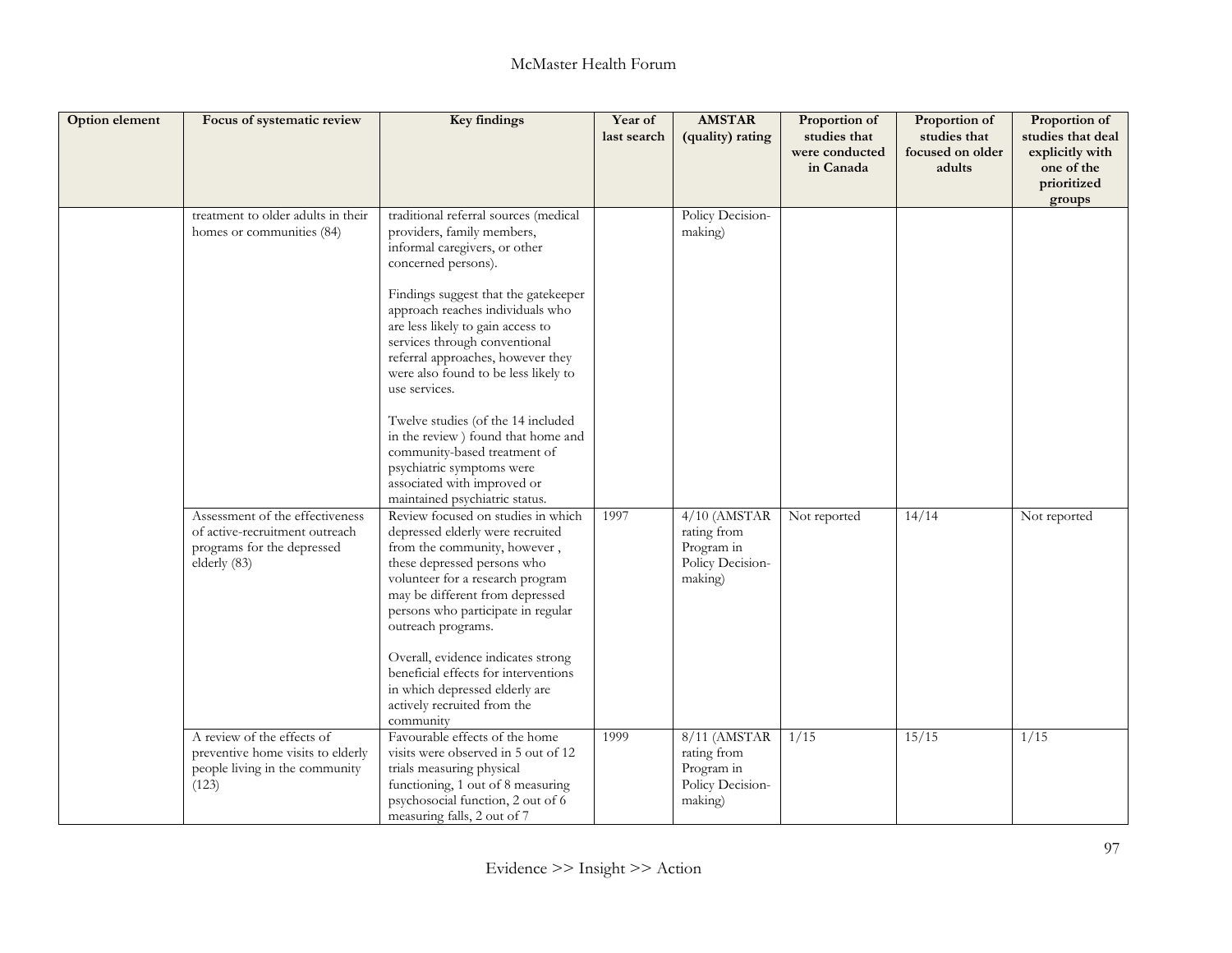| Option element                | Focus of systematic review                                                            | <b>Key findings</b>                                                                                                                                                                                                                                                                                                                                                                                                                                                                                             | Year of<br>last search | <b>AMSTAR</b><br>(quality) rating                                          | Proportion of<br>studies that<br>were conducted<br>in Canada | Proportion of<br>studies that<br>focused on older<br>adults | Proportion of<br>studies that deal<br>explicitly with<br>one of the<br>prioritized<br>groups |
|-------------------------------|---------------------------------------------------------------------------------------|-----------------------------------------------------------------------------------------------------------------------------------------------------------------------------------------------------------------------------------------------------------------------------------------------------------------------------------------------------------------------------------------------------------------------------------------------------------------------------------------------------------------|------------------------|----------------------------------------------------------------------------|--------------------------------------------------------------|-------------------------------------------------------------|----------------------------------------------------------------------------------------------|
|                               |                                                                                       | measuring admissions to<br>institutions, and 3 of 13 measuring<br>mortality.<br>None of the trials reported negative<br>effects.<br>The review concluded that there is<br>no clear evidence in favour of the<br>effectiveness of preventive home<br>visits to elderly people living in the<br>community.                                                                                                                                                                                                        |                        |                                                                            |                                                              |                                                             |                                                                                              |
| Social engagement<br>supports | Review of the mechanism by<br>which social supports improve<br>health outcomes (133)  | The different forms of support<br>interventions generally produced<br>encouraging results, however this<br>crude summarization is of limited<br>use because of the different types of<br>interventions, delivery formats, and<br>populations included in the studies.<br>The research reviewed very<br>tentatively suggest that support<br>provided by friends and/or family<br>members and by peers is beneficial<br>and that social support skills<br>training may be especially useful.                      | 2000                   | $3/10$ (AMSTAR<br>rating from<br>Program in<br>Policy Decision-<br>making) | Not reported                                                 | 6/14                                                        | 2/14                                                                                         |
| Social capital                | To identify what people value<br>when they provide unpaid care<br>for an older person | Found six attributes of the caring<br>process: care-recipient relationship<br>(e.g., feelings such as love,<br>friendship and reciprocity),<br>institutional support (e.g., respite<br>care and time off work), informal<br>support (e.g., emotional support the<br>carer receives from family, friends<br>and neighbours), activities outside<br>caring (i.e., engagement outside of<br>the caring role), control (e.g., ability<br>to manage caring duties) and duty<br>(e.g., perception of whether they are | 2005                   | No rating tool<br>available for this<br>type of synthesis                  | 0/6                                                          | 6/6                                                         | Not reported                                                                                 |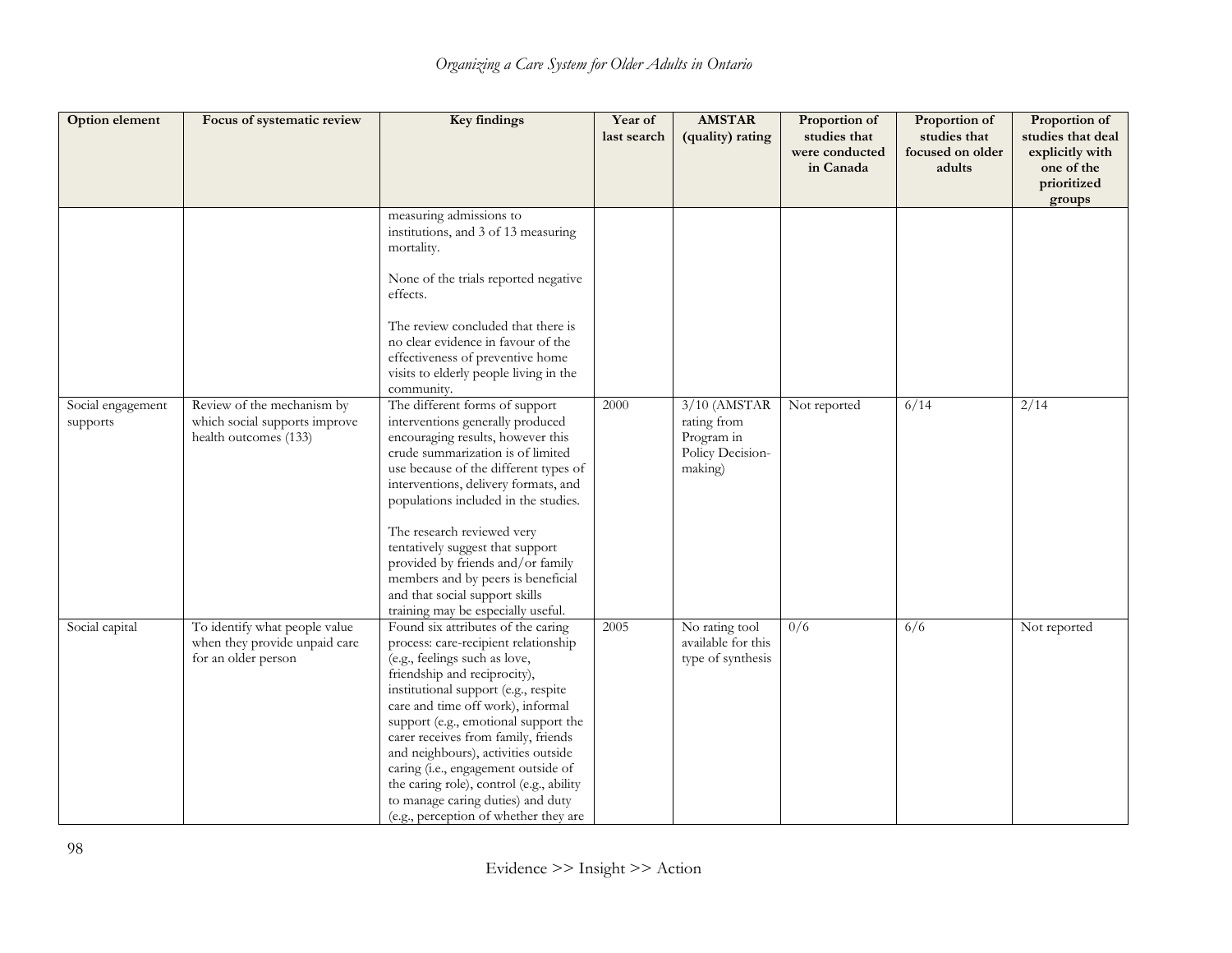| Option element                            | Focus of systematic review                                                                                                                                                  | <b>Key findings</b>                                                                                                                                                                                                                                                                                                                                                                                                                                                                                                                                                                                                                                                                                                      | Year of<br>last search   | <b>AMSTAR</b><br>(quality) rating | Proportion of<br>studies that<br>were conducted<br>in Canada | Proportion of<br>studies that<br>focused on older<br>adults | Proportion of<br>studies that deal<br>explicitly with<br>one of the<br>prioritized<br>groups |
|-------------------------------------------|-----------------------------------------------------------------------------------------------------------------------------------------------------------------------------|--------------------------------------------------------------------------------------------------------------------------------------------------------------------------------------------------------------------------------------------------------------------------------------------------------------------------------------------------------------------------------------------------------------------------------------------------------------------------------------------------------------------------------------------------------------------------------------------------------------------------------------------------------------------------------------------------------------------------|--------------------------|-----------------------------------|--------------------------------------------------------------|-------------------------------------------------------------|----------------------------------------------------------------------------------------------|
|                                           |                                                                                                                                                                             | fulfilling a duty by providing<br>care).(137)                                                                                                                                                                                                                                                                                                                                                                                                                                                                                                                                                                                                                                                                            |                          |                                   |                                                              |                                                             |                                                                                              |
| Liveable and<br>accessible<br>communities | No reviews identified                                                                                                                                                       | Not applicable                                                                                                                                                                                                                                                                                                                                                                                                                                                                                                                                                                                                                                                                                                           | <b>Not</b><br>applicable | Not applicable                    | Not applicable                                               | Not applicable                                              | Not applicable                                                                               |
| Supportive housing                        | Review of the wider social<br>determinants of health through<br>the implementation of<br>appropriate interventions to<br>highlighting areas for further<br>development (86) | Research evidence indicates that<br>certain categories of intervention<br>may impact positively on<br>inequalities or on the health of<br>specific disadvantaged groups,<br>particularly interventions in the<br>fields of housing and the work<br>environment.                                                                                                                                                                                                                                                                                                                                                                                                                                                          | 2007                     | Not yet<br>available              | Not reported                                                 | 2/30                                                        | Not reported                                                                                 |
|                                           | Review assessing whether family<br>housing subsidies effectively<br>improve household health<br>outcomes (89)                                                               | Included studies focused on mixed-<br>income housing developments,<br>defined as a publicly subsidized<br>multi-family rental housing in which<br>the deliberate mixing of income<br>groups is a fundamental part of<br>their operating and financial plans.<br>Tenant-based rental assistance<br>programs for low-income<br>households were also a central<br>focus. Evidence indicates such<br>programs are recommended to<br>improve household safety, due to<br>reductions in exposure to<br>neighbourhood crimes.<br>The analysis was inconclusive<br>regarding the effectiveness of<br>programs on housing hazards,<br>youth risk behaviours, and<br>psychological and physical<br>morbidity due to study quality. | 2000                     | Not yet<br>available              | Not reported                                                 | 0/12                                                        | 0/12                                                                                         |
|                                           | A broad assessment of the<br>effectiveness of current public<br>health interventions related to                                                                             | Policy based interventions, though<br>having limited evidence, seemed to<br>be relatively cost-effective, while                                                                                                                                                                                                                                                                                                                                                                                                                                                                                                                                                                                                          | 2001                     | Not yet<br>available              | 0/72                                                         | 9/72                                                        | Not reported                                                                                 |